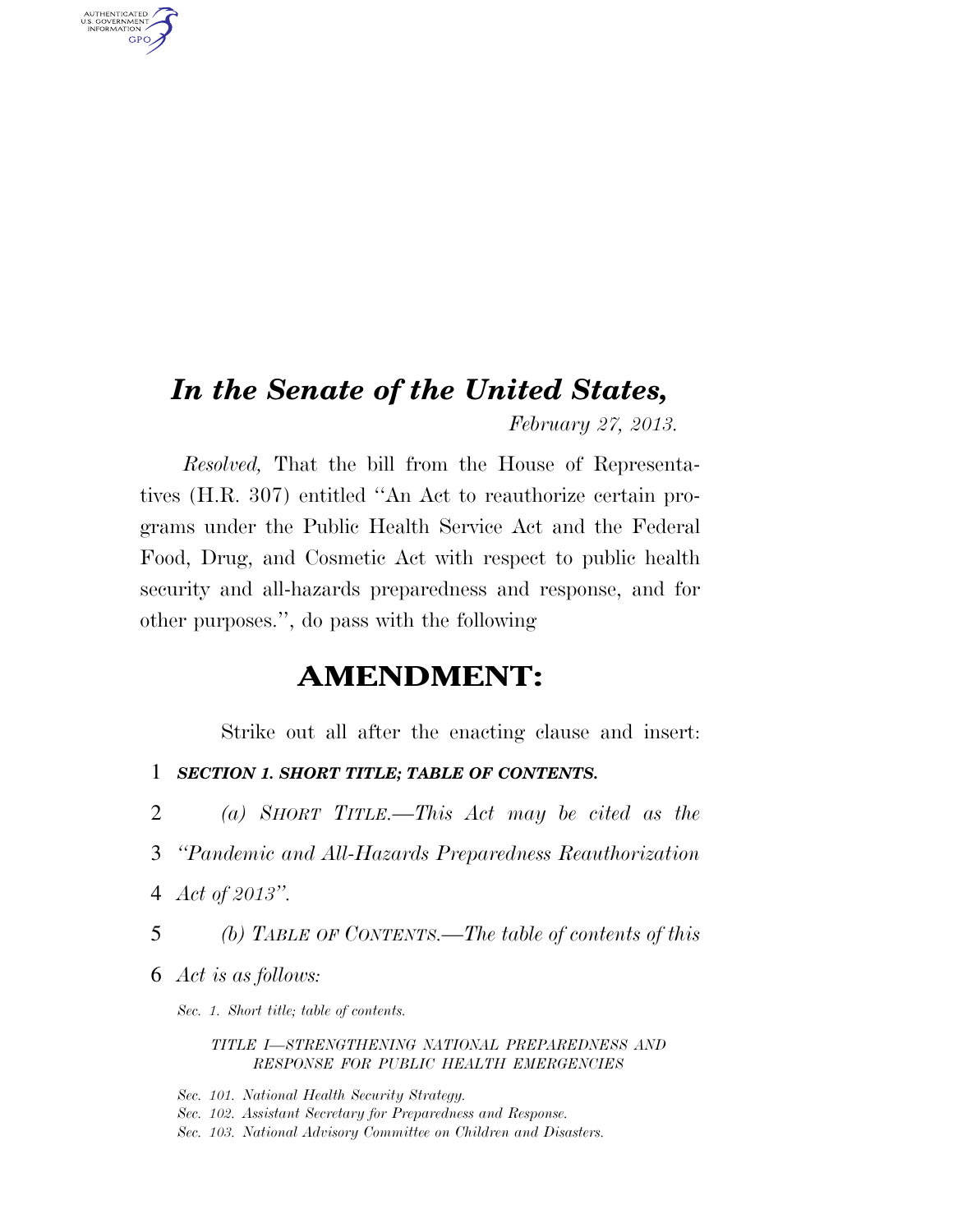*Sec. 104. Modernization of the National Disaster Medical System.* 

*Sec. 105. Continuing the role of the Department of Veterans Affairs.* 

### *TITLE II—OPTIMIZING STATE AND LOCAL ALL-HAZARDS PREPAREDNESS AND RESPONSE*

- *Sec. 201. Temporary reassignment of State and local personnel during a public health emergency.*
- *Sec. 202. Improving State and local public health security.*
- *Sec. 203. Hospital preparedness and medical surge capacity.*
- *Sec. 204. Enhancing situational awareness and biosurveillance.*
- *Sec. 205. Eliminating duplicative Project Bioshield reports.*

#### *TITLE III—ENHANCING MEDICAL COUNTERMEASURE REVIEW*

- *Sec. 301. Special protocol assessment.*
- *Sec. 302. Authorization for medical products for use in emergencies.*
- *Sec. 303. Definitions.*
- *Sec. 304. Enhancing medical countermeasure activities.*
- *Sec. 305. Regulatory management plans.*
- *Sec. 306. Report.*
- *Sec. 307. Pediatric medical countermeasures.*

#### *TITLE IV—ACCELERATING MEDICAL COUNTERMEASURE ADVANCED RESEARCH AND DEVELOPMENT*

- *Sec. 401. BioShield.*
- *Sec. 402. Biomedical Advanced Research and Development Authority.*
- *Sec. 403. Strategic National Stockpile.*
- *Sec. 404. National Biodefense Science Board.*

# 1 *TITLE I—STRENGTHENING NA-*

# 2 *TIONAL PREPAREDNESS AND*

## 3 *RESPONSE FOR PUBLIC*

## 4 *HEALTH EMERGENCIES*

- 5 *SEC. 101. NATIONAL HEALTH SECURITY STRATEGY.*
- 6 *(a) IN GENERAL.—Section 2802 of the Public Health*
- 7 *Service Act (42 U.S.C. 300hh–1) is amended—*
- 

### 8 *(1) in subsection (a)(1), by striking ''2009'' and*

- 9 *inserting ''2014''; and*
- 10 *(2) in subsection (b)—*
- 11 *(A) in paragraph (1)(A), by inserting '', in-*
- 12 *cluding drills and exercises to ensure medical*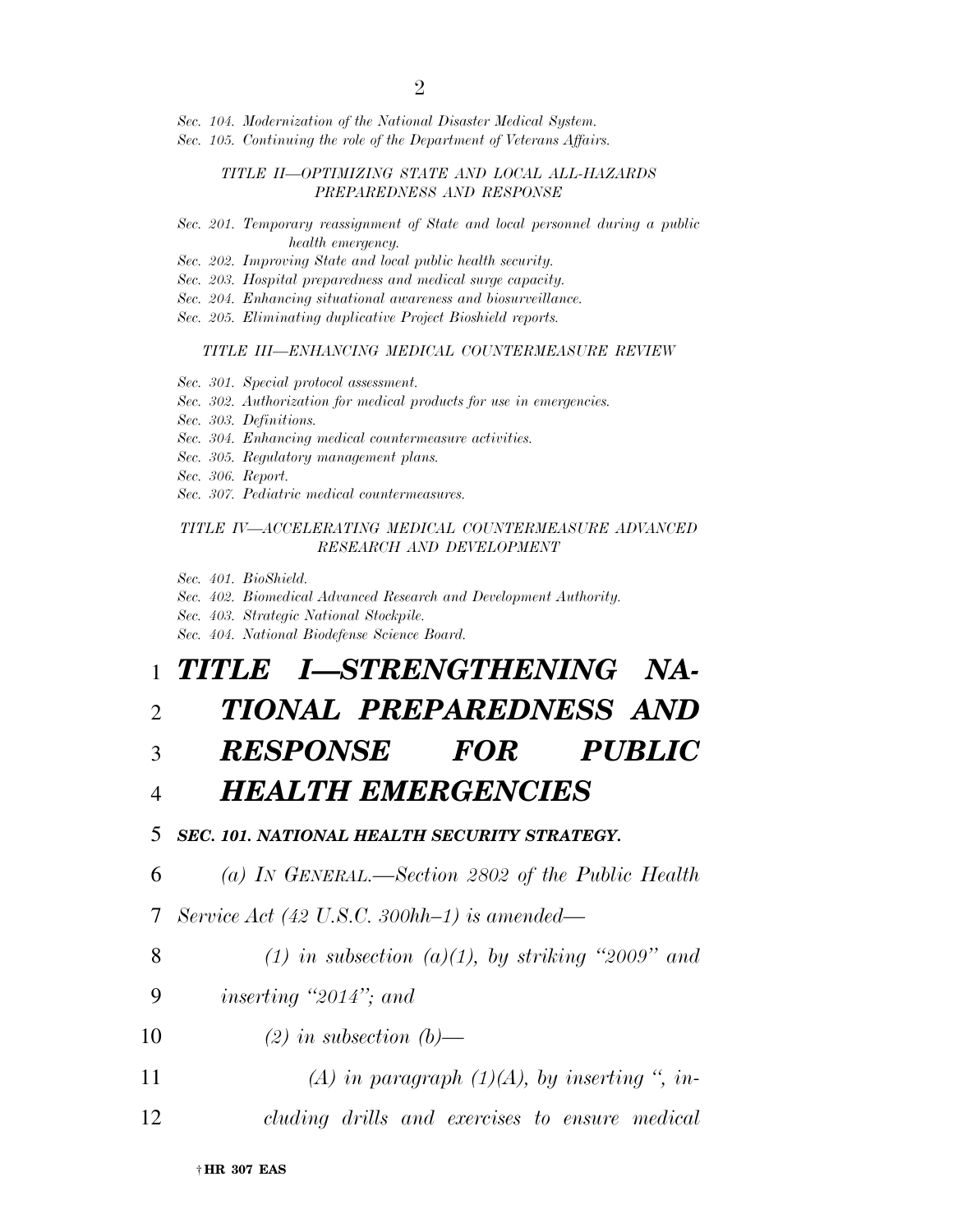| $\mathbf{1}$   | surge capacity for events without notice" after |
|----------------|-------------------------------------------------|
| $\overline{2}$ | "exercises"; and                                |
| 3              | $(B)$ in paragraph $(3)$ —                      |
| $\overline{4}$ | $(i)$ in the matter preceding subpara-          |
| 5              | graph $(A)$ —                                   |
| 6              | $(I)$ by striking "facilities), and             |
| 7              | trauma care" and inserting "and am-             |
| 8              | bulatory care facilities and which may          |
| 9              | <i>include dental health facilities</i> ), and  |
| 10             | trauma care, critical care,"; and               |
| 11             | $(II)$ by inserting "(including re-             |
| 12             | lated availability, accessibility, and co-      |
| 13             | ordination)" after "public health emer-         |
| 14             | gencies";                                       |
| 15             | $(ii)$ in subparagraph $(A)$ , by inserting     |
| 16             | "and trauma" after "medical";                   |
| 17             | $(iii)$ in subparagraph $(B)$ , by striking     |
| 18             | "Medical evacuation and fatality manage-        |
| 19             | ment" and inserting "Fatality manage-           |
| 20             | $ment$ ";                                       |
| 21             | $(iv)$ by redesignating subparagraphs           |
| 22             | $(C), (D), and (E)$ as subparagraphs $(D),$     |
| 23             | $(E)$ , and $(F)$ , respectively;               |
| 24             | $(v)$ by inserting after subparagraph           |
| 25             | $(B)$ , the following the new subparagraph:     |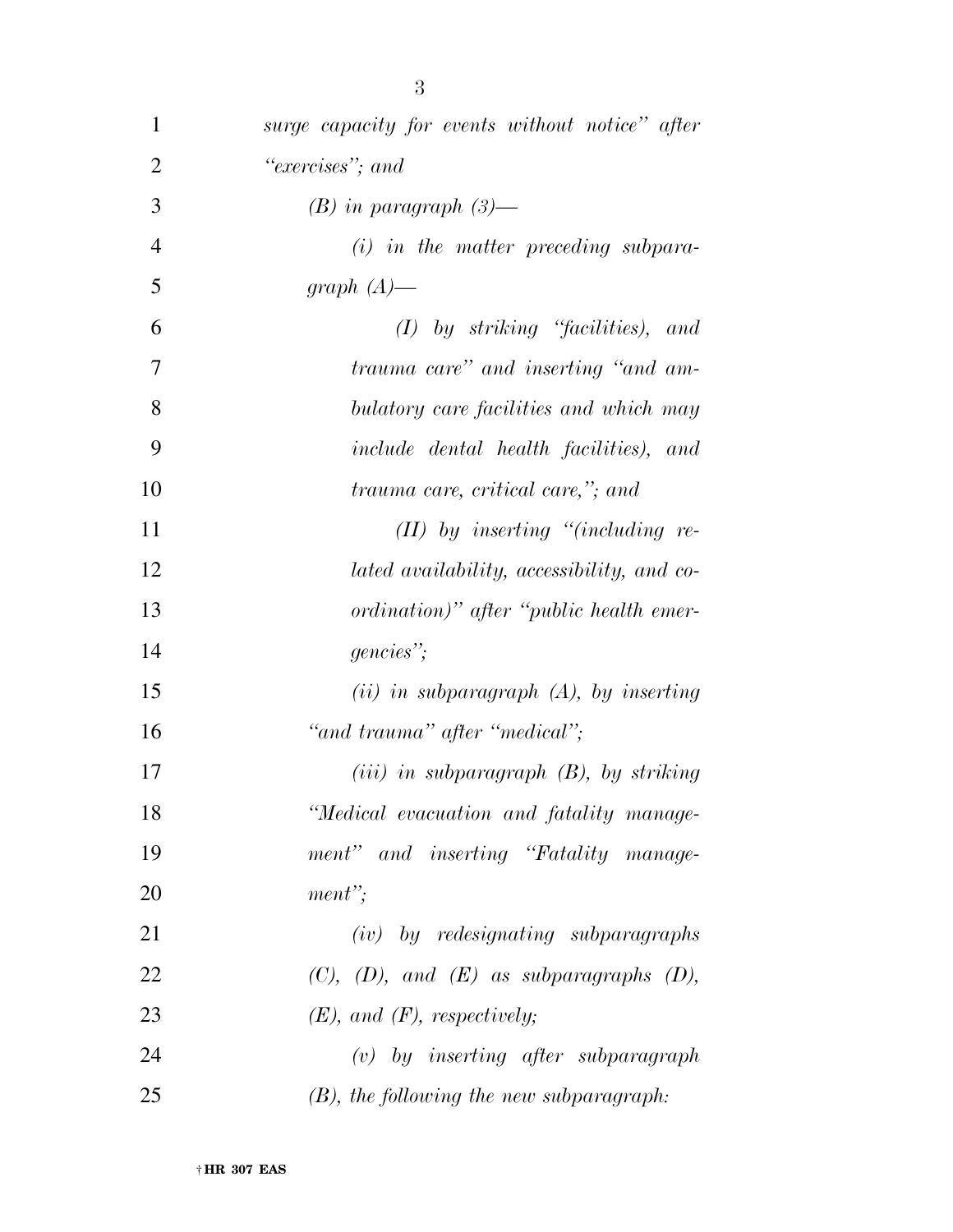| $\mathbf{1}$   | "(C) Coordinated medical triage and evacu-           |
|----------------|------------------------------------------------------|
| $\overline{2}$ | ation to appropriate medical institutions based      |
| 3              | on patient medical need, taking into account re-     |
| $\overline{4}$ | <i>gionalized systems of care.</i> ";                |
| 5              | $(vi)$ in subparagraph $(E)$ , as redesig-           |
| 6              | nated by clause (iv), by inserting "(which           |
| 7              | may include such dental health assets)"              |
| 8              | after "medical assets"; and                          |
| 9              | $(vii)$ by adding at the end the fol-                |
| 10             | lowing:                                              |
| 11             | " $(G)$ Optimizing a coordinated and flexible        |
| 12             | approach to the medical surge capacity of hos-       |
| 13             | pitals, other health care facilities, critical care, |
| 14             | trauma care (which may include trauma cen-           |
| 15             | ters), and emergency medical systems.";              |
| 16             | $(C)$ in paragraph $(4)$ —                           |
| 17             | $(i)$ in subparagraph $(A)$ , by inserting           |
| 18             | ", including the unique needs and consider-          |
| 19             | ations of individuals with disabilities,"            |
| 20             | after "medical needs of at-risk individuals";        |
| 21             | and                                                  |
| 22             | $(ii)$ in subparagraph $(B)$ , by inserting          |
| 23             | "the" before "purpose of this section"; and          |
| 24             | $(D)$ by adding at the end the following:            |
| 25             | "(7) COUNTERMEASURES.-                               |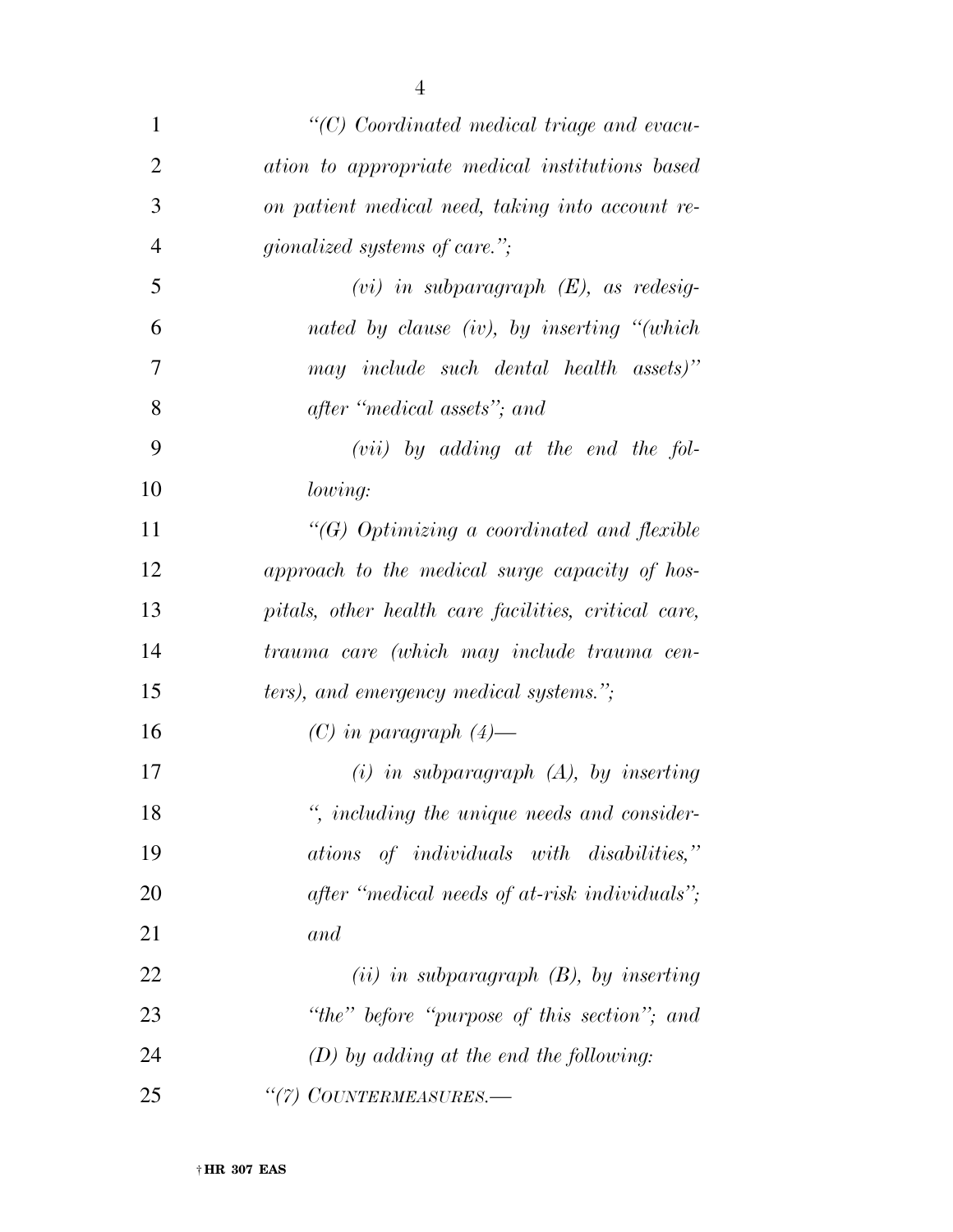| $\mathbf{1}$   | "(A) Promoting strategic initiatives to ad-              |
|----------------|----------------------------------------------------------|
| $\overline{2}$ | vance countermeasures to diagnose, mitigate,             |
| 3              | prevent, or treat harm from any biological agent         |
| $\overline{4}$ | or toxin, chemical, radiological, or nuclear agent       |
| 5              | or agents, whether naturally occurring, uninten-         |
| 6              | <i>tional, or deliberate.</i>                            |
| 7              | "(B) For purposes of this paragraph, the                 |
| 8              | term 'countermeasures' has the same meaning as           |
| 9              | the terms 'qualified countermeasures' under sec-         |
| 10             | tion 319F-1, 'qualified pandemic and epidemic            |
| 11             | products' under section 319F-3, and 'security            |
| 12             | countermeasures' under section 319F-2.                   |
| 13             | "(8) MEDICAL AND PUBLIC HEALTH COMMUNITY                 |
| 14             | RESILIENCY.—Strengthening the ability of States,         |
| 15             | local communities, and tribal communities to prepare     |
| 16             | for, respond to, and be resilient in the event of public |
| 17             | health emergencies, whether naturally occurring, un-     |
| 18             | $intentional, or\ deliberate\ by-$                       |
| 19             | $"(A)$ optimizing alignment and integration              |
| 20             | of medical and public health preparedness and            |
| 21             | response planning and capabilities with and              |
| 22             | into routine daily activities; and                       |
| 23             | "(B) promoting familiarity with local med-               |
| 24             | <i>ical and public health systems.</i> ".                |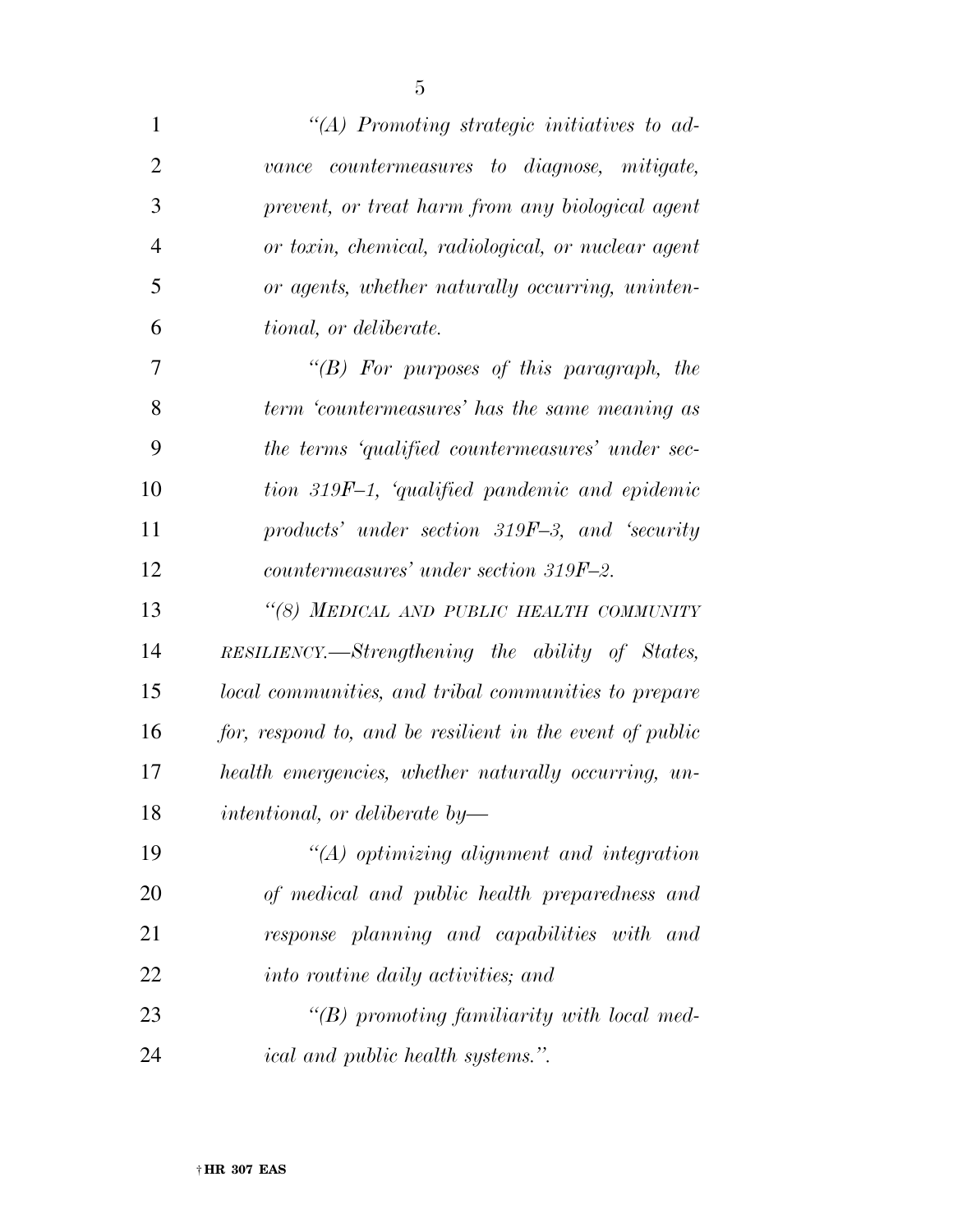| $\mathbf{1}$   | (b) $AT-RISK \text{ } INDIVIDUALS. \text{ }—Section \text{ } 2814 \text{ } of \text{ } the \text{ } Public$ |
|----------------|-------------------------------------------------------------------------------------------------------------|
| $\overline{2}$ | Health Service Act (42 U.S.C. 300hh-16) is amended—                                                         |
| 3              | $(1)$ by striking paragraphs $(5)$ , $(7)$ , and $(8)$ ;                                                    |
| $\overline{4}$ | $in$ paragraph $(4)$ , by striking<br>(2)                                                                   |
| 5              | " $2811(b)(3)(B)$ " and inserting " $2802(b)(4)(B)$ ";                                                      |
| 6              | $(3)$ by redesignating paragraphs $(1)$ through $(4)$                                                       |
| 7              | as paragraphs $(2)$ through $(5)$ , respectively;                                                           |
| 8              | $(4)$ by inserting before paragraph $(2)$ (as so re-                                                        |
| 9              | designated), the following:                                                                                 |
| 10             | $\lq(1)$ monitor emerging issues and concerns as                                                            |
| 11             | they relate to medical and public health preparedness                                                       |
| 12             | and response for at-risk individuals in the event of a                                                      |
| 13             | public health emergency declared by the Secretary                                                           |
| 14             | under section $319;$ ";                                                                                     |
| 15             | $(5)$ by amending paragraph $(2)$ (as so redesig-                                                           |
| 16             | nated) to read as follows:                                                                                  |
| 17             | $\lq(2)$ oversee the implementation of the prepared-                                                        |
| 18             | ness goals described in section 2802(b) with respect to                                                     |
| 19             | the public health and medical needs of at-risk indi-                                                        |
| 20             | viduals in the event of a public health emergency, as                                                       |
| 21             | described in section $2802(b)(4)$ ;"; and                                                                   |
| 22             | $(6)$ by inserting after paragraph $(6)$ , the fol-                                                         |
| 23             | <i>lowing:</i>                                                                                              |
| 24             | "(7) disseminate and, as appropriate, update                                                                |
| 25             | novel and best practices of outreach to and care of at-                                                     |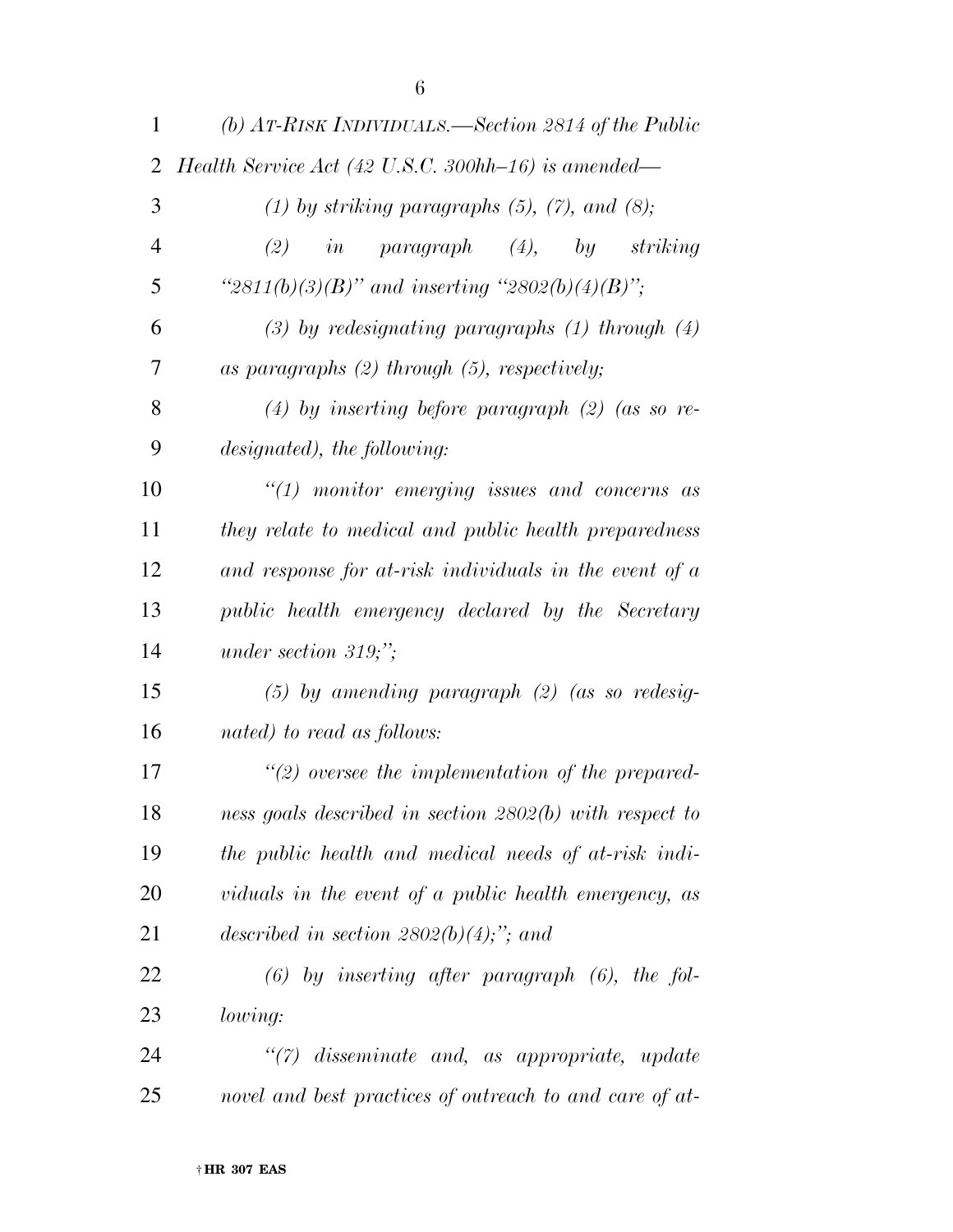| 1              | risk individuals before, during, and following public          |
|----------------|----------------------------------------------------------------|
| $\overline{2}$ | health emergencies in as timely a manner as is prac-           |
| 3              | <i>ticable, including from the time a public health threat</i> |
| $\overline{4}$ | <i>is identified</i> ; and                                     |
| 5              | $\lq(8)$ ensure that public health and medical infor-          |
| 6              | mation distributed by the Department of Health and             |
| 7              | Human Services during a public health emergency is             |
| 8              | delivered in a manner that takes into account the              |
| 9              | range of communication needs of the intended recipi-           |
| 10             | ents, including at-risk individuals.".                         |
| 11             | SEC. 102. ASSISTANT SECRETARY FOR PREPAREDNESS AND             |
| 12             | <b>RESPONSE.</b>                                               |
| 13             | (a) IN GENERAL.—Section 2811 of the Public Health              |
| 14             | Service Act (42 U.S.C. 300hh-10) is amended—                   |
| 15             | $(1)$ in subsection $(b)$ —                                    |
| 16             | $(A)$ in paragraph $(B)$ , by inserting ", secu-               |
| 17             | rity countermeasures (as defined in section                    |
| 18             | $319F-2)$ ," after "qualified countermeasures (as              |
| 19             | defined in section 319F-1)";                                   |
| 20             | $(B)$ in paragraph $(4)$ , by adding at the end                |
| 21             | <i>the following:</i>                                          |
| 22             | "(D) POLICY COORDINATION AND<br>STRA-                          |
| 23             | <b>TEGIC DIRECTION.—Provide integrated policy co-</b>          |
| 24             | ordination and strategic direction with respect to             |
| 25             | all matters related to Federal public health and               |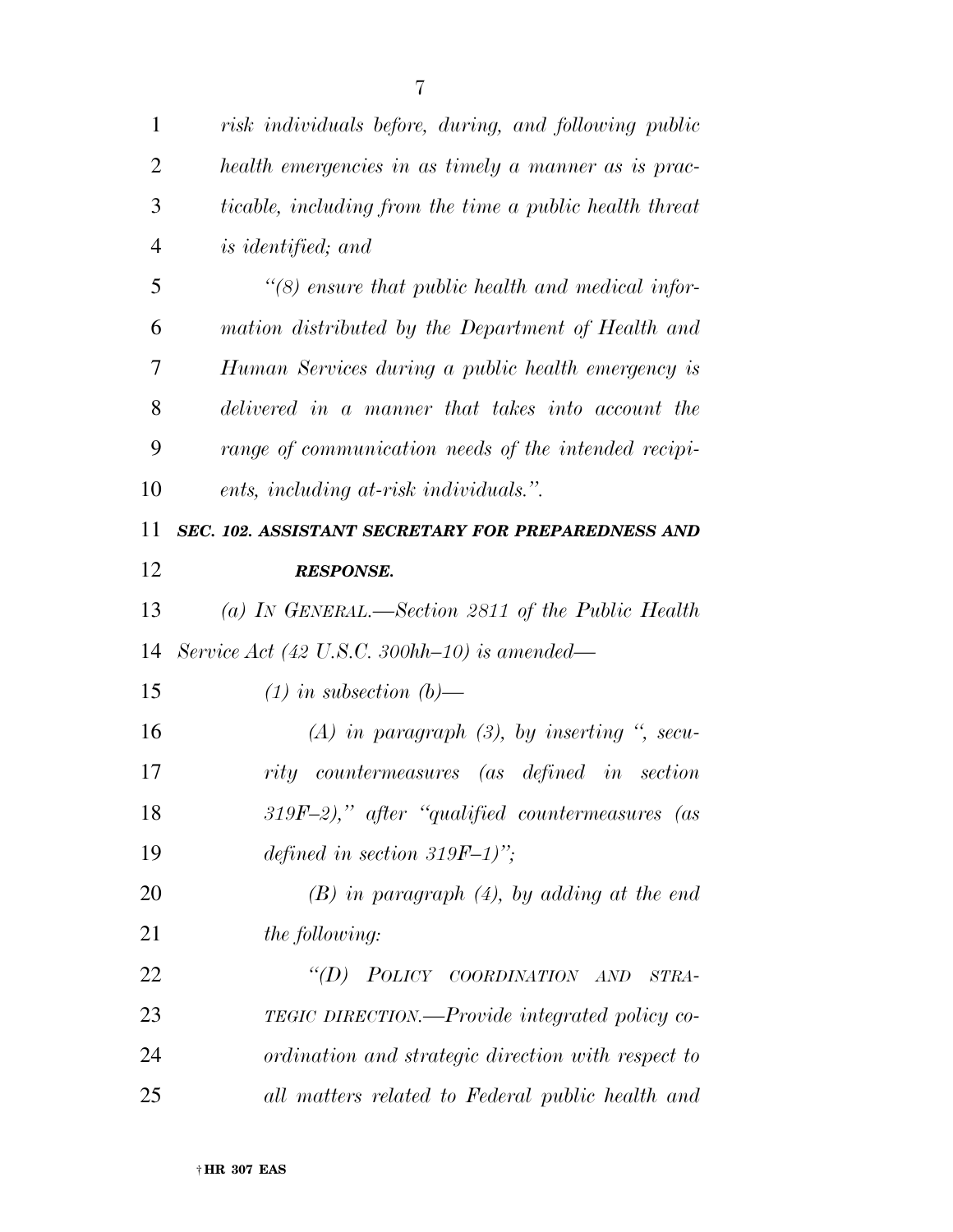| $\mathbf{1}$   | medical preparedness and execution and deploy-      |
|----------------|-----------------------------------------------------|
| $\overline{2}$ | ment of the Federal response for public health      |
| 3              | emergencies and incidents covered by the Na-        |
| $\overline{4}$ | tional Response Plan developed pursuant to sec-     |
| 5              | tion 504(6) of the Homeland Security Act of         |
| 6              | 2002, or any successor plan, before, during, and    |
| 7              | following public health emergencies.                |
| 8              | $\lq (E)$<br>IDENTIFICATION OF INEFFICIEN-          |
| 9              | CIES.—Identify and minimize gaps, duplication,      |
| 10             | and other inefficiencies in medical and public      |
| 11             | health preparedness and response activities and     |
| 12             | the actions necessary to overcome these obstacles.  |
| 13             | COORDINATION OF GRANTS<br>$\lq (F)$<br>AND          |
| 14             | AGREEMENTS.—Align and coordinate medical            |
| 15             | and public health grants and cooperative agree-     |
| 16             | ments as applicable to preparedness and re-         |
| 17             | sponse activities authorized under this Act, to the |
| 18             | extent possible, including program requirements,    |
| 19             | timelines, and measurable goals, and in con-        |
| 20             | sultation with the Secretary of Homeland Secu-      |
| 21             | rity, to-                                           |
| 22             | $"(i)$ optimize and streamline medical              |
| 23             | and public health preparedness and re-              |
| 24             | sponse capabilities and the ability of local        |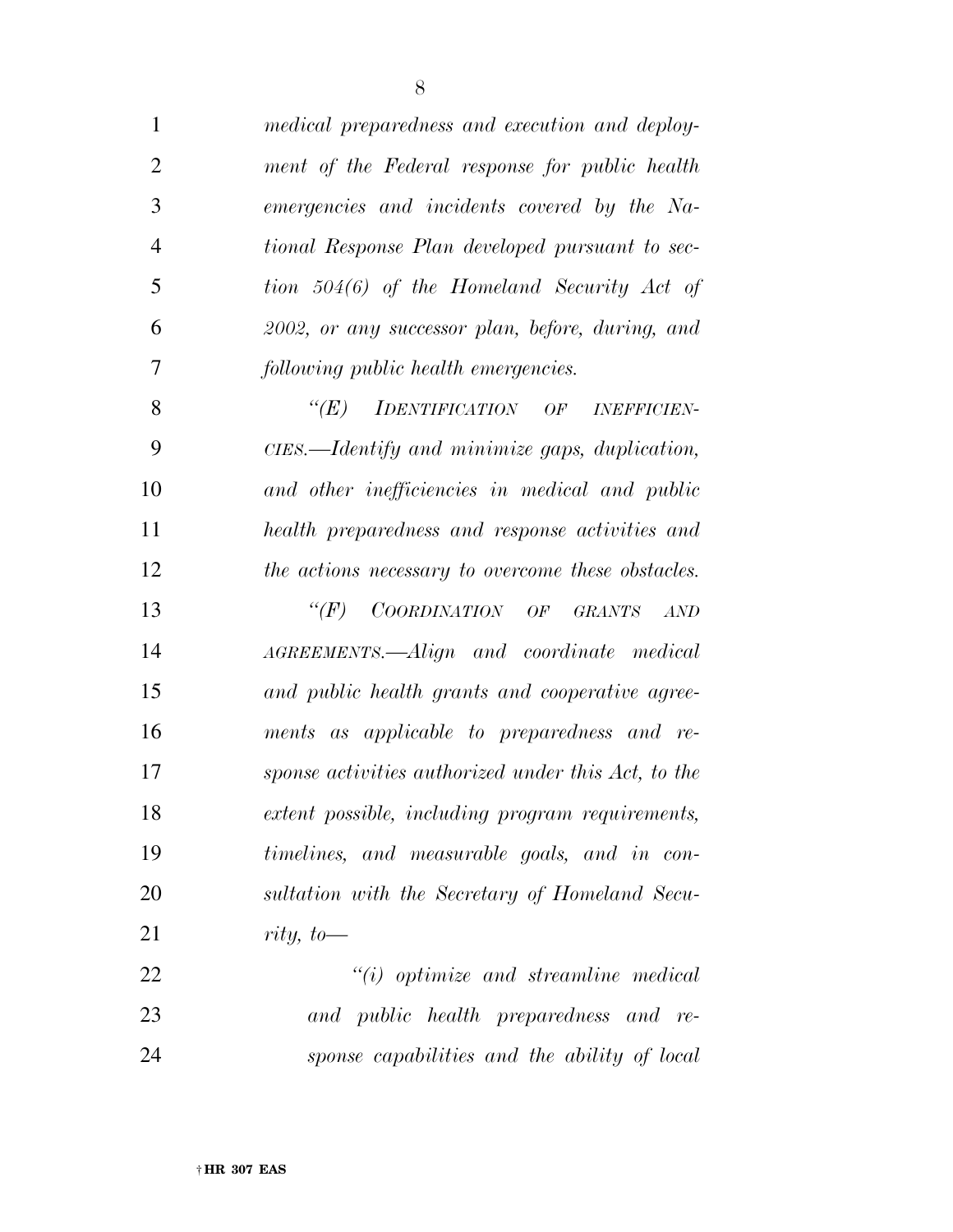| $\mathbf{1}$   | communities to respond to public health          |
|----------------|--------------------------------------------------|
| $\overline{2}$ | emergencies; and                                 |
| 3              | $``(ii)$ gather and disseminate best prac-       |
| $\overline{4}$ | tices among grant and cooperative agree-         |
| 5              | ment recipients, as appropriate.                 |
| 6              | "(G) DRILL AND OPERATIONAL<br><i>EXER-</i>       |
| 7              | CISES.—Carry out drills and operational exer-    |
| 8              | cises, in consultation with the Department of    |
| 9              | Homeland Security, the Department of Defense,    |
| 10             | the Department of Veterans Affairs, and other    |
| 11             | applicable Federal departments and agencies, as  |
| 12             | necessary and appropriate, to identify, inform,  |
| 13             | and address gaps in and policies related to all- |
| 14             | hazards medical and public health preparedness   |
| 15             | and response, including exercises based on—      |
| 16             | $``(i)$ identified threats for which coun-       |
| 17             | termeasures are available and for which no       |
| 18             | countermeasures are available; and               |
| 19             | $``(ii)$ unknown threats for which no            |
| 20             | <i>countermeasures are available.</i>            |
| 21             | "(H) NATIONAL SECURITY PRIORITY.— $On a$         |
| 22             | periodic basis consult with, as applicable and   |
| 23             | appropriate, the Assistant to the President for  |
| 24             | National Security Affairs, to provide an update  |
| 25             | on, and discuss, medical and public health pre-  |
|                |                                                  |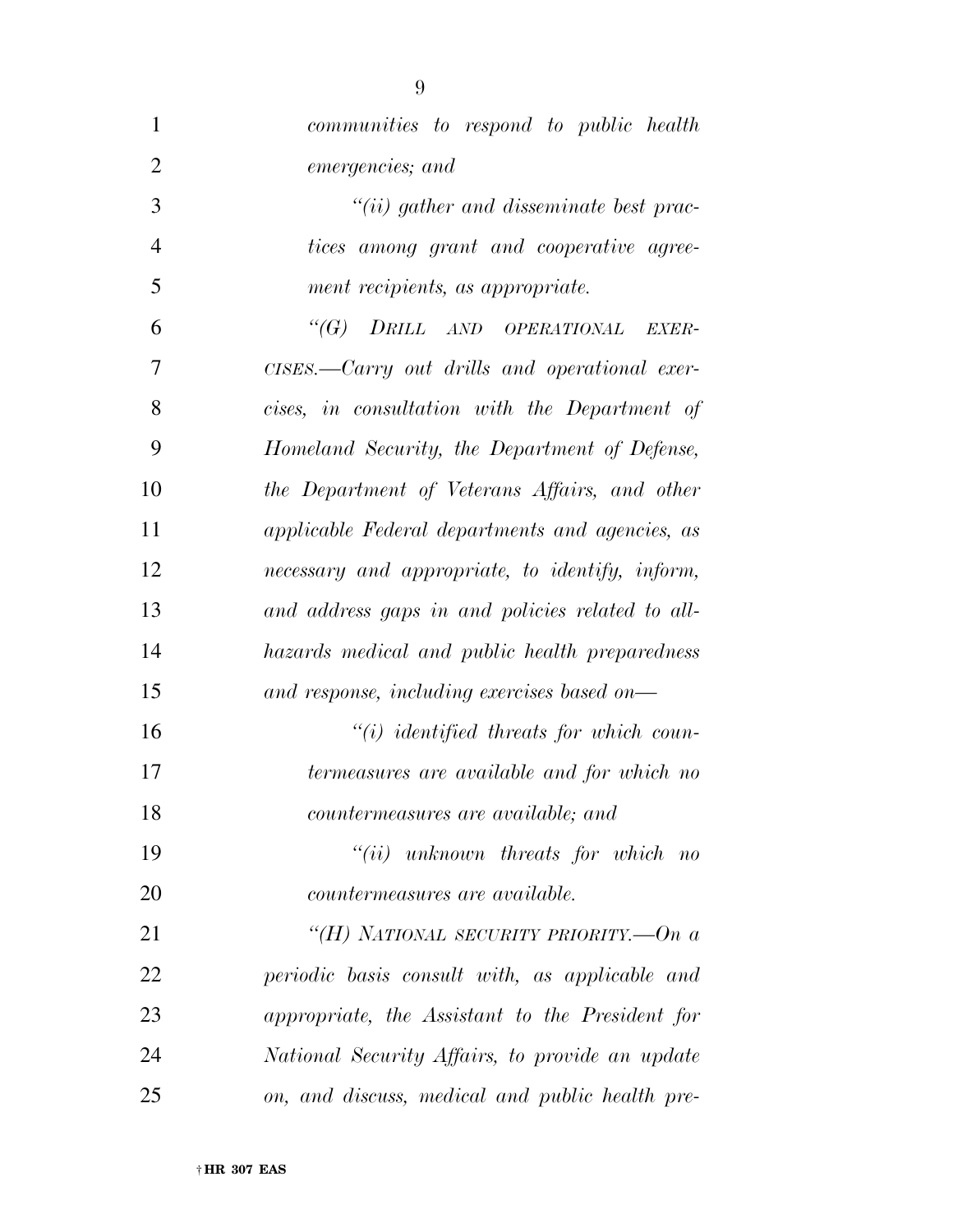| $\mathbf{1}$   | paredness and response activities pursuant to        |
|----------------|------------------------------------------------------|
| $\overline{2}$ | this Act and the Federal Food, Drug, and Cos-        |
| 3              | metic Act, including progress on the develop-        |
| $\overline{4}$ | ment, approval, clearance, and licensure of med-     |
| 5              | <i>ical countermeasures.</i> "; and                  |
| 6              | $(C)$ by adding at the end the following:            |
| 7              | "(7) COUNTERMEASURES BUDGET PLAN.--De-               |
| 8              | velop, and update on an annual basis, a coordinated  |
| 9              | 5-year budget plan based on the medical counter-     |
| 10             | measure priorities described in subsection (d). Each |
| 11             | such plan shall—                                     |
| 12             | $\lq\lq (A)$ include consideration of the entire     |
| 13             | medical countermeasures enterprise, including-       |
| 14             | $``(i)$ basic research and advanced re-              |
| 15             | search and development;                              |
| 16             | $``(ii)$ approval, clearance, licensure,             |
| 17             | and authorized uses of products; and                 |
| 18             | "(iii) procurement, stockpiling, main-               |
| 19             | tenance, and replenishment of all products           |
| 20             | in the Strategic National Stockpile;                 |
| 21             | $\lq\lq B$ inform prioritization of resources and    |
| 22             | include measurable outputs and outcomes<br>$-to$     |
| 23             | allow for the tracking of the progress made to-      |
| 24             | ward identified priorities;                          |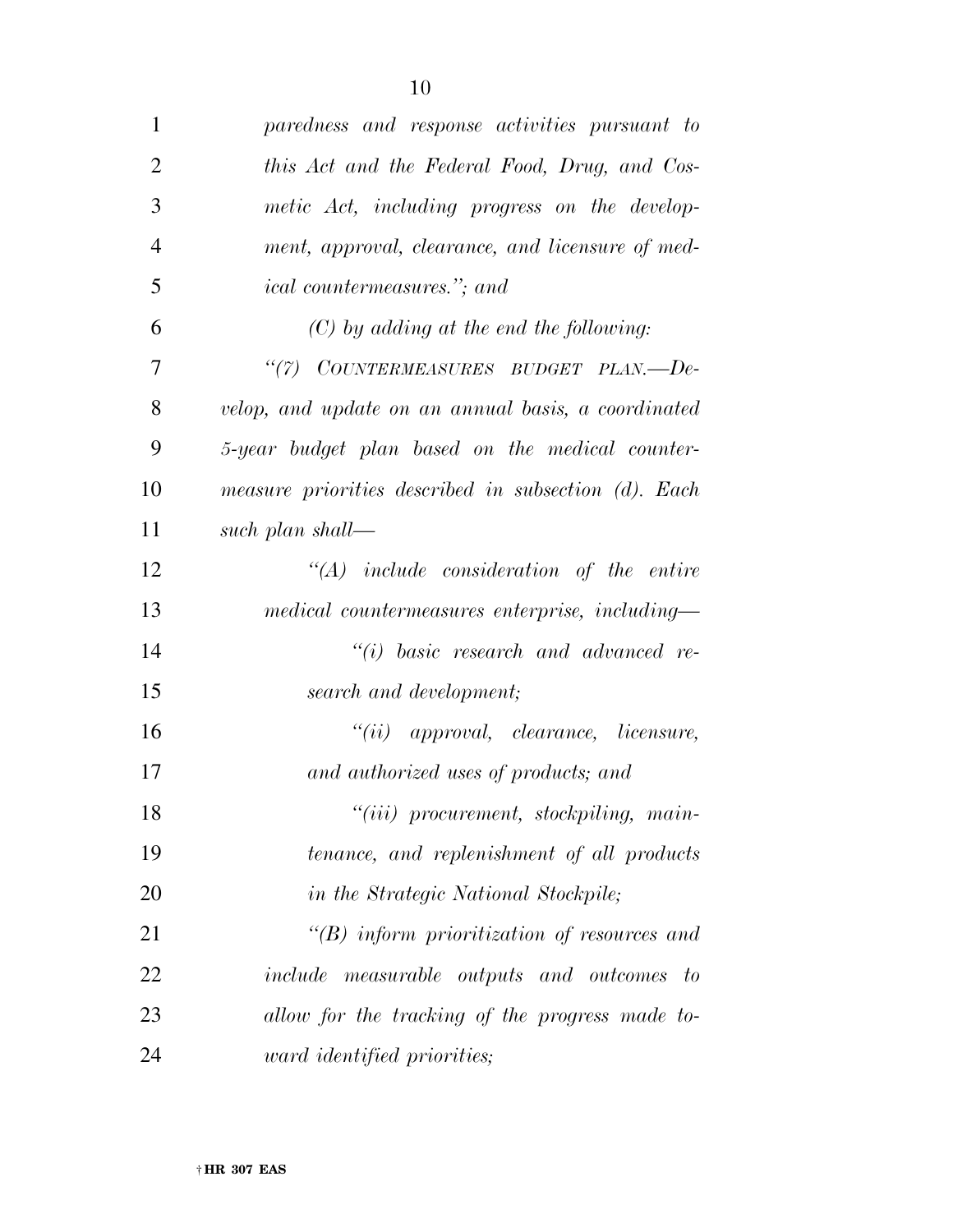| $\mathbf{1}$   | "(C) identify medical countermeasure life-           |
|----------------|------------------------------------------------------|
| $\overline{2}$ | cycle costs to inform planning, budgeting, and       |
| 3              | anticipated needs within the continuum of the        |
| $\overline{4}$ | medical countermeasure enterprise consistent         |
| 5              | with section 319F-2; and                             |
| 6              | $\lq (D)$ be made available to the appropriate       |
| 7              | committees of Congress upon request.";               |
| 8              | $(2)$ by striking subsection $(c)$ and inserting the |
| 9              | following:                                           |
| 10             | "(c) FUNCTIONS.—The Assistant Secretary for Pre-     |
| 11             | paredness and Response shall-                        |
| 12             | $\lq(1)$ have lead responsibility within the Depart- |
| 13             | ment of Health and Human Services for emergency      |
| 14             | preparedness and response policy coordination and    |
| 15             | strategic direction;                                 |
| 16             | "(2) have authority over and responsibility for-     |
| 17             | "(A) the National Disaster Medical System            |
| 18             | pursuant to section 2812;                            |
| 19             | $\lq\lq(B)$ the Hospital Preparedness Cooperative    |
| 20             | Agreement Program pursuant to section 319C-2;        |
| 21             | "(C) the Biomedical Advanced Research                |
| 22             | and Development Authority pursuant to section        |
| 23             | 319L;                                                |
| 24             | "(D) the Medical Reserve Corps pursuant to           |
| 25             | section $2813$ ;                                     |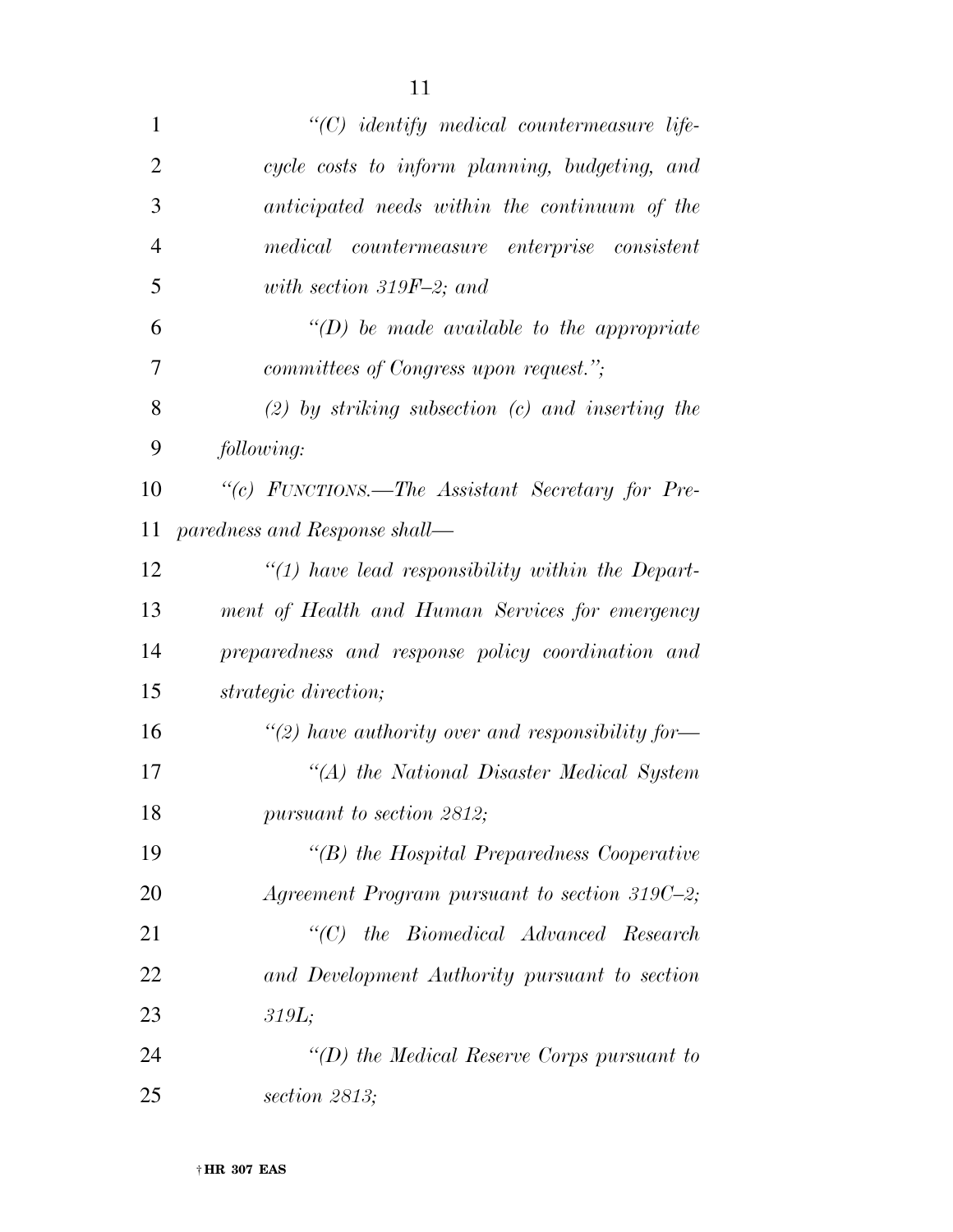| $\mathbf{1}$   | $\lq\lq (E)$ the Emergency System for Advance          |
|----------------|--------------------------------------------------------|
| $\overline{2}$ | Registration of Volunteer Health Professionals         |
| 3              | pursuant to section 319I; and                          |
| $\overline{4}$ | $H(F)$ administering grants and related au-            |
| 5              | thorities related to trauma care under parts A         |
| 6              | through $C$ of title XII, such authority to be         |
| 7              | transferred by the Secretary from the Adminis-         |
| 8              | trator of the Health Resources and Services Ad-        |
| 9              | ministration to such Assistant Secretary;              |
| 10             | $\lq(3)$ exercise the responsibilities and authorities |
| 11             | of the Secretary with respect to the coordination of-  |
| 12             | " $(A)$ the Public Health Emergency Pre-               |
| 13             | paredness Cooperative Agreement Program pur-           |
| 14             | suant to section 319C-1;                               |
| 15             | "(B) the Strategic National Stockpile pur-             |
| 16             | suant to section 319F-2; and                           |
| 17             | $\lq\lq C$ the Cities Readiness Initiative; and        |
| 18             | $\lq(4)$ assume other duties as determined appro-      |
| 19             | priate by the Secretary."; and                         |
| 20             | $(3)$ by adding at the end the following:              |
| 21             | "(d) PUBLIC HEALTH EMERGENCY MEDICAL COUN-             |
| 22             | TERMEASURES ENTERPRISE STRATEGY AND IMPLEMENTA-        |
| 23             | <b>TION PLAN.—</b>                                     |
| 24             | "(1) IN GENERAL.—Not later than $180$ days             |
| 25             | after the date of enactment of this subsection, and    |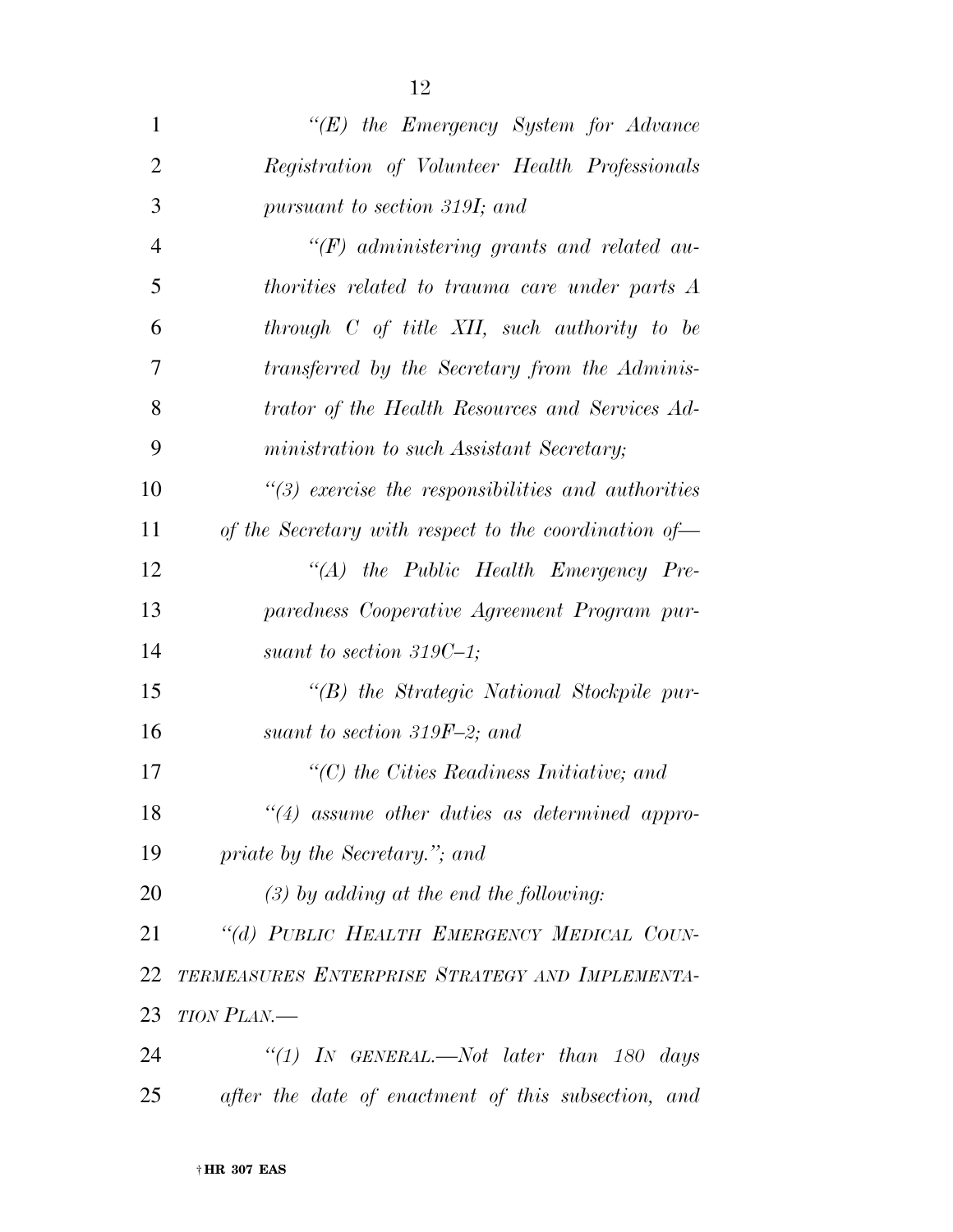| $\mathbf{1}$   | every year thereafter, the Assistant Secretary for Pre- |
|----------------|---------------------------------------------------------|
| $\mathfrak{2}$ | paredness and Response shall develop and submit to      |
| 3              | the appropriate committees of Congress a coordinated    |
| $\overline{4}$ | strategy and accompanying implementation plan for       |
| 5              | medical countermeasures to address chemical, biologi-   |
| 6              | cal, radiological, and nuclear threats. In developing   |
| 7              | such a plan, the Assistant Secretary for Preparedness   |
| 8              | and Response shall consult with the Director of the     |
| 9              | Biomedical Advanced Research and Development Au-        |
| 10             | thority, the Director of the National Institutes of     |
| 11             | Health, the Director of the Centers for Disease Control |
| 12             | and Prevention, and the Commissioner of Food and        |
| 13             | Drugs. Such strategy and plan shall be known as the     |
| 14             | Public Health Emergency Medical Countermeasures         |
| 15             | <i>Enterprise Strategy and Implementation Plan'.</i>    |
| 16             | "(2) REQUIREMENTS.—The plan under para-                 |
| 17             | graph $(1)$ shall—                                      |
| 18             | $\lq (A)$ describe the chemical, biological, radio-     |
| 19             | logical, and nuclear agent or agents that may           |
| 20             | present a threat to the Nation and the cor-             |
| 21             | responding efforts to develop qualified counter-        |
| 22             | measures (as defined in section 319F-1), secu-          |
| 23             | rity countermeasures (as defined in section             |
| 24             | $319F-2$ , or qualified pandemic or epidemic            |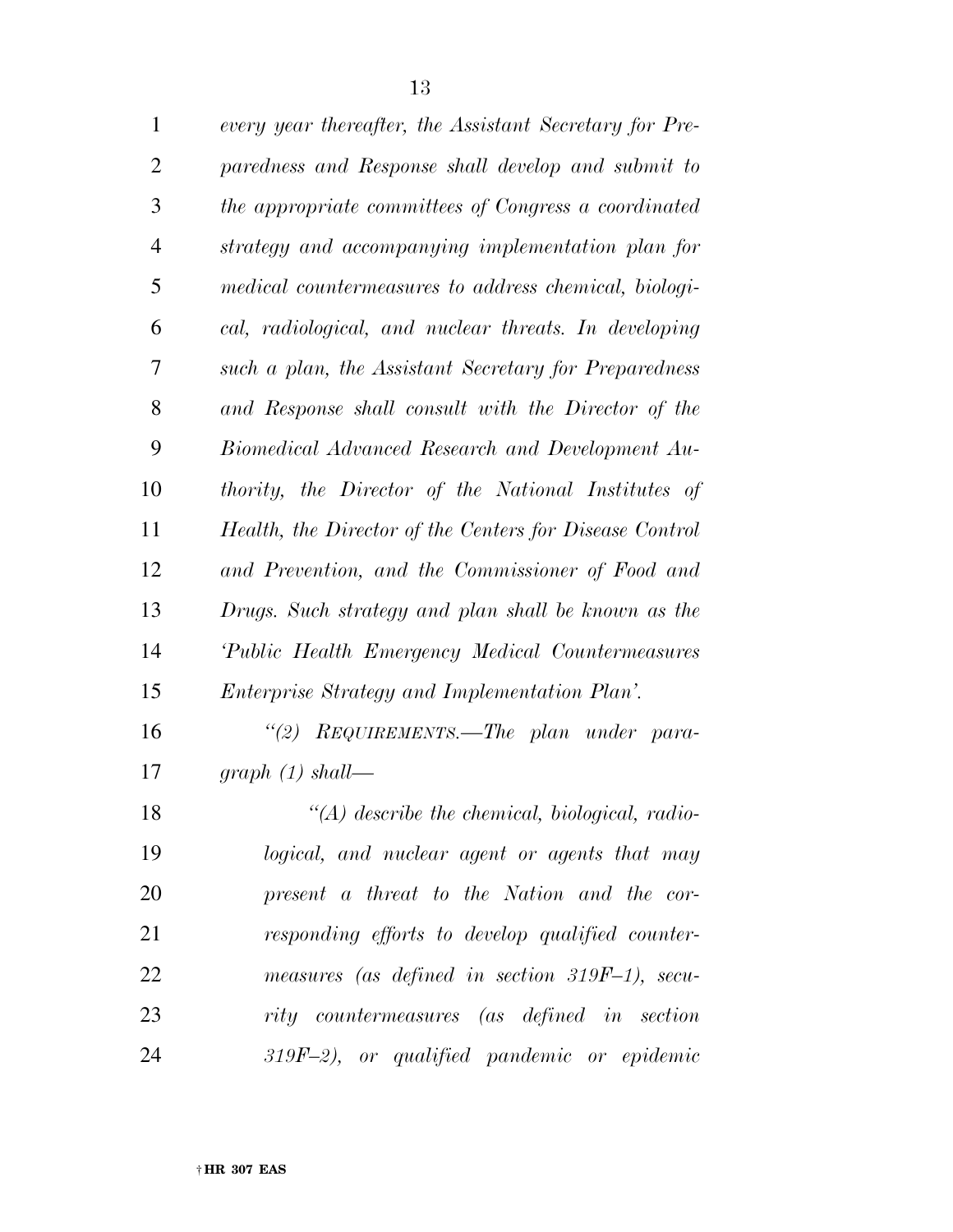| $\mathbf{1}$   | products (as defined in section $319F-3$ ) for each |
|----------------|-----------------------------------------------------|
| $\overline{2}$ | <i>threat</i> ;                                     |
| 3              | $\lq\lq(B)$ evaluate the progress of all activities |
| $\overline{4}$ | with respect to such countermeasures or prod-       |
| 5              | ucts, including research, advanced research, de-    |
| 6              | velopment, procurement, stockpiling, deployment,    |
| 7              | distribution, and utilization;                      |
| 8              | " $(C)$ identify and prioritize near-, mid-,        |
| 9              | and long-term needs with respect to such coun-      |
| 10             | termeasures or products to address a chemical,      |
| 11             | biological, radiological, and nuclear threat or     |
| 12             | <i>threats</i> ;                                    |
| 13             | "(D) identify, with respect to each category        |
| 14             | of threat, a summary of all awards and con-         |
| 15             | tracts, including advanced research and develop-    |
| 16             | ment and procurement, that includes—                |
| 17             | $\lq\lq(i)$ the time elapsed from the issuance      |
| 18             | of the initial solicitation or request for $a$      |
| 19             | proposal to the adjudication (such as the           |
| 20             | award, denial of award, or solicitation ter-        |
| 21             | mination); and                                      |
| 22             | $``(ii)$ an identification of projected             |
| 23             | timelines, anticipated funding allocations,         |
| 24             | benchmarks, and milestones for each med-            |
| 25             | <i>ical countermeasure priority under sub-</i>      |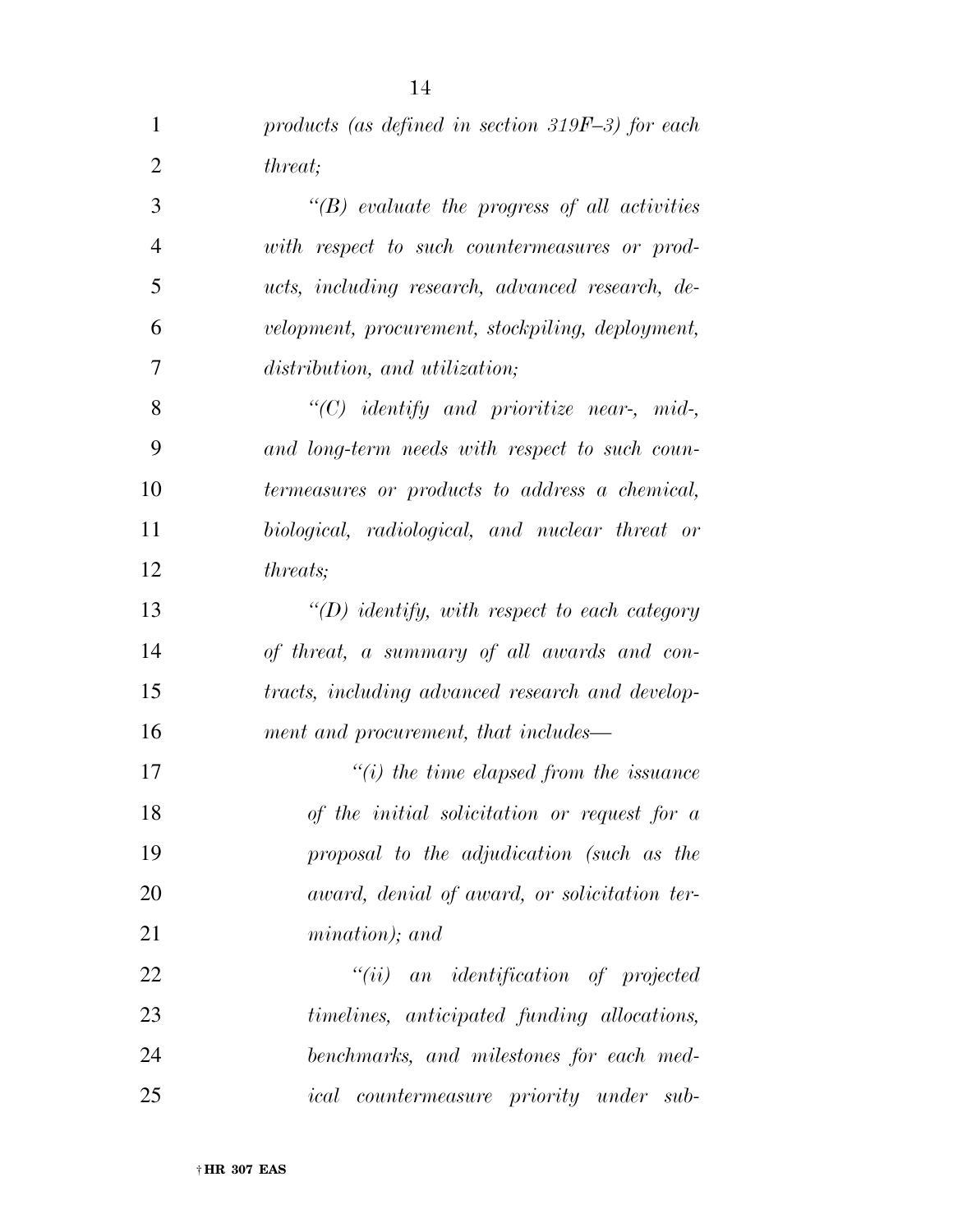| $\mathbf{1}$   | $paragnph$ $(C)$ , including projected needs         |
|----------------|------------------------------------------------------|
| $\overline{2}$ | with regard to replenishment of the Stra-            |
| 3              | tegic National Stockpile;                            |
| $\overline{4}$ | "(E) be informed by the recommendations of           |
| 5              | the National Biodefense Science Board pursuant       |
| 6              | to section $319M$ ;                                  |
| 7              | $\lq\lq(F)$ evaluate progress made in meeting        |
| 8              | timelines, allocations, benchmarks, and mile-        |
| 9              | stones identified under subparagraph $(D)(ii)$ ;     |
| 10             | $\lq\lq(G)$ report on the amount of funds avail-     |
| 11             | able for procurement in the special reserve fund     |
| 12             | as defined in section $319F-2(h)$ and the impact     |
| 13             | this funding will have on meeting the require-       |
| 14             | ments under section 319F-2;                          |
| 15             | "(H) incorporate input from Federal, State,          |
| 16             | local, and tribal stakeholders;                      |
| 17             | $\lq (I)$ identify the progress made in meeting      |
| 18             | the medical countermeasure priorities for at-risk    |
| 19             | individuals (as defined in $2802(b)(4)(B)$ ), as ap- |
| 20             | plicable under subparagraph $(C)$ , including with   |
| 21             | regard to the projected needs for related stock-     |
| 22             | piling and replenishment of the Strategic Na-        |
| 23             | tional Stockpile, including by addressing the        |
| 24             | needs of pediatric populations with respect to       |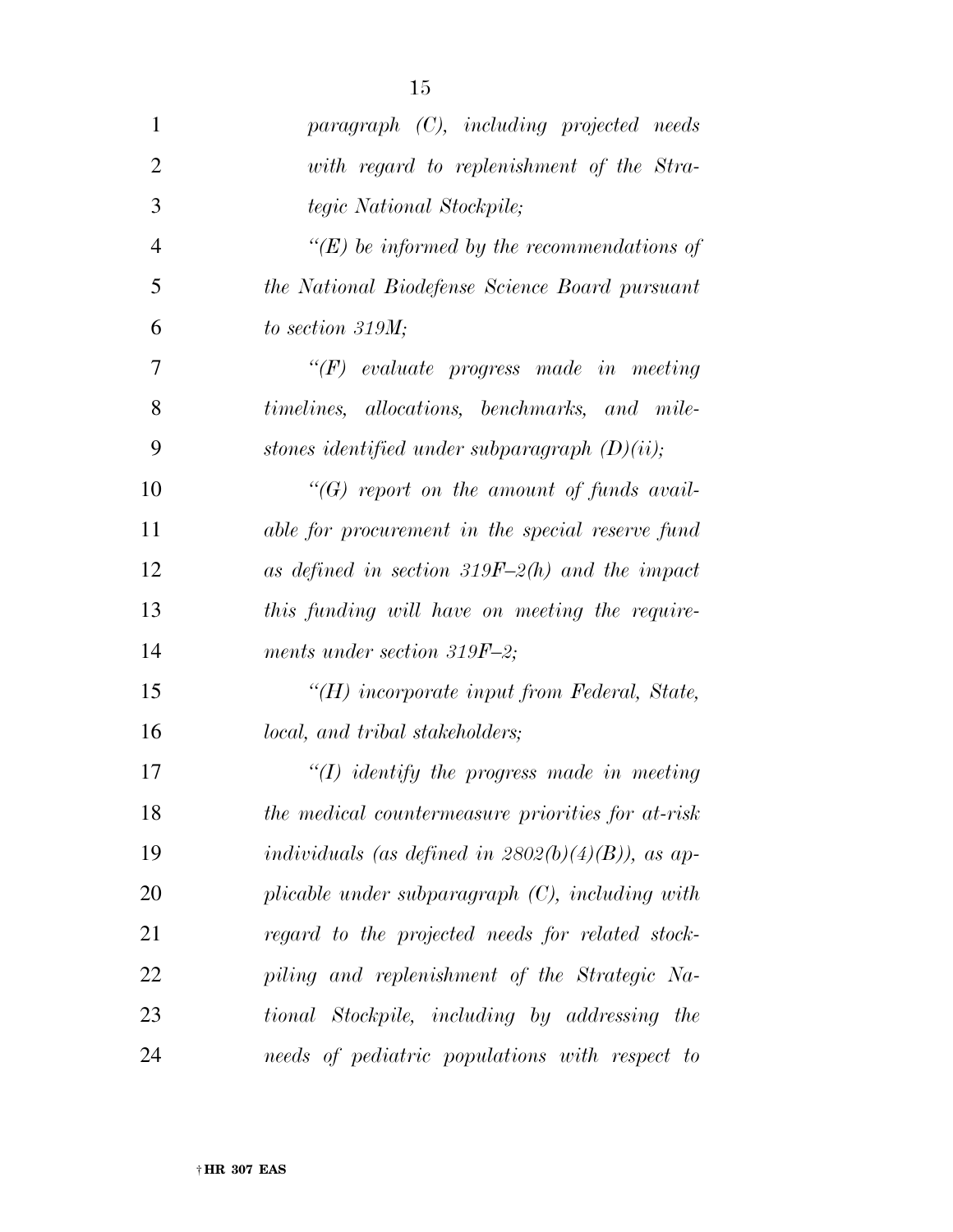| $\mathbf{1}$   | such countermeasures and products in the Stra-            |
|----------------|-----------------------------------------------------------|
| $\overline{2}$ | tegic National Stockpile, including—                      |
| 3              | $\lq\lq(i)$ a list of such countermeasures and            |
| $\overline{4}$ | products necessary to address the needs of                |
| 5              | <i>pediatric populations;</i>                             |
| 6              | $``(ii)$ a description of measures taken to               |
| 7              | coordinate with the Office of Pediatric                   |
| 8              | Therapeutics of the Food and Drug Admin-                  |
| 9              | <i>istration to maximize the labeling, dosages,</i>       |
| 10             | and formulations of such countermeasures                  |
| 11             | and products for pediatric populations;                   |
| 12             | "(iii) a description of existing gaps in                  |
| 13             | the Strategic National Stockpile and the de-              |
| 14             | velopment of such countermeasures and                     |
| 15             | products to address the needs of pediatric                |
| 16             | populations; and                                          |
| 17             | $``(iv)$ an evaluation of the progress                    |
| 18             | made in addressing priorities identified                  |
| 19             | pursuant to subparagraph $(C)$ ;                          |
| 20             | $\lq (J)$ identify the use of authority and ac-           |
| 21             | tivities undertaken pursuant to sections 319F-            |
| 22             | $1(b)(1), 319F-1(b)(2), 319F-1(b)(3), 319F-1(c),$         |
| 23             | 319F-1(d), 319F-1(e), 319F-2(c)(7)(C)(iii),               |
| 24             | 319F-2(c)(7)(C)(iv), and 319F-2(c)(7)(C)(v) of            |
| 25             | this Act, and subsections $(a)(1)$ , $(b)(1)$ , and $(e)$ |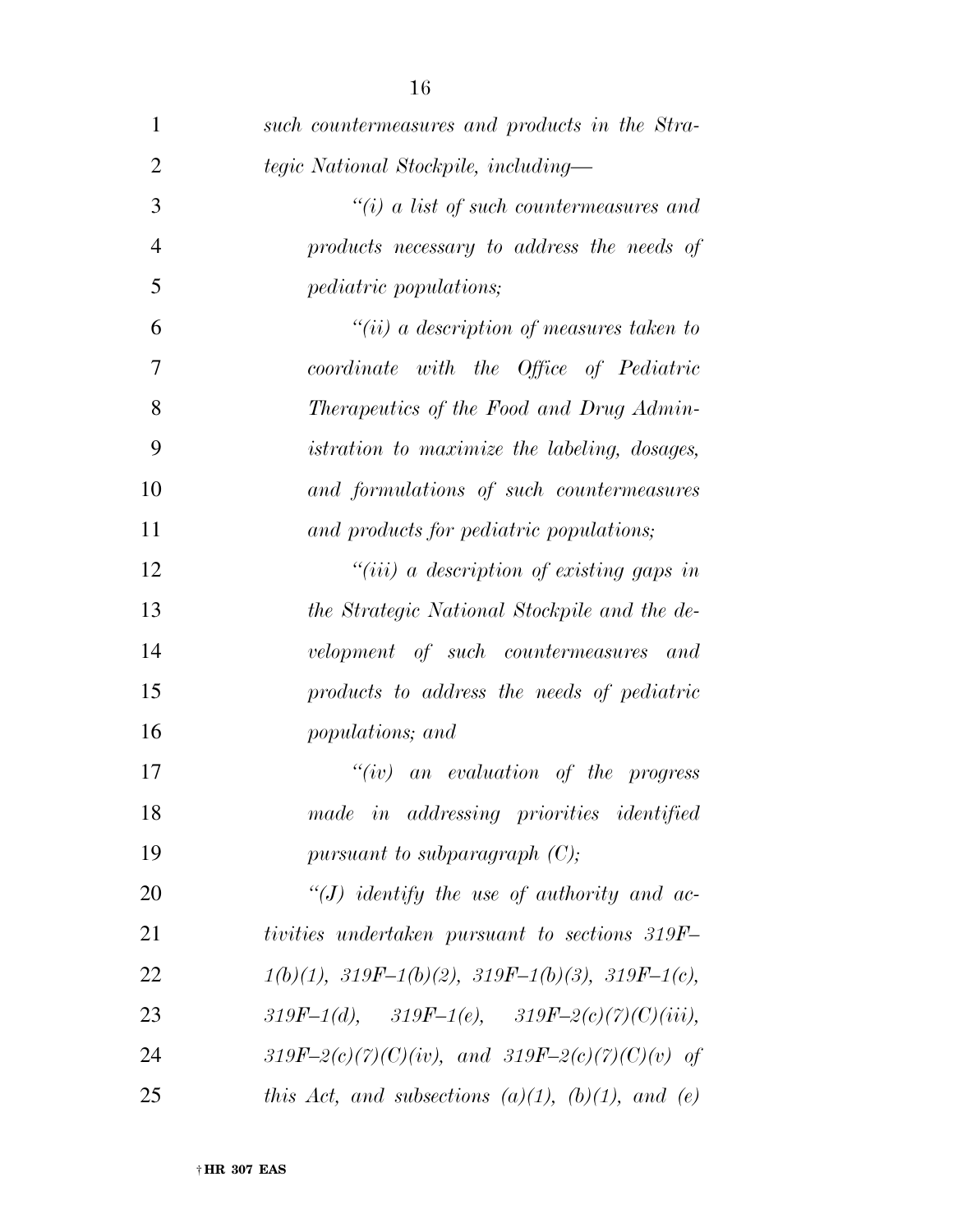| $\mathbf{1}$   | of section 564 of the Federal Food, Drug, and  |
|----------------|------------------------------------------------|
| $\overline{2}$ | Cosmetic Act, by summarizing—                  |
| 3              | $"(i)$ the particular actions that were        |
| $\overline{4}$ | taken under the authorities specified, in-     |
| 5              | cluding, as applicable, the identification of  |
| 6              | the threat agent, emergency, or the bio-       |
| 7              | medical countermeasure with respect to         |
| 8              | which the authority was used;                  |
| 9              | $``(ii)$ the reasons underlying the deci-      |
| 10             | sion to use such authorities, including, as    |
| 11             | applicable, the options that were considered   |
| 12             | and rejected with respect to the use of such   |
| 13             | <i>authorities</i> ;                           |
| 14             | $``(iii)$ the number of, nature of, and        |
| 15             | other information concerning the persons       |
| 16             | and entities that received a grant, coopera-   |
| 17             | tive agreement, or contract pursuant to the    |
| 18             | use of such authorities, and the persons and   |
| 19             | entities that were considered and rejected     |
| 20             | for such a grant, cooperative agreement, or    |
| 21             | contract, except that the report need not dis- |
| 22             | close the identity of any such person or en-   |
| 23             | tity;                                          |
| 24             | $``(iv)$ whether, with respect to each pro-    |
| 25             | curement that is approved by the President     |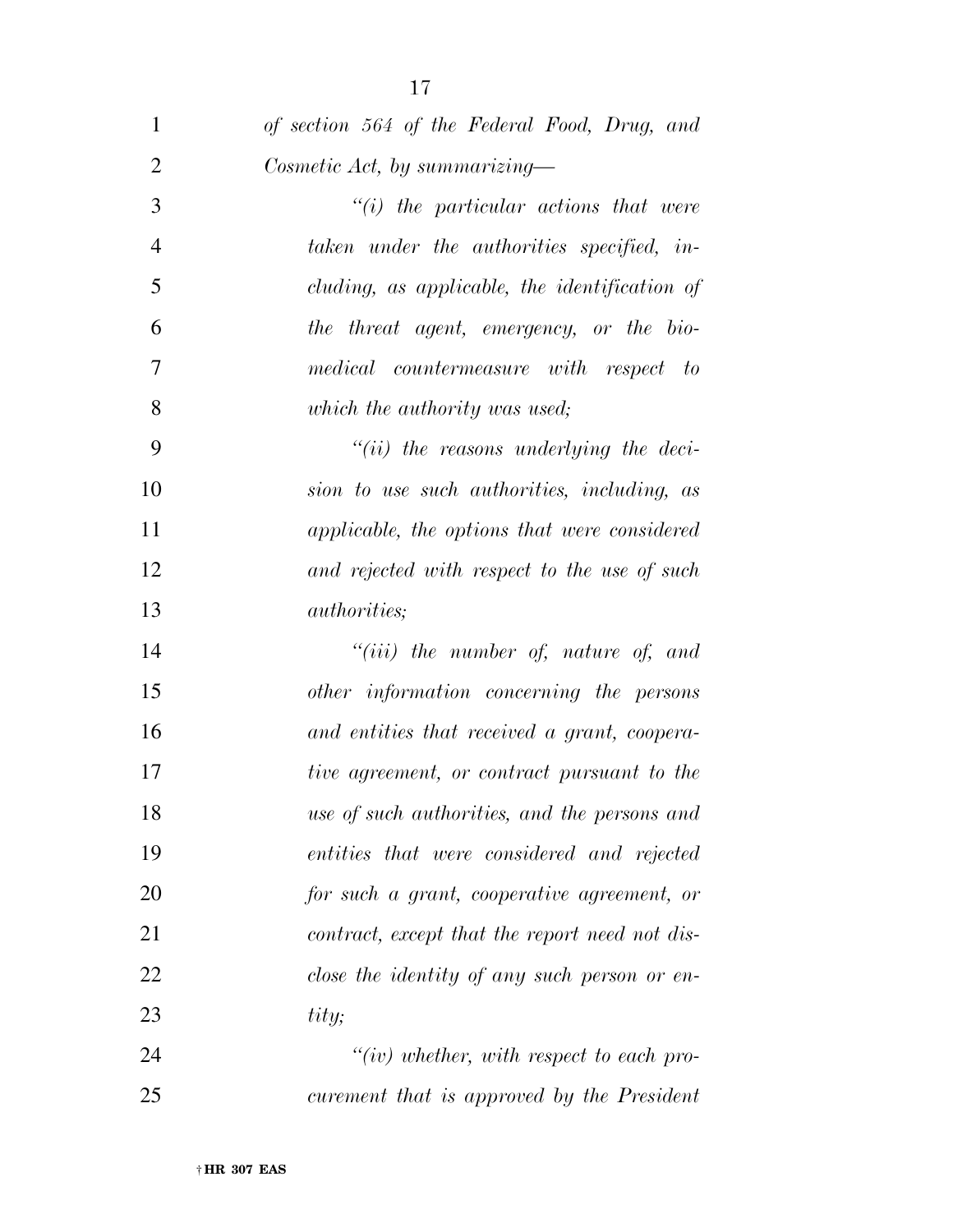| $\mathbf{1}$   | under section 319F-2(c)(6), a contract was           |
|----------------|------------------------------------------------------|
| 2              | entered into within one year after such ap-          |
| 3              | proval by the President; and                         |
| $\overline{4}$ | "(v) with respect to section 319F-1(d),              |
| 5              | for the one-year period for which the report         |
| 6              | is submitted, the number of persons who              |
| 7              | were paid amounts totaling \$100,000 or              |
| 8              | greater and the number of persons who were           |
| 9              | paid amounts totaling at least \$50,000 but          |
| 10             | less than \$100,000; and                             |
| 11             | $\lq (K)$ be made publicly available.                |
| 12             | "(3) GAO REPORT.—                                    |
| 13             | "(A) In GENERAL.—Not later than 1 year               |
| 14             | after the date of the submission to the Congress     |
| 15             | of the first Public Health Emergency Medical         |
| 16             | Countermeasures Enterprise Strategy and Imple-       |
| 17             | mentation Plan, the Comptroller General of the       |
| 18             | United States shall conduct an independent eval-     |
| 19             | <i>uation, and submit to the appropriate commit-</i> |
| 20             | tees of Congress a report, concerning such Strat-    |
| 21             | egy and Implementation Plan.                         |
| 22             | "(B) CONTENT.—The report described in                |
| 23             | subparagraph $(A)$ shall review and assess—          |
| 24             | $\lq\lq(i)$ the near-term, mid-term,<br>-and         |
| 25             | long-term medical countermeasure<br>needs            |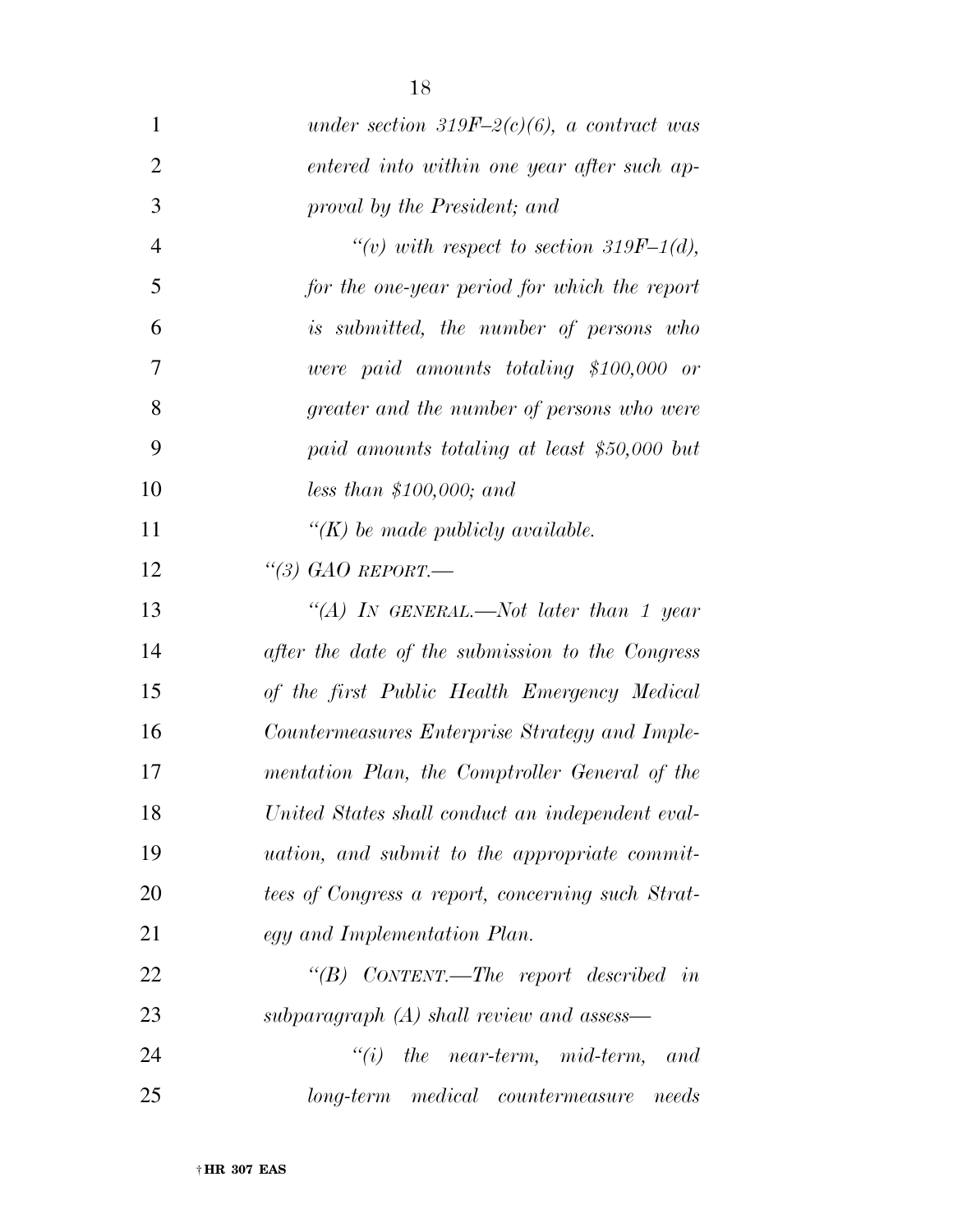| $\mathbf{1}$   | and identified priorities of the Federal Gov-                      |
|----------------|--------------------------------------------------------------------|
| $\overline{2}$ | ernment pursuant to paragraph $(2)(C)$ ;                           |
| 3              | "(ii) the activities of the Department of                          |
| $\overline{4}$ | Health and Human Services with respect to                          |
| 5              | advanced research and development pursu-                           |
| 6              | ant to section 319L; and                                           |
| $\overline{7}$ | $``(iii)$ the progress made toward meet-                           |
| 8              | ing the timelines, allocations, benchmarks,                        |
| 9              | and milestones identified in the Public                            |
| 10             | <i>Emergency Medical</i><br>Counter-<br><b>Health</b>              |
| 11             | measures Enterprise Strategy and Imple-                            |
| 12             | mentation Plan under this subsection.                              |
| 13             | "(e) PROTECTION OF NATIONAL SECURITY.-In car-                      |
| 14             | rying out subsections $(b)(7)$ and $(d)$ , the Secretary shall en- |
| 15             | sure that information and items that could compromise na-          |
| 16             | tional security, contain confidential commercial informa-          |
| 17             | tion, or contain proprietary information are not dis-              |
| 18             | $closed.$ ".                                                       |
| 19             | (b) INTERAGENCY COORDINATION PLAN.—In the first                    |
|                | 20 Public Health Emergency Countermeasures Enterprise              |

 *Public Health Emergency Countermeasures Enterprise Strategy and Implementation Plan submitted under sub- section (d) of section 2811 of the Public Health Service Act (42 U.S.C. 300hh–10) (as added by subsection (a)(3)), the Secretary of Health and Human Services, in consultation with the Secretary of Defense, shall include a description*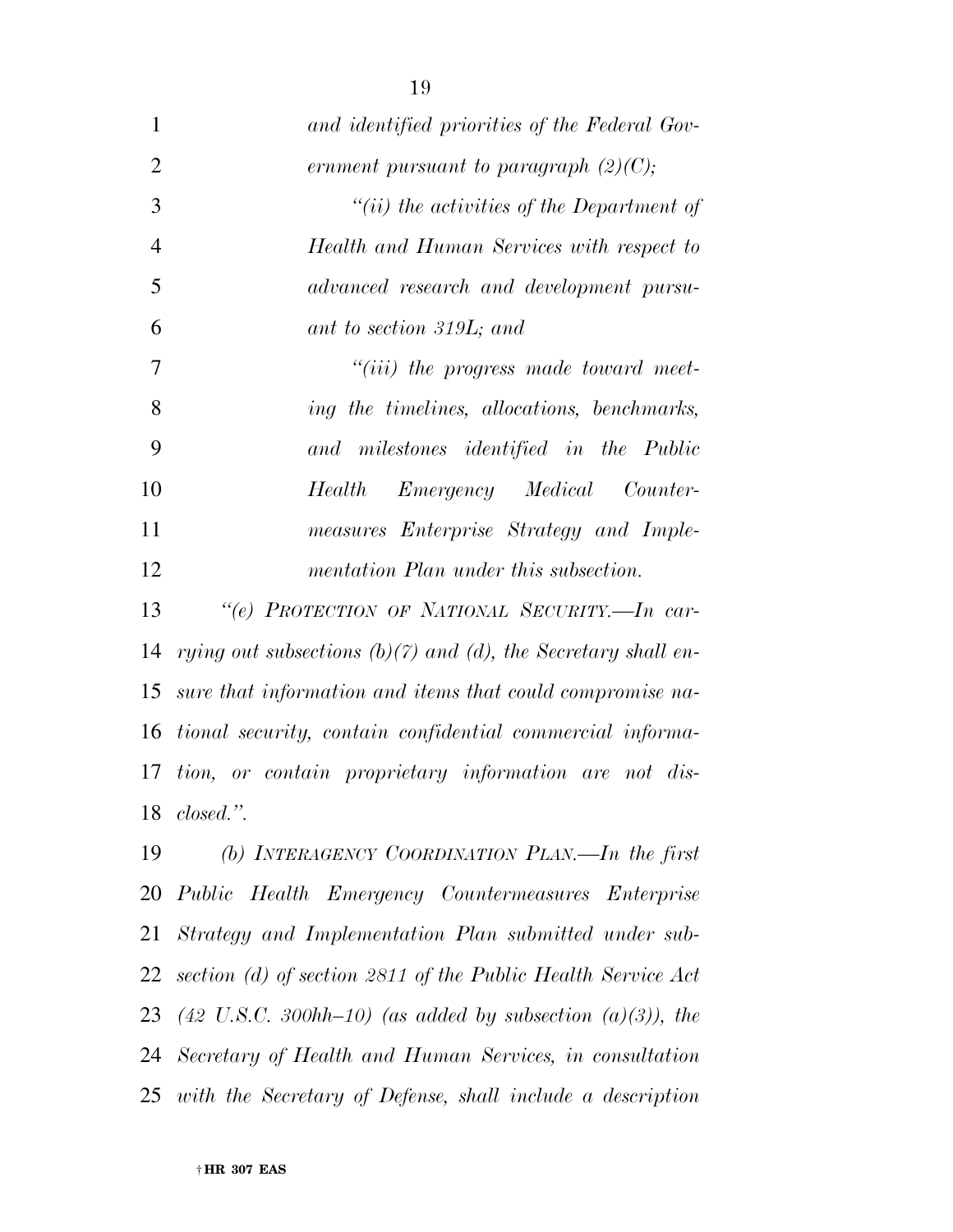*of the manner in which the Department of Health and Human Services is coordinating with the Department of Defense regarding countermeasure activities to address chemical, biological, radiological, and nuclear threats. Such report shall include information with respect to—* 

 *(1) the research, advanced research, development, procurement, stockpiling, and distribution of counter-measures to meet identified needs; and* 

 *(2) the coordination of efforts between the De- partment of Health and Human Services and the De- partment of Defense to address countermeasure needs for various segments of the population.* 

 *SEC. 103. NATIONAL ADVISORY COMMITTEE ON CHILDREN AND DISASTERS.* 

 *Subtitle B of title XXVIII of the Public Health Service Act (42 U.S.C. 300hh et seq.) is amended by inserting after section 2811 the following:* 

 *''SEC. 2811A. NATIONAL ADVISORY COMMITTEE ON CHIL-DREN AND DISASTERS.* 

 *''(a) ESTABLISHMENT.—The Secretary, in consulta- tion with the Secretary of Homeland Security, shall estab- lish an advisory committee to be known as the 'National Advisory Committee on Children and Disasters' (referred to in this section as the 'Advisory Committee'). ''(b) DUTIES.—The Advisory Committee shall—*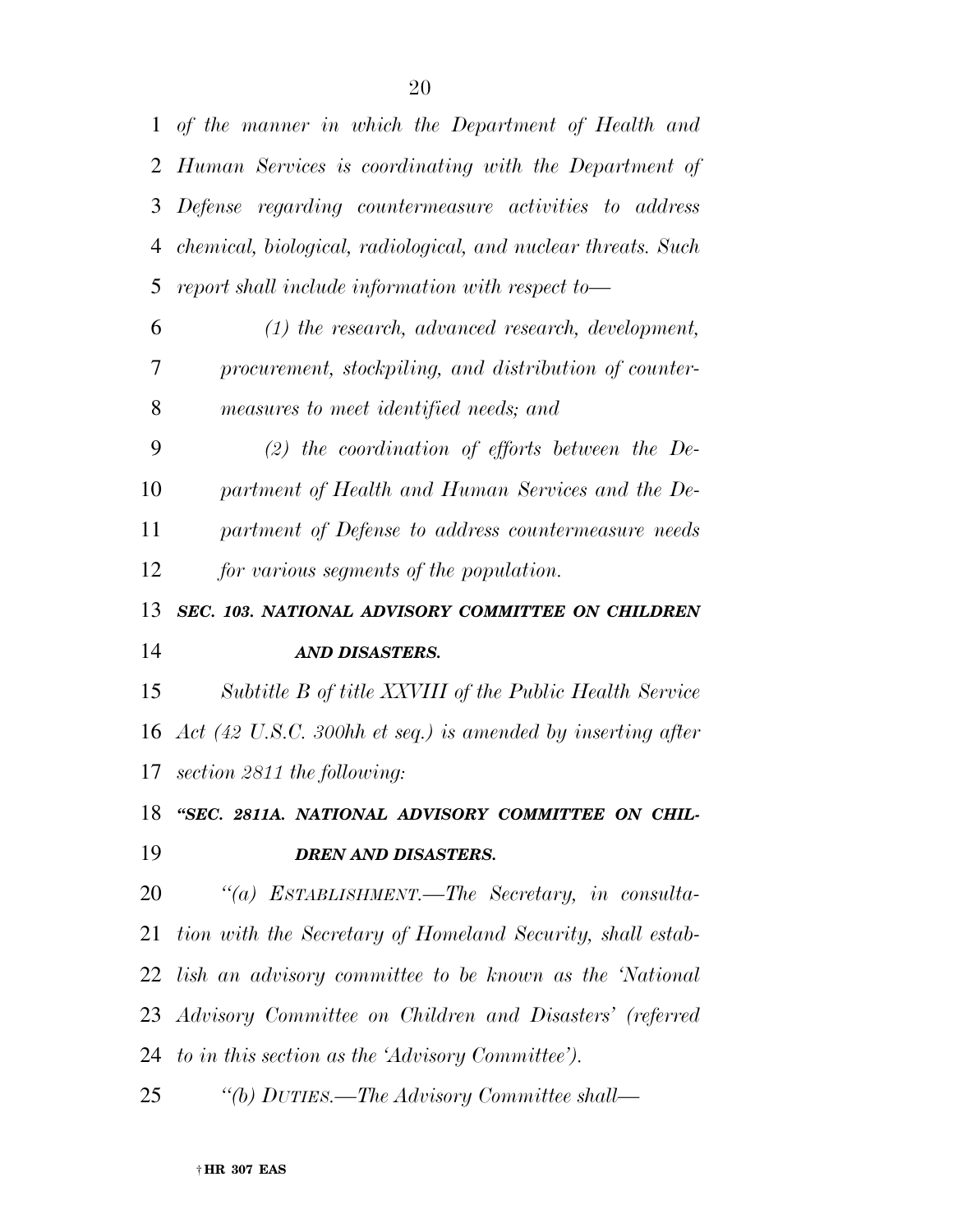| $\mathbf{1}$   | $"(1)$ provide advice and consultation with re-               |
|----------------|---------------------------------------------------------------|
| $\overline{2}$ | spect to the activities carried out pursuant to section       |
| 3              | 2814, as applicable and appropriate;                          |
| $\overline{4}$ | $\lq(2)$ evaluate and provide input with respect to           |
| 5              | the medical and public health needs of children as            |
| 6              | they relate to preparation for, response to, and recov-       |
| $\overline{7}$ | ery from all-hazards emergencies; and                         |
| 8              | $\lq(3)$ provide advice and consultation with re-             |
| 9              | spect to State emergency preparedness and response            |
| 10             | activities and children, including related drills and         |
| 11             | exercises pursuant to the preparedness goals under            |
| 12             | section $2802(b)$ .                                           |
| 13             | "(c) ADDITIONAL DUTIES.—The Advisory Committee                |
| 14             | may provide advice and recommendations to the Secretary       |
| 15             | with respect to children and the medical and public health    |
| 16             | grants and cooperative agreements as applicable to pre-       |
| 17             | paredness and response activities authorized under this title |
| 18             | and title III.                                                |
|                | $\cdots$                                                      |

*''(d) MEMBERSHIP.—* 

 *''(1) IN GENERAL.—The Secretary, in consulta- tion with such other Secretaries as may be appro- priate, shall appoint not to exceed 15 members to the Advisory Committee. In appointing such members, the Secretary shall ensure that the total membership of the Advisory Committee is an odd number.*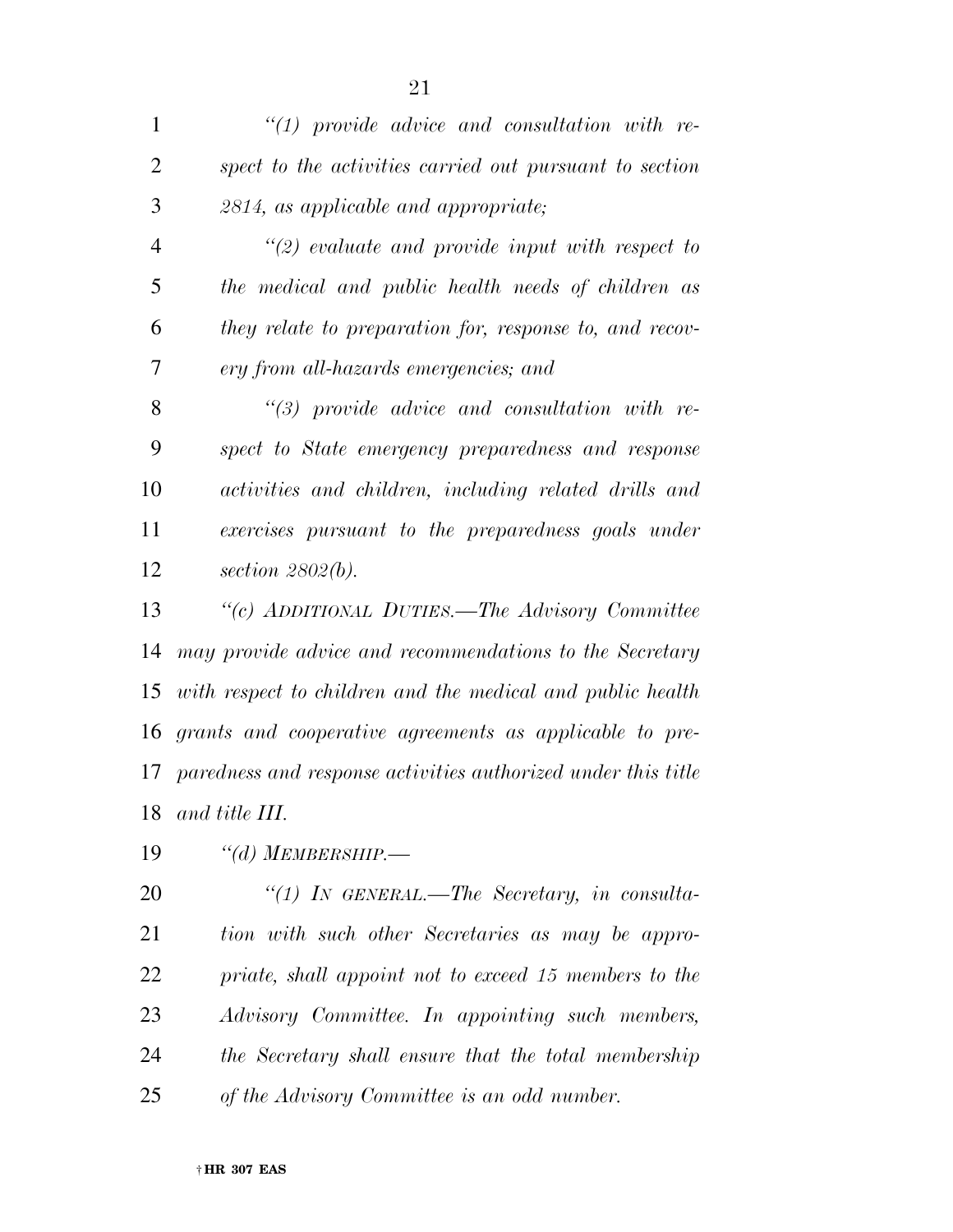| $\mathbf{1}$   | "(2) REQUIRED MEMBERS.—The Secretary, in              |
|----------------|-------------------------------------------------------|
| $\overline{2}$ | consultation with such other Secretaries as may be    |
| 3              | appropriate, may appoint to the Advisory Committee    |
| $\overline{4}$ | under paragraph $(1)$ such individuals as may be ap-  |
| 5              | propriate to perform the duties described in sub-     |
| 6              | sections (b) and (c), which may include—              |
| 7              | $\lq (A)$ the Assistant Secretary for Prepared-       |
| 8              | ness and Response;                                    |
| 9              | $\lq\lq B$ the Director of the Biomedical Ad-         |
| 10             | vanced Research and Development Authority;            |
| 11             | $\lq\lq C$ the Director of the Centers for Disease    |
| 12             | Control and Prevention;                               |
| 13             | "(D) the Commissioner of Food and Drugs;              |
| 14             | " $(E)$ the Director of the National Institutes       |
| 15             | of Health;                                            |
| 16             | " $(F)$ the Assistant Secretary of the Admin-         |
| 17             | <i>istration for Children and Families;</i>           |
| 18             | $\lq\lq(G)$ the Administrator of the Federal          |
| 19             | <b>Emergency Management Agency;</b>                   |
| 20             | $H(H)$ at least two non-Federal health care           |
| 21             | professionals with expertise in pediatric medical     |
| 22             | disaster planning, preparedness, response, or re-     |
| 23             | covery;                                               |
| 24             | $\lq (I)$ at least two representatives from State,    |
| 25             | local, territorial, or tribal agencies with expertise |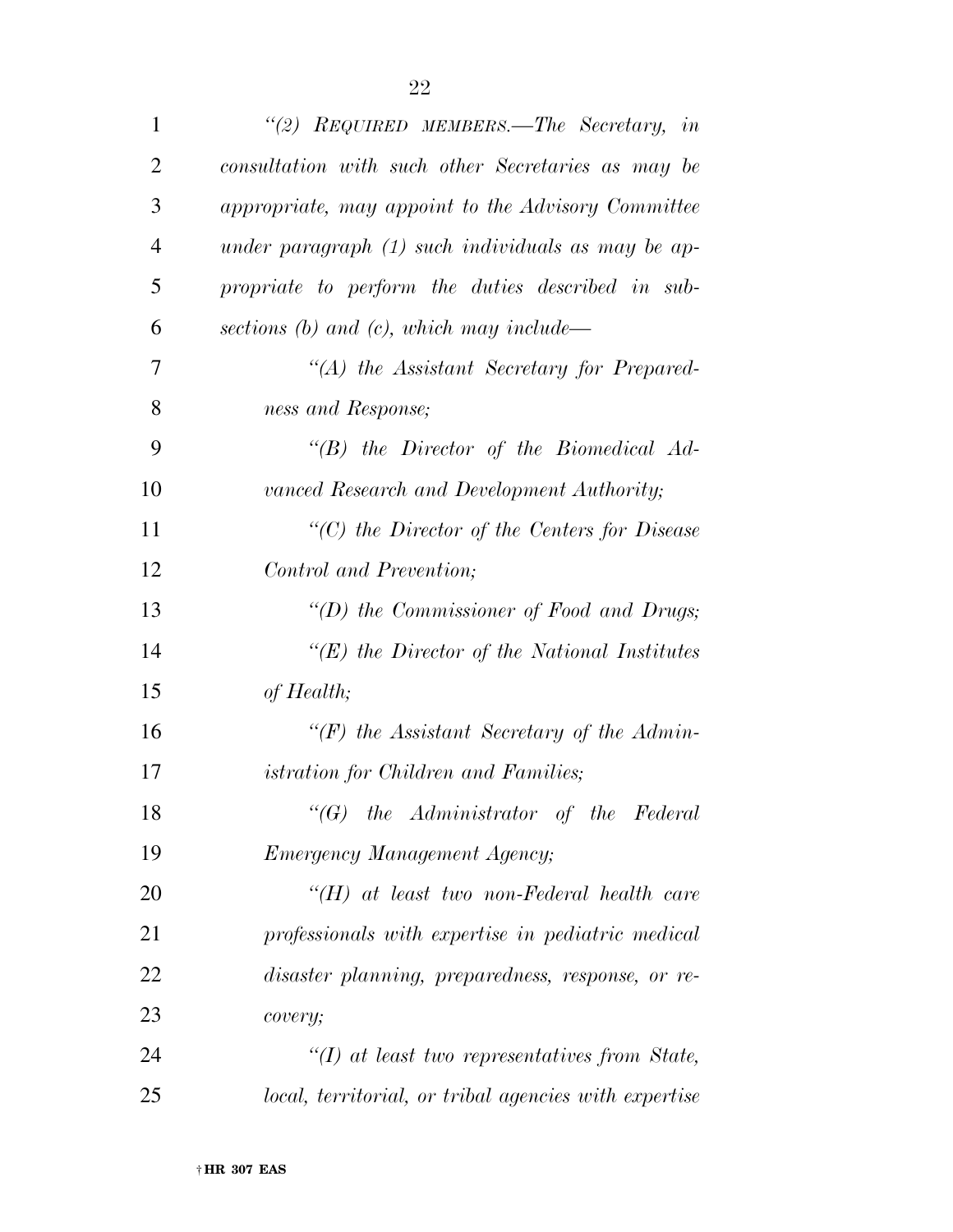| 1              | in pediatric disaster planning, preparedness, re-  |
|----------------|----------------------------------------------------|
| $\overline{2}$ | sponse, or recovery; and                           |
| 3              | $``(J)$ representatives from such Federal          |
| $\overline{4}$ | agencies (such as the Department of Education      |
| 5              | and the Department of Homeland Security) as        |
| 6              | determined necessary to fulfill the duties of the  |
| 7              | Advisory Committee, as established under sub-      |
| 8              | sections $(b)$ and $(c)$ .                         |
| 9              | "(e) MEETINGS.—The Advisory Committee shall meet   |
| 10             | not less than biannually.                          |
| 11             | "(f) SUNSET.—The Advisory Committee shall termi-   |
| 12             | nate on September 30, 2018.".                      |
|                |                                                    |
| 13             | SEC. 104. MODERNIZATION OF THE NATIONAL DISASTER   |
| 14             | <b>MEDICAL SYSTEM.</b>                             |
| 15             | Section 2812 of the Public Health Service Act (42) |
| 16             | U.S.C. 300hh-11) is amended—                       |
| 17             | $(1)$ in subsection $(a)(3)$ —                     |
| 18             | $(A)$ in subparagraph $(A)$ , in clause (i) by     |
| 19             | inserting ", including at-risk individuals as ap-  |
| 20             | plicable" after "victims of a public health emer-  |
| 21             | $\text{gency}$ ";                                  |
| 22             | $(B)$ by redesignating subparagraph $(C)$ as       |
| 23             | subparagraph $(E)$ ; and                           |
| 24             | $(C)$ by inserting after subparagraph $(B)$ ,      |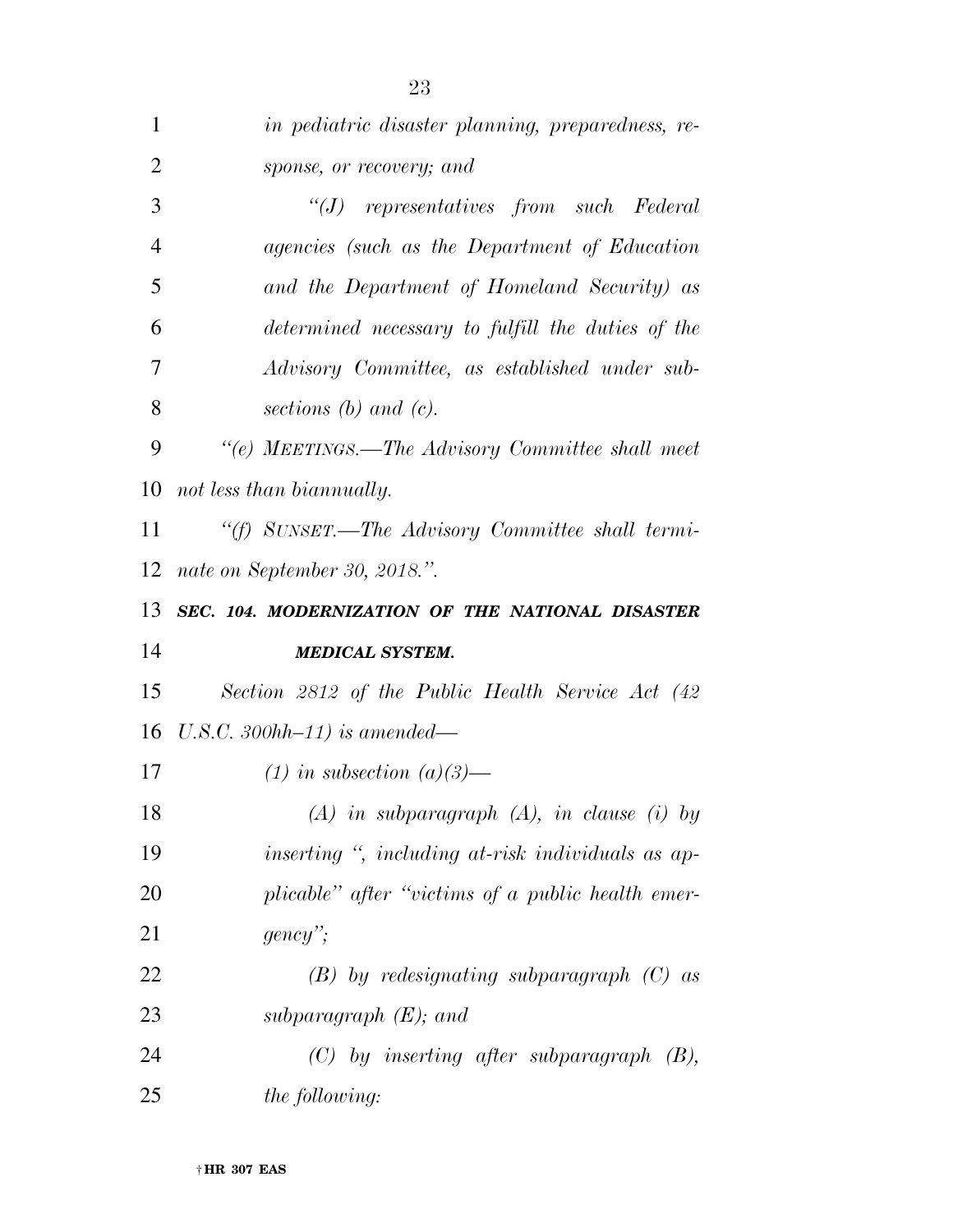| $\mathbf{1}$   | "(C) CONSIDERATIONS FOR AT-RISK POPU-                           |
|----------------|-----------------------------------------------------------------|
| $\overline{2}$ | LATIONS.—The Secretary shall take steps to en-                  |
| 3              | sure that an appropriate specialized and focused                |
| $\overline{4}$ | range of public health and medical capabilities                 |
| 5              | are represented in the National Disaster Medical                |
| 6              | System, which take into account the needs of at-                |
| 7              | risk individuals, in the event of a public health               |
| 8              | emergency.".                                                    |
| 9              | "(D) $\Delta$ DMINISTRATION.—The Secretary                      |
| 10             | may determine and pay claims for reimburse-                     |
| 11             | ment for services under subparagraph $(A)$ di-                  |
| 12             | rectly or through contracts that provide for pay-               |
| 13             | ment in advance or by way of reimbursement.";                   |
| 14             | and                                                             |
| 15             | $(2)$ in subsection $(g)$ , by striking "such sums as           |
| 16             | may be necessary for each of the fiscal years 2007              |
| 17             | through $2011$ " and inserting "\$52,700,000 for each of        |
| 18             | fiscal years 2014 through 2018".                                |
| 19             | SEC. 105. CONTINUING THE ROLE OF THE DEPARTMENT OF              |
| 20             | <b>VETERANS AFFAIRS.</b>                                        |
| 21             | Section 8117 $(g)$ of title 38, United States Code, is          |
|                | 22 amended by striking "such sums as may be necessary to        |
|                | 23 carry out this section for each of fiscal years 2007 through |
|                | 24 2011" and inserting "\$155,300,000 for each of fiscal years  |

*2014 through 2018 to carry out this section''.*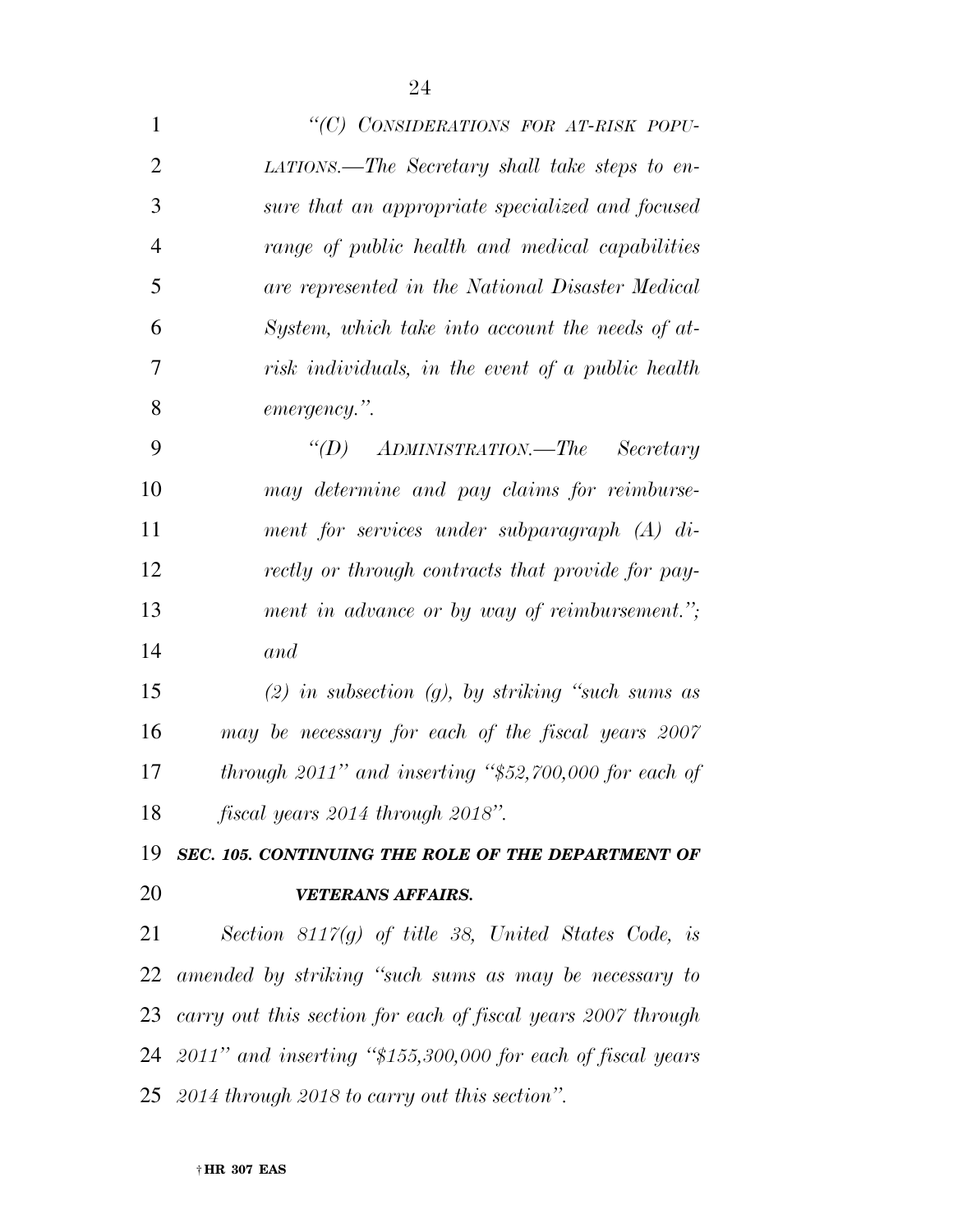*TITLE II—OPTIMIZING STATE AND LOCAL ALL-HAZARDS PREPAREDNESS AND RE- SPONSE SEC. 201. TEMPORARY REASSIGNMENT OF STATE AND LOCAL PERSONNEL DURING A PUBLIC HEALTH EMERGENCY. Section 319 of the Public Health Service Act (42 U.S.C. 247d) is amended by adding at the end the fol- lowing: ''(e) TEMPORARY REASSIGNMENT OF STATE AND LOCAL PERSONNEL DURING A PUBLIC HEALTH EMER- GENCY.— ''(1) EMERGENCY REASSIGNMENT OF FEDERALLY FUNDED PERSONNEL.—Notwithstanding any other provision of law, and subject to paragraph (2), upon request by the Governor of a State or a tribal organi- zation or such Governor or tribal organization's des- ignee, the Secretary may authorize the requesting State or Indian tribe to temporarily reassign, for purposes of immediately addressing a public health emergency in the State or Indian tribe, State and local public health department or agency personnel funded in whole or in part through programs author-ized under this Act, as appropriate.*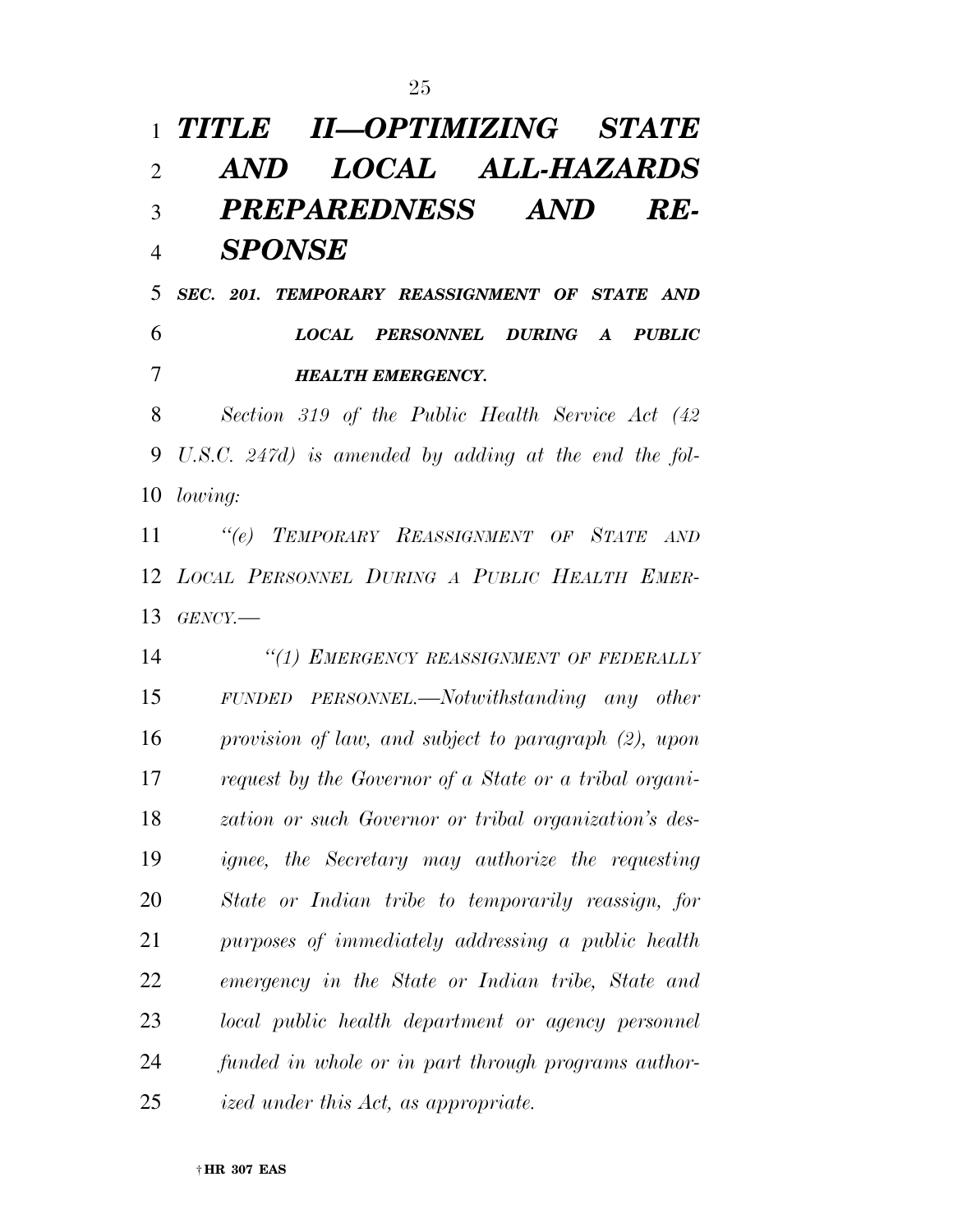*''(2) ACTIVATION OF EMERGENCY REASSIGN-MENT.—* 

| 3              | "(A) PUBLIC HEALTH EMERGENCY.—The                   |
|----------------|-----------------------------------------------------|
| $\overline{4}$ | Secretary may authorize a temporary reassign-       |
| 5              | ment of personnel under paragraph (1) only dur-     |
| 6              | ing the period of a public health emergency de-     |
| 7              | <i>termined pursuant to subsection (a).</i>         |
| 8              | "(B) CONTENTS OF REQUEST.—To seek au-               |
| 9              | thority for a temporary reassignment of per-        |
| 10             | sonnel under paragraph $(1)$ , the Governor of a    |
| 11             | State or a tribal organization shall submit to the  |
| 12             | Secretary a request for such reassignment flexi-    |
| 13             | bility and shall include in the request each of the |
| 14             | following:                                          |
| 15             | "(i) $An$ assurance that the public                 |
| 16             | health emergency in the geographic area of          |
| 17             | the requesting State or Indian tribe cannot         |
| 18             | be adequately and appropriately addressed           |
| 19             | by the public health workforce otherwise            |
| 20             | <i>available.</i>                                   |
| 21             | "(ii) $An$ assurance that the public                |
| 22             | health emergency would be addressed more            |
| 23             | <i>efficiently and effectively through the re-</i>  |
| 24             | quested temporary reassignment of State             |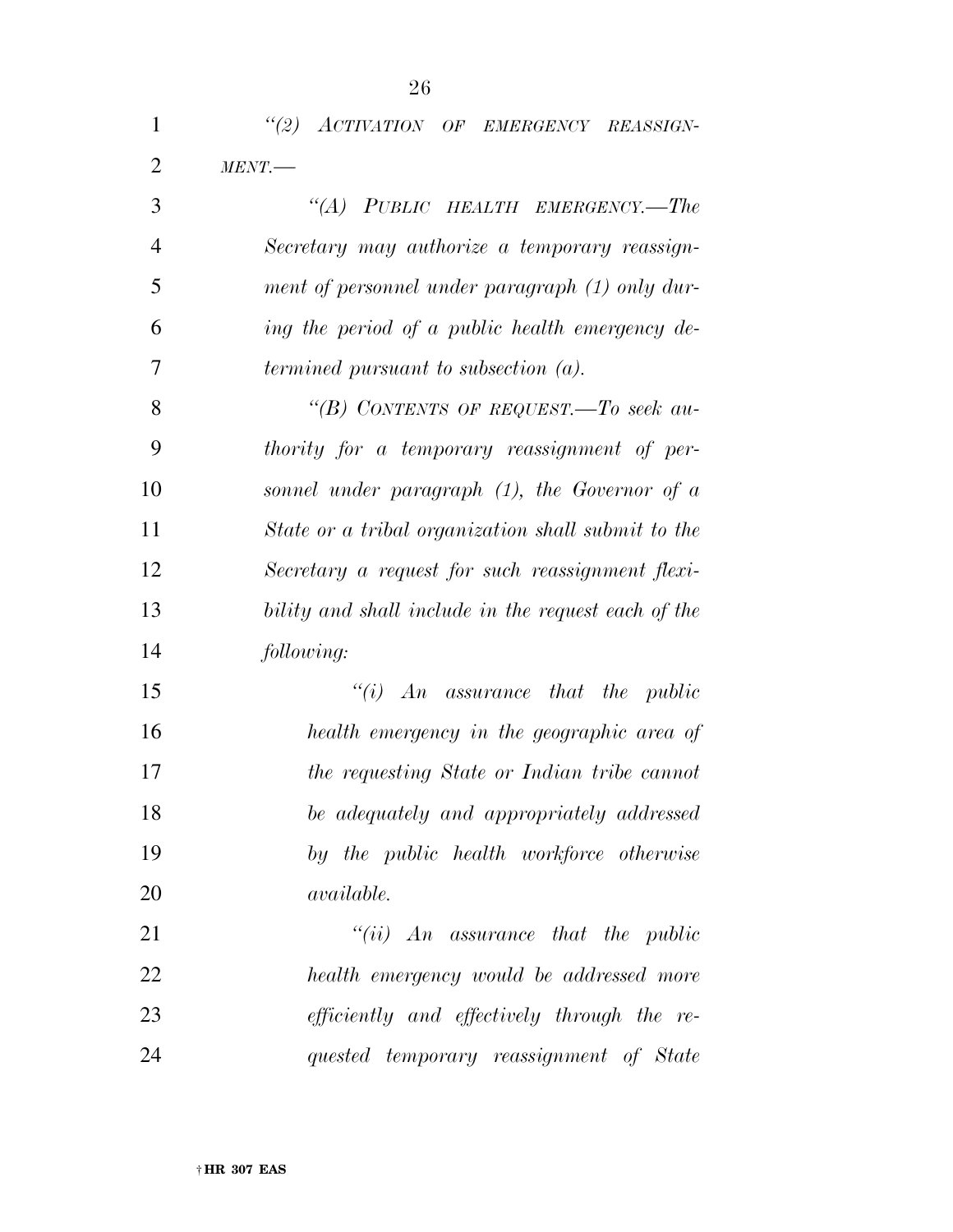| $\mathbf{1}$   | and local personnel described in paragraph         |
|----------------|----------------------------------------------------|
| $\overline{2}$ | (1).                                               |
| 3              | "(iii) An assurance that the requested             |
| $\overline{4}$ | temporary reassignment of personnel is con-        |
| 5              | sistent with any applicable All-Hazards            |
| 6              | Public Health Emergency Preparedness and           |
| 7              | Response Plan under section 319C-1.                |
| 8              | "(iv) An identification of-                        |
| 9              | $\lq (I)$ each Federal program from                |
| 10             | which personnel would be temporarily               |
| 11             | reassigned pursuant to the requested               |
| 12             | <i>authority</i> ; and                             |
| 13             | "(II) the number of personnel who                  |
| 14             | would be so reassigned from each such              |
| 15             | program.                                           |
| 16             | $``(v)$ Such other information and as-             |
| 17             | surances upon which the Secretary and              |
| 18             | Governor of a State or tribal organization         |
| 19             | agree.                                             |
| 20             | "(C) CONSIDERATION.—In reviewing a re-             |
| 21             | quest for temporary reassignment under para-       |
| 22             | graph (1), the Secretary shall consider the degree |
| 23             | to which the program or programs funded in         |
| 24             | whole or in part by programs authorized under      |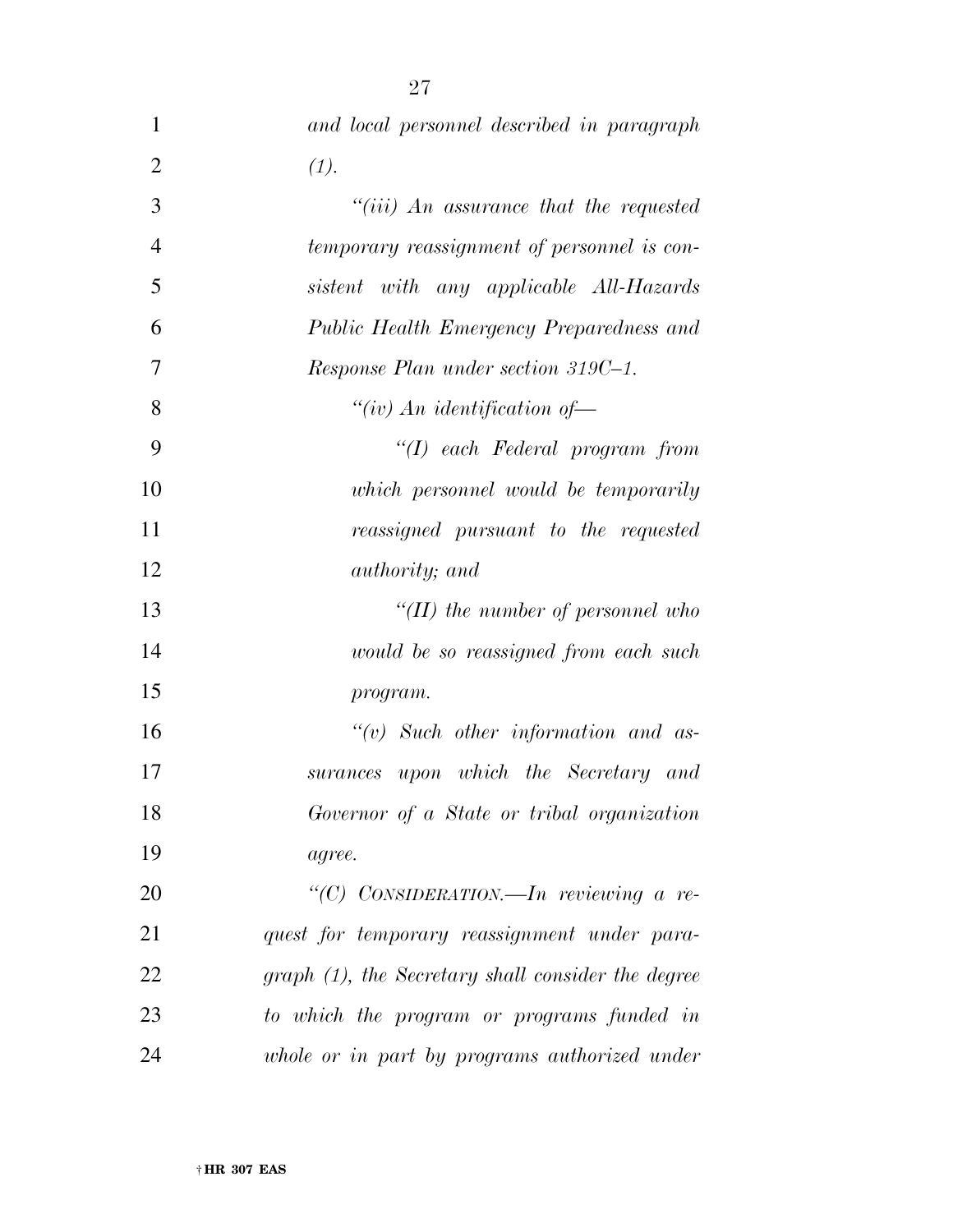| $\mathbf{1}$   | this Act would be adversely affected by the reas- |
|----------------|---------------------------------------------------|
| $\overline{2}$ | signment.                                         |
| 3              | "(D) TERMINATION AND EXTENSION.—                  |
| $\overline{4}$ | "(i) TERMINATION.—A State or Indian               |
| 5              | tribe's temporary reassignment of personnel       |
| 6              | under paragraph (1) shall terminate upon          |
| 7              | the earlier of the following:                     |
| 8              | $``(I)$ The Secretary's determina-                |
| 9              | tion that the public health emergency             |
| 10             | no longer exists.                                 |
| 11             | "(II) Subject to clause (ii), the ex-             |
| 12             | piration of the 30-day period following           |
| 13             | the date on which the Secretary ap-               |
| 14             | proved the State or Indian tribe's re-            |
| 15             | quest for such reassignment flexibility.          |
| 16             | "(ii) EXTENSION OF REASSIGNMENT                   |
| 17             | FLEXIBILITY.—The Secretary may extend             |
| 18             | reassignment flexibility of personnel under       |
| 19             | paragraph (1) beyond the date otherwise           |
| 20             | applicable under clause $(i)(II)$ if the public   |
| 21             | health emergency still exists as of such date,    |
| 22             | but only if—                                      |
| 23             | $\lq (I)$ the State or Indian tribe that          |
| 24             | submitted the initial request for a tem-          |
| 25             | porary reassignment of personnel sub-             |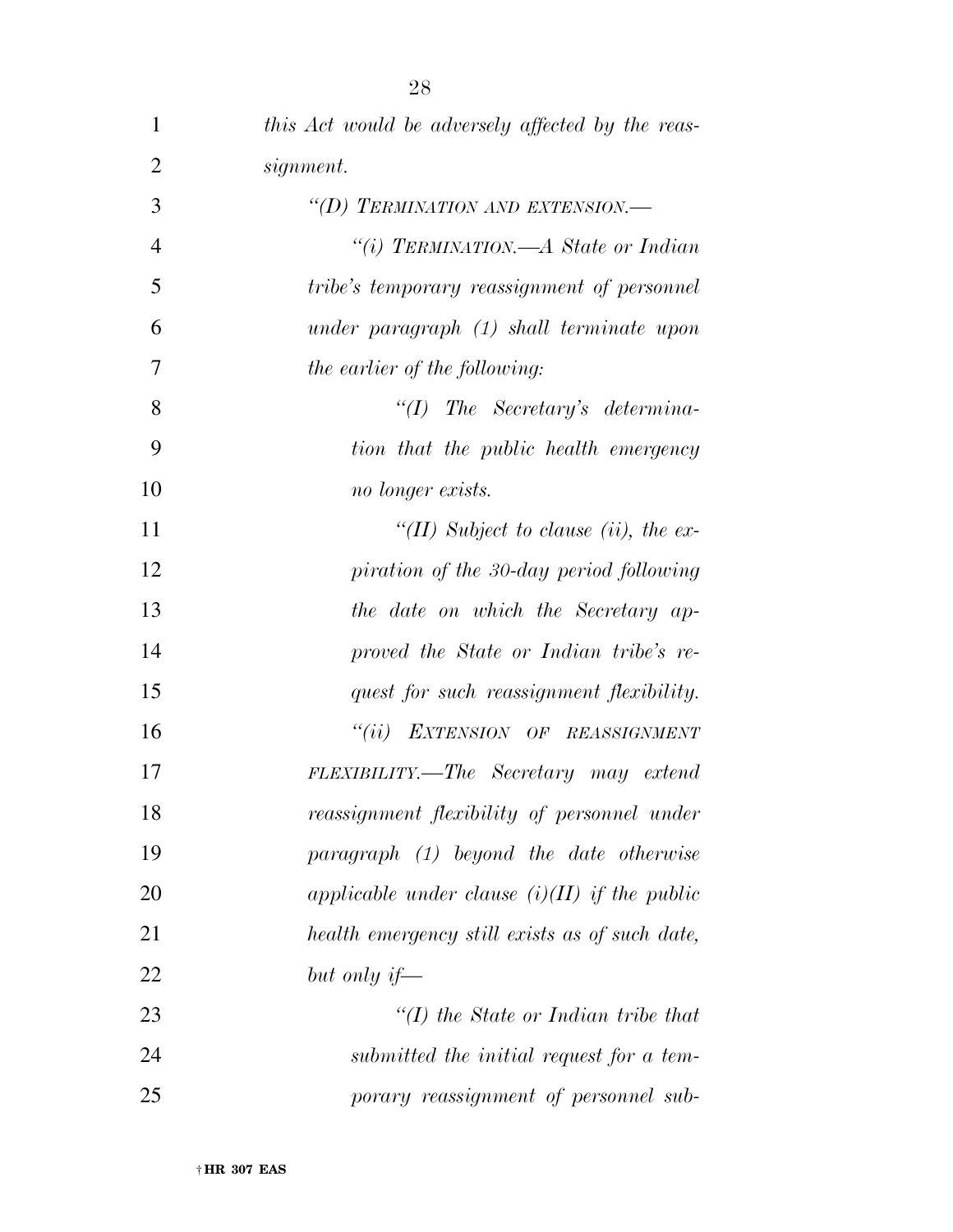| $\mathbf{1}$   | mits a request for an extension of such           |
|----------------|---------------------------------------------------|
| $\overline{2}$ | temporary reassignment; and                       |
| 3              | "(II) the request for an extension                |
| $\overline{4}$ | contains the same information and as-             |
| 5              | surances necessary for the approval of            |
| 6              | an initial request for such temporary             |
| 7              | reassignment pursuant to subpara-                 |
| 8              | graph $(B)$ .                                     |
| 9              | "(3) VOLUNTARY NATURE OF TEMPORARY REAS-          |
| 10             | SIGNMENT OF STATE AND LOCAL PERSONNEL.-           |
| 11             | "(A) IN GENERAL.—Unless otherwise pro-            |
| 12             | vided under the law or regulation of the State or |
| 13             | Indian tribe that receives authorization for tem- |
| 14             | porary reassignment of personnel under para-      |
| 15             | graph (1), personnel eligible for reassignment    |
| 16             | pursuant to such authorization—                   |
| 17             | "(i) shall have the opportunity to vol-           |
| 18             | <i>unteer for temporary reassignment; and</i>     |
| 19             | $``(ii)$ shall not be required to agree to        |
| 20             | a temporary reassignment.                         |
| 21             | "(B) PROHIBITION ON CONDITIONING FED-             |
| 22             | ERAL AWARDS.—The Secretary may not condi-         |
| 23             | tion the award of a grant, contract, or coopera-  |
| 24             | tive agreement under this Act on the requirement  |
| 25             | that a State or Indian tribe require that per-    |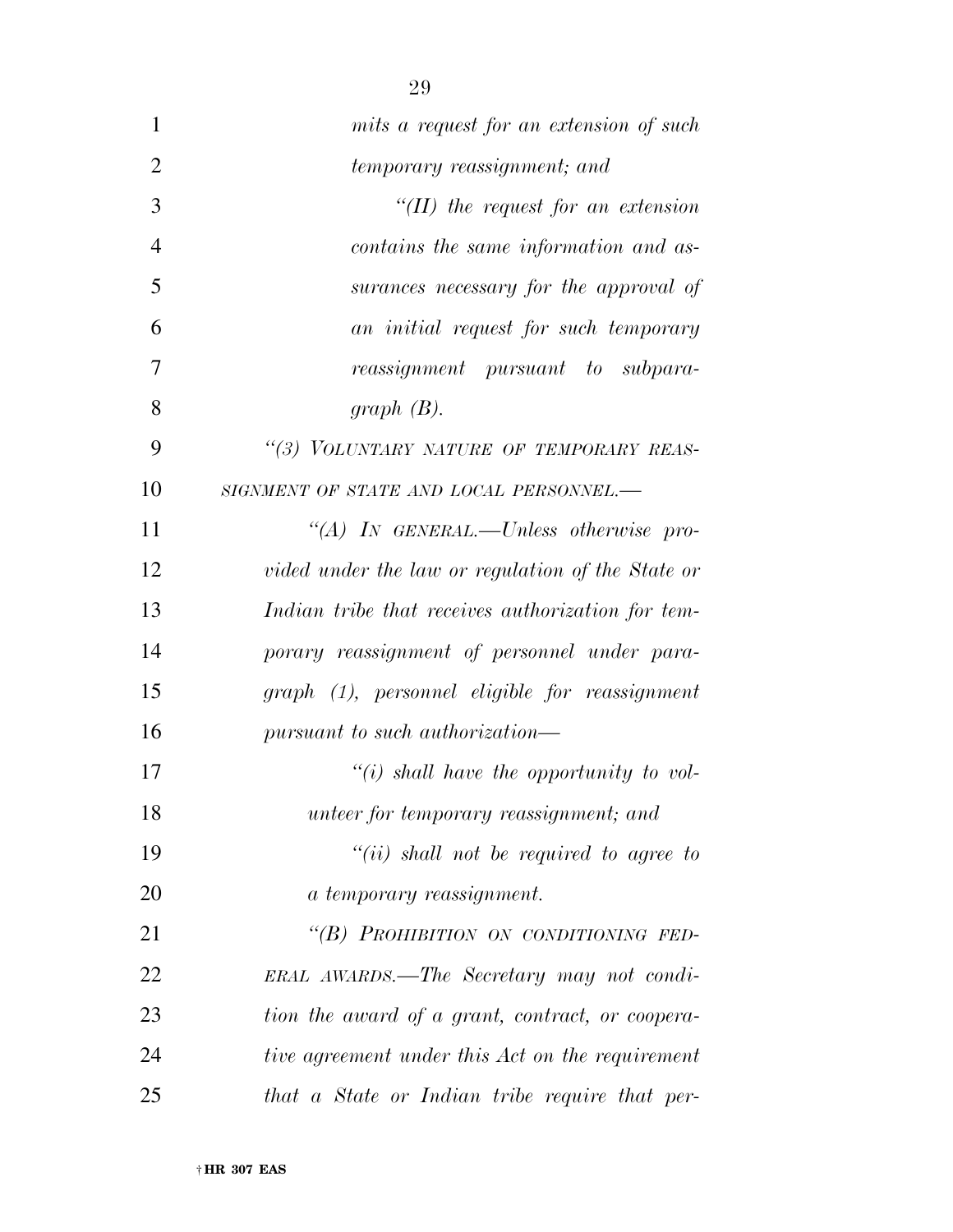| $\mathbf{1}$   | sonnel eligible for reassignment pursuant to an        |
|----------------|--------------------------------------------------------|
| $\overline{2}$ | <i>authorization under paragraph</i> (1) agree to such |
| 3              | <i>reassignment.</i>                                   |
| 4              | "(4) NOTICE TO CONGRESS.—The Secretary shall           |
| 5              | give notice to the Congress in conjunction with the    |
| 6              | approval under this subsection of $-$                  |
| 7              | $\lq (A)$ any initial request for temporary reas-      |
| 8              | signment of personnel; and                             |
| 9              | $\lq (B)$ any request for an extension of such         |
| 10             | temporary reassignment.                                |
| 11             | "(5) GUIDANCE.—The Secretary shall—                    |
| 12             | "(A) not later than 6 months after the en-             |
| 13             | actment of this subsection, issue proposed guid-       |
| 14             | ance on the temporary reassignment of personnel        |
| 15             | under this subsection; and                             |
| 16             | "(B) after providing notice and a $60$ -day            |
| 17             | period for public comment, finalize such guid-         |
| 18             | ance.                                                  |
| 19             | "(6) REPORT TO CONGRESS.—Not later than $4$            |
| 20             | years after the date of enactment of the Pandemic and  |
| 21             | All-Hazards Preparedness Reauthorization Act of        |
| 22             | 2013, the Comptroller General of the United States     |
| 23             | shall conduct an independent evaluation, and submit    |
| 24             | to the appropriate committees of the Congress a re-    |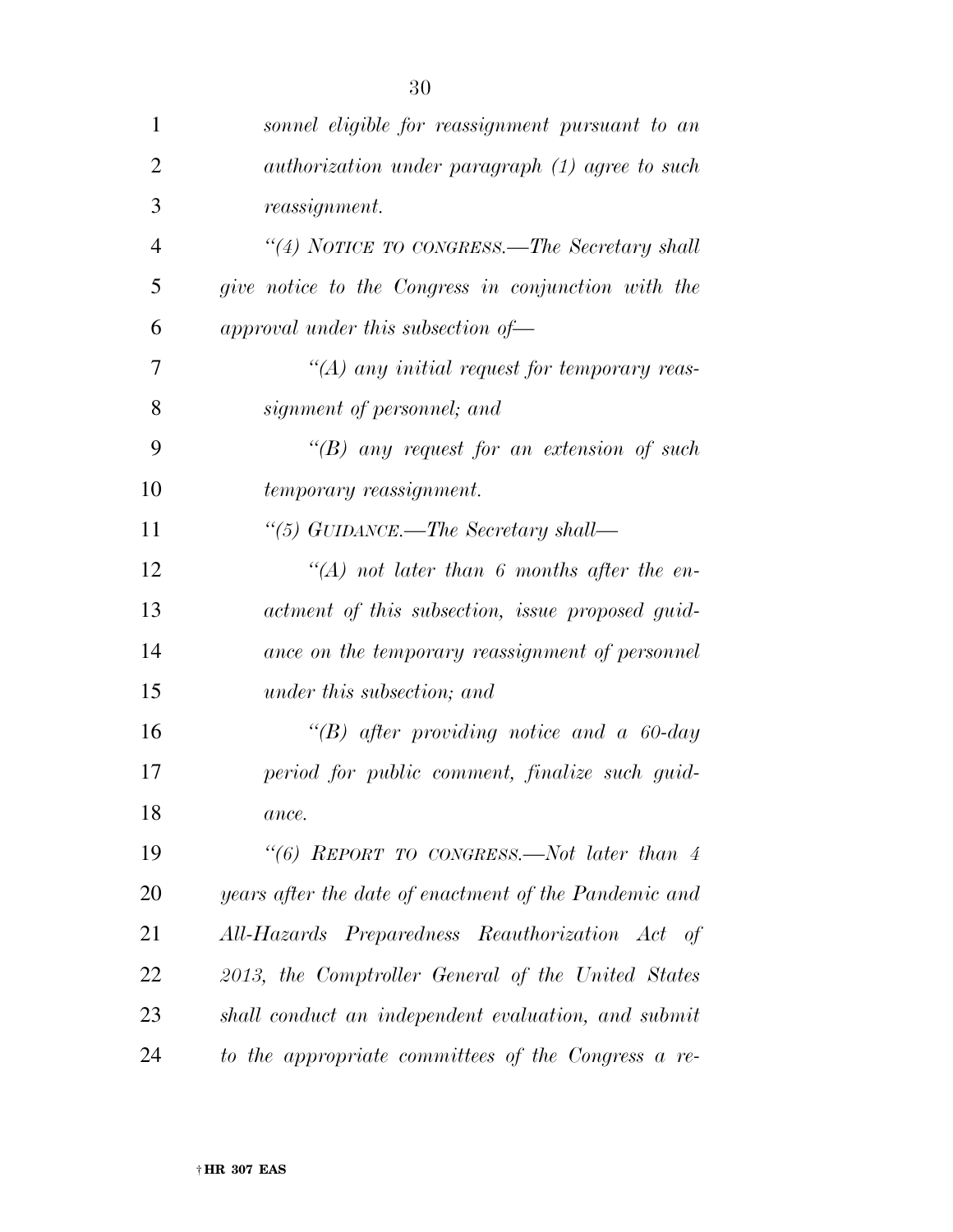| $\mathbf{1}$   | port, on temporary reassignment under this sub-       |
|----------------|-------------------------------------------------------|
| $\overline{2}$ | section, including-                                   |
| 3              | $\lq (A)$ a description of how, and under what        |
| $\overline{4}$ | circumstances, such temporary reassignment has        |
| 5              | been used by States and Indian tribes;                |
| 6              | "(B) an analysis of how such temporary re-            |
| 7              | assignment has assisted States and Indian tribes      |
| 8              | in responding to public health emergencies;           |
| 9              | $\lq\lq C$ an evaluation of how such temporary        |
| 10             | reassignment has improved operational effi-           |
| 11             | ciencies in responding to public health emer-         |
| 12             | <i>gencies</i> ;                                      |
| 13             | "(D) an analysis of the extent to which, if           |
| 14             | any, Federal programs from which personnel            |
| 15             | have been temporarily reassigned have been ad-        |
| 16             | versely affected by the reassignment; and             |
| 17             | $\lq (E)$<br>recommendations on how medical           |
| 18             | surge capacity could be improved in responding        |
| 19             | to public health emergencies and the impact of        |
| 20             | the reassignment flexibility under this section on    |
| 21             | such surge capacity.                                  |
| 22             | "(7) DEFINITIONS.—In this subsection—                 |
| 23             | $\lq (A)$ the terms Indian tribe' and 'tribal or-     |
| 24             | <i>ganization'</i> have the meanings given such terms |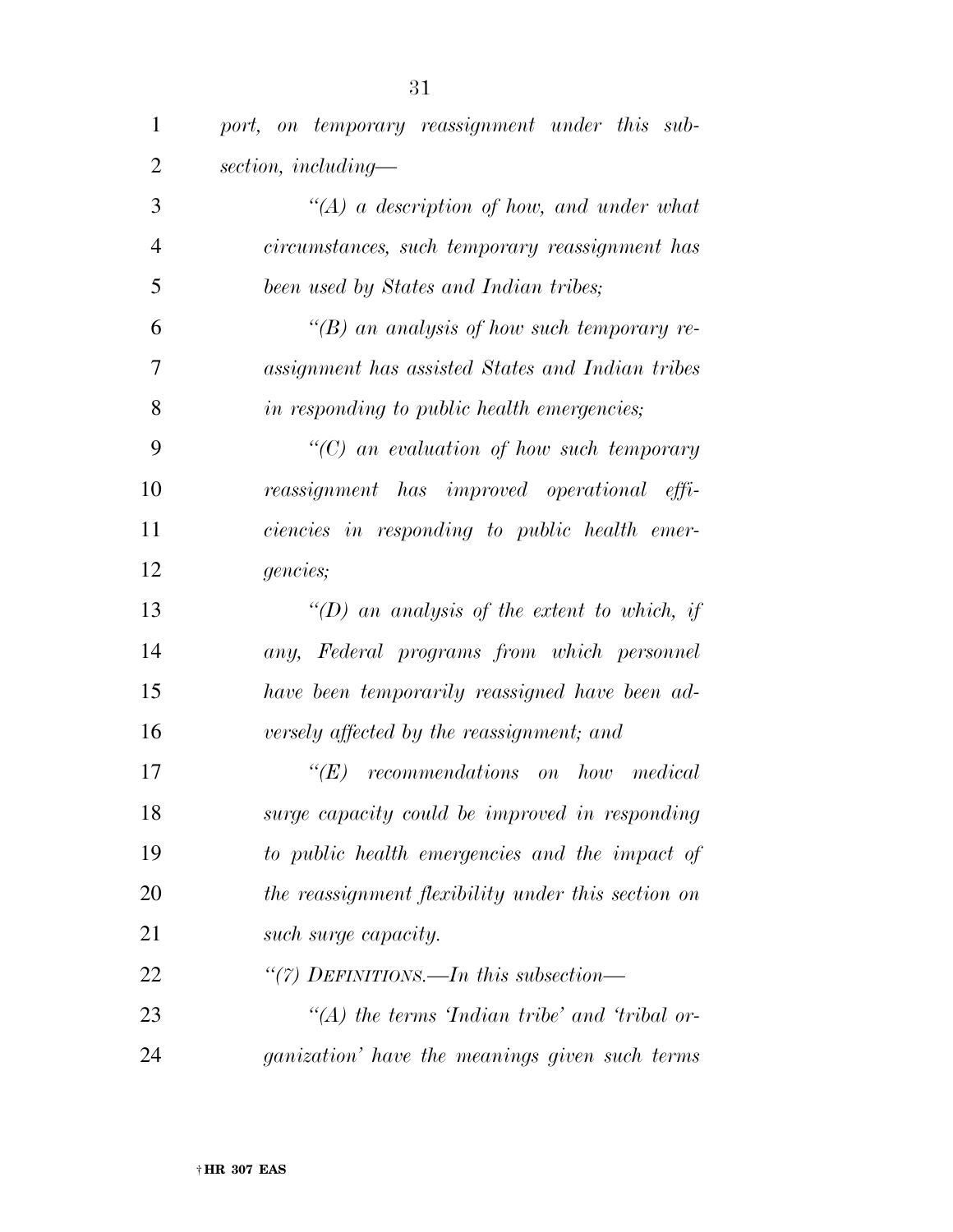| 1              | in section 4 of the Indian Self-Determination                     |
|----------------|-------------------------------------------------------------------|
| $\overline{2}$ | and Education Assistance Act; and                                 |
| 3              | $\lq\lq B$ the term 'State' includes, in addition                 |
| $\overline{4}$ | to the entities listed in the definition of such                  |
| 5              | term in section 2, the Freely Associated States.                  |
| 6              | "(8) SUNSET.—This subsection shall terminate                      |
| 7              | on September 30, 2018.".                                          |
| 8              | SEC. 202. IMPROVING STATE AND LOCAL PUBLIC HEALTH                 |
| 9              | <b>SECURITY.</b>                                                  |
| 10             | (a) COOPERATIVE AGREEMENTS.—Section 319C-1 of                     |
| 11             | the Public Health Service Act $(42 \text{ U.S.C. } 247d - 3a)$ is |
| 12             | $amended-$                                                        |
| 13             | (1) in subsection (b)(1)(C), by striking "consor-                 |
| 14             | tium of entities described in subparagraph $(A)$ " and            |
| 15             | <i>inserting "consortium of States"</i> ;                         |
| 16             | $(2)$ in subsection $(b)(2)$ —                                    |
| 17             | $(A)$ in subparagraph $(A)$ —                                     |
| 18             | $(i)$ by striking clauses $(i)$ and $(ii)$ and                    |
| 19             | <i>inserting the following:</i>                                   |
| 20             | $\lq\lq(i)$ a description of the activities such                  |
| 21             | entity will carry out under the agreement to                      |
| 22             | meet the goals identified under section 2802,                     |
| 23             | including with respect to chemical, biologi-                      |
| 24             | cal, radiological, or nuclear threats, whether                    |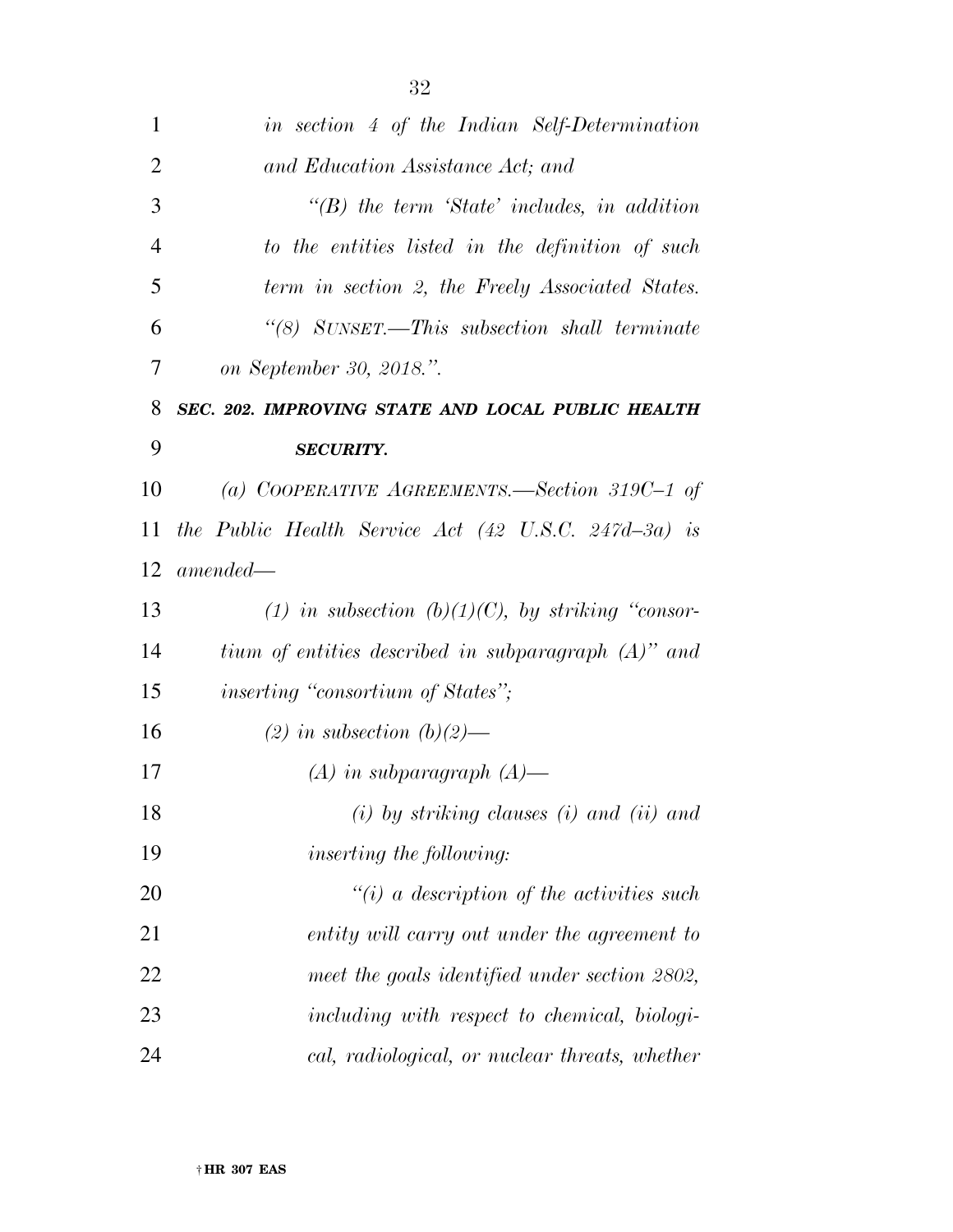| $\mathbf{1}$   | naturally occurring, unintentional, or delib- |
|----------------|-----------------------------------------------|
| $\overline{2}$ | erate;                                        |
| 3              | $``(ii)$ a description of the activities such |
| $\overline{4}$ | entity will carry out with respect to pan-    |
| 5              | demic influenza, as a component of the ac-    |
| 6              | tivities carried out under clause (i), and    |
| 7              | consistent with the requirements of para-     |
| 8              | graphs (2) and (5) of subsection $(g)$ ;";    |
| 9              | $(ii)$ in clause (iv), by striking "and" at   |
| 10             | <i>the end; and</i>                           |
| 11             | $(iii)$ by adding at the end the fol-         |
| 12             | lowing:                                       |
| 13             | $``(vi)$ a description of how, as appro-      |
| 14             | priate, the entity may partner with relevant  |
| 15             | public and private stakeholders in public     |
| 16             | health emergency preparedness and re-         |
| 17             | sponse;                                       |
| 18             | " $(vii)$ a description of how the entity,    |
| 19             | as applicable and appropriate, will coordi-   |
| 20             | nate with State emergency preparedness        |
| 21             | and response plans in public health emer-     |
| 22             | gency preparedness, including State edu-      |
| 23             | cational agencies (as defined in section      |
| 24             | $9101(41)$ of the Elementary and Secondary    |
| 25             | Education Act of 1965) and State child care   |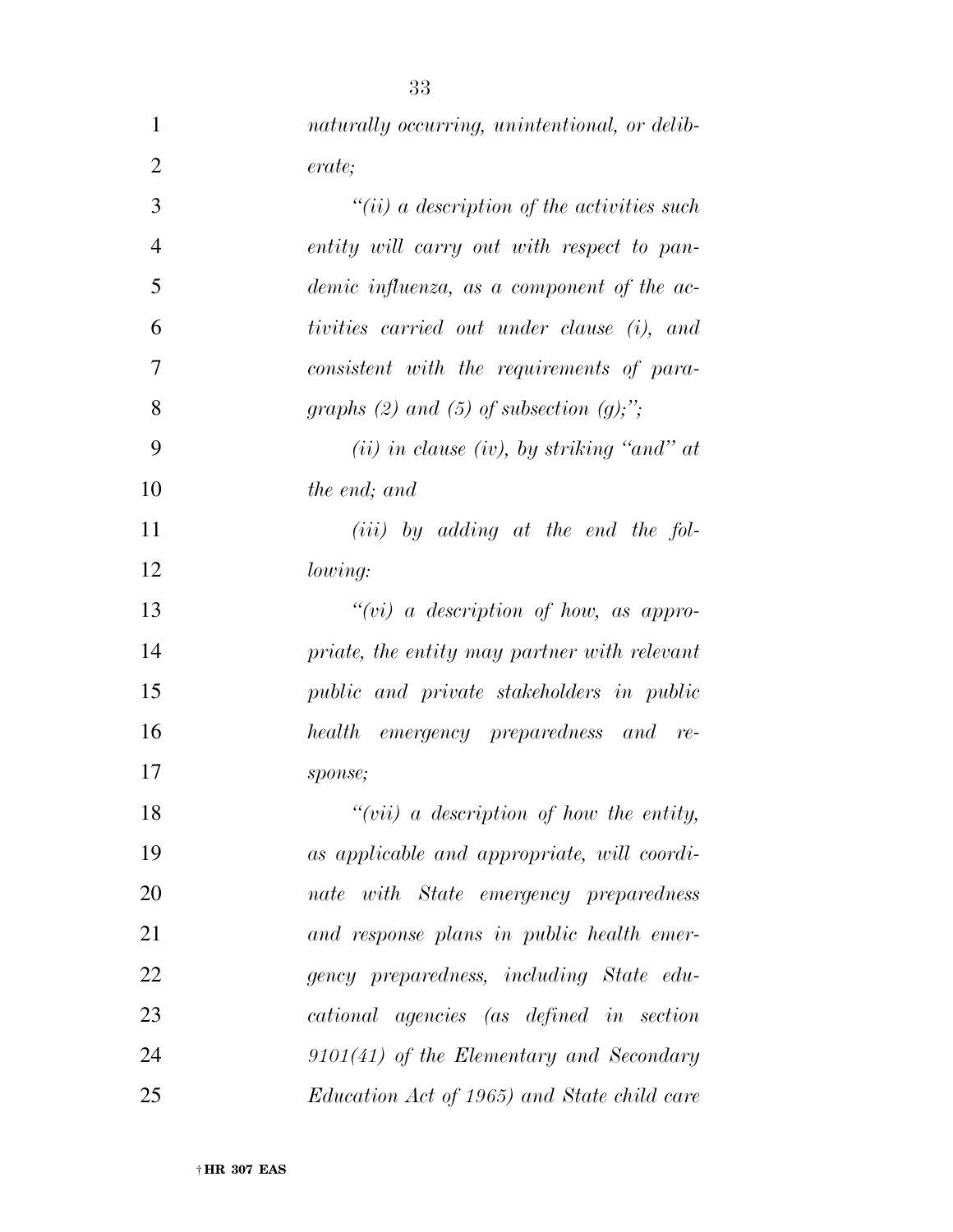*lead agencies (designated under section 658D of the Child Care and Development Block Grant Act of 1990); ''(viii) in the case of entities that oper- ate on the United States-Mexico border or the United States-Canada border, a descrip- tion of the activities such entity will carry out under the agreement that are specific to the border area including disease detection, identification, investigation, and prepared-ness and response activities related to* 

*emerging diseases and infectious disease* 

*outbreaks whether naturally occurring or* 

*due to bioterrorism, consistent with the re-*

*quirements of this section; and* 

 *''(ix) a description of any activities that such entity will use to analyze real- time clinical specimens for pathogens of public health or bioterrorism significance, including any utilization of poison control centers;''; and* 

 *(B) in subparagraph (C), by inserting '', including addressing the needs of at-risk individ- uals,'' after ''capabilities of such entity''; (3) in subsection (f)—*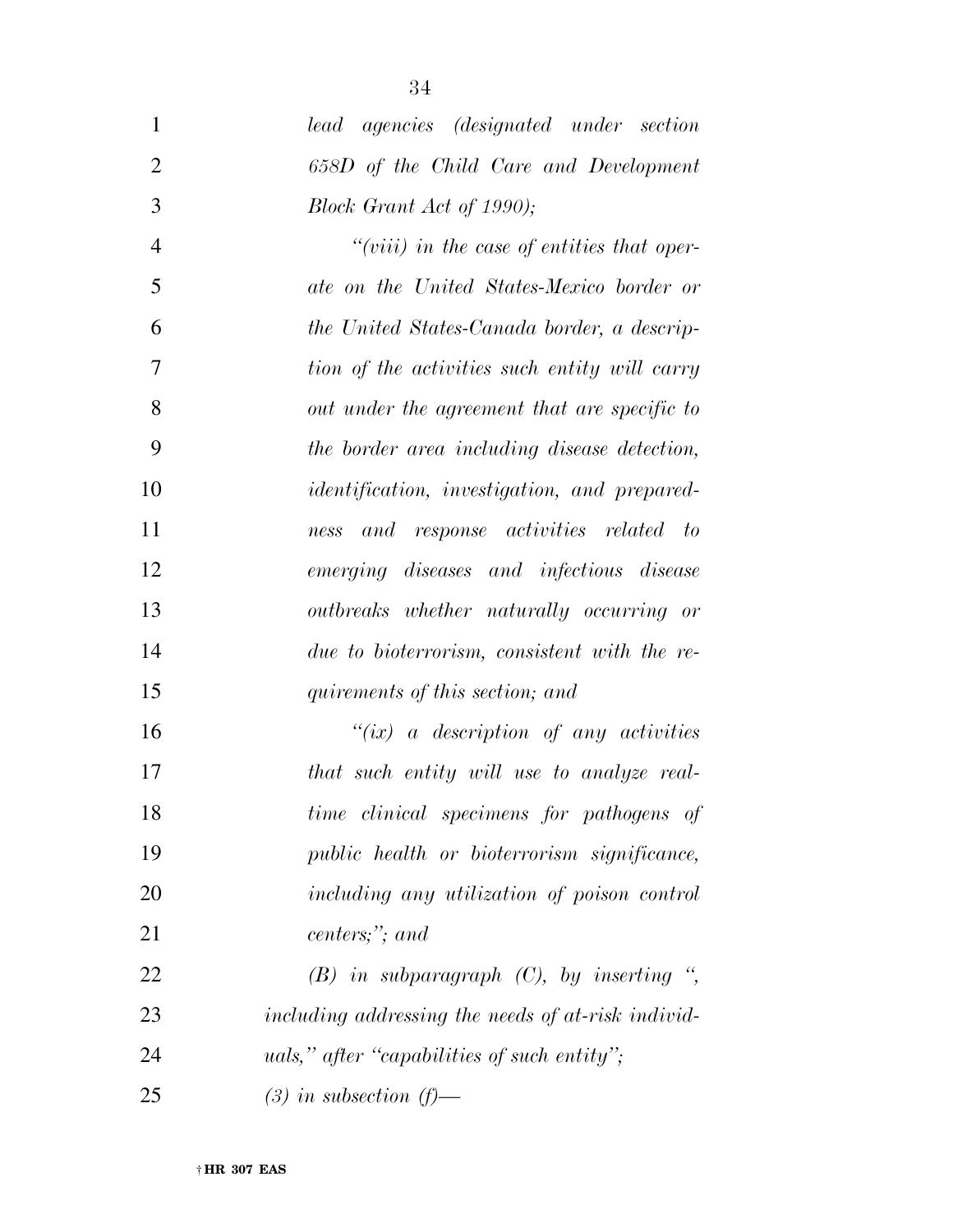| $\mathbf{1}$   | $(A)$ in paragraph $(2)$ , by adding "and" at            |
|----------------|----------------------------------------------------------|
| $\overline{2}$ | the end;                                                 |
| 3              | $(B)$ in paragraph $(3)$ , by striking "; and"           |
| $\overline{4}$ | and inserting a period; and                              |
| 5              | $(C)$ by striking paragraph $(4)$ ;                      |
| 6              | $(4)$ in subsection $(q)$ —                              |
| 7              | $(A)$ in paragraph $(1)$ , by striking subpara-          |
| 8              | $graph(A)$ and inserting the following:                  |
| 9              | $\lq\lq (A)$ include outcome goals representing          |
| 10             | operational achievements of the National Pre-            |
| 11             | paredness Goals developed under section 2802(b)          |
| 12             | with respect to all-hazards, including chemical,         |
| 13             | biological, radiological, or nuclear threats; and";      |
| 14             | and                                                      |
| 15             | $(B)$ in paragraph $(2)(A)$ , by adding at the           |
| 16             | end the following: "The Secretary shall periodi-         |
| 17             | cally update, as necessary and appropriate, such         |
| 18             | pandemic influenza plan criteria and shall re-           |
| 19             | quire the integration of such criteria into the          |
| 20             | benchmarks and standards described in para-              |
| 21             | graph $(1)$ .";                                          |
| 22             | $(5)$ by striking subsection $(h)$ ;                     |
| 23             | (6) by redesignating subsections (i), (j), and (k)       |
| 24             | as subsections $(h)$ , $(i)$ , and $(j)$ , respectively; |
| 25             | $(7)$ in subsection (h), as so redesignated—             |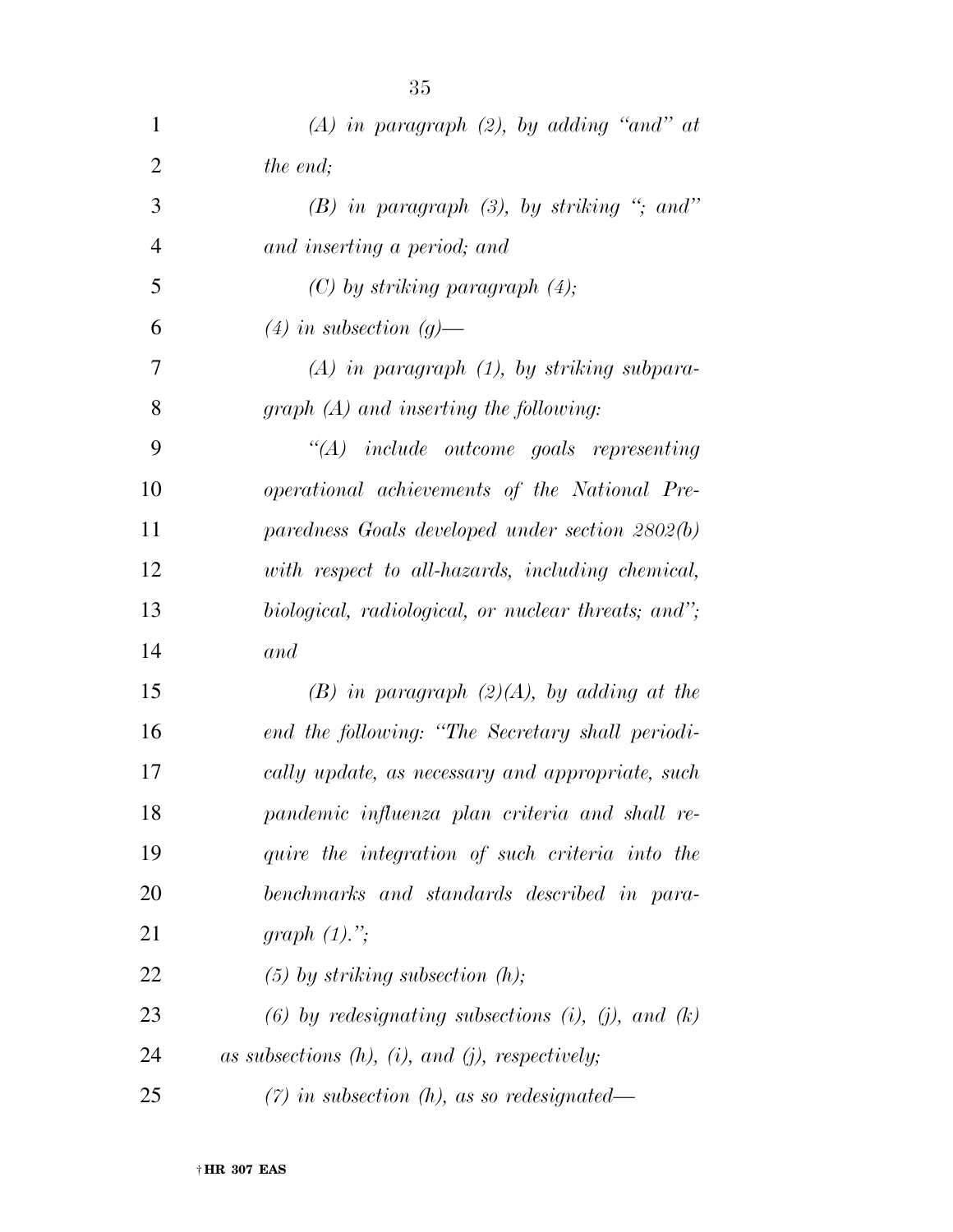| $\mathbf{1}$   | $(A)$ in paragraph $(1)$ —                             |
|----------------|--------------------------------------------------------|
| $\overline{2}$ | $(i)$ in subparagraph $(A)$ —                          |
| 3              | (I) by striking "\$824,000,000 for                     |
| $\overline{4}$ | $f is cal \ year \ 2007, \ of \ which \ \$35,000,000$  |
| 5              | shall be used to carry out subsection                  |
| 6              | (h)," and inserting " $$641,900,000$ for               |
| 7              | fiscal year 2014"; and                                 |
| 8              | $(II)$ by striking "such sums<br>as                    |
| 9              | may be necessary for each of fiscal                    |
| 10             | years 2008 through 2011" and insert-                   |
| 11             | ing "\$641,900,000 for each of fiscal                  |
| 12             | years $2015$ through $2018$ ";                         |
| 13             | $(ii)$ by striking subparagraph $(B)$ ;                |
| 14             | ( <i>iii</i> ) by redesignating subparagraphs          |
| 15             | $(C)$ and $(D)$ as subparagraphs $(B)$ and $(C)$ ,     |
| 16             | respectively; and                                      |
| 17             | $(iv)$ in subparagraph $(C)$ , as so redes-            |
| 18             | <i>ignated</i> , by striking "subparagraph $(C)$ "     |
| 19             | and inserting "subparagraph $(B)$ ";                   |
| 20             | $(B)$ in subparagraphs $(C)$ and $(D)$ of para-        |
| 21             | graph (3), by striking " $(1)(A)(i)(I)$ " each place   |
| 22             | it appears and inserting " $(1)(A)$ ";                 |
| 23             | (C) in paragraph $(4)(B)$ , by striking "sub-          |
| 24             | section $(c)$ " and inserting "subsection $(b)$ "; and |
| 25             | $(D)$ by adding at the end the following:              |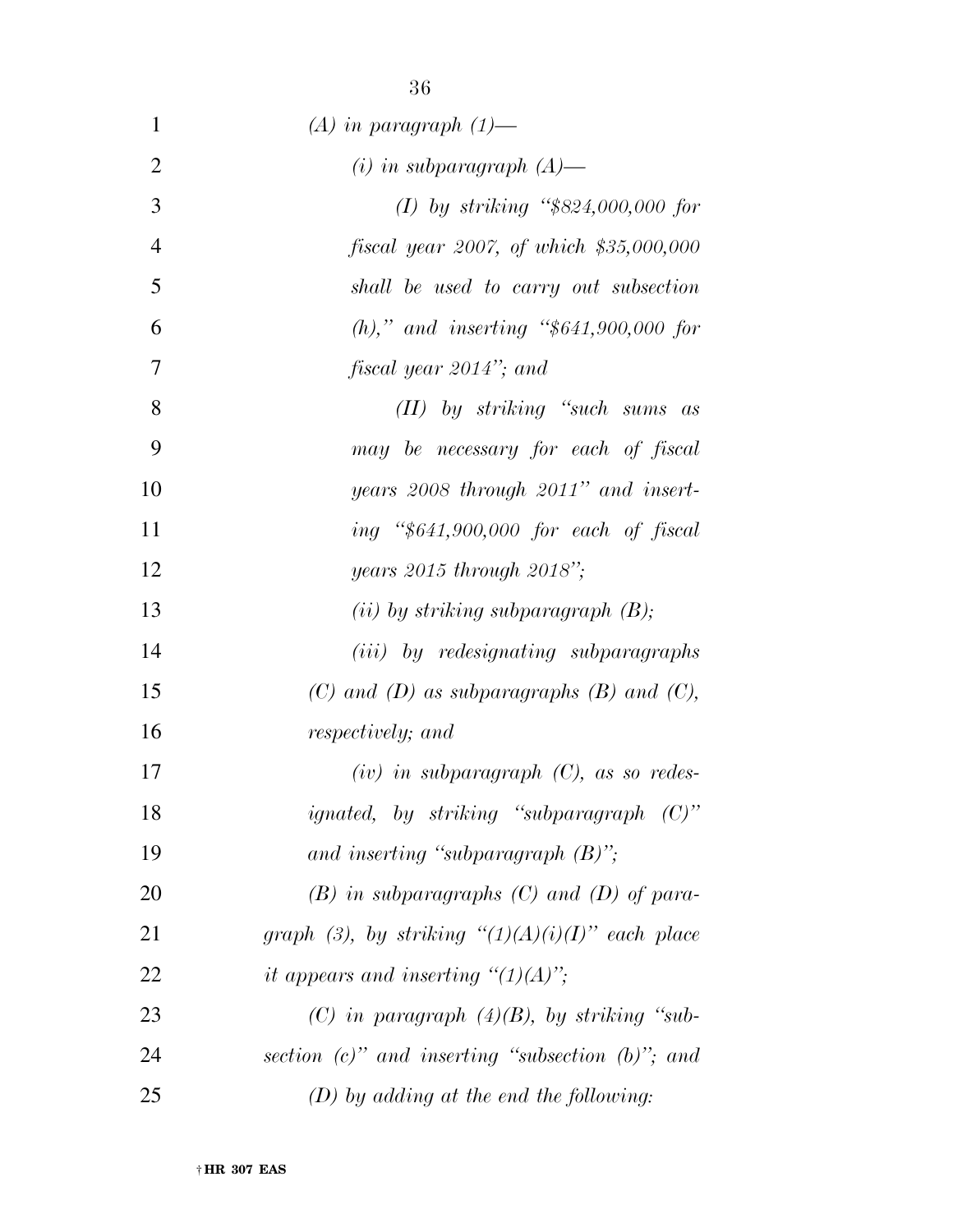|     | "(7) AVAILABILITY OF COOPERATIVE AGREEMENT         |
|-----|----------------------------------------------------|
| 2   | FUNDS.                                             |
| 3   | "(A) IN GENERAL.—Amounts provided to               |
| 4   | an eligible entity under a cooperative agreement   |
| - 5 | under subsection (a) for a fiscal year and re-     |
| 6   | maining unobligated at the end of such year        |
|     | shall remain available to such entity for the next |

| 8  | fiscal year for the purposes for which such funds |
|----|---------------------------------------------------|
| 9  | <i>were provided.</i>                             |
| 10 | "(B) FUNDS CONTINGENT ON ACHIEVING                |
| 11 | $BENCHMARKS.$ The continued availability of       |
| 12 | funds under subparagraph $(A)$ with respect to an |
| 13 | entity shall be contingent upon such entity       |
| 14 | achieving the benchmarks and submitting the       |
| 15 | pandemic influenza plan as described in sub-      |
| 16 | section $(g)$ ,"; and                             |

*(8) in subsection (i), as so redesignated—* 

 *(A) in paragraph (1)(E), by striking ''sub-section (k)'' and inserting ''subsection (j)'';* 

*(B) by striking paragraph (3).* 

 *(b) VACCINE TRACKING AND DISTRIBUTION.—Section 319A(e) of the Public Health Service Act (42 U.S.C. 247d– 1(e)) is amended by striking ''such sums for each of fiscal years 2007 through 2011'' and inserting ''\$30,800,000 for each of fiscal years 2014 through 2018''.*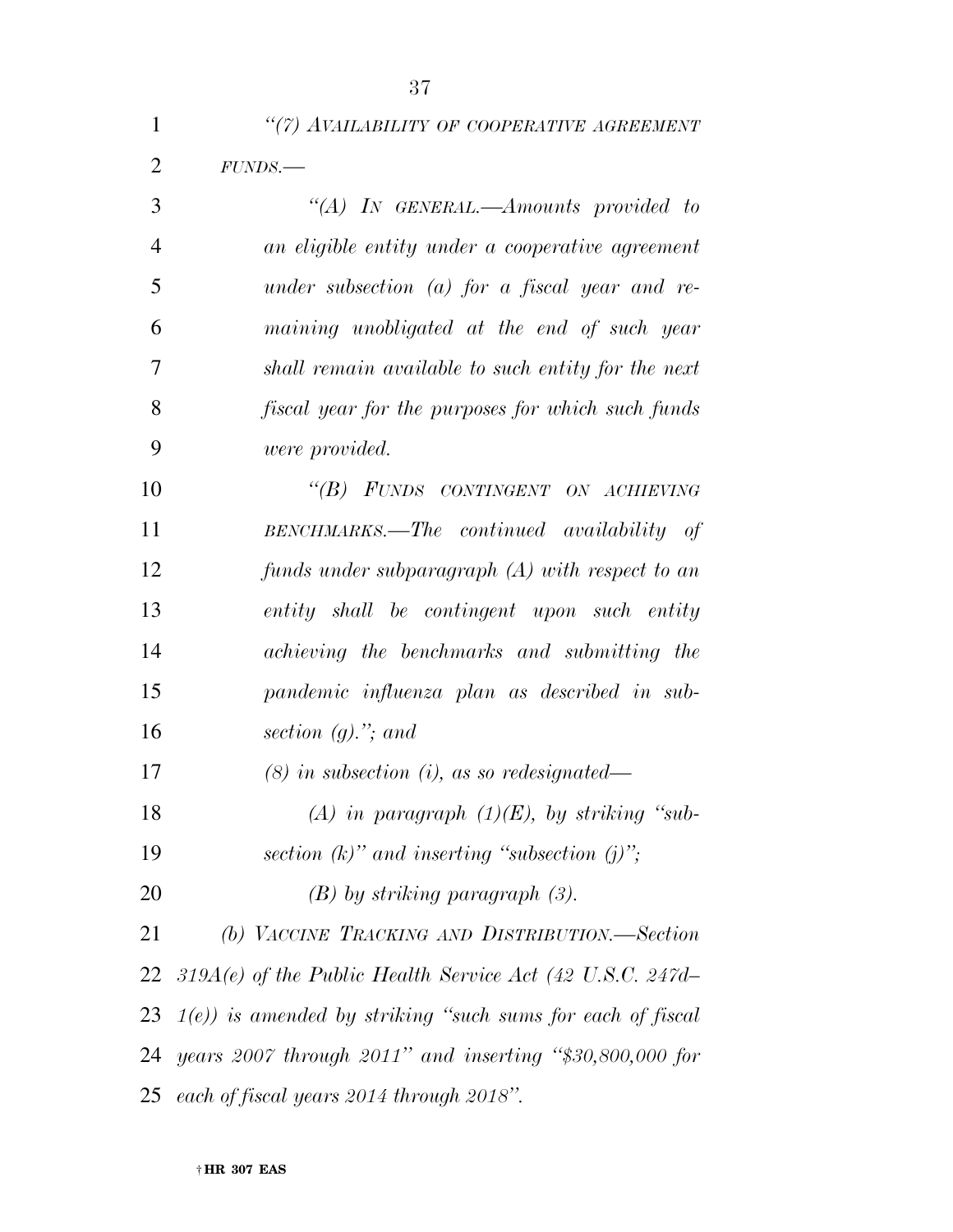| 1              | (c) TECHNICAL AND CONFORMING AMENDMENTS.-                              |
|----------------|------------------------------------------------------------------------|
| $\overline{2}$ | (1) Section 319C-1(b)(1)(B) of the Public Health                       |
| 3              | Service Act (42 U.S.C. 247d-3a(b)(1)(B)) is amended                    |
| $\overline{4}$ | by striking "subsection $(i)(4)$ " and inserting "sub-                 |
| 5              | section $(h)(4)$ ".                                                    |
| 6              | $(2)$ Section 319C-2 of the Public Health Service                      |
| 7              | Act (42 U.S.C. 247d-3b) is amended—                                    |
| 8              | $(A)$ in subsection (i), by striking "(j), and                         |
| 9              | $(k)$ " and inserting "(i), and (j)"; and                              |
| 10             | (B) in subsection (j)(3), by striking "319C-                           |
| 11             | $1(i)$ " and inserting "319C-1(h)".                                    |
| 12             | SEC. 203. HOSPITAL PREPAREDNESS AND MEDICAL SURGE                      |
| 13             | CAPACITY.                                                              |
| 14             | (a) ALL-HAZARDS PUBLIC HEALTH AND MEDICAL                              |
| 15             | CURRICULA AND<br>TRAINING.—Section<br><b>RESPONSE</b>                  |
|                | 16 319 $F(a)(5)(B)$ of the Public Health Service Act (42 U.S.C.        |
|                | 17 247d–6(a)(5)(B)) is amended by striking "public health or           |
|                | 18 medical" and inserting "public health, medical, or dental".         |
| 19             | (b) ENCOURAGING HEALTH PROFESSIONAL VOLUN-                             |
| 20             | TEERS.-                                                                |
| 21             | (1) EMERGENCY SYSTEM FOR ADVANCE<br>REG-                               |
| 22             | <b>ISTRATION</b><br>OF<br><b>VOLUNTEER</b><br>PROFES-<br><b>HEALTH</b> |
| 23             | $SIONALS$ —Section 319I(k) of the Public Health Serv-                  |
| 24             | ice Act (42 U.S.C. 247d–7b(k)) is amended by strik-                    |
| 25             | ing $\degree$ \$2,000,000 for fiscal year 2002, and such sums          |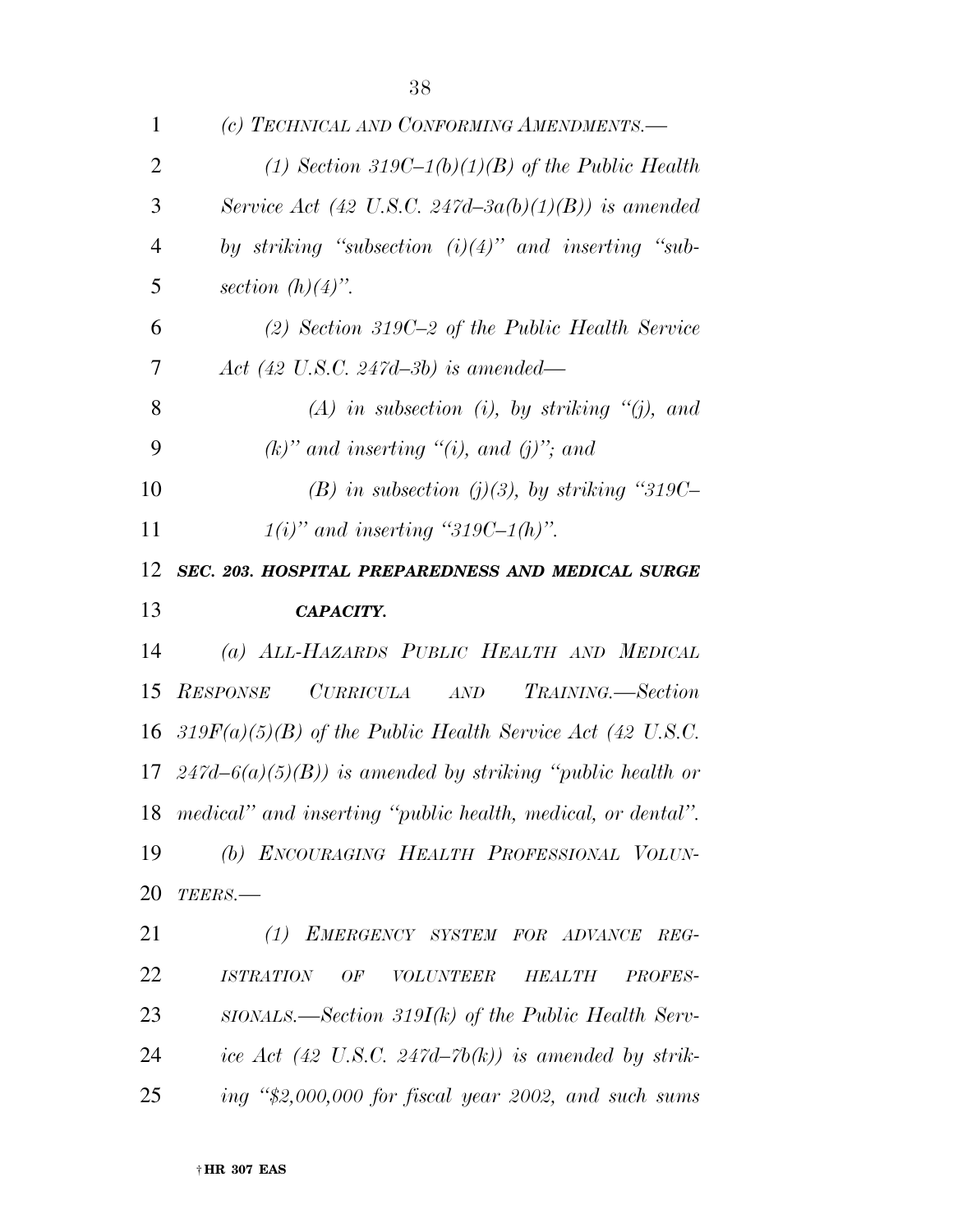| 1              | as may be necessary for each of the fiscal years 2003                  |
|----------------|------------------------------------------------------------------------|
| $\overline{2}$ | through $2011$ " and inserting "\$5,000,000 for each of                |
| 3              | fiscal years 2014 through 2018".                                       |
| $\overline{4}$ | (2) VOLUNTEERS.—Section 2813 of the Public                             |
| 5              | Health Service Act $(42 \text{ U.S.C. } 300 \text{hh} - 15)$ is amend- |
| 6              | $ed$ —                                                                 |
| 7              | $(A)$ in subsection $(d)(2)$ , by adding at the                        |
| 8              | end the following: "Such training exercises shall,                     |
| 9              | as appropriate and applicable, incorporate the                         |
| 10             | needs of at-risk individuals in the event of a                         |
| 11             | public health emergency."; and                                         |
| 12             | <i>in</i> subsection (i), by striking<br>(B)                           |
| 13             | " $22,000,000$ for fiscal year 2007, and such sums                     |
| 14             | as may be necessary for each of fiscal years 2008                      |
| 15             | through $2011$ " and inserting "\$11,200,000 for                       |
| 16             | each of fiscal years 2014 through 2018".                               |
| 17             | (c) PARTNERSHIPS FOR STATE AND REGIONAL PRE-                           |
|                | 18 PAREDNESS TO IMPROVE SURGE CAPACITY.-Section                        |
| 19             | 319C-2 of the Public Health Service Act (42 U.S.C. 247d-               |
|                | $20\;$ 3b) is amended—                                                 |
| 21             | $(1)$ in subsection $(a)$ , by inserting ", including,                 |
| 22             | as appropriate, capacity and preparedness to address                   |
| 23             | the needs of children and other at-risk individuals"                   |
| 24             | before the period at the end;                                          |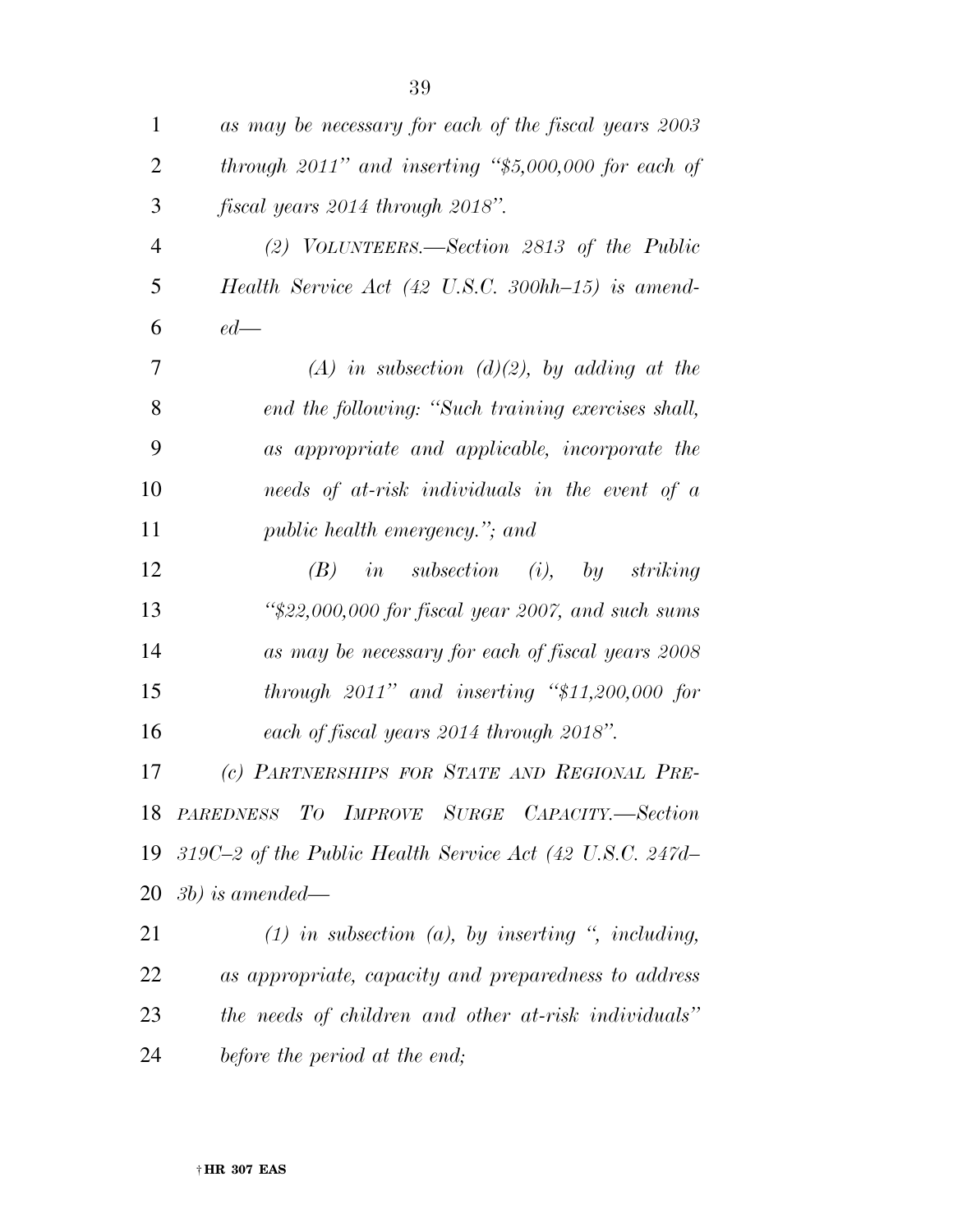| $\mathbf{1}$   | (2) in subsection $(b)(1)(A)(ii)$ , by striking "cen-                      |
|----------------|----------------------------------------------------------------------------|
| 2              | ters, primary" and inserting "centers, community                           |
| 3              | health centers, primary";                                                  |
| $\overline{4}$ | $(3)$ by striking subsection $(c)$ and inserting the                       |
| 5              | following:                                                                 |
| 6              | "(c) USE OF FUNDS.—An award under subsection (a)                           |
| 7              | shall be expended for activities to achieve the preparedness               |
| 8              | goals described under paragraphs $(1)$ , $(3)$ , $(4)$ , $(5)$ , and $(6)$ |
| 9              | of section $2802(b)$ with respect to all-hazards, including                |
| 10             | chemical, biological, radiological, or nuclear threats.";                  |
| 11             | $(4)$ by striking subsection $(g)$ and inserting the                       |
| 12             | following:                                                                 |
| 13             | "(g) COORDINATION.—                                                        |
| 14             | "(1) LOCAL RESPONSE CAPABILITIES.—An eligi-                                |
| 15             | ble entity shall, to the extent practicable, ensure that                   |
| 16             | activities carried out under an award under sub-                           |
| 17             | section (a) are coordinated with activities of relevant                    |
| 18             | local Metropolitan Medical Response Systems, local                         |
| 19             | Medical Reserve Corps, the local Cities Readiness Ini-                     |
| 20             | tiative, and local emergency plans.                                        |
| 21             | "(2) NATIONAL COLLABORATION.—Partnerships                                  |
| 22             | consisting of one or more eligible entities under this                     |
| 23             | section may, to the extent practicable, collaborate                        |
| 24             | with other partnerships consisting of one or more eli-                     |
| 25             | gible entities under this section for purposes of na-                      |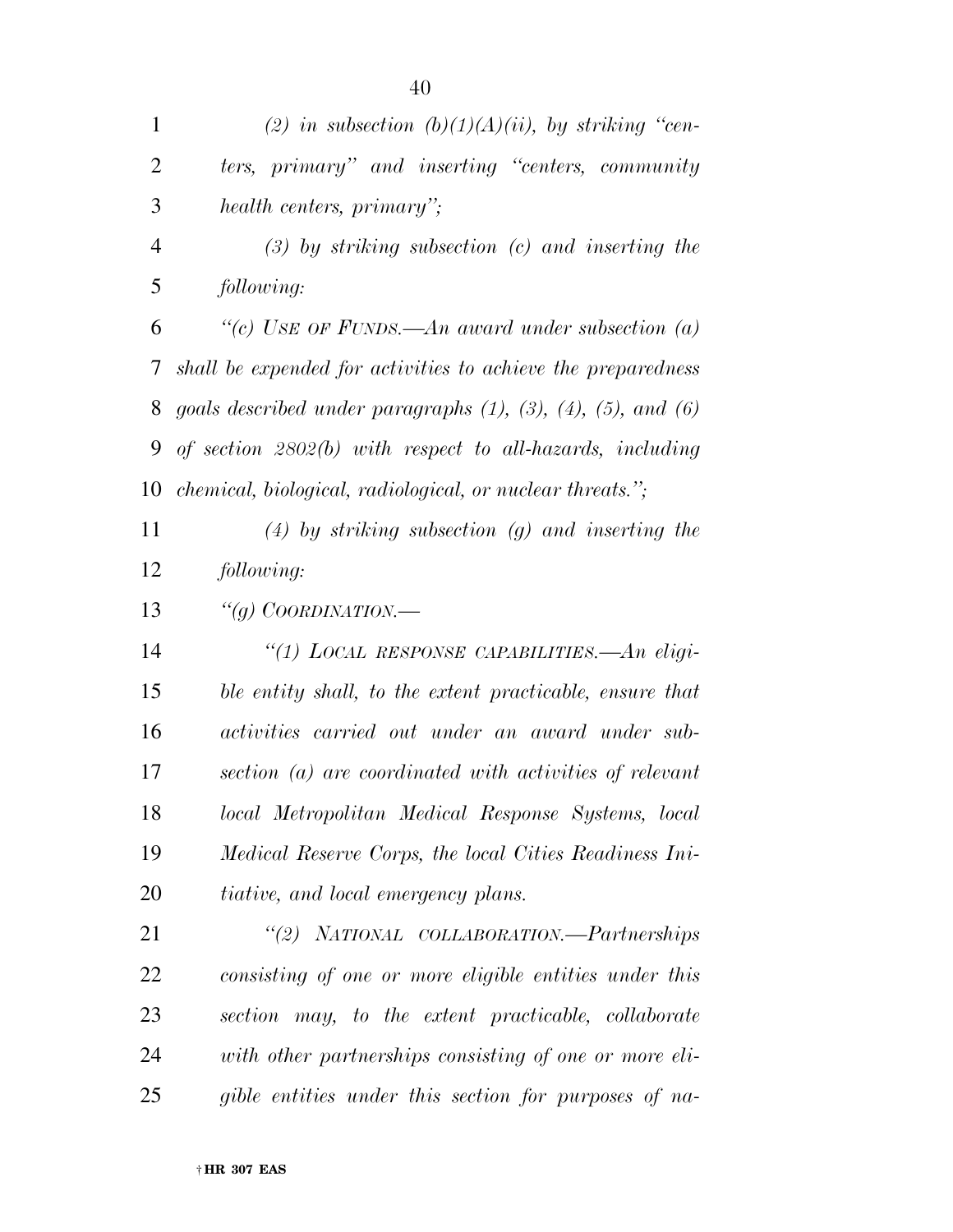| $\mathbf{1}$   | tional coordination and collaboration with respect to                 |
|----------------|-----------------------------------------------------------------------|
| $\overline{2}$ | activities to achieve the preparedness goals described                |
| 3              | under paragraphs $(1)$ , $(3)$ , $(4)$ , $(5)$ , and $(6)$ of section |
| $\overline{4}$ | $2802(b)$ .";                                                         |
| 5              | $(5)$ in subsection $(i)$ —                                           |
| 6              | $(A)$ by striking "The requirements of" and                           |
| 7              | <i>inserting the following:</i>                                       |
| 8              | "(1) IN GENERAL.—The requirements of"; and                            |
| 9              | $(B)$ by adding at the end the following:                             |
| 10             | "(2) MEETING GOALS OF NATIONAL HEALTH SE-                             |
| 11             | CURITY STRATEGY.—The Secretary shall implement                        |
| 12             | objective, evidence-based metrics to ensure that enti-                |
| 13             | ties receiving awards under this section are meeting,                 |
| 14             | to the extent practicable, the applicable goals of the                |
| 15             | National Health Security Strategy under section                       |
| 16             | $2802$ "; and                                                         |
| 17             | $(6)$ in subsection $(j)$ —                                           |
| 18             | $(A)$ by amending paragraph $(1)$ to read as                          |
| 19             | follows:                                                              |
| 20             | "(1) In GENERAL.—For purposes of carrying out                         |
| 21             | this section, there is authorized to be appropriated                  |
| 22             | $$374,700,000$ for each of fiscal years $2014$ through                |
| 23             | $2018$ ,"; and                                                        |
| 24             | $(B)$ by adding at the end the following:                             |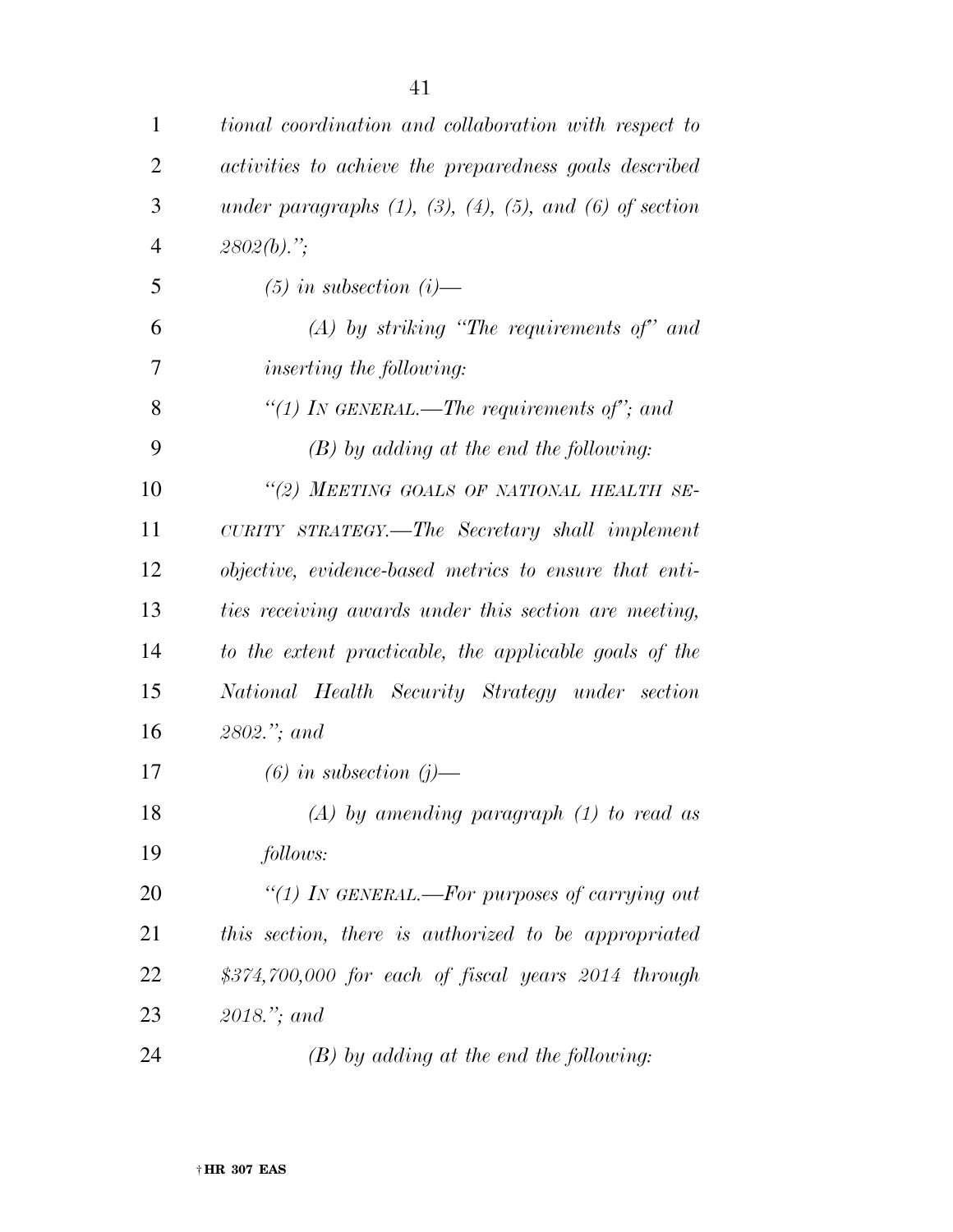|                | ₩                                                  |
|----------------|----------------------------------------------------|
| 1              | "(4) AVAILABILITY OF COOPERATIVE AGREEMENT         |
| $\overline{2}$ | FUNDS.                                             |
| 3              | "(A) IN GENERAL.—Amounts provided to               |
| $\overline{4}$ | an eligible entity under a cooperative agreement   |
| 5              | under subsection $(a)$ for a fiscal year and re-   |
| 6              | maining unobligated at the end of such year        |
| 7              | shall remain available to such entity for the next |
| 8              | fiscal year for the purposes for which such funds  |
| 9              | <i>were provided.</i>                              |
| 10             | "(B) FUNDS CONTINGENT ON ACHIEVING                 |
| 11             | BENCHMARKS.—The continued availability of          |
| 12             | funds under subparagraph $(A)$ with respect to an  |
| 13             | entity shall be contingent upon such entity        |
| 14             | achieving the benchmarks and submitting the        |
|                |                                                    |

 *pandemic influenza plan as required under sub-section (i).''.* 

 *SEC. 204. ENHANCING SITUATIONAL AWARENESS AND BIO- SURVEILLANCE. (a) IN GENERAL.—Section 319D of the Public Health Service Act (42 U.S.C. 247d–4) is amended—* 

 *(1) in subsection (b)— (A) in paragraph (1)(B), by inserting ''poi- son control centers,'' after ''hospitals,''; (B) in paragraph (2), by inserting before the period at the end the following: '', allowing*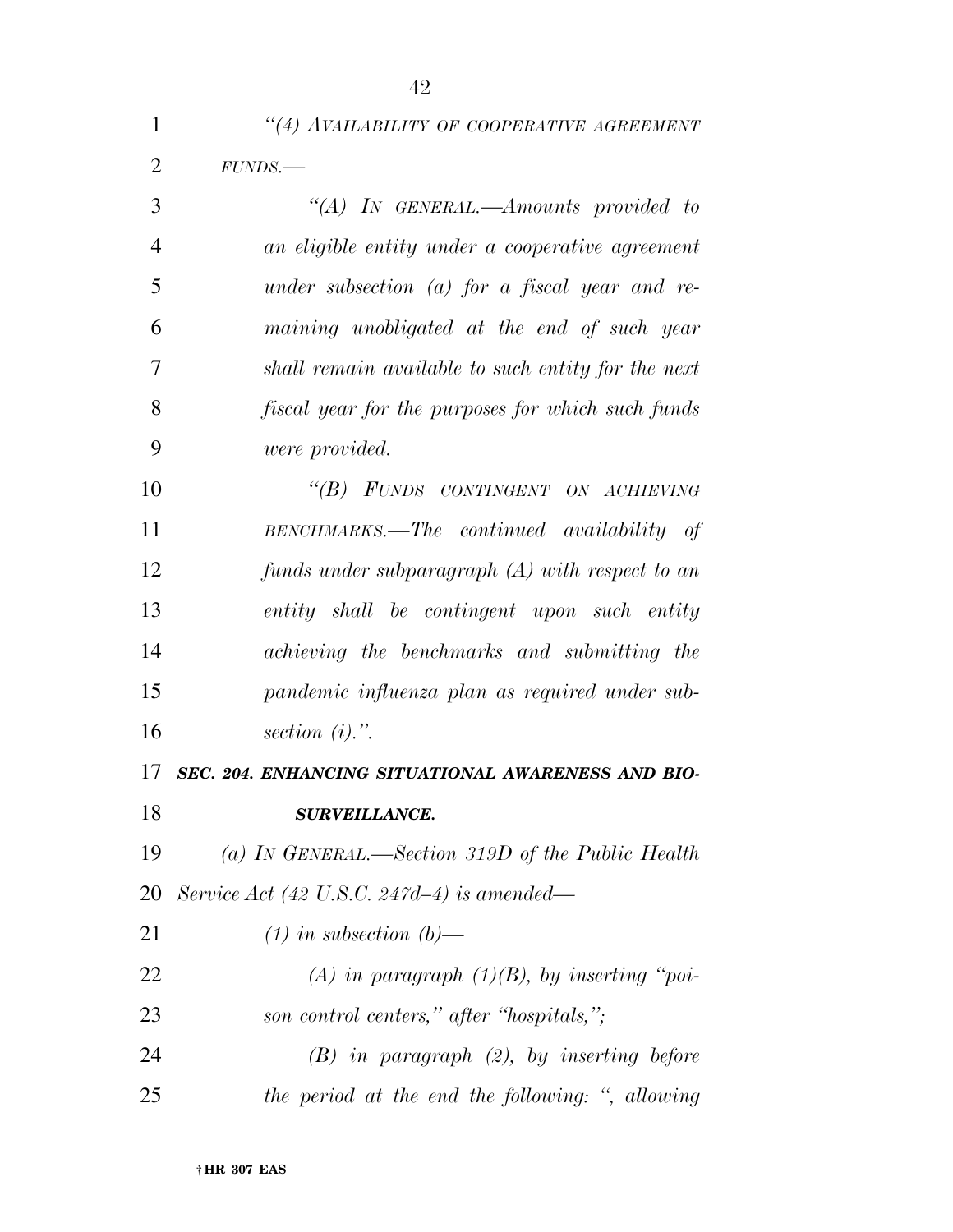| 1              | for coordination to maximize all-hazards medical       |
|----------------|--------------------------------------------------------|
| $\overline{2}$ | and public health preparedness and response and        |
| 3              | to minimize duplication of effort"; and                |
| $\overline{4}$ | $(C)$ in paragraph $(3)$ , by inserting before         |
| 5              | the period at the end the following: "and update"      |
| 6              | such standards as necessary";                          |
| 7              | $(2)$ by striking subsection $(c)$ ;                   |
| 8              | $(3)$ by redesignating subsections $(d)$ through $(g)$ |
| 9              | as subsections $(c)$ through $(f)$ , respectively;     |
| 10             | $(4)$ in subsection (c), as so redesignated—           |
| 11             | $(A)$ in the subsection heading, by striking           |
| 12             | "PUBLIC HEALTH SITUATIONAL AWARENESS"                  |
| 13             | and inserting "MODERNIZING PUBLIC HEALTH               |
| 14             | SITUATIONAL AWARENESS AND BIOSURVEIL-                  |
| 15             | $LANCE$ ";                                             |
| 16             | $(B)$ in paragraph $(1)$ —                             |
| 17             | (i) by striking "Pandemic and All-                     |
| 18             | Hazards Preparedness Act" and inserting                |
| 19             | "Pandemic and All-Hazards Preparedness                 |
| 20             | Reauthorization Act of 2013"; and                      |
| 21             | (ii) by inserting ", novel emerging                    |
| 22             | threats," after "disease outbreaks";                   |
| 23             | $(C)$ by striking paragraph $(2)$ and inserting        |
| 24             | <i>the following:</i>                                  |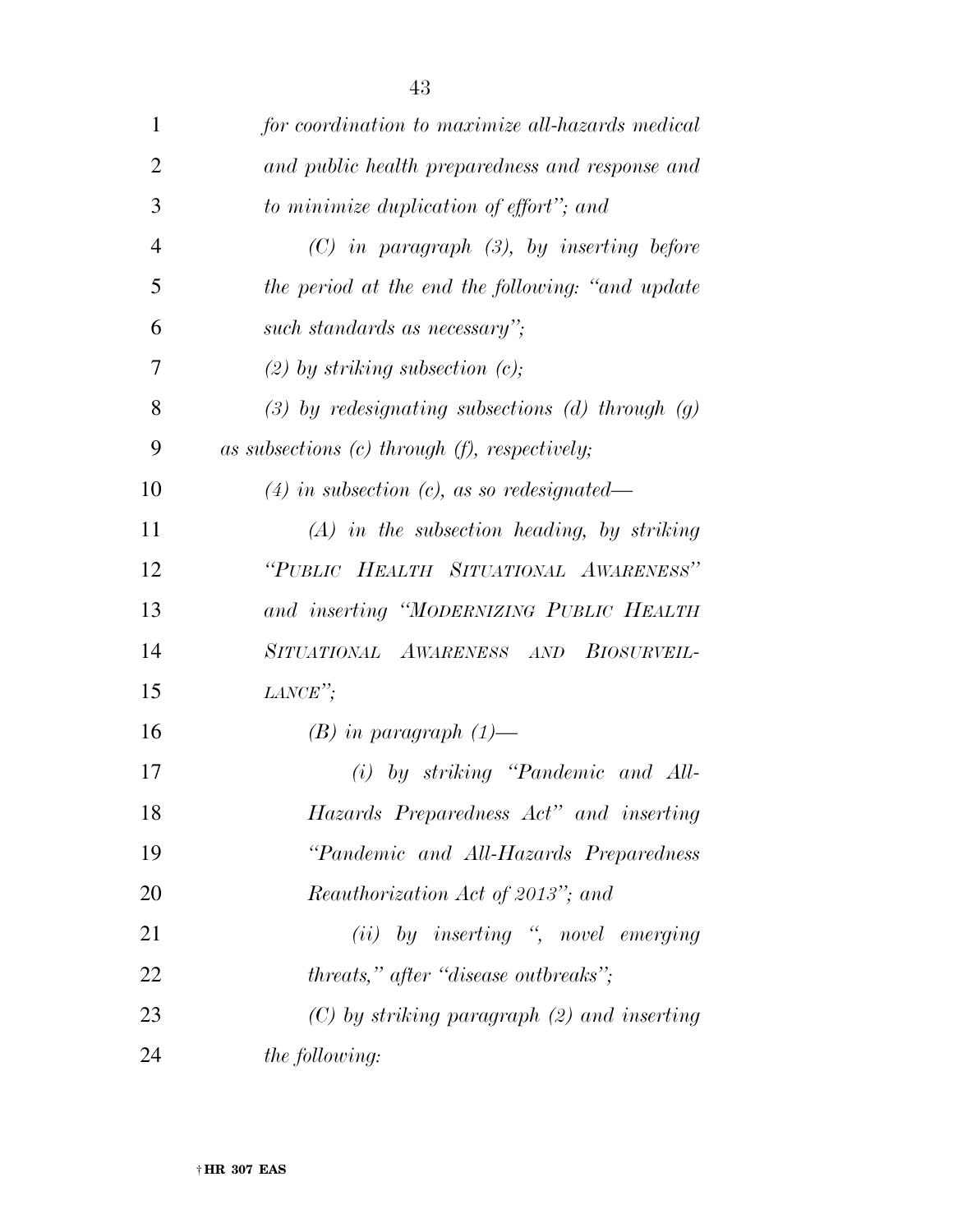| $\mathbf{1}$   | "(2) STRATEGY AND IMPLEMENTATION PLAN.-                |
|----------------|--------------------------------------------------------|
| $\overline{2}$ | Not later than 180 days after the date of enactment    |
| 3              | of the Pandemic and All-Hazards Preparedness Reau-     |
| $\overline{4}$ | thorization Act of 2013, the Secretary shall submit to |
| 5              | the appropriate committees of Congress a coordinated   |
| 6              | strategy and an accompanying implementation plan       |
| 7              | that identifies and demonstrates the measurable steps  |
| 8              | the Secretary will carry out to-                       |
| 9              | $\lq (A)$ develop, implement, and evaluate the         |
| 10             | network described in paragraph (1), utilizing the      |
| 11             | elements described in paragraph $(3)$ ;                |
| 12             | $\lq\lq(B)$ modernize and enhance biosurveillance      |
| 13             | activities; and                                        |
| 14             | $\lq$ (C) improve information sharing, coordi-         |
| 15             | nation, and communication among disparate              |
| 16             | biosurveillance systems supported by the Depart-       |
| 17             | ment of Health and Human Services.";                   |
| 18             | (D) in paragraph $(3)(D)$ , by inserting               |
| 19             | "community health centers, health centers" after       |
| 20             | "poison control,";                                     |
| 21             | $(E)$ in paragraph $(5)$ , by striking subpara-        |
| 22             | $graph(A)$ and inserting the following:                |
| 23             | $\lq\lq (A)$ utilize applicable interoperability       |
| 24             | standards as determined by the Secretary, and          |
| 25             | in consultation with the Office of the National        |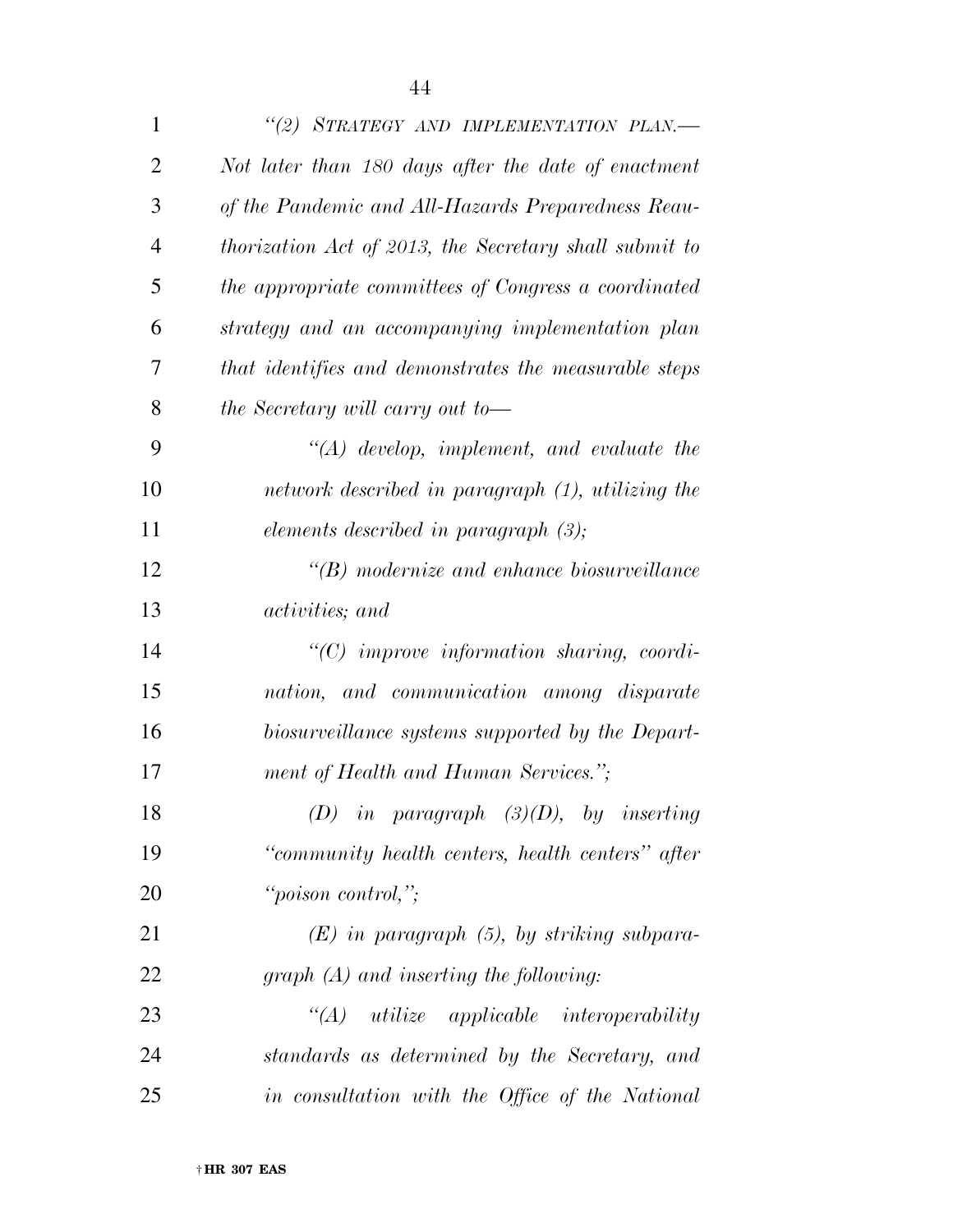| $\mathbf{1}$   | Coordinator for Health Information Technology,         |
|----------------|--------------------------------------------------------|
| $\overline{2}$ | through a joint public and private sector proc-        |
| 3              | $\mathit{ess};$ "; and                                 |
| $\overline{4}$ | $(F)$ by adding at the end the following:              |
| 5              | "(6) CONSULTATION WITH THE NATIONAL BIO-               |
| 6              | DEFENSE SCIENCE BOARD.—In carrying out this sec-       |
| 7              | tion and consistent with section 319M, the National    |
| 8              | Biodefense Science Board shall provide expert advice   |
| 9              | and guidance, including recommendations, regarding     |
| 10             | the measurable steps the Secretary should take to      |
| 11             | modernize and enhance biosurveillance activities pur-  |
| 12             | suant to the efforts of the Department of Health and   |
| 13             | Human Services to ensure comprehensive, real-time,     |
| 14             | all-hazards biosurveillance capabilities. In complying |
| 15             | with the preceding sentence, the National Biodefense   |
| 16             | Science Board shall—                                   |
| 17             | $\lq (A)$ identify the steps necessary to achieve      |
| 18             | a national biosurveillance system for human            |
| 19             | health, with international connectivity, where         |
| 20             | appropriate, that is predicated on State, re-          |
| 21             | gional, and community level capabilities and           |
| 22             | creates a networked system to allow for two-way        |
| 23             | information flow between and among Federal,            |
| 24             | State, and local government public health au-          |
| 25             | <i>thorities and clinical health care providers;</i>   |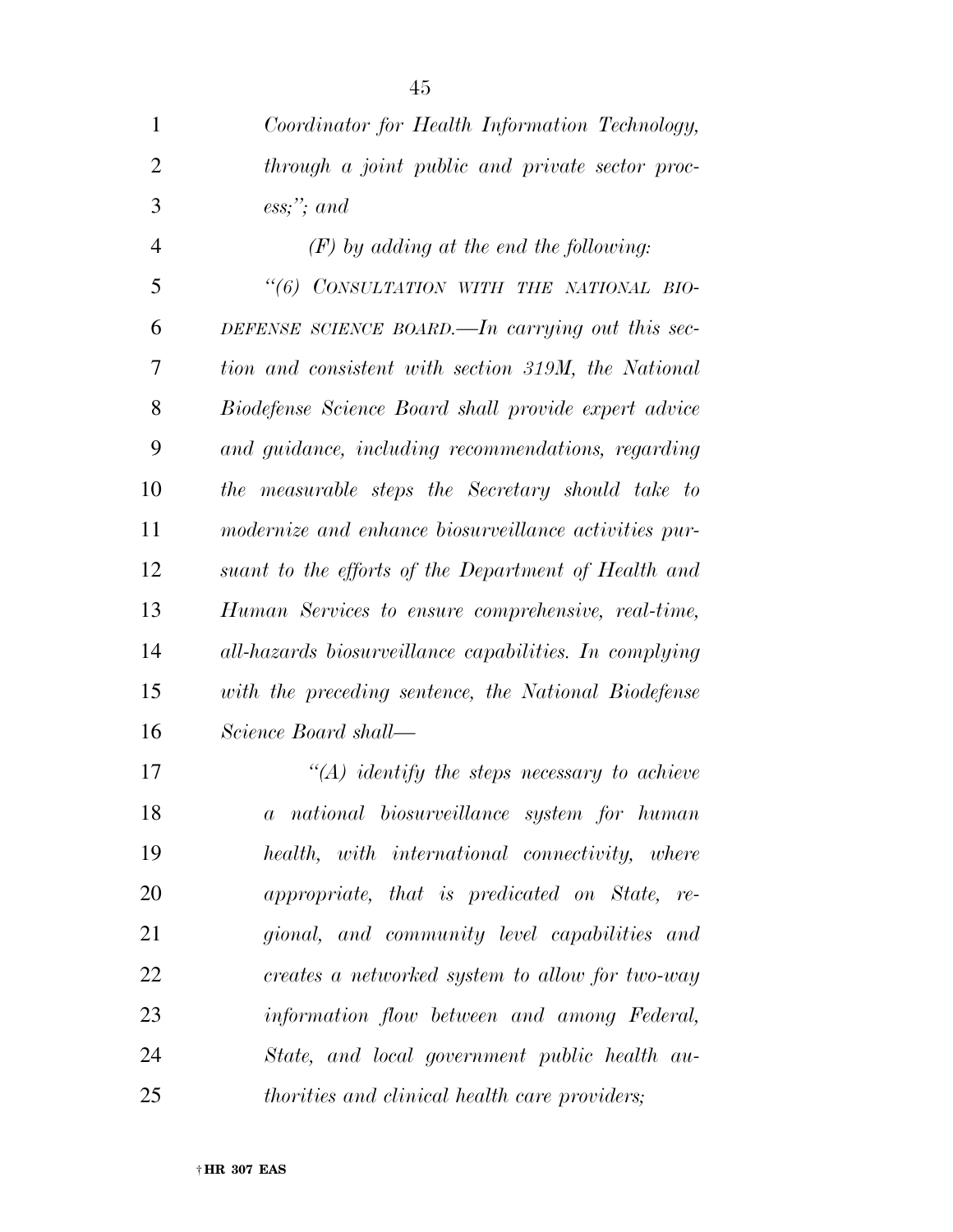| $\mathbf{1}$   | $\lq\lq B$ identify any duplicative surveillance               |
|----------------|----------------------------------------------------------------|
| $\overline{2}$ | programs under the authority of the Secretary,                 |
| 3              | or changes that are necessary to existing pro-                 |
| $\overline{4}$ | grams, in order to enhance and modernize such                  |
| 5              | activities, minimize duplication, strengthen and               |
| 6              | streamline such activities under the authority of              |
| 7              | the Secretary, and achieve real-time and appro-                |
| 8              | priate data that relate to disease activity, both              |
| 9              | human and zoonotic; and                                        |
| 10             | $\lq$ <sup>"</sup> (C) coordinate with applicable existing ad- |
| 11             | visory committees of the Director of the Centers               |
| 12             | for Disease Control and Prevention, including                  |
| 13             | such advisory committees consisting of represent-              |
| 14             | atives from State, local, and tribal public health             |
| 15             | <i>authorities and appropriate public and private</i>          |
| 16             | sector health care entities and academic institu-              |
| 17             | tions, in order to provide guidance on public                  |
| 18             | health surveillance activities.";                              |
| 19             | $(5)$ in subsection (d), as so redesignated—                   |
| 20             | $(A)$ in paragraph $(1)$ , by striking "sub-                   |
| 21             | section (d)" and inserting "subsection $(c)$ ";                |
| 22             | $(B)$ in paragraph $(4)(B)$ , by striking "sub-                |
| 23             | section (d)" and inserting "subsection $(c)$ "; and            |

*(C) in paragraph (5)—*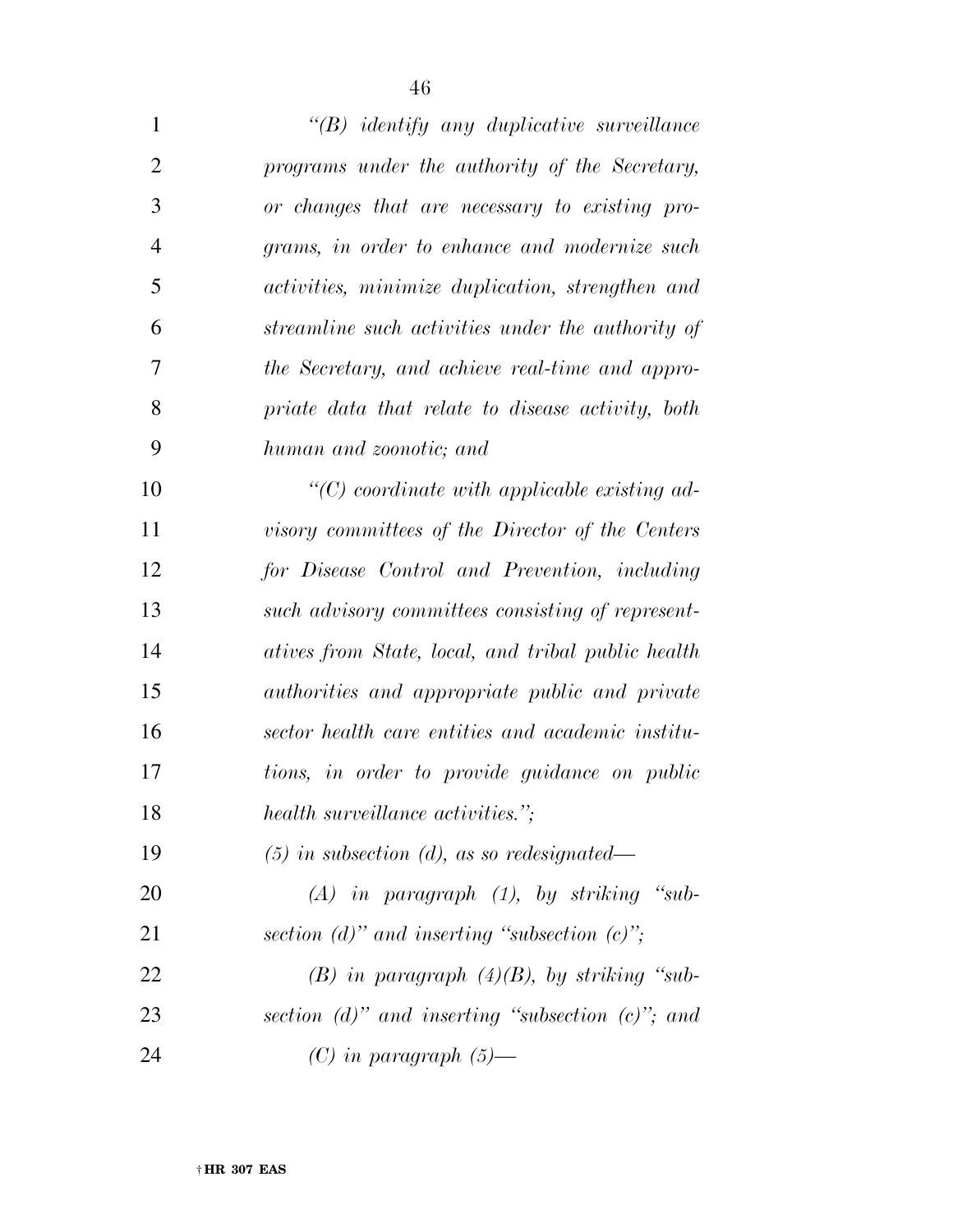| $\mathbf{1}$   | $(i)$ by striking "4 years after the date                       |
|----------------|-----------------------------------------------------------------|
| $\overline{2}$ | of enactment of the Pandemic and All-Haz-                       |
| 3              | ards Preparedness Act" and inserting "3                         |
| $\overline{4}$ | years after the date of enactment of the                        |
| 5              | Pandemic and All-Hazards Preparedness                           |
| 6              | <i>Reauthorization Act of 2013"; and</i>                        |
| 7              | (ii) by striking "subsection $(d)$ " and                        |
| 8              | inserting "subsection $(c)$ ";                                  |
| 9              | $(6)$ in subsection $(f)$ , as so redesignated, by strik-       |
| 10             | ing "such sums as may be necessary in each of fiscal            |
| 11             | $2007$ through $2011$ " and inserting<br>years                  |
| 12             | " $$138,300,000$ for each of fiscal years $2014$ through        |
| 13             | $2018$ "; and                                                   |
| 14             | $(7)$ by adding at the end the following:                       |
| 15             | "(g) DEFINITION.—For purposes of this section the               |
| 16             | term 'biosurveillance' means the process of gathering near      |
|                | 17 real-time biological data that relates to human and zoonotic |
|                | 18 disease activity and threats to human or animal health, in   |
| 19             | order to achieve early warning and identification of such       |
| 20             | health threats, early detection and prompt ongoing tracking     |
| 21             | of health events, and overall situational awareness of disease  |
| 22             | <i>activity.</i> "                                              |
|                |                                                                 |

 *(b) TECHNICAL AND CONFORMING AMENDMENT.—Sec-tion 319C–1(b)(2)(D) of the Public Health Service Act (42*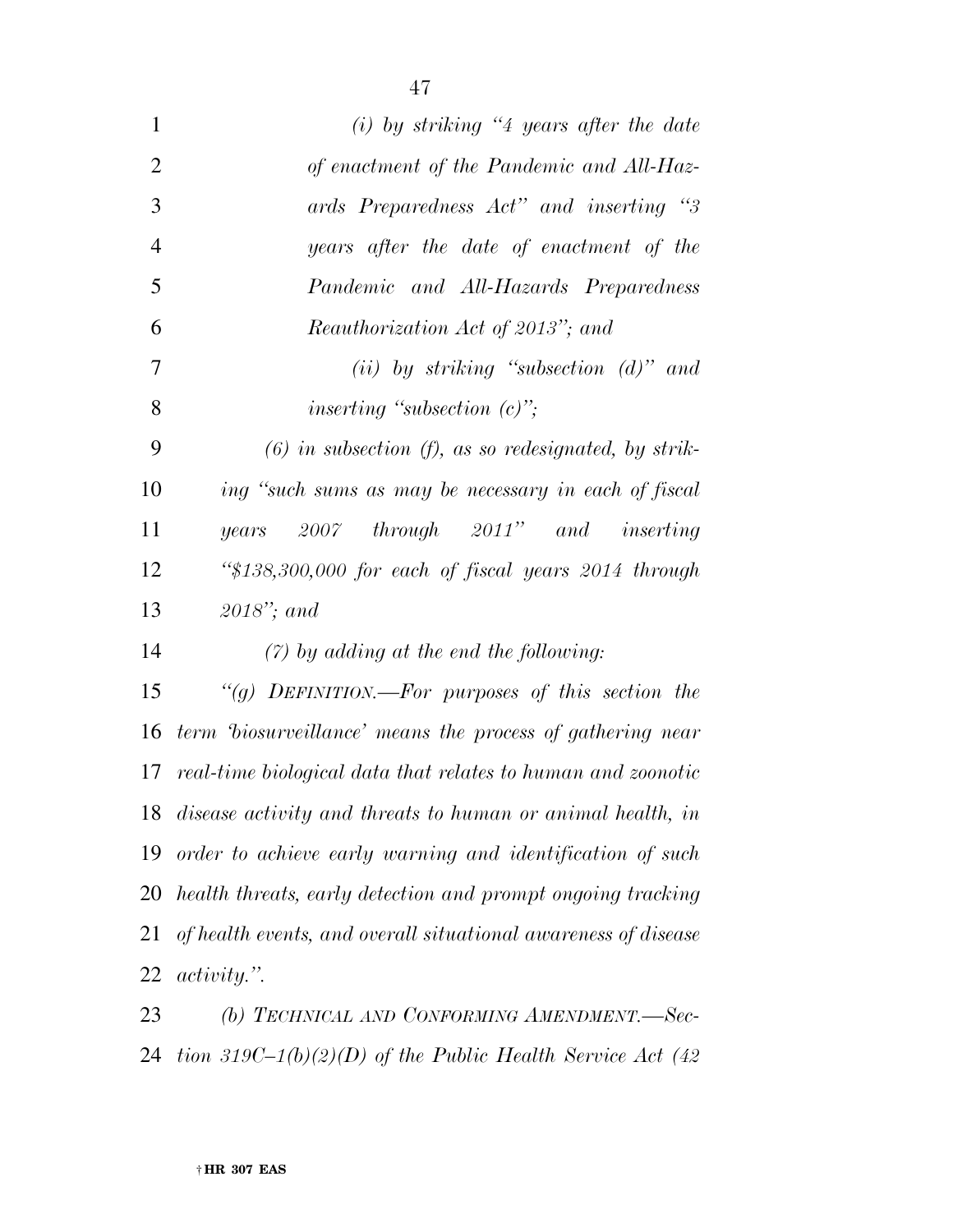- *U.S.C. 247d–3a(b)(2)(D)) is amended by striking ''section*
- *319D(d)(3)'' and inserting ''section 319D(c)(3)''.*

### *SEC. 205. ELIMINATING DUPLICATIVE PROJECT BIOSHIELD REPORTS.*

 *Section 5 of the Project Bioshield Act of 2004 (42 U.S.C. 247d–6c) is repealed.* 

# *TITLE III—ENHANCING MEDICAL COUNTERMEASURE REVIEW*

#### *SEC. 301. SPECIAL PROTOCOL ASSESSMENT.*

 *Section 505(b)(5)(B) of the Federal Food, Drug, and Cosmetic Act (21 U.S.C. 355(b)(5)(B)) is amended by strik- ing ''size of clinical trials intended'' and all that follows through ''. The sponsor or applicant'' and inserting the fol-lowing: ''size—* 

 *''(i)(I) of clinical trials intended to form the pri-mary basis of an effectiveness claim; or* 

 *''(II) in the case where human efficacy studies are not ethical or feasible, of animal and any associ- ated clinical trials which, in combination, are in- tended to form the primary basis of an effectiveness claim; or* 

 *''(ii) with respect to an application for approval of a biological product under section 351(k) of the Public Health Service Act, of any necessary clinical study or studies.*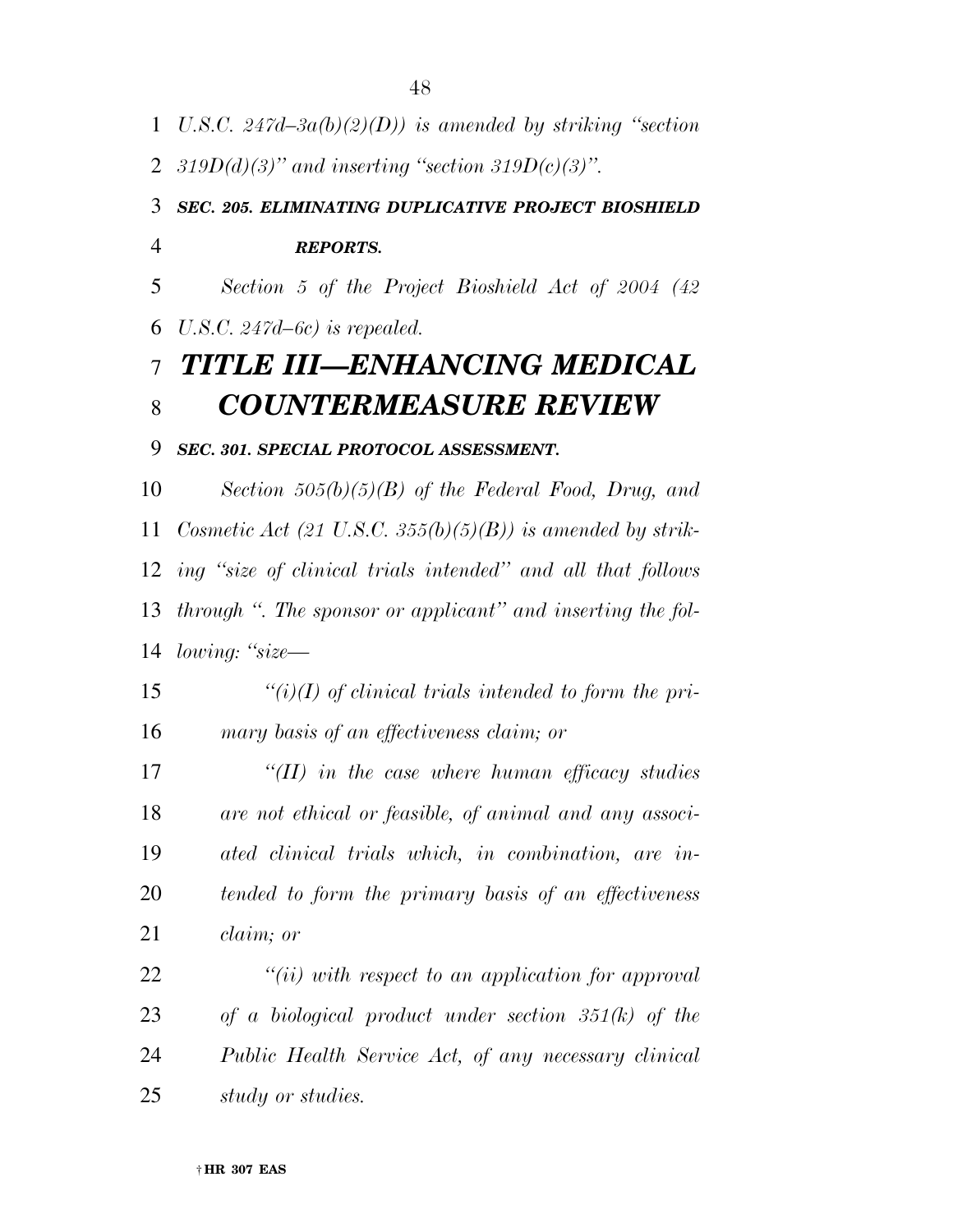*The sponsor or applicant''.* 

| 2              | <b>SEC. 302. AUTHORIZATION FOR MEDICAL PRODUCTS FOR</b>       |
|----------------|---------------------------------------------------------------|
| 3              | <b>USE IN EMERGENCIES.</b>                                    |
| $\overline{4}$ | (a) IN GENERAL.—Section 564 of the Federal Food,              |
| 5              | Drug, and Cosmetic Act (21 U.S.C. 360bbb-3) is amend-         |
| 6              | $ed$ —                                                        |
| 7              | $(1)$ in subsection $(a)$ —                                   |
| 8              | $(A)$ in paragraph $(1)$ , by striking "sections"             |
| 9              | 505, 510(k), and 515 of this $Act''$ and inserting            |
| 10             | "any provision of this $Act$ ";                               |
| 11             | $(B)$ in paragraph $(2)(A)$ , by striking                     |
| 12             | "under a provision of law referred to in such                 |
| 13             | paragraph" and inserting "under section 505,                  |
| 14             | $510(k)$ , or $515$ of this Act or section 351 of the         |
| 15             | Public Health Service Act"; and                               |
| 16             | $(C)$ in paragraph $(3)$ , by striking "a provi-              |
| 17             | sion of law referred to in such paragraph" and                |
| 18             | <i>inserting</i> " <i>a</i> section of this Act or the Public |
| 19             | Health Service Act referred to in paragraph                   |
| 20             | $(2)(A)$ ";                                                   |
| 21             | $(2)$ in subsection $(b)$ —                                   |
| 22             | $(A)$ in the subsection heading, by striking                  |
| 23             | "EMERGENCY" and inserting "EMERGENCY OR                       |
| 24             | THREAT JUSTIFYING EMERGENCY AUTHORIZED                        |
| 25             | $USE$ ";                                                      |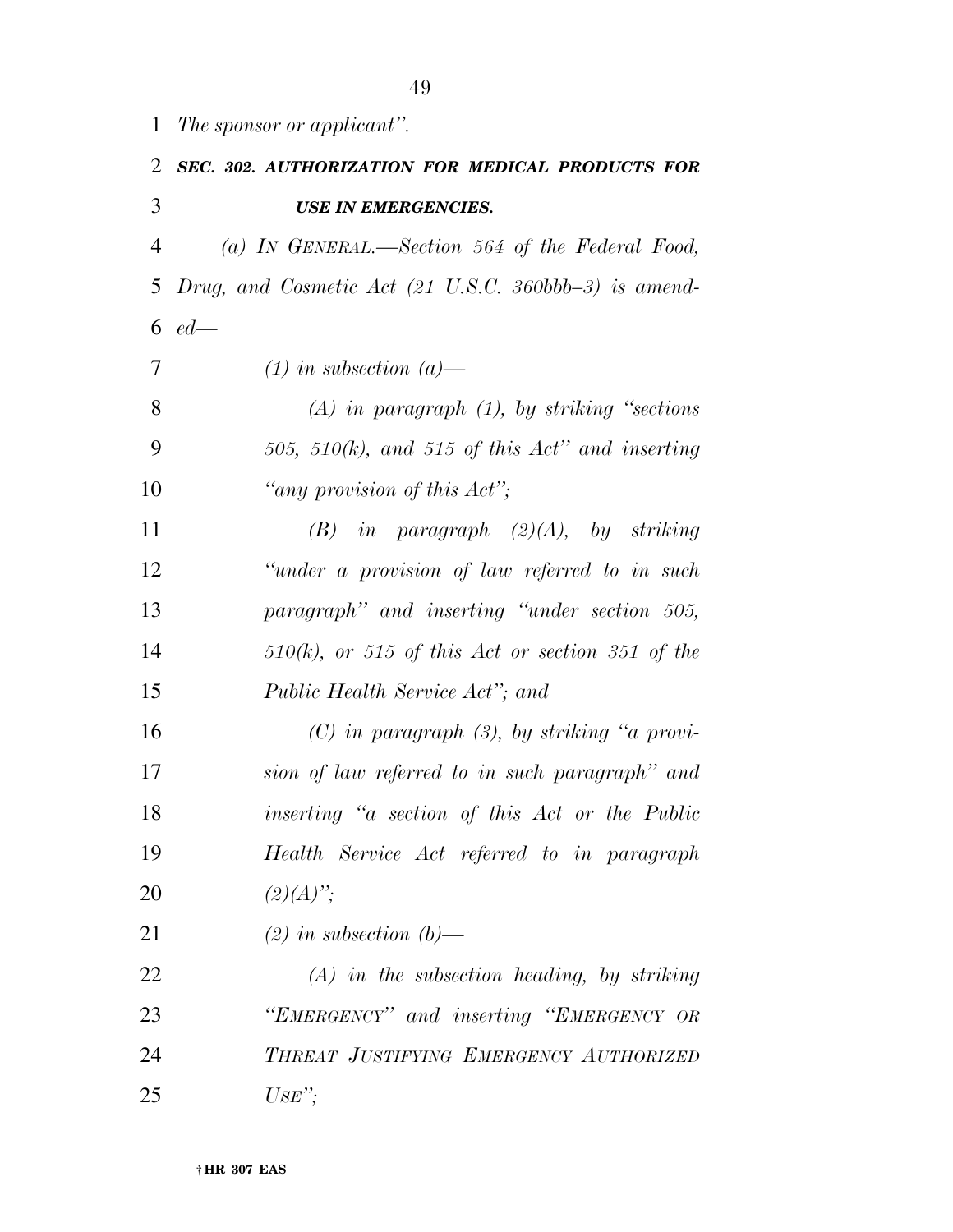| $\mathbf{1}$   | $(B)$ in paragraph $(1)$ —                          |
|----------------|-----------------------------------------------------|
| $\overline{2}$ | $(i)$ in the matter preceding subpara-              |
| 3              | graph (A), by striking "may declare an              |
| $\overline{4}$ | emergency" and inserting "may make a                |
| 5              | declaration that the circumstances exist";          |
| 6              | $(ii)$ in subparagraph $(A)$ , by striking          |
| 7              | "specified";                                        |
| 8              | ( <i>iii</i> ) in subparagraph $(B)$ —              |
| 9              | $(I)$ by striking "specified"; and                  |
| 10             | $(II)$ by striking "; or" and insert-               |
| 11             | ing a semicolon;                                    |
| 12             | $(iv)$ by amending subparagraph $(C)$ to            |
| 13             | read as follows:                                    |
| 14             | $\lq\lq C$ ) a determination by the Secretary that  |
| 15             | there is a public health emergency, or a signifi-   |
| 16             | cant potential for a public health emergency,       |
| 17             | that affects, or has a significant potential to af- |
| 18             | fect, national security or the health and security  |
| 19             | of United States citizens living abroad, and that   |
| 20             | involves a biological, chemical, radiological, or   |
| 21             | nuclear agent or agents, or a disease or condition  |
| 22             | that may be attributable to such agent or agents;   |
| 23             | $or$ "; and                                         |

*(v) by adding at the end the following:*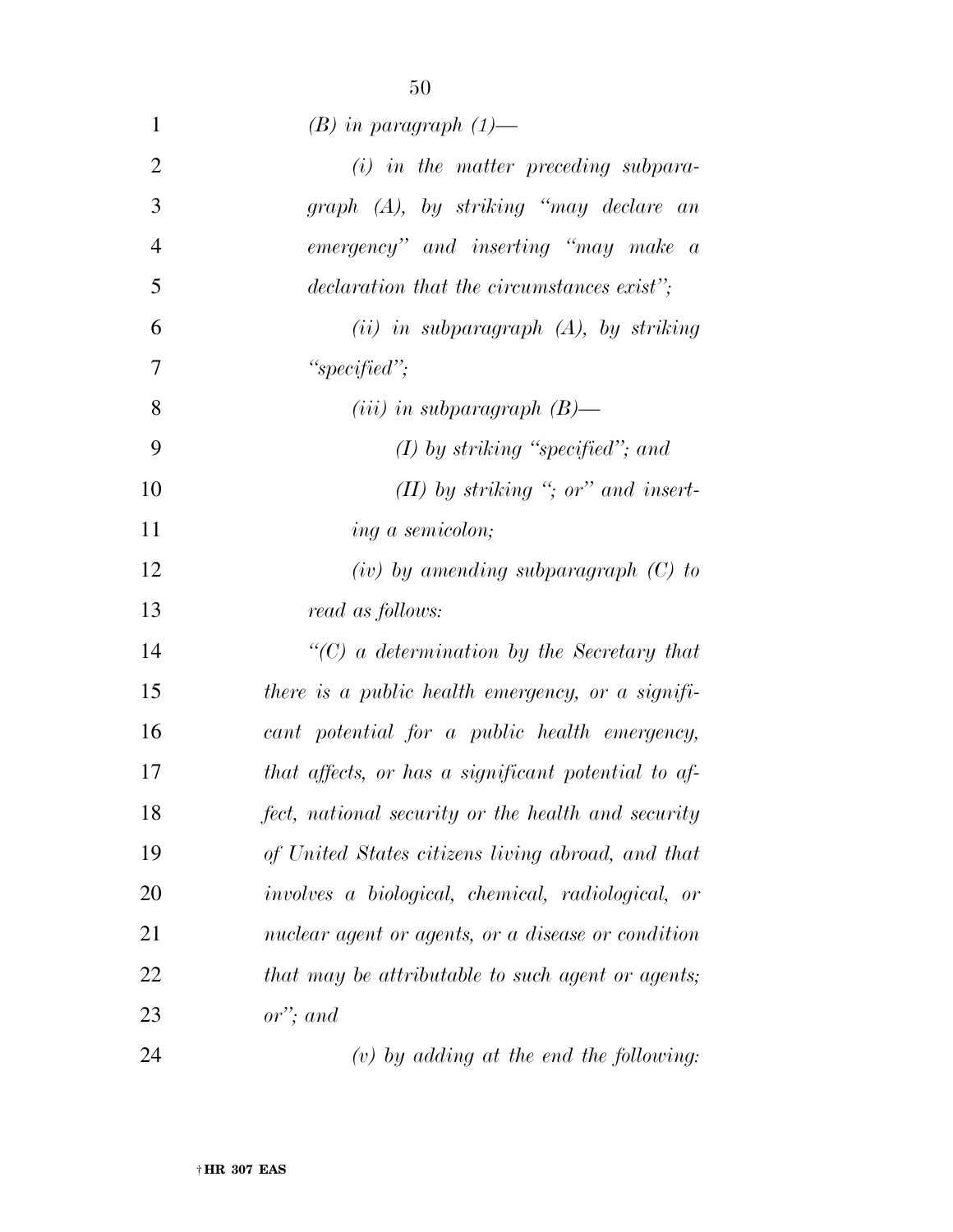| 1              | $\lq (D)$ the identification of a material threat     |
|----------------|-------------------------------------------------------|
| $\overline{2}$ | pursuant to section 319F-2 of the Public Health       |
| 3              | Service Act sufficient to affect national security    |
| $\overline{4}$ | or the health and security of United States citi-     |
| 5              | zens living abroad.";                                 |
| 6              | $(C)$ in paragraph $(2)$ —                            |
| 7              | $(i)$ in subparagraph $(A)$ , by amending             |
| 8              | clause $(ii)$ to read as follows:                     |
| 9              | "(ii) a change in the approval status of              |
| 10             | the product such that the circumstances de-           |
| 11             | scribed in subsection $(a)(2)$ have ceased to         |
| 12             | exist.                                                |
| 13             | $(ii)$ by striking subparagraph $(B)$ ; and           |
| 14             | (iii) by redesignating subparagraph                   |
| 15             | $(C)$ as subparagraph $(B)$ ;                         |
| 16             | $(D)$ in paragraph $(4)$ , by striking "advance"      |
| 17             | notice of termination, and renewal under this         |
| 18             | subsection." and inserting ", and advance notice      |
| 19             | of termination under this subsection."; and           |
| 20             | $(E)$ by adding at the end the following:             |
| 21             | "(5) EXPLANATION BY SECRETARY.—If an au-              |
| 22             | thorization under this section with respect to an un- |
| 23             | approved product or an unapproved use of an ap-       |
| 24             | proved product has been in effect for more than 1     |
| 25             | year, the Secretary shall provide in writing to the   |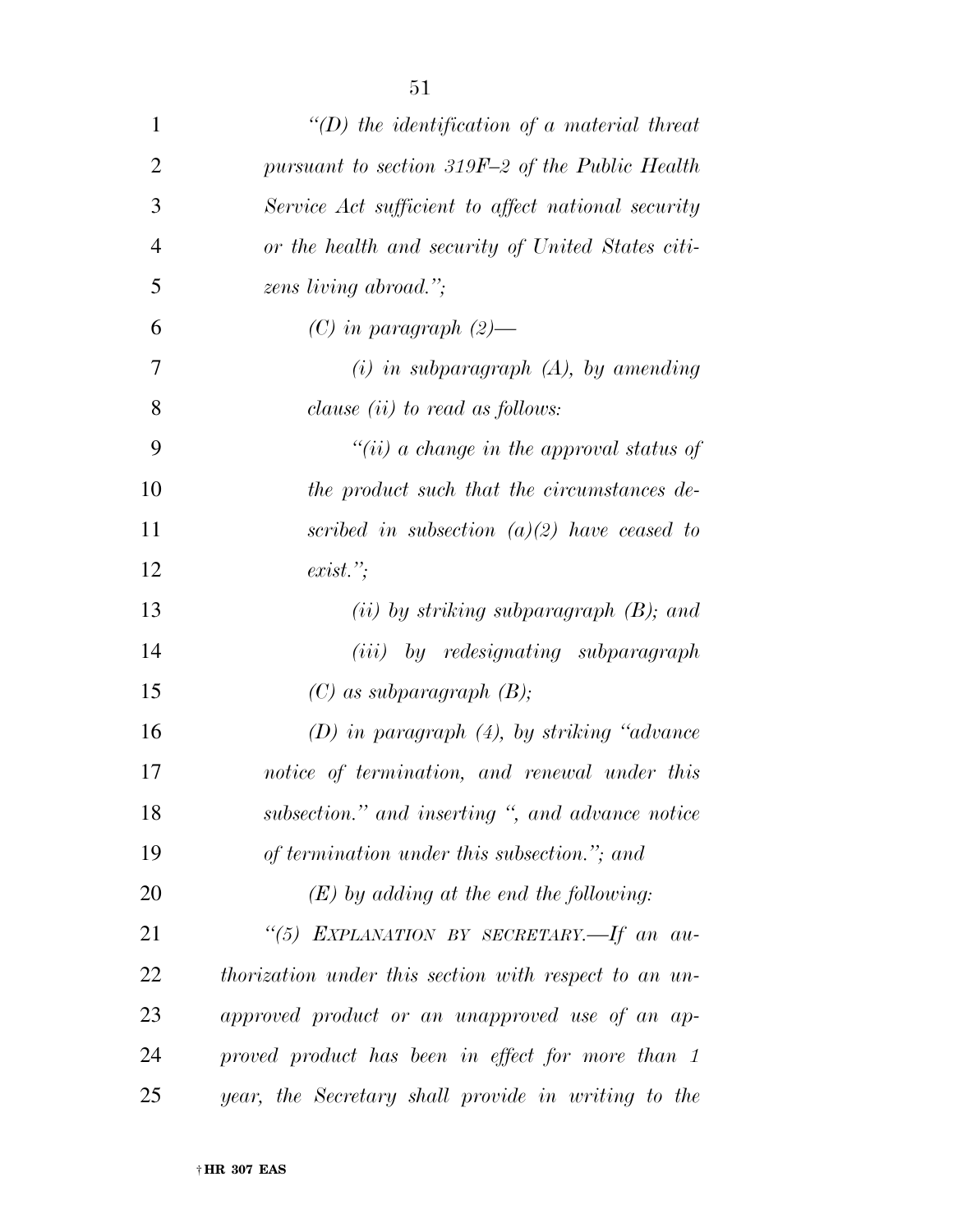| $\mathbf{1}$   | sponsor of such product an explanation of the sci-              |
|----------------|-----------------------------------------------------------------|
| 2              | <i>entific, regulatory, or other obstacles to approval, li-</i> |
| 3              | censure, or clearance of such product or use, including         |
| $\overline{4}$ | specific actions to be taken by the Secretary and the           |
| 5              | sponsor to overcome such obstacles.";                           |
| 6              | $(3)$ in subsection $(c)$ —                                     |
| 7              | $(A)$ in the matter preceding paragraph                         |
| 8              | $(1)$ —                                                         |
| 9              | $(i)$ by inserting "the Assistant Sec-                          |
| 10             | retary for Preparedness and Response,"                          |
| 11             | after "consultation with";                                      |
| 12             | $(ii)$ by striking "Health and" and in-                         |
| 13             | serting "Health, and"; and                                      |
| 14             | ( <i>iii</i> ) by striking "circumstances of the                |
| 15             | emergency involved" and inserting "appli-                       |
| 16             | cable circumstances described in subsection                     |
| 17             | $(b)(1)$ ";                                                     |
| 18             | $(B)$ in paragraph $(1)$ , by striking "speci-                  |
| 19             | fied" and inserting "referred to"; and                          |
| 20             | (C) in paragraph $(2)(B)$ , by inserting ",                     |
| 21             | taking into consideration the material threat                   |
| 22             | posed by the agent or agents identified in a dec-               |
| 23             | laration under subsection $(b)(1)(D)$ , if applica-             |
| 24             | ble" after "risks of the product";                              |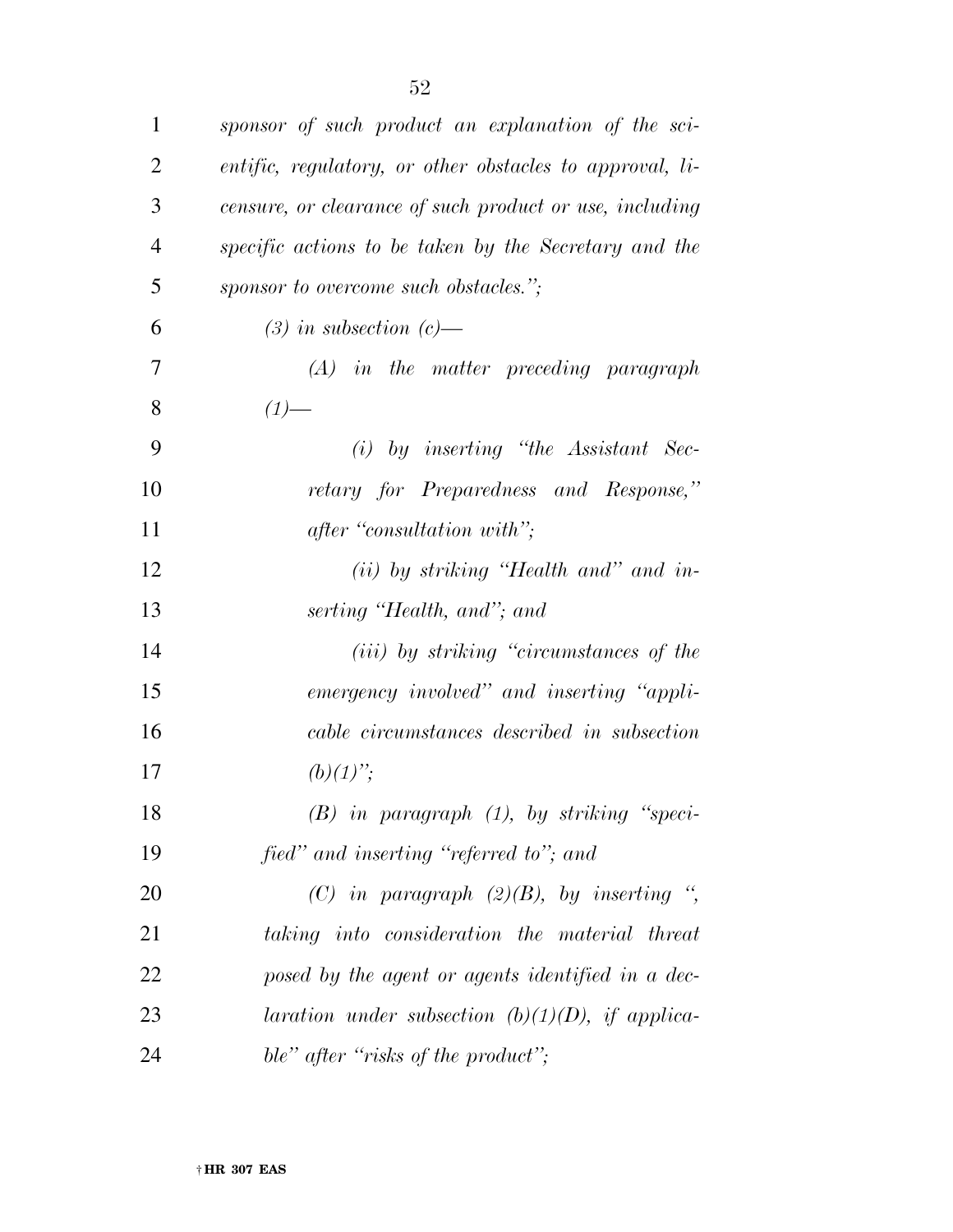| $\mathbf{1}$   | (4) in subsection (d)(3), by inserting ", to the ex-  |
|----------------|-------------------------------------------------------|
| $\overline{2}$ | tent practicable given the circumstances of the emer- |
| 3              | gency," after "including";                            |
| $\overline{4}$ | $(5)$ in subsection (e)—                              |
| 5              | (A) in paragraph $(1)(A)$ , by striking "cir-         |
| 6              | cumstances of the emergency" and inserting "ap-       |
| 7              | plicable circumstances described in subsection        |
| 8              | $(b)(1)$ ";                                           |
| 9              | $(B)$ in paragraph $(1)(B)$ , by amending             |
| 10             | clause <i>(iii)</i> to read as <i>follows</i> :       |
| 11             | $``(iii)$ Appropriate conditions with re-             |
| 12             | spect to collection and analysis of informa-          |
| 13             | tion concerning the safety and effectiveness          |
| 14             | of the product with respect to the use of such        |
| 15             | product during the period when the author-            |
| 16             | <i>ization is in effect and a reasonable time</i>     |
| 17             | following such period.";                              |
| 18             | $(C)$ in paragraph $(2)$ —                            |
| 19             | $(i)$ in subparagraph $(A)$ —                         |
| 20             | $(I)$ by striking "manufacturer of                    |
| 21             | the product" and inserting "person";                  |
| 22             | (II) by striking "circumstances of                    |
| 23             | the emergency" and inserting "appli-                  |
| 24             | cable circumstances described in sub-                 |
| 25             | section $(b)(1)$ "; and                               |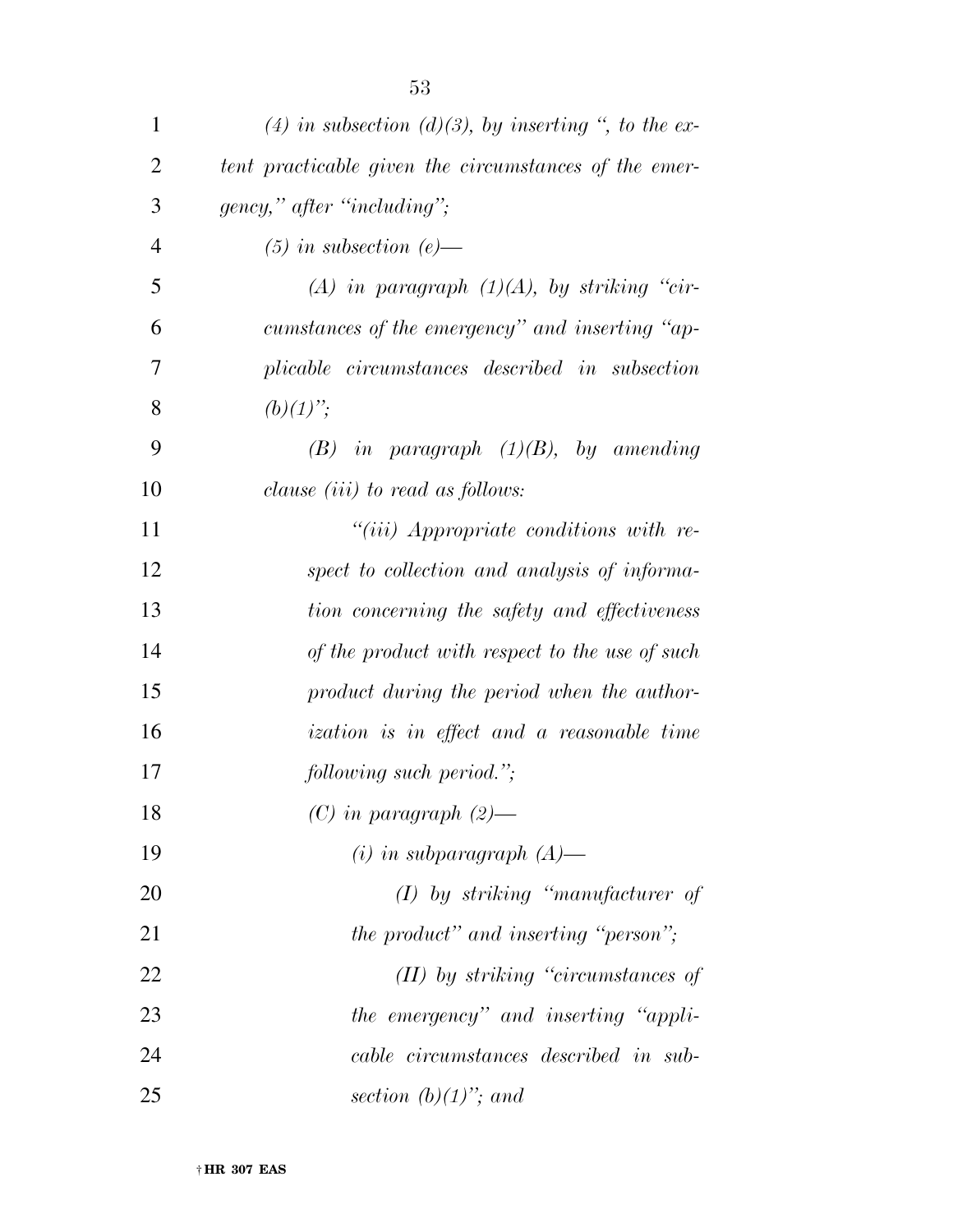| $\mathbf{1}$   | $(III)$ by inserting at the end be-                   |
|----------------|-------------------------------------------------------|
| $\overline{2}$ | the period "or in paragraph"<br>fore                  |
| 3              | $(1)(B)$ ";                                           |
| $\overline{4}$ | (ii) in subparagraph $(B)(i)$ , by insert-            |
| 5              | ing before the period at the end ", except as         |
| 6              | provided in section 564A with respect to au-          |
| 7              | <i>thorized changes</i> to the product expiration     |
| 8              | $date";$ and                                          |
| 9              | (iii) by amending subparagraph $(C)$ to               |
| 10             | read as follows:                                      |
| 11             | " $(C)$ In establishing conditions under this         |
| 12             | paragraph with respect to the distribution and        |
| 13             | administration of the product for the unap-           |
| 14             | proved use, the Secretary shall not impose condi-     |
| 15             | tions that would restrict distribution or adminis-    |
| 16             | tration of the product when distributed or ad-        |
| 17             | ministered for the approved use."; and                |
| 18             | (D) by amending paragraph $(3)$ to read as            |
| 19             | follows:                                              |
| 20             | $\lq(3)$<br>GOOD MANUFACTURING PRACTICE;<br>PRE-      |
| 21             | SCRIPTION.—With respect to the emergency use of $a$   |
| 22             | product for which an authorization under this section |
| 23             | is issued (whether an unapproved product or an un-    |
| 24             | approved use of an approved product), the Secretary   |
| 25             | may waive or limit, to the extent appropriate given   |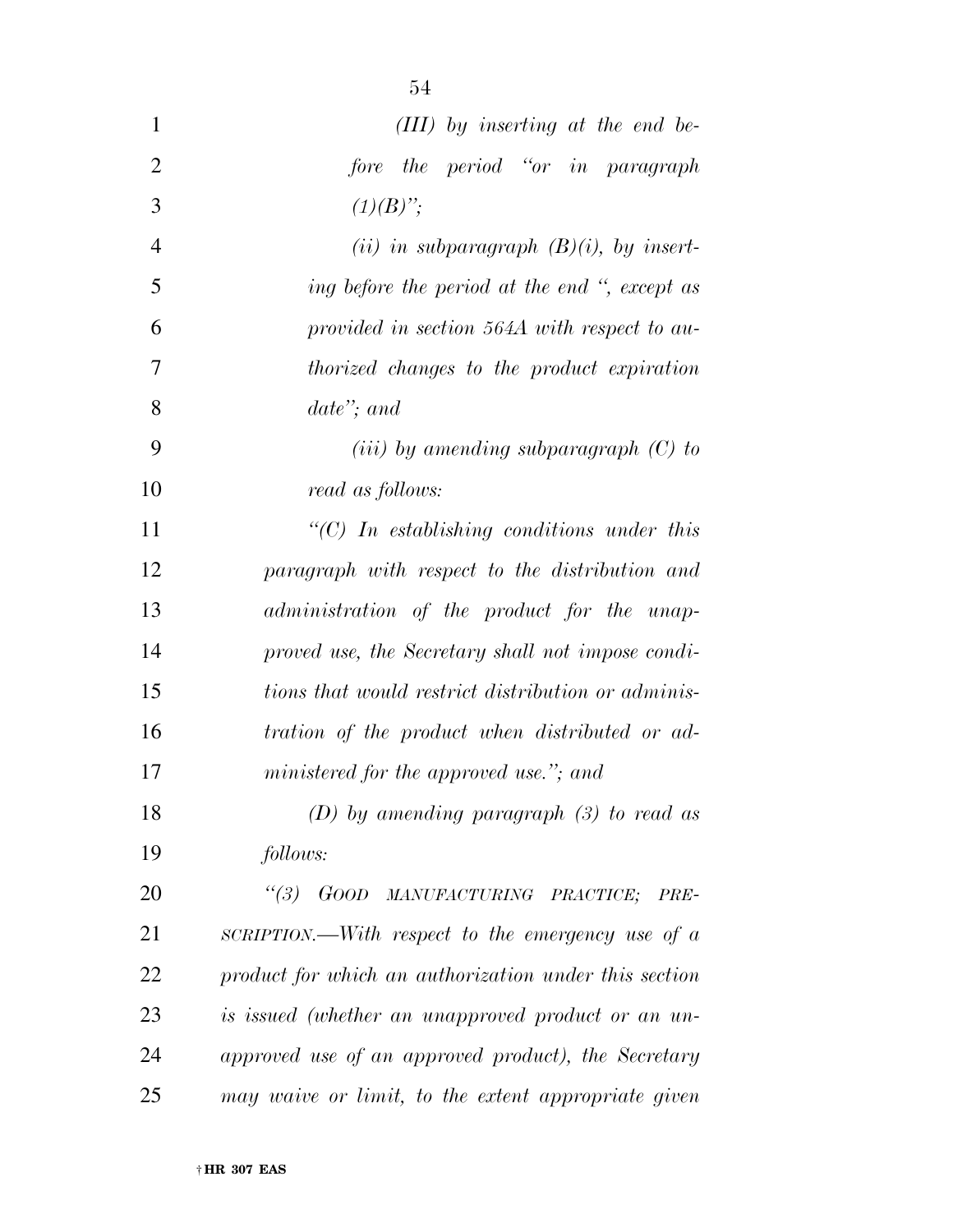| $\overline{4}$ | manufacturing practice otherwise applicable to         |
|----------------|--------------------------------------------------------|
| 5              | the manufacture, processing, packing, or holding       |
| 6              | of products subject to regulation under this Act,      |
| 7              | including such requirements established under          |
| 8              | section 501 or 520 $(f)(1)$ , and including relevant   |
| 9              | conditions prescribed with respect to the product      |
| 10             | by an order under section $520(f)(2)$ ;                |
| 11             | $\lq\lq B$ requirements established under section      |
| 12             | $503(b)$ ; and                                         |
| 13             | $\lq\lq C$ requirements established under section      |
| 14             | $520(e)$ .";                                           |
| 15             | $(6)$ in subsection $(g)$ —                            |
| 16             | $(A)$ in the subsection heading, by inserting          |
| 17             | "REVIEW AND" before "REVOCATION";                      |
| 18             | $(B)$ in paragraph $(1)$ , by inserting after the      |
| 19             | period at the end the following: "As part of such      |
| 20             | review, the Secretary shall regularly review the       |
| 21             | progress made with respect to the approval, li-        |
| 22             | censure, or clearance of-                              |
| 23             | $\lq (A)$ an unapproved product for which an           |
| 24             | <i>authorization was issued under this section; or</i> |
|                |                                                        |
|                |                                                        |

 *the applicable circumstances described in subsection*  2  $(b)(1)$ —

*''(A) requirements regarding current good*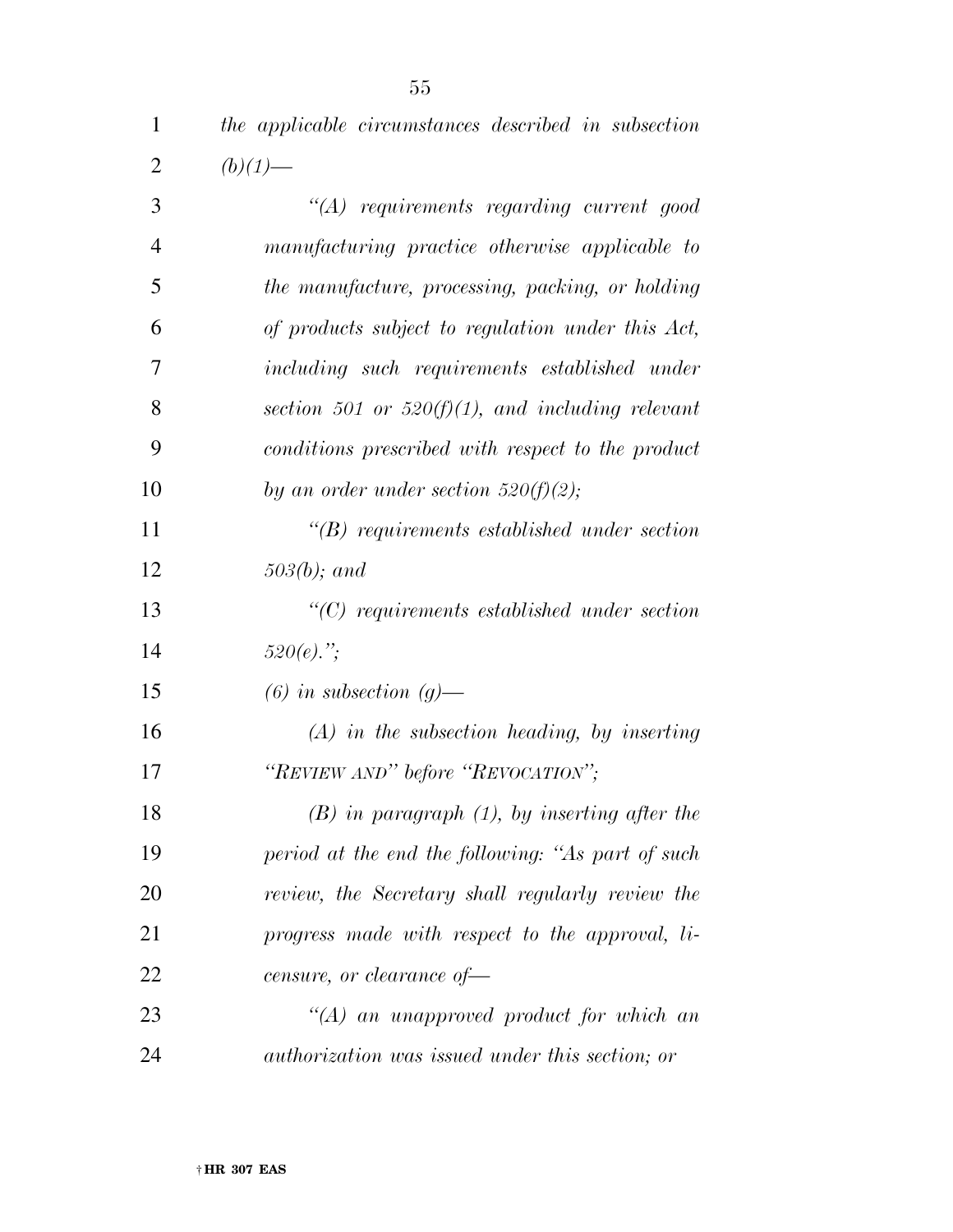| $\mathbf{1}$   | "(B) an unapproved use of an approved                       |
|----------------|-------------------------------------------------------------|
| $\overline{2}$ | product for which an authorization was issued               |
| 3              | under this section."; and                                   |
| 4              | $(C)$ by amending paragraph $(2)$ to read as                |
| 5              | follows:                                                    |
| 6              | "(2) REVISION AND REVOCATION.—The Secretary                 |
| 7              | may revise or revoke an authorization under this sec-       |
| 8              | tion if—                                                    |
| 9              | $\lq (A)$ the circumstances described under sub-            |
| 10             | section $(b)(1)$ no longer exist;                           |
| 11             | $\lq\lq B$ ) the criteria under subsection (c) for          |
| 12             | <i>issuance of such authorization are no longer met;</i>    |
| 13             | or                                                          |
| 14             | $\lq\lq$ other circumstances make such revision             |
| 15             | or revocation appropriate to protect the public             |
| 16             | health or safety.";                                         |
| 17             | (7) in subsection (h)(1), by adding after the pe-           |
| 18             | riod at the end the following: "The Secretary shall         |
| 19             | make any revisions to an authorization under this           |
| 20             | section available on the Internet Web site of the Food      |
| 21             | and Drug Administration.";                                  |
| 22             | $(8)$ by adding at the end of subsection (j) the fol-       |
| 23             | <i>lowing:</i>                                              |
| 24             | $\lq(4)$ Nothing in this section shall be construed as      |
| 25             | <i>authorizing a delay in the review or other consider-</i> |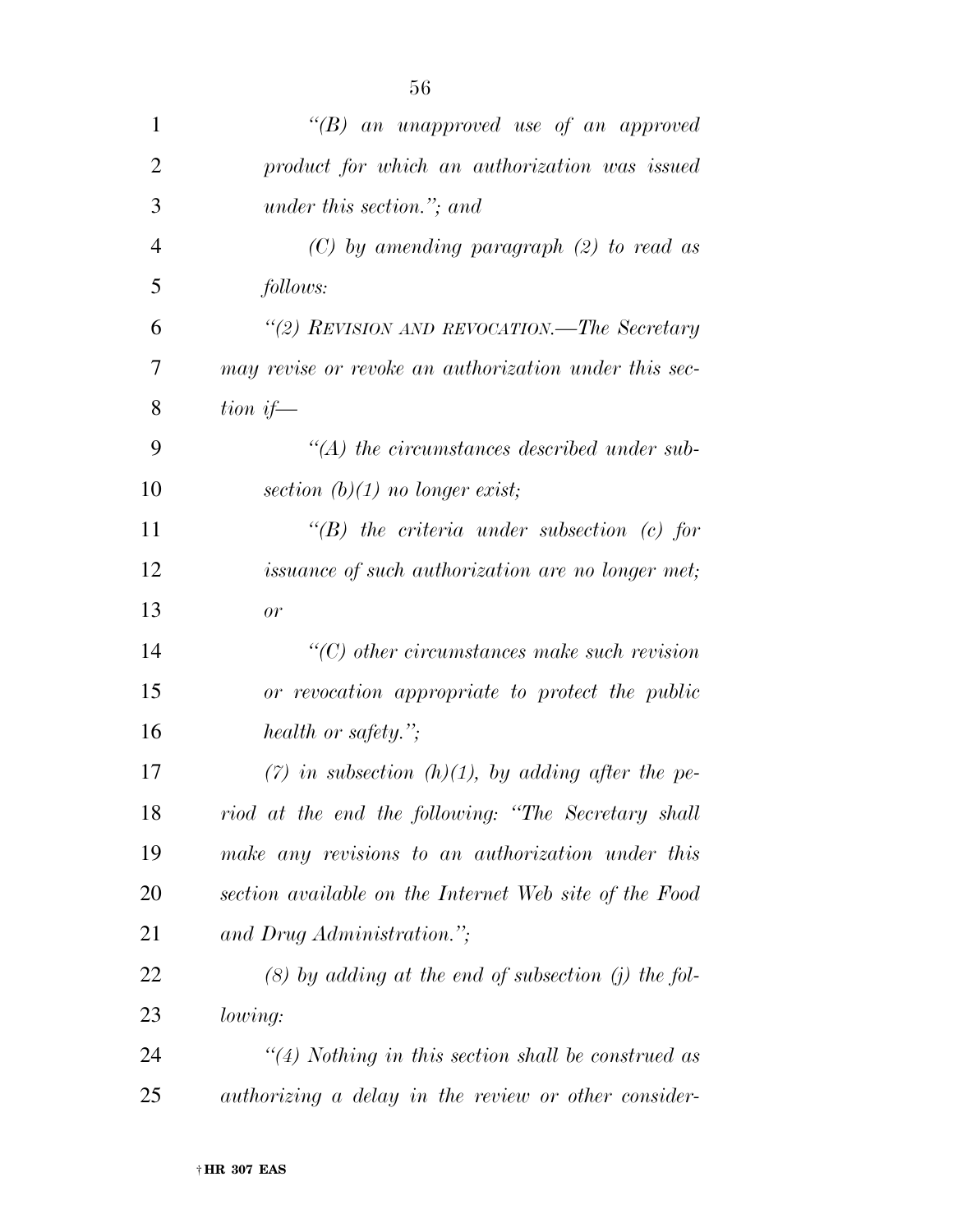| $\mathbf{1}$   | ation by the Secretary of any application or submis-        |
|----------------|-------------------------------------------------------------|
| $\overline{2}$ | sion pending before the Food and Drug Administra-           |
| 3              | tion for a product for which an authorization under         |
| 4              | this section is issued."; and                               |
| 5              | $(9)$ by adding at the end the following:                   |
| 6              | "(m) CATEGORIZATION OF LABORATORY TESTS ASSO-               |
| 7              | CIATED WITH DEVICES SUBJECT TO AUTHORIZATION.—              |
| 8              | "(1) In GENERAL.—In issuing an authorization                |
| 9              | under this section with respect to a device, the Sec-       |
| 10             | retary may, subject to the provisions of this section,      |
| 11             | determine that a laboratory examination or procedure        |
| 12             | associated with such device shall be deemed, for pur-       |
| 13             | poses of section 353 of the Public Health Service Act,      |
| 14             | to be in a particular category of examinations and          |
| 15             | procedures (including the category described by sub-        |
| 16             | section $(d)(3)$ of such section) if, based on the totality |
| 17             | of scientific evidence available to the Secretary-          |
| 18             | $\lq (A)$ such categorization would be beneficial           |
| 19             | to protecting the public health; and                        |
| 20             | $\lq\lq B$ ) the known and potential benefits of            |
| 21             | such categorization under the circumstances of              |
| 22             | the authorization outweigh the known and poten-             |
| 23             | tial risks of the categorization.                           |
| 24             | "(2) CONDITIONS OF DETERMINATION.-The Sec-                  |
| 25             | retary may establish appropriate conditions on the          |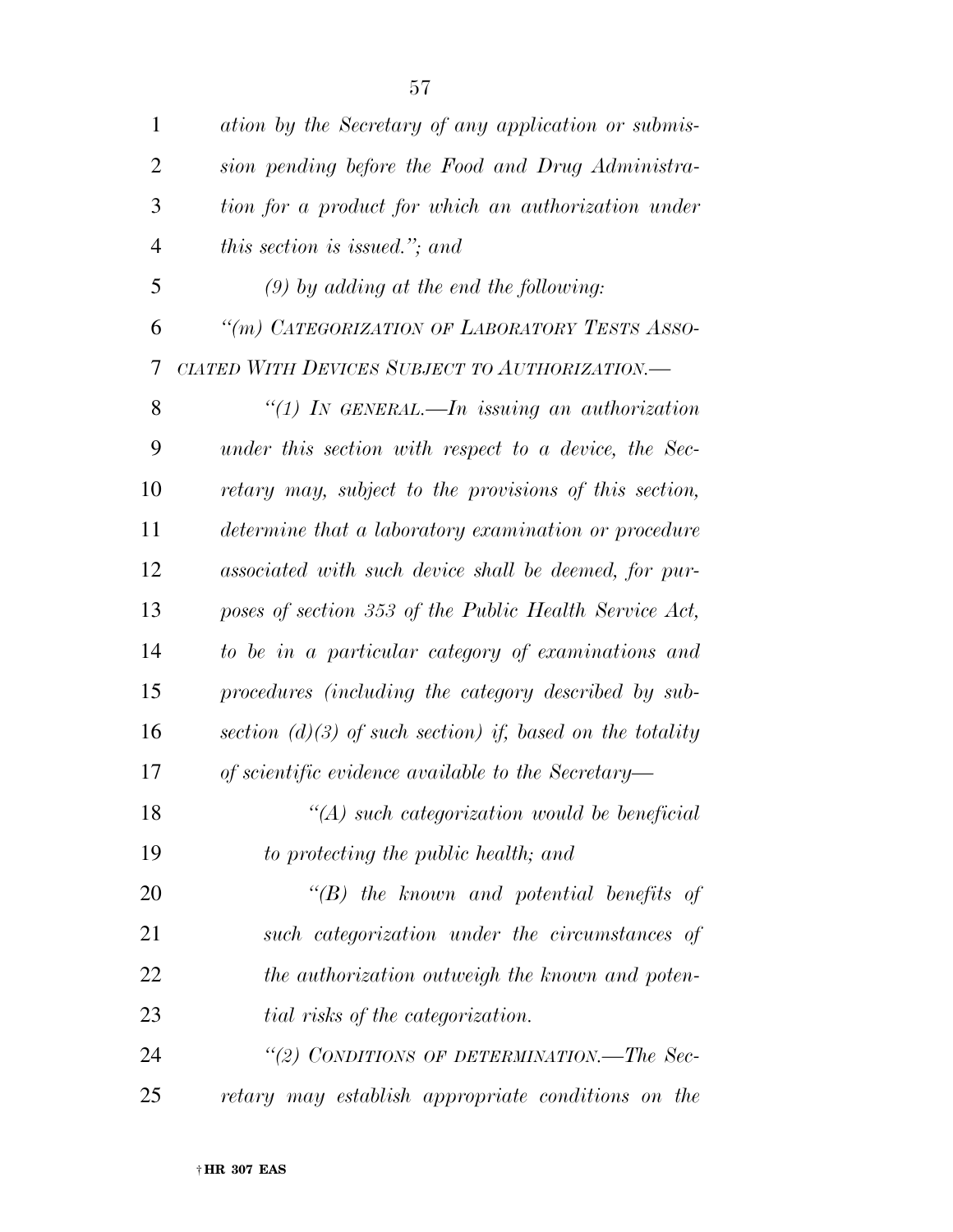*performance of the examination or procedure pursu-ant to such determination.* 

 *''(3) EFFECTIVE PERIOD.—A determination under this subsection shall be effective for purposes of section 353 of the Public Health Service Act notwith- standing any other provision of that section during the effective period of the relevant declaration under subsection (b).''.* 

 *(b) EMERGENCY USE OF MEDICAL PRODUCTS.—Sub- chapter E of chapter V of the Federal Food, Drug, and Cos- metic Act (21 U.S.C. 360bbb et seq.) is amended by insert-ing after section 564 the following:* 

#### *''SEC. 564A. EMERGENCY USE OF MEDICAL PRODUCTS.*

*''(a) DEFINITIONS.—In this section:* 

 *''(1) ELIGIBLE PRODUCT.—The term 'eligible product' means a product that—* 

 *''(A) is approved or cleared under this chapter or licensed under section 351 of the Pub-lic Health Service Act;* 

 *''(B)(i) is intended for use to prevent, diag- nose, or treat a disease or condition involving a biological, chemical, radiological, or nuclear agent or agents; or* 

 *''(ii) is intended for use to prevent, diag-nose, or treat a serious or life-threatening disease*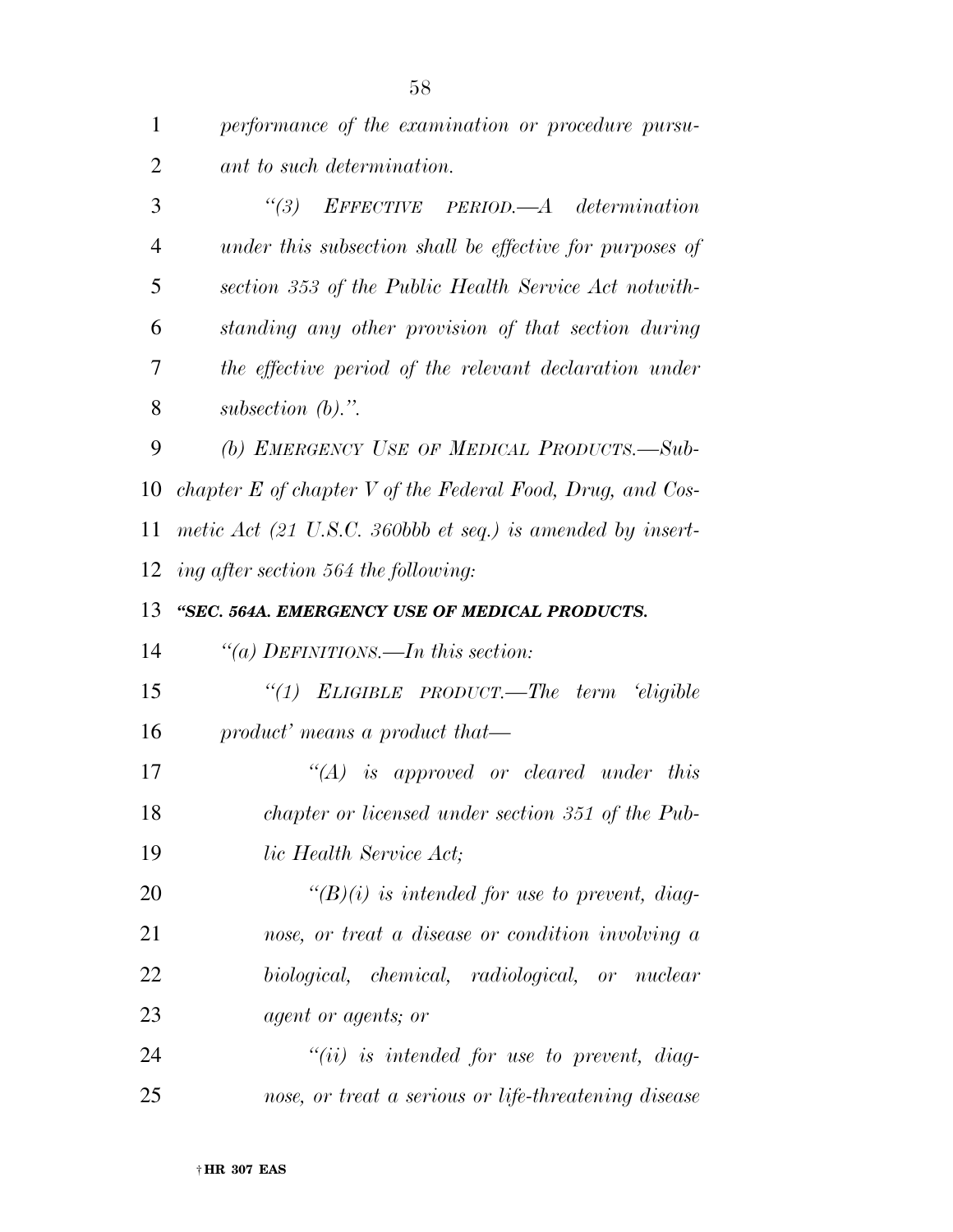| $\mathbf{1}$   | or condition caused by a product described in          |
|----------------|--------------------------------------------------------|
| $\overline{2}$ | clause $(i)$ ; and                                     |
| 3              | $\lq\lq C$ is intended for use during the cir-         |
| $\overline{4}$ | cumstances under which—                                |
| 5              | $\tilde{f}(i)$ a determination described in sub-       |
| 6              | paragraph $(A)$ , $(B)$ , or $(C)$ of section          |
| $\overline{7}$ | $564(b)(1)$ has been made by the Secretary of          |
| 8              | Homeland Security, the Secretary of De-                |
| 9              | fense, or the Secretary, respectively; or              |
| 10             | $``(ii)$ the identification of a material              |
| 11             | threat described in subparagraph $(D)$ of sec-         |
| 12             | tion $564(b)(1)$ has been made pursuant to             |
| 13             | section 319F-2 of the Public Health Service            |
| 14             | Act.                                                   |
| 15             | "(2) $PRODUCT.$ —The term 'product' means a            |
| 16             | drug, device, or biological product.                   |
| 17             | "(b) EXPIRATION DATING.—                               |
| 18             | $\lq(1)$ IN GENERAL.—The Secretary may extend          |
| 19             | the expiration date and authorize the introduction or  |
| 20             | delivery for introduction into interstate commerce of  |
| 21             | an eligible product after the expiration date provided |
| 22             | by the manufacturer if—                                |
| 23             | $\lq\lq (A)$ the expiration date extension is in-      |
| 24             | tended to support the United States ability to         |
| 25             | $protect$ —                                            |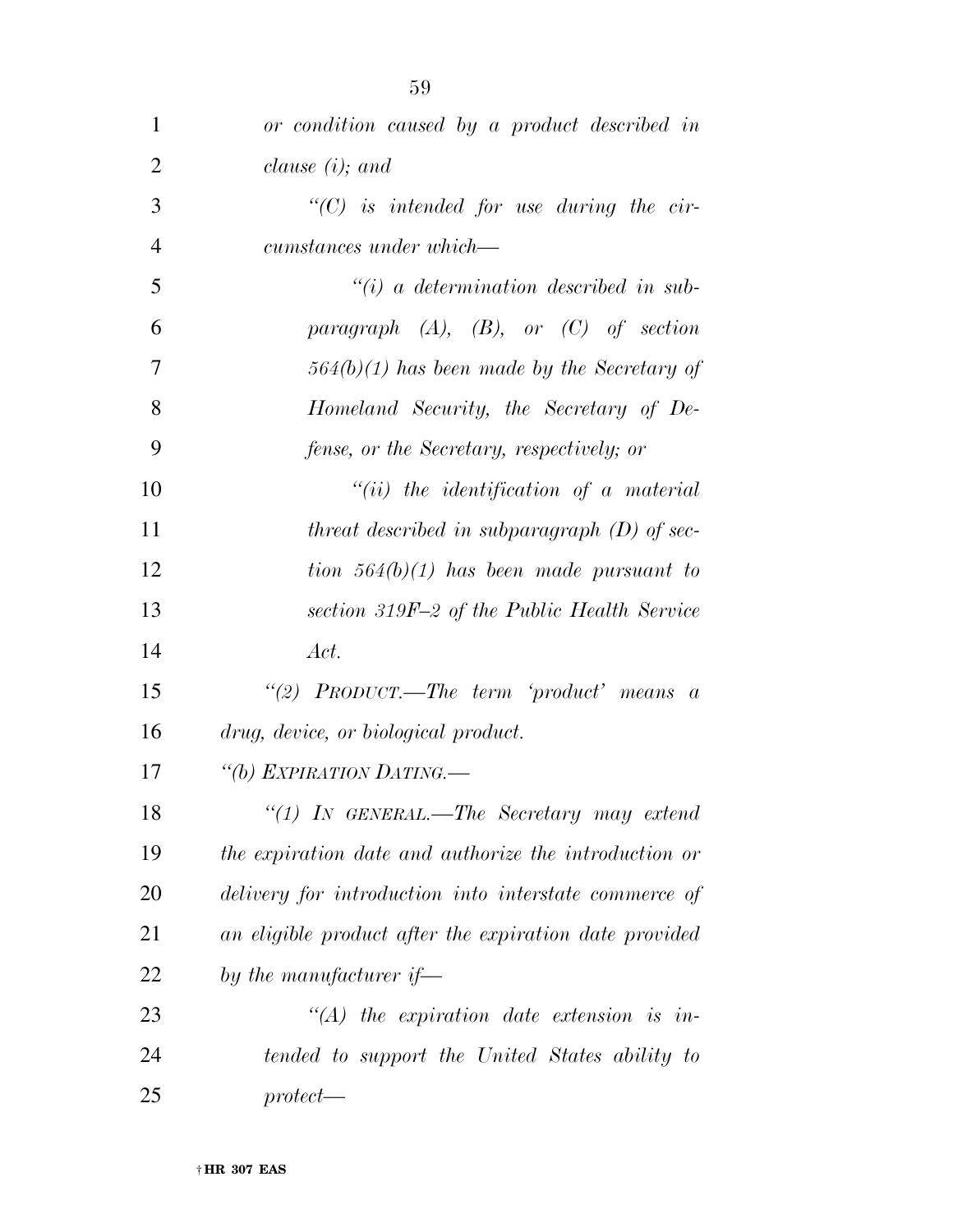| $\mathbf{1}$   | $\lq\lq(i)$ the public health; or                      |
|----------------|--------------------------------------------------------|
| $\overline{2}$ | $``(ii)$ military preparedness and effec-              |
| 3              | tiveness; and                                          |
| 4              | $\lq\lq(B)$ the expiration date extension is sup-      |
| 5              | ported by an appropriate scientific evaluation         |
| 6              | that is conducted or accepted by the Secretary.        |
| 7              | "(2) REQUIREMENTS AND CONDITIONS.—Any ex-              |
| 8              | tension of an expiration date under paragraph $(1)$    |
| 9              | shall, as part of the extension, identify—             |
| 10             | $\lq (A)$ each specific lot, batch, or other unit      |
| 11             | of the product for which extended expiration is        |
| 12             | <i>authorized</i> ;                                    |
| 13             | $\lq\lq(B)$ the duration of the extension; and         |
| 14             | $\lq\lq C$ any other requirements or conditions        |
| 15             | as the Secretary may deem appropriate for the          |
| 16             | protection of the public health, which may in-         |
| 17             | clude requirements for, or conditions on, product      |
| 18             | sampling, storage, packaging or repackaging,           |
| 19             | transport, labeling, notice to product recipients,     |
| 20             | recordkeeping, periodic testing or retesting, or       |
| 21             | product disposition.                                   |
| 22             | "(3) EFFECT.—Notwithstanding any other pro-            |
| 23             | vision of this Act or the Public Health Service Act,   |
| 24             | an eligible product shall not be considered an unap-   |
| 25             | proved product (as defined in section $564(a)(2)(A)$ ) |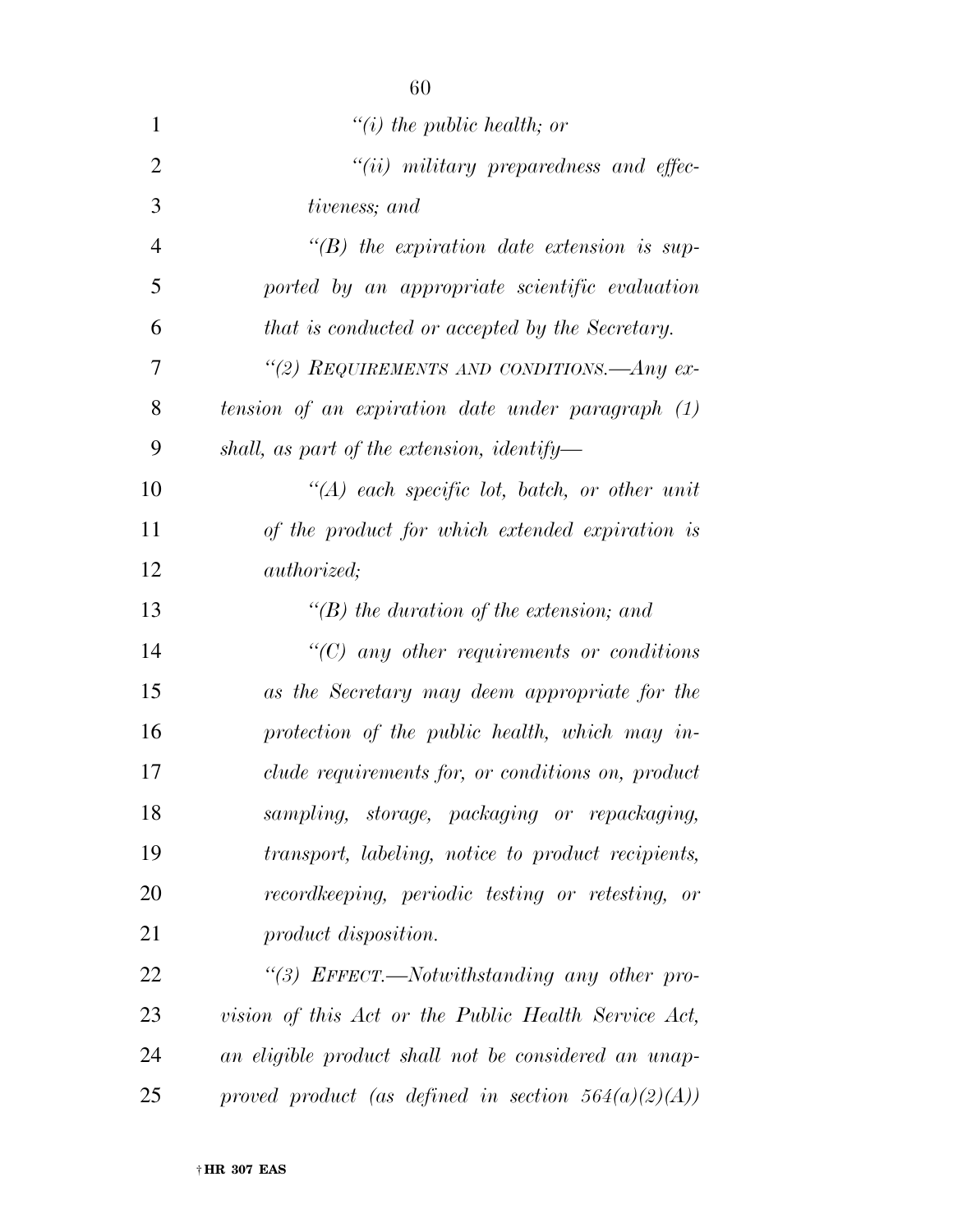*and shall not be deemed adulterated or misbranded under this Act because, with respect to such product, the Secretary has, under paragraph (1), extended the expiration date and authorized the introduction or delivery for introduction into interstate commerce of such product after the expiration date provided by the manufacturer.* 

 *''(4) EXPIRATION DATE.—For purposes of this subsection, the term 'expiration date' means the date established through appropriate stability testing re- quired by the regulations issued by the Secretary to ensure that the product meets applicable standards of identity, strength, quality, and purity at the time of use.* 

#### *''(c) CURRENT GOOD MANUFACTURING PRACTICE.—*

 *''(1) IN GENERAL.—The Secretary may, when the circumstances of a domestic, military, or public health emergency or material threat described in sub- section (a)(1)(C) so warrant, authorize, with respect to an eligible product, deviations from current good manufacturing practice requirements otherwise appli- cable to the manufacture, processing, packing, or holding of products subject to regulation under this Act, including requirements under section 501 or 520(f)(1) or applicable conditions prescribed with re-*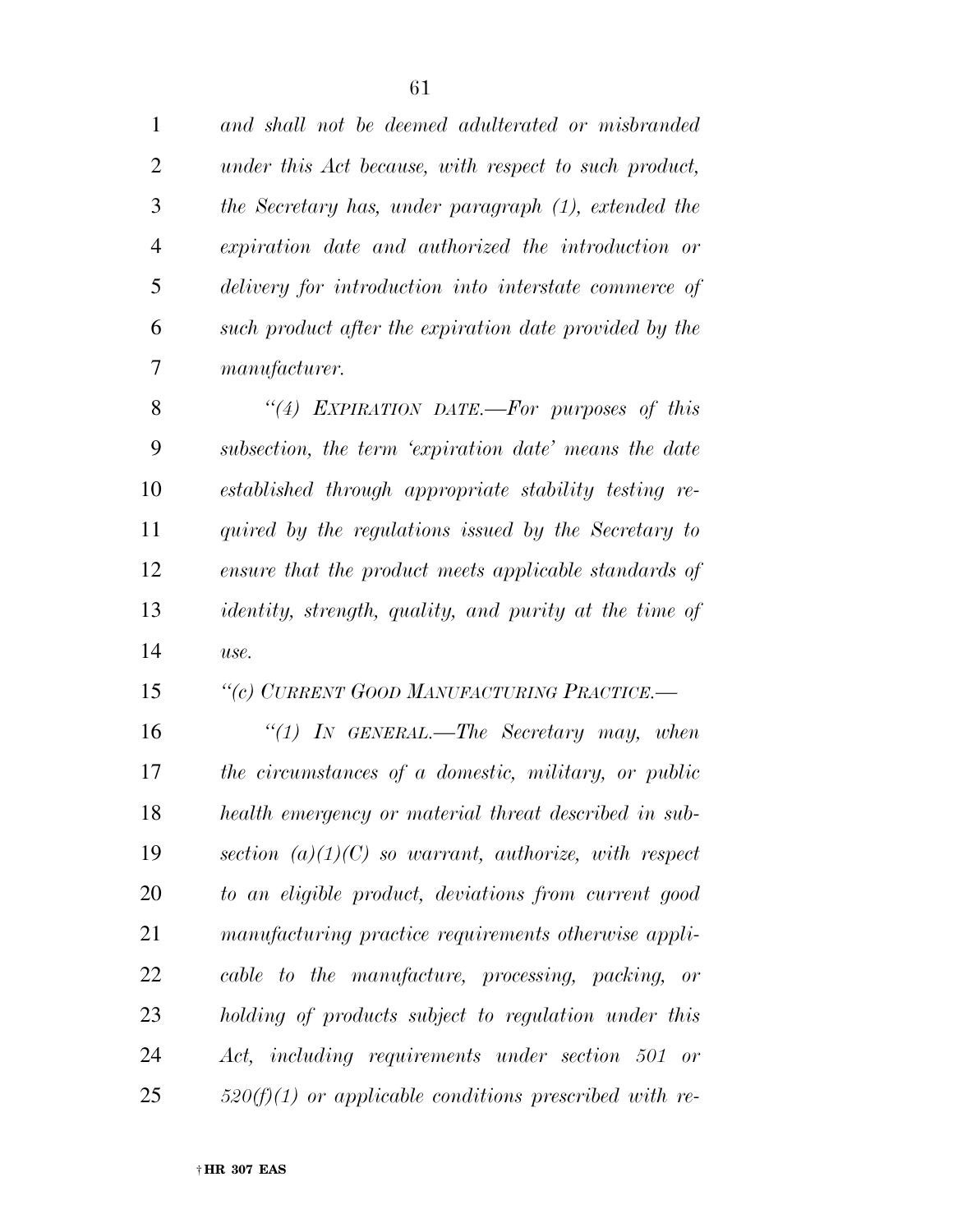*spect to the eligible product by an order under section*  2  $520(f)(2)$ .

 *''(2) EFFECT.—Notwithstanding any other pro- vision of this Act or the Public Health Service Act, an eligible product shall not be considered an unap- proved product (as defined in section 564(a)(2)(A)) and shall not be deemed adulterated or misbranded under this Act because, with respect to such product, the Secretary has authorized deviations from current good manufacturing practices under paragraph (1).* 

 *''(d) EMERGENCY DISPENSING.—The requirements of sections 503(b) and 520(e) shall not apply to an eligible product, and the product shall not be considered an unap- proved product (as defined in section 564(a)(2)(A)) and shall not be deemed adulterated or misbranded under this Act because it is dispensed without an individual prescrip-tion, if—* 

 *''(1) the product is dispensed during the cir- cumstances described in subsection (a)(1)(C); and ''(2) such dispensing without an individual pre- scription occurs— ''(A) as permitted under the law of the State in which the product is dispensed; or ''(B) in accordance with an order issued by the Secretary, for the purposes and duration of*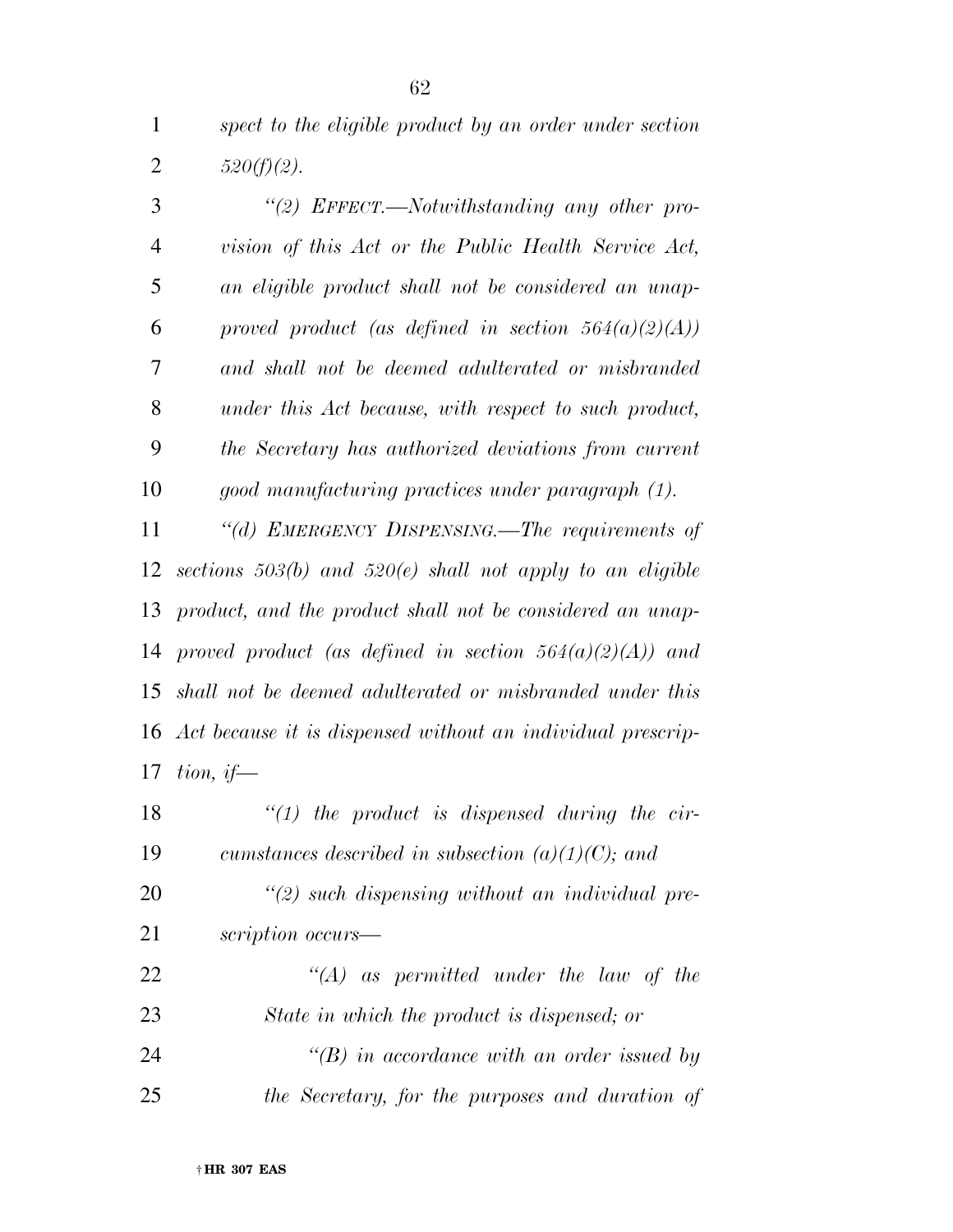*the circumstances described in subsection*  2  $(a)(1)(C)$ .

*''(e) EMERGENCY USE INSTRUCTIONS.—* 

 *''(1) IN GENERAL.—The Secretary, acting through an appropriate official within the Depart- ment of Health and Human Services, may create and issue emergency use instructions to inform health care providers or individuals to whom an eligible product is to be administered concerning such product's ap-proved, licensed, or cleared conditions of use.* 

 *''(2) EFFECT.—Notwithstanding any other pro- visions of this Act or the Public Health Service Act, a product shall not be considered an unapproved product and shall not be deemed adulterated or mis- branded under this Act because of the issuance of emergency use instructions under paragraph (1) with respect to such product or the introduction or delivery for introduction of such product into interstate com-merce accompanied by such instructions—* 

 *''(A) during an emergency response to an actual emergency that is the basis for a deter- mination described in subsection (a)(1)(C)(i); or ''(B) by a government entity (including a Federal, State, local, or tribal government enti-ty), or a person acting on behalf of such a gov-*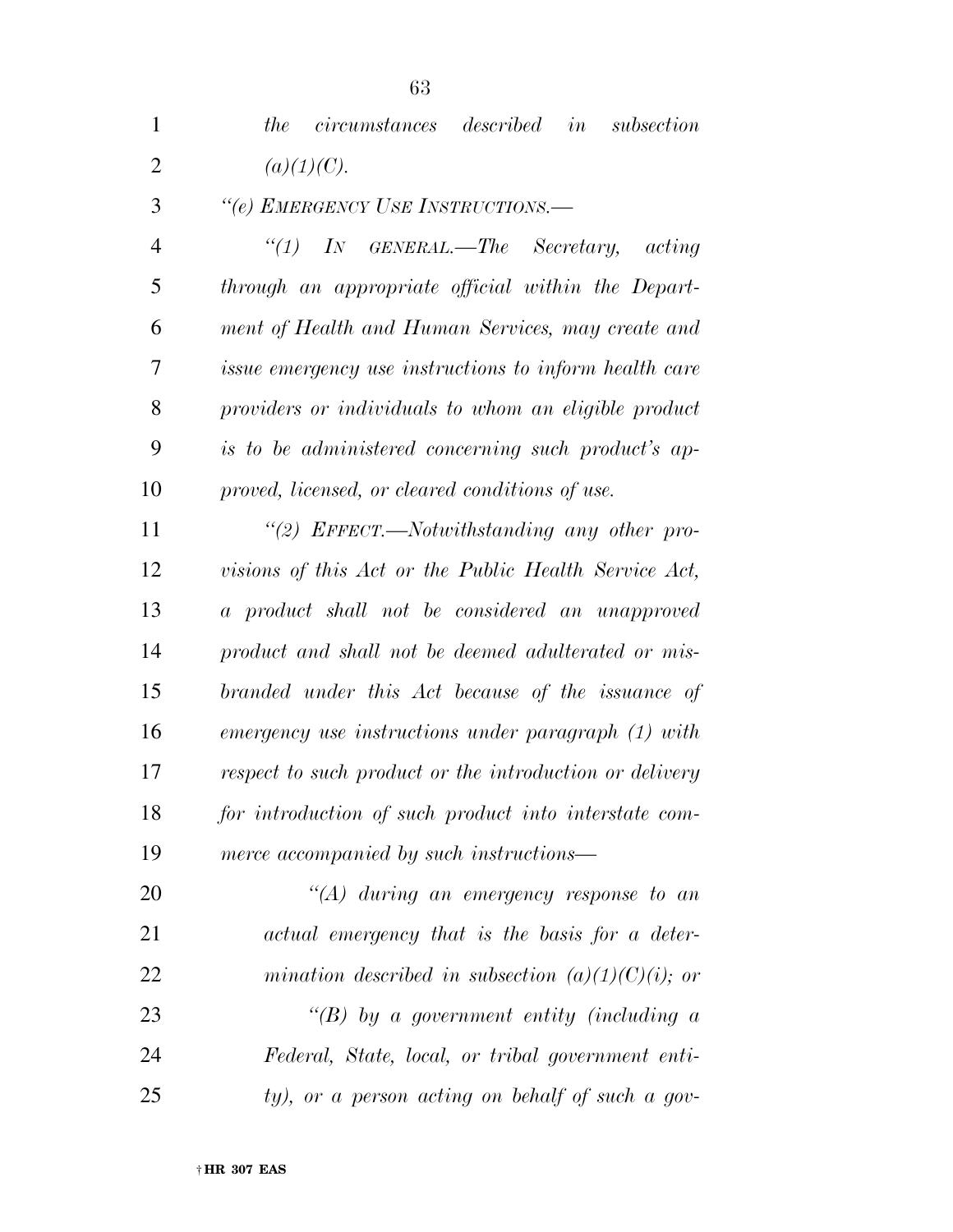| $\mathbf{1}$   | ernment entity, in preparation for an emergency                    |
|----------------|--------------------------------------------------------------------|
| $\overline{2}$ | response.".                                                        |
| 3              | RISK EVALUATION AND MITIGATION STRATE-<br>(c)                      |
| 4              | GIES.—Section 505–1 of the Federal Food, Drug, and Cos-            |
| 5              | metic Act (21 U.S.C. 355–1), is amended—                           |
| 6              | $(1)$ in subsection $(f)$ , by striking paragraph $(7)$ ;          |
| 7              | and                                                                |
| 8              | $(2)$ by adding at the end the following:                          |
| 9              | "(k) WAIVER IN PUBLIC HEALTH EMERGENCIES.-                         |
| 10             | The Secretary may waive any requirement of this section            |
| 11             | with respect to a qualified countermeasure (as defined in          |
| 12             | section 319F-1(a)(2) of the Public Health Service Act) to          |
| 13             | which a requirement under this section has been applied,           |
| 14             | <i>if the Secretary determines that such waiver is required to</i> |
| 15             | mitigate the effects of, or reduce the severity of, the cir-       |
|                | 16 cumstances under which—                                         |
| 17             | $\lq(1)$ a determination described in subparagraph                 |
| 18             | $(A), (B), or (C)$ of section 564(b)(1) has been made              |
| 19             | by the Secretary of Homeland Security, the Secretary               |
| 20             | of Defense, or the Secretary, respectively; or                     |
| 21             | $\lq(2)$ the identification of a material threat de-               |
| 22             | scribed in subparagraph $(D)$ of section 564 $(b)(1)$ has          |
| 23             | been made pursuant to section 319F-2 of the Public                 |
| 24             | Health Service Act.".                                              |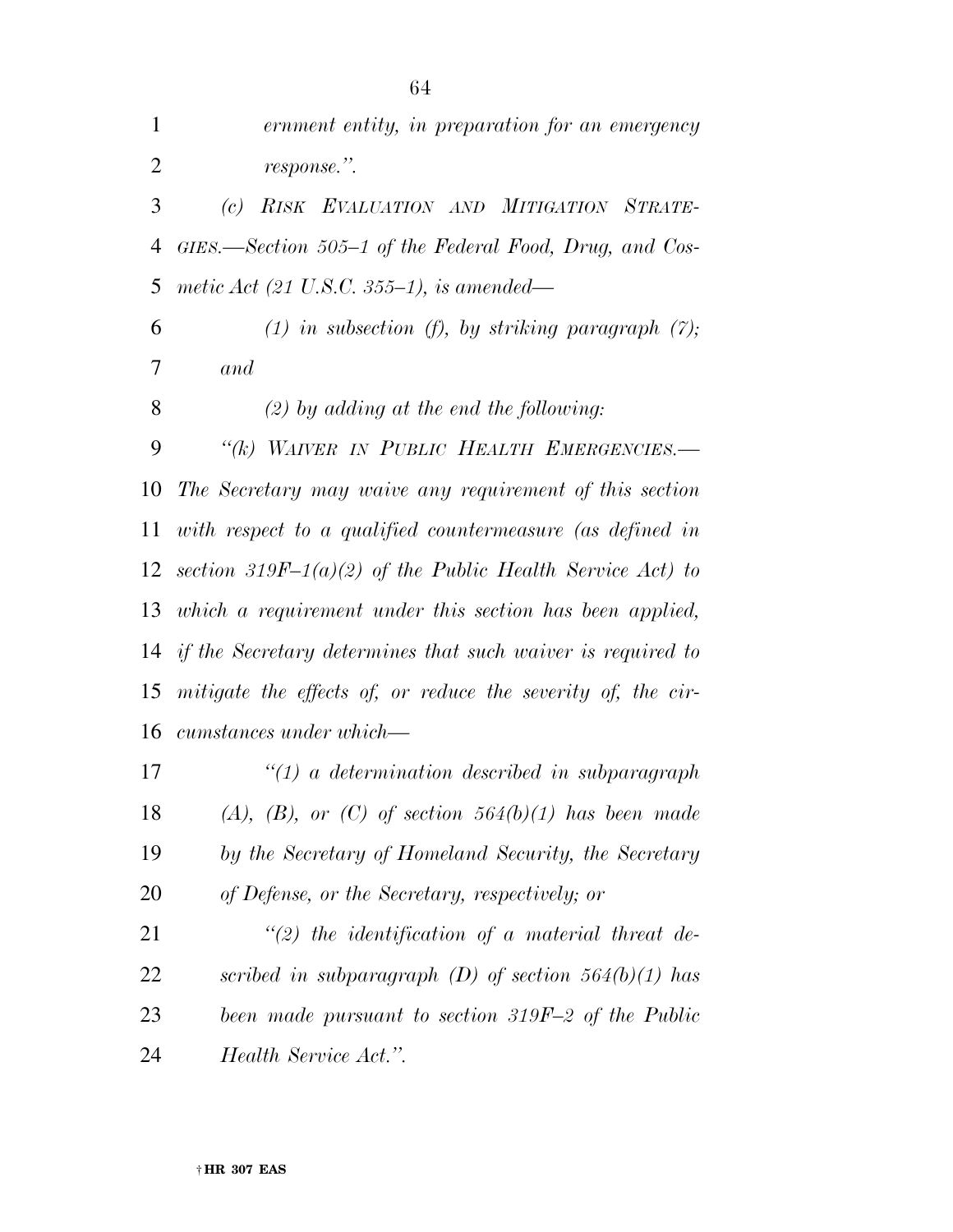*(d) PRODUCTS HELD FOR EMERGENCY USE.—The Federal Food, Drug, and Cosmetic Act (21 U.S.C. 301 et seq.) is amended by inserting after section 564A, as added by subsection (b), the following:* 

#### *''SEC. 564B. PRODUCTS HELD FOR EMERGENCY USE.*

 *''It is not a violation of any section of this Act or of the Public Health Service Act for a government entity (in- cluding a Federal, State, local, or tribal government entity), or a person acting on behalf of such a government entity, to introduce into interstate commerce a product (as defined in section 564(a)(4)) intended for emergency use, if that product—* 

| 13 | $\lq(1)$ is intended to be held and not used; and    |
|----|------------------------------------------------------|
| 14 | $\lq(2)$ is held and not used, unless and until that |
| 15 | $product$ —                                          |
| 16 | $\lq (A)$ is approved, cleared, or licensed under    |
| 17 | section 505, 510(k), or 515 of this Act or section   |
| 18 | 351 of the Public Health Service Act;                |
| 19 | $\lq\lq B$ is authorized for investigational use     |
| 20 | under section $505$ or $520$ of this Act or section  |
| 21 | 351 of the Public Health Service Act; or             |
| 22 | $\lq\lq C$ is authorized for use under section       |
| 23 | $564$ ."                                             |
|    |                                                      |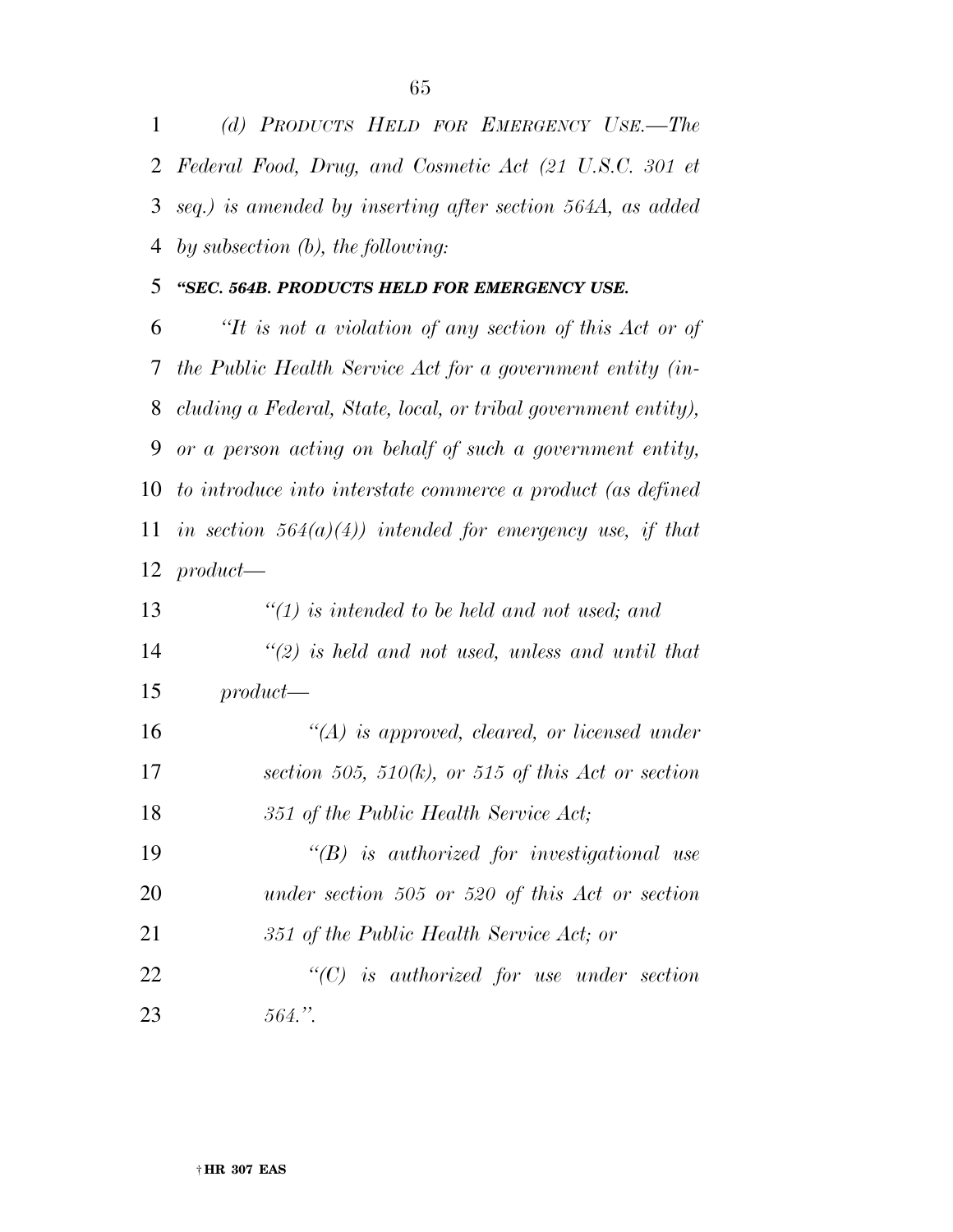### *SEC. 303. DEFINITIONS.*

| 2  | Section 565 of the Federal Food, Drug, and Cosmetic                  |
|----|----------------------------------------------------------------------|
| 3  | Act $(21 \text{ U.S.C. } 360bbb-4)$ is amended by striking "The Sec- |
| 4  | retary, in consultation" and inserting the following:                |
| 5  | "(a) DEFINITIONS.—In this section—                                   |
| 6  | $\lq(1)$ the term 'countermeasure' means a qualified                 |
| 7  | countermeasure, a security countermeasure, and a                     |
| 8  | qualified pandemic or epidemic product;                              |
| 9  | $\lq(2)$ the term 'qualified countermeasure' has the                 |
| 10 | meaning given such term in section $319F-1$ of the                   |
| 11 | Public Health Service Act;                                           |
| 12 | $\lq(3)$ the term 'security countermeasure' has the                  |
| 13 | meaning given such term in section $319F-2$ of such                  |
| 14 | Act; and                                                             |
| 15 | $\lq(4)$ the term 'qualified pandemic or epidemic'                   |
| 16 | product' means a product that meets the definition                   |
| 17 | given such term in section 319F-3 of the Public                      |
| 18 | Health Service Act and—                                              |
| 19 | $\lq (A)$ that has been identified by the Depart-                    |
| 20 | ment of Health and Human Services or the De-                         |
| 21 | partment of Defense as receiving funding directly                    |
| 22 | related to addressing chemical, biological, radio-                   |
| 23 | logical, or nuclear threats, including pandemic                      |
| 24 | <i>influenza</i> ; or                                                |
| 25 | $\lq (B)$ is included under this paragraph pur-                      |
| 26 | suant to a determination by the Secretary.                           |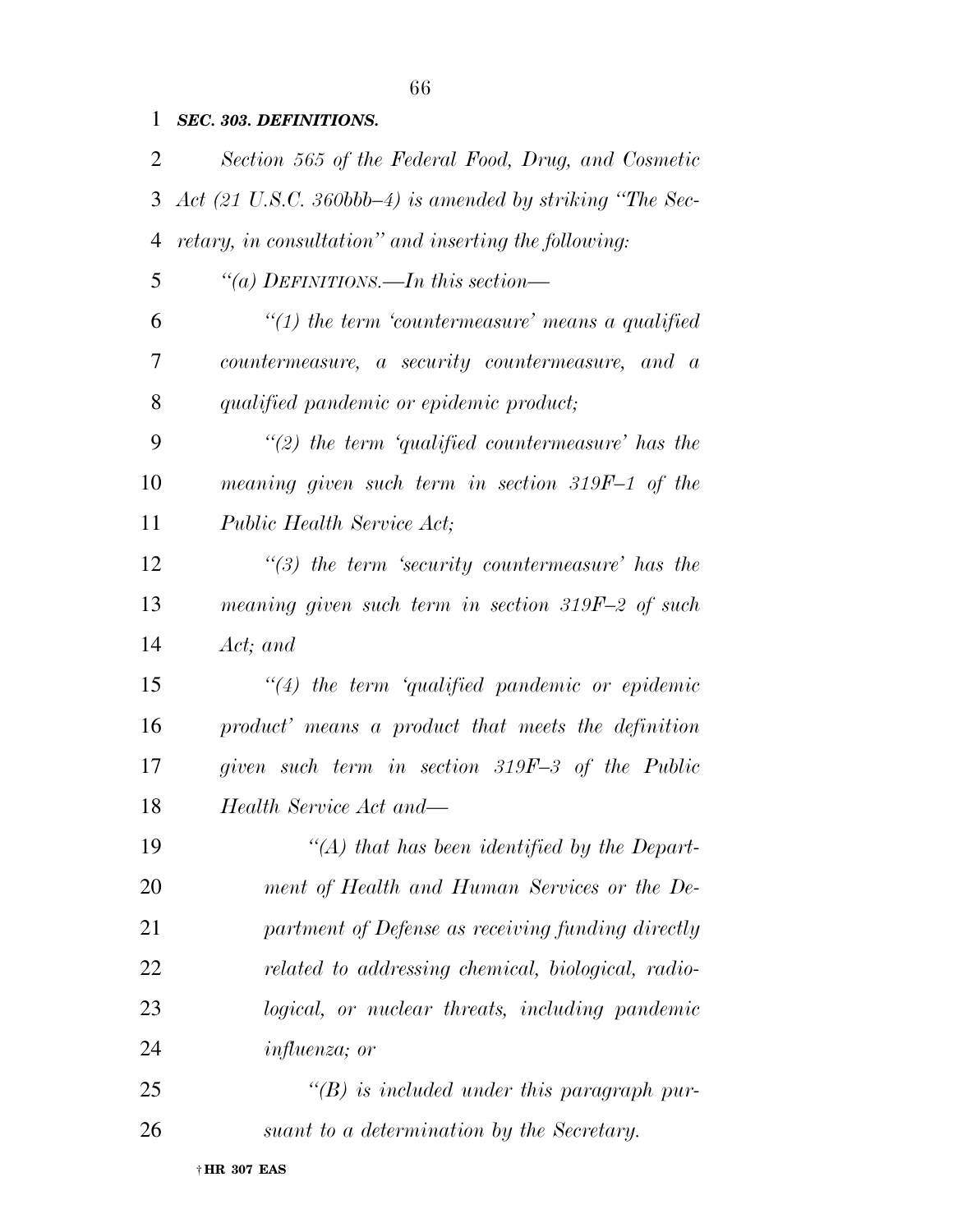*''(b) GENERAL DUTIES.—The Secretary, in consulta-tion''.* 

## *SEC. 304. ENHANCING MEDICAL COUNTERMEASURE ACTIVI-TIES.*

 *Section 565 of the Federal Food, Drug, and Cosmetic Act (21 U.S.C. 360bbb–4), as amended by section 303, is further amended—* 

 *(1) in the section heading, by striking ''TECH- NICAL ASSISTANCE'' and inserting ''COUNTER- MEASURE DEVELOPMENT, REVIEW, AND TECH-NICAL ASSISTANCE'';* 

 *(2) in subsection (b), by striking the subsection enumerator and all that follows through ''shall estab-lish'' and inserting the following:* 

 *''(b) GENERAL DUTIES.—In order to accelerate the de- velopment, stockpiling, approval, licensure, and clearance of qualified countermeasures, security countermeasures, and qualified pandemic or epidemic products, the Secretary, in consultation with the Assistant Secretary for Preparedness and Response, shall—* 

 *''(1) ensure the appropriate involvement of Food and Drug Administration personnel in interagency activities related to countermeasure advanced research and development, consistent with sections 319F,*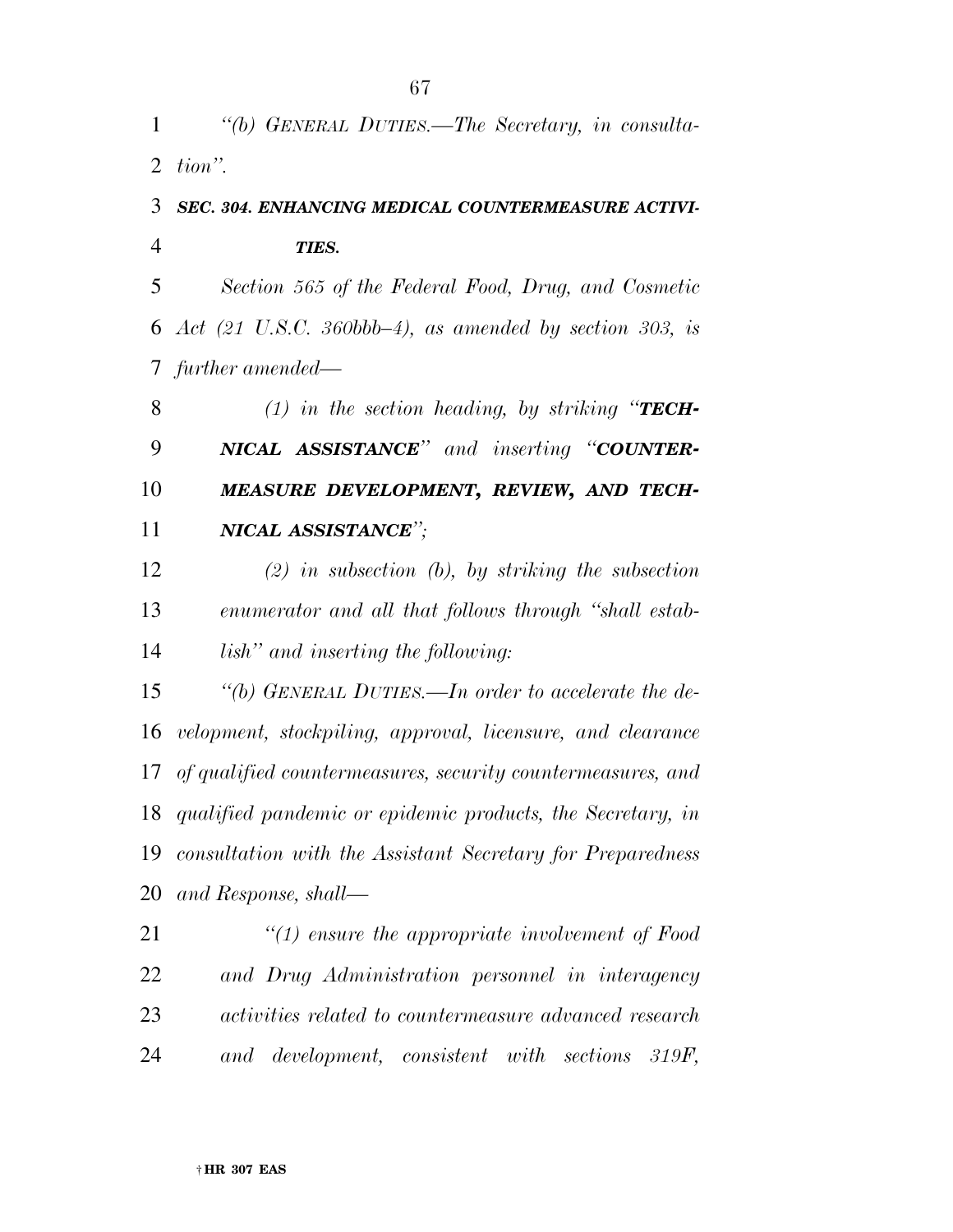| $\mathbf{1}$   | $319F-1$ , $319F-2$ , $319F-3$ , $319L$ , and $2811$ of the |
|----------------|-------------------------------------------------------------|
| $\overline{2}$ | Public Health Service Act;                                  |
| 3              | $\lq(2)$ ensure the appropriate involvement and             |
| $\overline{4}$ | consultation of Food and Drug Administration per-           |
| 5              | sonnel in any flexible manufacturing activities car-        |
| 6              | ried out under section 319L of the Public Health            |
| 7              | Service Act, including with respect to meeting regu-        |
| 8              | latory requirements set forth in this Act;                  |
| 9              | $\lq(3)$ promote countermeasure expertise within            |
| 10             | the Food and Drug Administration by—                        |
| 11             | "(A) ensuring that Food and Drug Admin-                     |
| 12             | <i>istration personnel involved in reviewing coun-</i>      |
| 13             | termeasures for approval, licensure, or clearance           |
| 14             | are informed by the Assistant Secretary for Pre-            |
| 15             | paredness and Response on the material threat               |
| 16             | $assessment$ conducted under section 319F-2 of              |
| 17             | the Public Health Service Act for the agent or              |
| 18             | agents for which the countermeasure under re-               |
| 19             | view is intended;                                           |
| 20             | "(B) training Food and Drug Administra-                     |
| 21             | personnel regarding review of counter-<br>tion              |
| 22             | measures for approval, licensure, or clearance;             |
| 23             | $\lq\lq C$ ) holding public meetings at least twice         |
| 24             | annually to encourage the exchange of scientific            |
|                |                                                             |

*ideas; and*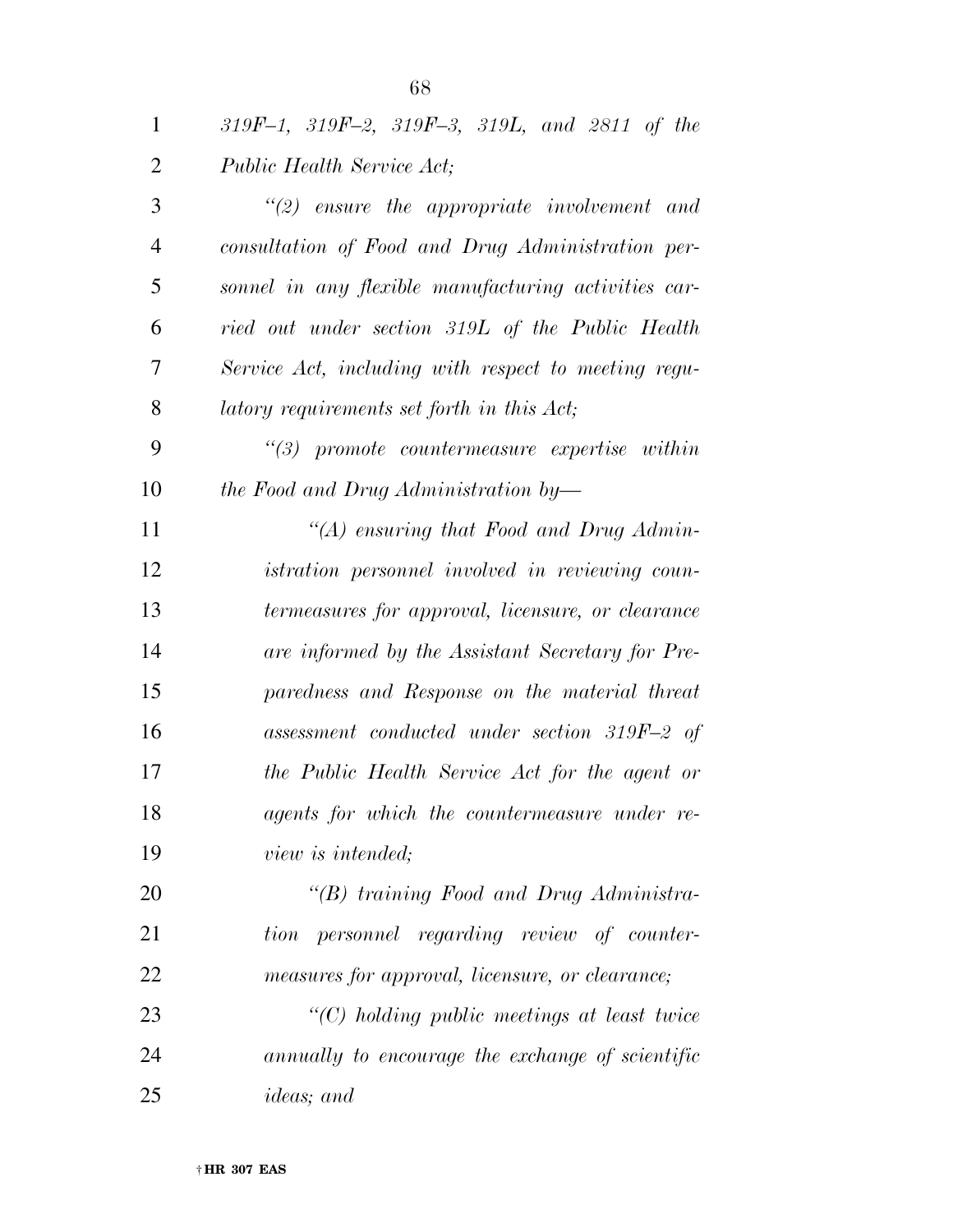| $\mathbf{1}$   | $\lq\lq(D)$ establishing protocols to ensure that    |
|----------------|------------------------------------------------------|
| $\overline{2}$ | countermeasure reviewers have sufficient train-      |
| 3              | <i>ing or experience with countermeasures;</i>       |
| $\overline{4}$ | $\lq(4)$ maintain teams, composed of Food and        |
| 5              | Drug Administration personnel with expertise on      |
| 6              | countermeasures, including specific countermeasures, |
| 7              | populations with special clinical needs (including   |
| 8              | children and pregnant women that may use counter-    |
| 9              | measures, as applicable and appropriate), classes or |
| 10             | groups of countermeasures, or other countermeasure-  |
| 11             | related technologies and capabilities, that shall—   |
| 12             | $\lq\lq (A)$ consult with countermeasure experts,    |
| 13             | including countermeasure sponsors and appli-         |
| 14             | cants, to identify and help resolve scientific       |
| 15             | issues related to the approval, licensure, or clear- |
| 16             | ance of countermeasures, through workshops or        |
| 17             | <i>public meetings; and</i>                          |
| 18             | $\lq\lq(B)$ improve and advance the science relat-   |
| 19             | ing to the development of new tools, standards,      |
| 20             | and approaches to assessing and evaluating           |
| 21             | $countermeasures$ — $-$                              |
| 22             | $\tilde{f}(i)$ in order to inform the process for    |
| 23             | countermeasure approval, clearance, and li-          |
| 24             | censure; and                                         |

† **HR 307 EAS**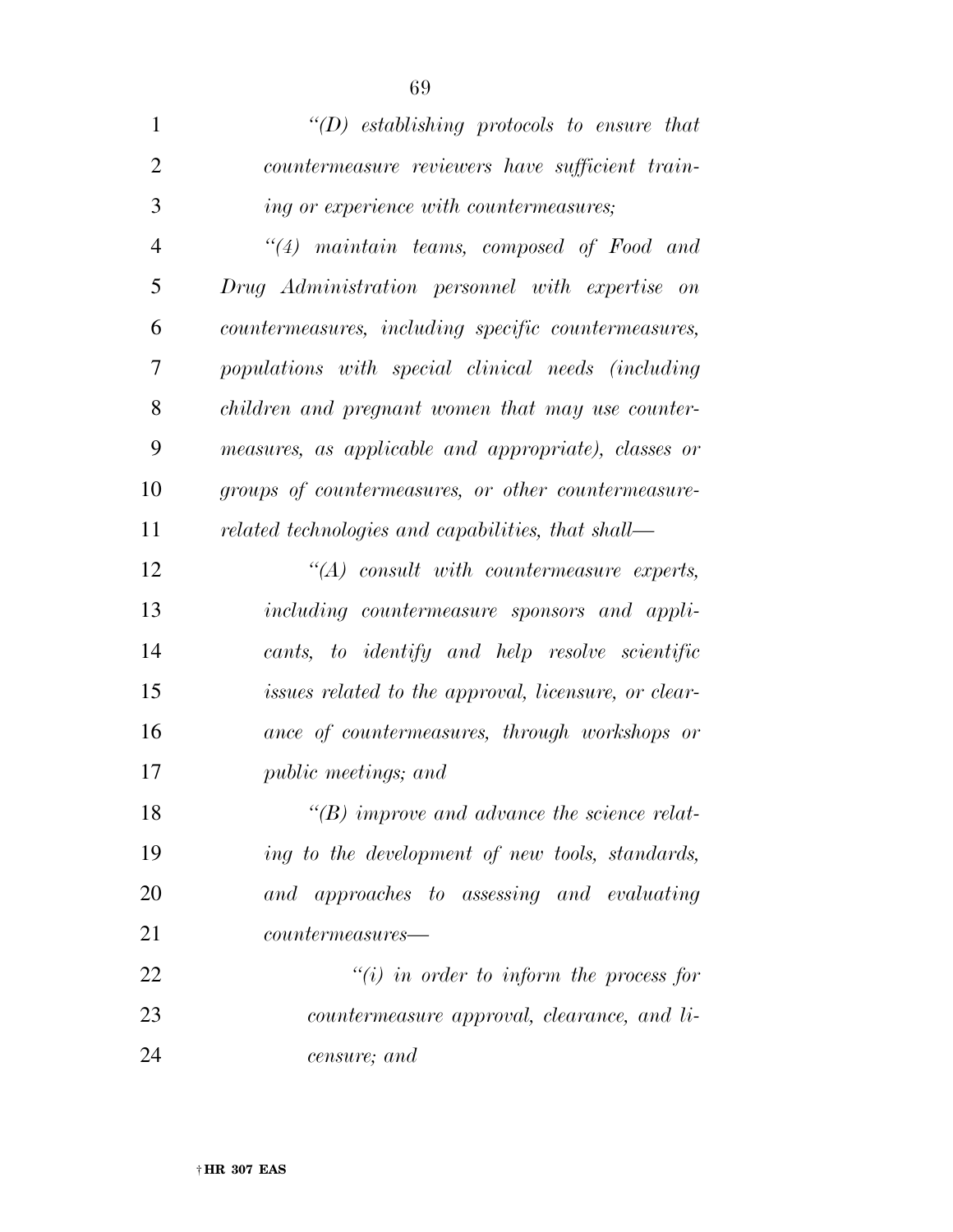| $\mathbf{1}$   | $``(ii) with respect to the development of$             |
|----------------|---------------------------------------------------------|
| $\overline{2}$ | countermeasures for populations with spe-               |
| 3              | cial clinical needs, including children and             |
| $\overline{4}$ | pregnant women, in order to meet the needs              |
| 5              | of such populations, as necessary and ap-               |
| 6              | propriate; and                                          |
| 7              | $\lq(5)$ establish"; and                                |
| 8              | $(3)$ by adding at the end the following:               |
| 9              | "(c) FINAL GUIDANCE ON DEVELOPMENT OF ANIMAL            |
| 10             | MODELS.                                                 |
| 11             | "(1) In GENERAL.—Not later than 1 year after            |
| 12             | the date of the enactment of the Pandemic and All-      |
| 13             | Hazards Preparedness Reauthorization Act of 2013,       |
| 14             | the Secretary shall provide final guidance to industry  |
| 15             | regarding the development of animal models to sup-      |
| 16             | port approval, clearance, or licensure of counter-      |
| 17             | measures referred to in subsection $(a)$ when human ef- |
| 18             | <i>ficacy studies are not ethical or feasible.</i>      |
| 19             | "(2) AUTHORITY TO EXTEND DEADLINE.-The                  |
| 20             | Secretary may extend the deadline for providing final   |
| 21             | guidance under paragraph (1) by not more than 6         |
| 22             | months upon submission by the Secretary of a report     |
| 23             | on the status of such guidance to the Committee on      |
| 24             | Energy and Commerce of the House of Representa-         |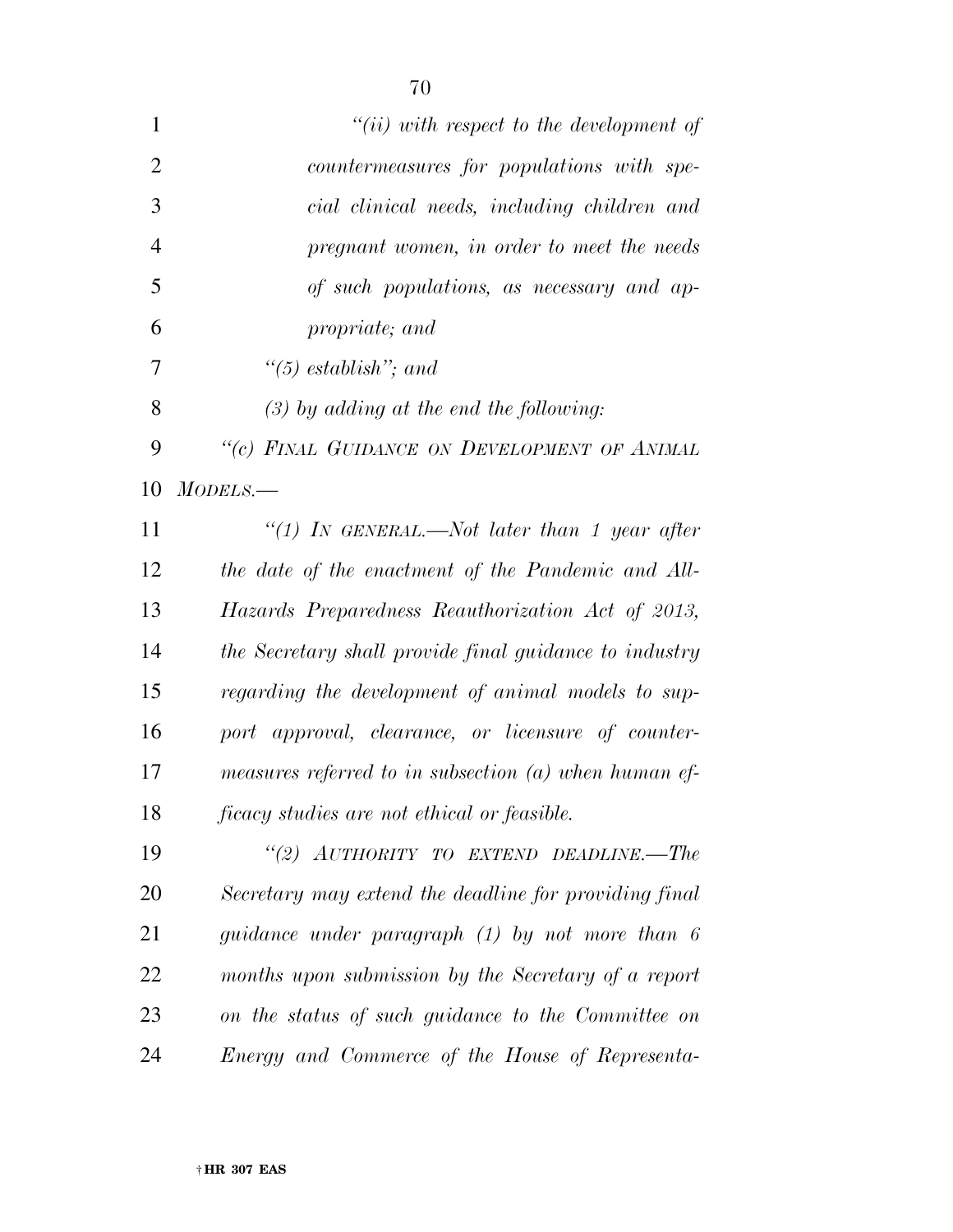| $\mathbf{1}$   | tives and the Committee on Health, Education,          |
|----------------|--------------------------------------------------------|
| $\overline{2}$ | Labor, and Pensions of the Senate.                     |
| 3              | "(d) DEVELOPMENT AND ANIMAL MODELING PROCE-            |
| $\overline{4}$ | $DURES$ .                                              |
| 5              | "(1) AVAILABILITY OF ANIMAL MODEL<br>MEET-             |
| 6              | INGS.—To facilitate the timely development of animal   |
| 7              | models and support the development, stockpiling, li-   |
| 8              | censure, approval, and clearance of countermeasures,   |
| 9              | the Secretary shall, not later than 180 days after the |
| 10             | enactment of this subsection, establish a procedure by |
| 11             | which a sponsor or applicant that is developing a      |
| 12             | countermeasure for which human efficacy studies are    |
| 13             | not ethical or practicable, and that has an approved   |
| 14             | investigational new drug application or investiga-     |
| 15             | tional device exemption, may request and receive—      |
| 16             | "(A) a meeting to discuss proposed animal              |
| 17             | model development activities; and                      |
| 18             | $\lq\lq (B)$ a meeting prior to initiating pivotal     |
| 19             | animal studies.                                        |
| 20             | "(2) PEDIATRIC MODELS.—To facilitate the de-           |
| 21             | velopment and selection of animal models that could    |
| 22             | translate to pediatric studies, any meeting conducted  |
| 23             | under paragraph (1) shall include discussion of ani-   |
| 24             | mal models for pediatric populations, as appropriate.  |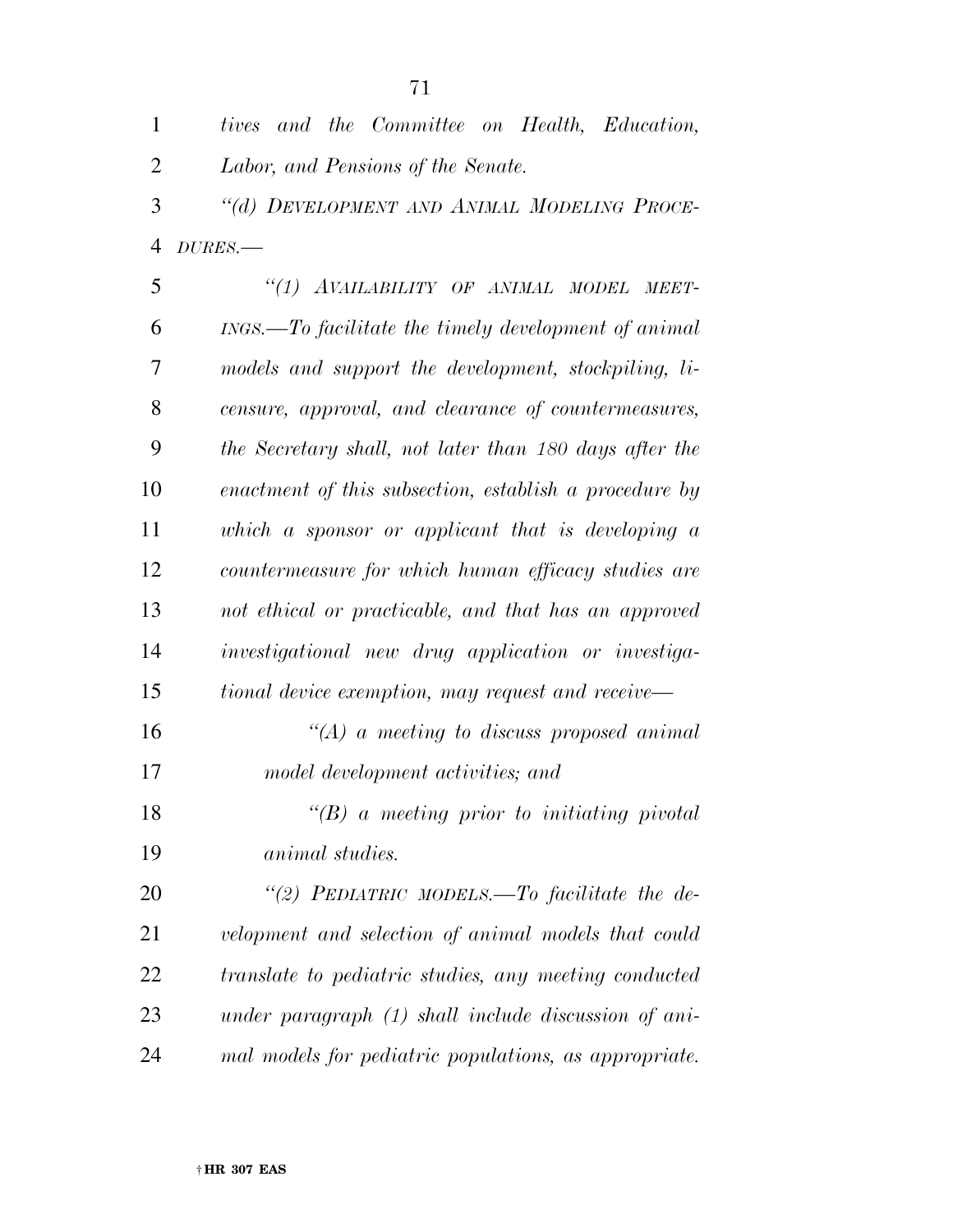*''(e) REVIEW AND APPROVAL OF COUNTER-MEASURES.—* 

| 3  | "(1) MATERIAL THREAT.—When evaluating an                |
|----|---------------------------------------------------------|
| 4  | application or submission for approval, licensure, or   |
| 5  | clearance of a countermeasure, the Secretary shall      |
| 6  | take into account the material threat posed by the      |
| 7  | chemical, biological, radiological, or nuclear agent or |
| 8  | agents identified under section 319F-2 of the Public    |
| 9  | Health Service Act for which the countermeasure         |
| 10 | <i>under review is intended.</i>                        |

 *''(2) REVIEW EXPERTISE.—When practicable and appropriate, teams of Food and Drug Adminis- tration personnel reviewing applications or submis- sions described under paragraph (1) shall include a reviewer with sufficient training or experience with countermeasures pursuant to the protocols established under subsection (b)(3)(D).''.* 

*SEC. 305. REGULATORY MANAGEMENT PLANS.* 

 *Section 565 of the Federal Food, Drug, and Cosmetic Act (21 U.S.C. 360bbb–4), as amended by section 304, is further amended by adding at the end the following:* 

*''(f) REGULATORY MANAGEMENT PLAN.—* 

 *''(1) DEFINITION.—In this subsection, the term 'eligible countermeasure' means—*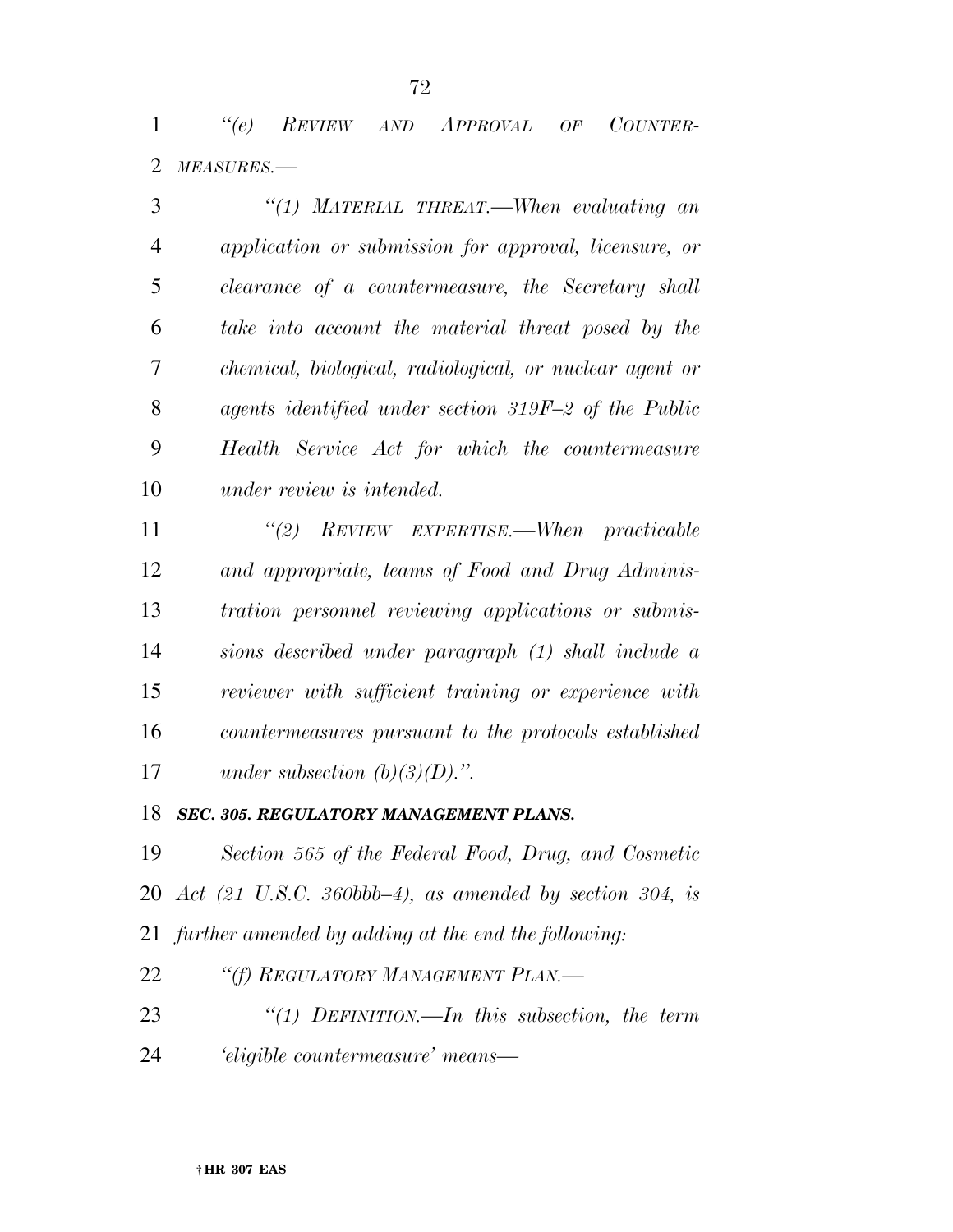| $\mathbf{1}$   | $\lq (A)$ a security countermeasure with respect        |
|----------------|---------------------------------------------------------|
| $\overline{2}$ | to which the Secretary has entered into a pro-          |
| 3              | curement contract under section 319F-2(c) of the        |
| $\overline{4}$ | Public Health Service Act; or                           |
| 5              | $\lq(B)$<br>a countermeasure with respect to            |
| 6              | which the Biomedical Advanced Research and              |
| 7              | Development Authority has provided funding              |
| 8              | under section 319L of the Public Health Service         |
| 9              | Act for advanced research and development.              |
| 10             | "(2) REGULATORY MANAGEMENT PLAN PROC-                   |
| 11             | $ESS$ . The Secretary, in consultation with the Assist- |
| 12             | ant Secretary for Preparedness and Response and the     |
| 13             | Director of the Biomedical Advanced Research and        |
| 14             | Development Authority, shall establish a formal proc-   |
| 15             | ess for obtaining scientific feedback and interactions  |
| 16             | regarding the development and regulatory review of      |
| 17             | eligible countermeasures by facilitating the develop-   |
| 18             | ment of written regulatory management plans in ac-      |
| 19             | cordance with this subsection.                          |

 *''(3) SUBMISSION OF REQUEST AND PROPOSED PLAN BY SPONSOR OR APPLICANT.—* 

 *''(A) IN GENERAL.—A sponsor or applicant of an eligible countermeasure may initiate the process described under paragraph (2) upon sub-mission of a written request to the Secretary.*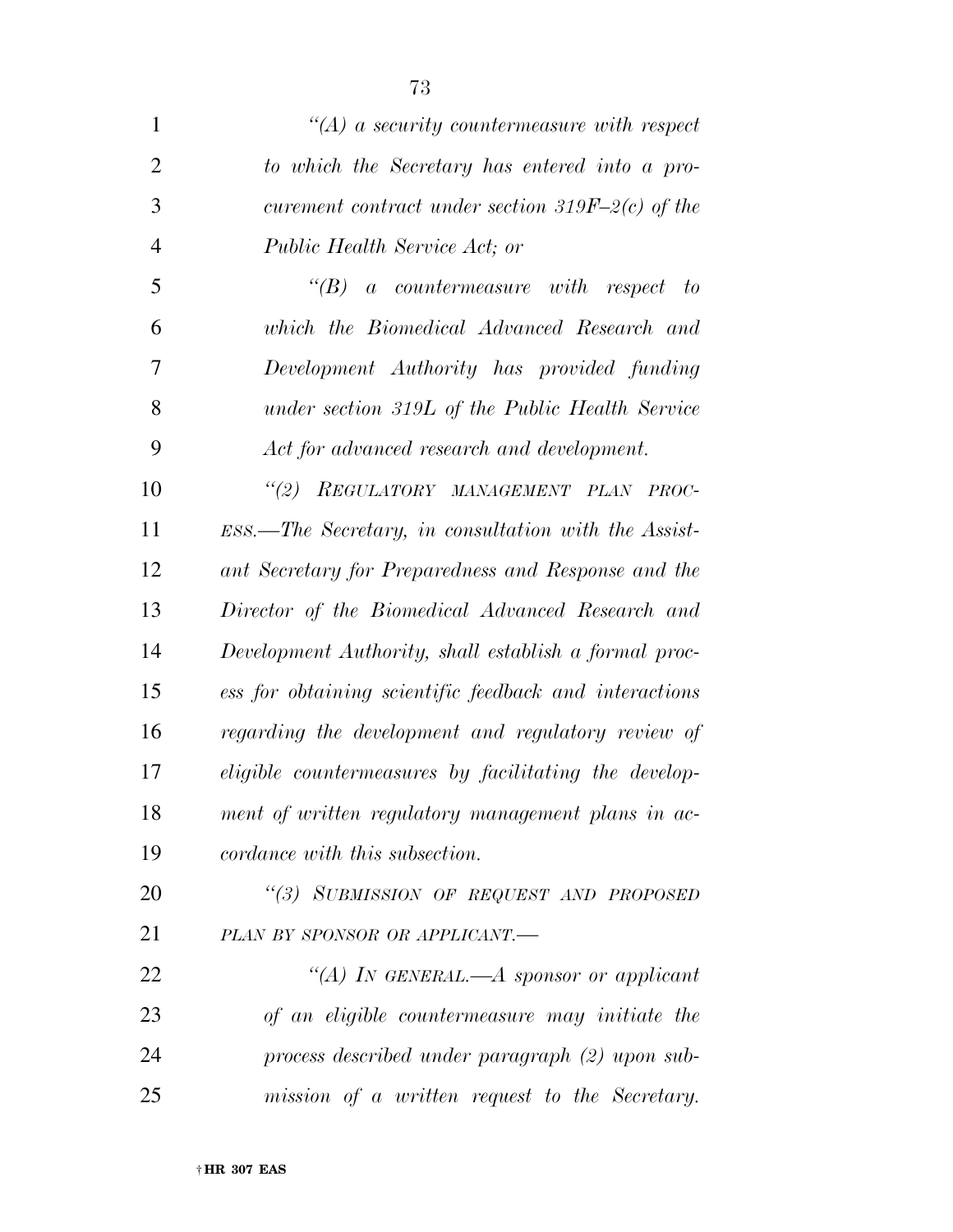| $\mathbf{1}$   | Such request shall include a proposed regulatory        |
|----------------|---------------------------------------------------------|
| $\overline{2}$ | management plan.                                        |
| 3              | "(B) TIMING OF SUBMISSION.—A sponsor                    |
| $\overline{4}$ | or applicant may submit a written request               |
| 5              | under subparagraph $(A)$ after the eligible coun-       |
| 6              | termeasure has an investigational new drug or           |
| 7              | investigational device exemption in effect.             |
| 8              | "(C) RESPONSE BY SECRETARY.—The Sec-                    |
| 9              | retary shall direct the Food and Drug Adminis-          |
| 10             | <i>tration, upon submission of a written request by</i> |
| 11             | a sponsor or applicant under subparagraph $(A)$ ,       |
| 12             | to work with the sponsor or applicant to agree          |
| 13             | on a regulatory management plan within a rea-           |
| 14             | sonable time not to exceed 90 days. If the Sec-         |
| 15             | retary determines that no plan can be agreed            |
| 16             | upon, the Secretary shall provide to the sponsor        |
| 17             | or applicant, in writing, the scientific or regu-       |
| 18             | latory rationale why such agreement cannot be           |
| 19             | reached.                                                |
| 20             | "(4) PLAN.—The content of a regulatory man-             |
| 21             | agement plan agreed to by the Secretary and a spon-     |
| 22             | sor or applicant shall include—                         |
| 23             | $\lq\lq (A)$ an agreement between the Secretary         |
| 24             | and the sponsor or applicant regarding develop-         |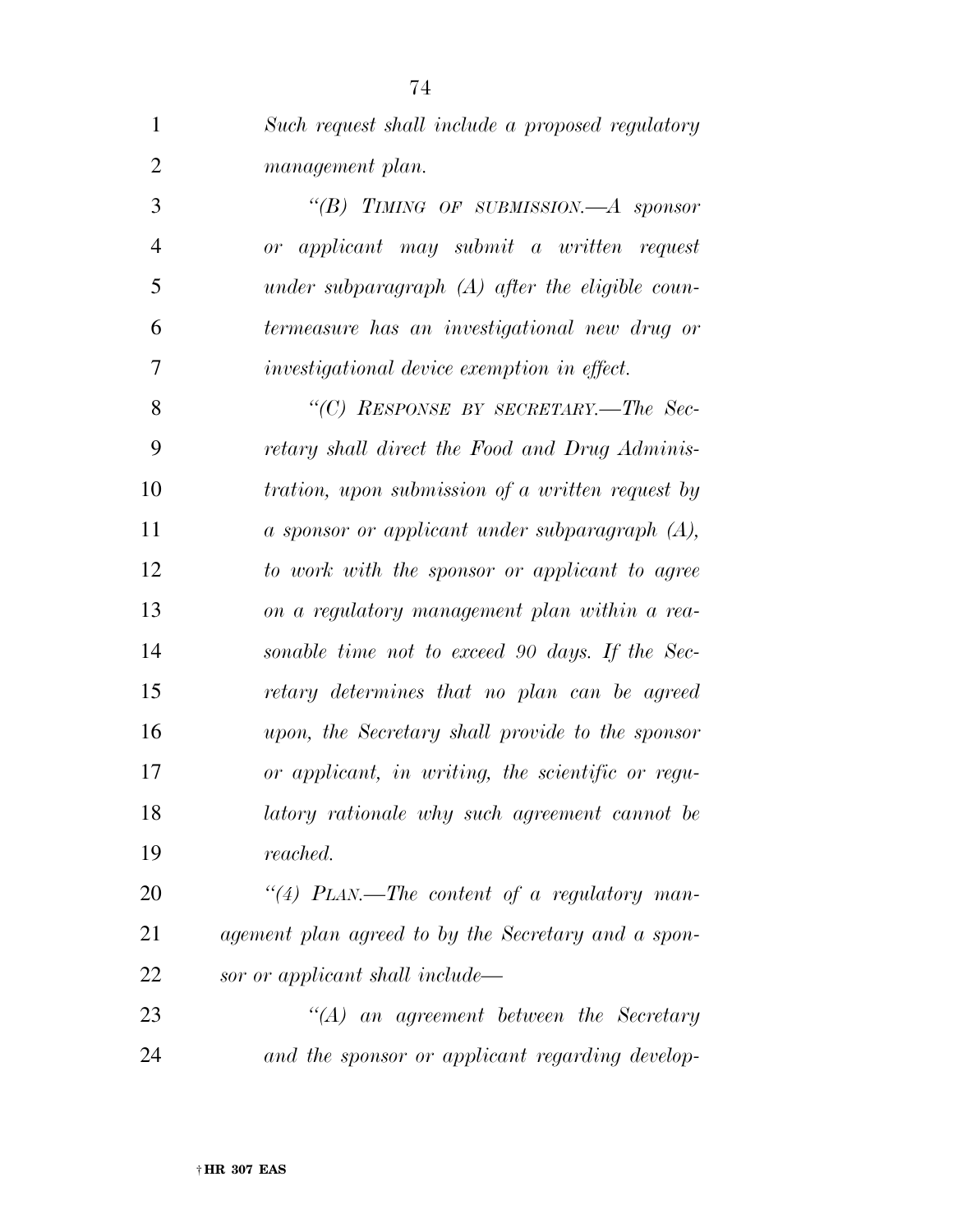| $\mathbf{1}$   | mental milestones that will trigger responses by     |
|----------------|------------------------------------------------------|
| $\overline{2}$ | the Secretary as described in subparagraph $(B)$ ;   |
| 3              | $\lq\lq(B)$ performance targets and goals for        |
| $\overline{4}$ | timely and appropriate responses by the Sec-         |
| 5              | retary to the triggers described under subpara-      |
| 6              | $graph(A)$ , including meetings between the Sec-     |
| 7              | retary and the sponsor or applicant, written         |
| 8              | feedback, decisions by the Secretary, and other      |
| 9              | activities carried out as part of the development    |
| 10             | and review process; and                              |
| 11             | "(C) an agreement on how the plan shall be           |
| 12             | modified, if needed.                                 |
| 13             | "(5) MILESTONES AND PERFORMANCE<br>TAR-              |
| 14             | GETS.—The developmental milestones described in      |
| 15             | paragraph $(4)(A)$ and the performance targets and   |
| 16             | goals described in paragraph $(4)(B)$ shall include— |
| 17             | $\lq (A)$ feedback from the Secretary regarding      |
| 18             | the data required to support the approval, clear-    |
| 19             | ance, or licensure of the eligible countermeasure    |
| 20             | <i>involved</i> ;                                    |
| 21             | $\lq\lq(B)$ feedback from the Secretary regarding    |
| 22             | the data necessary to inform any authorization       |
| 23             | under section 564;                                   |
| 24             | $\lq\lq C$ feedback from the Secretary regarding     |
| 25             | the data necessary to support the positioning        |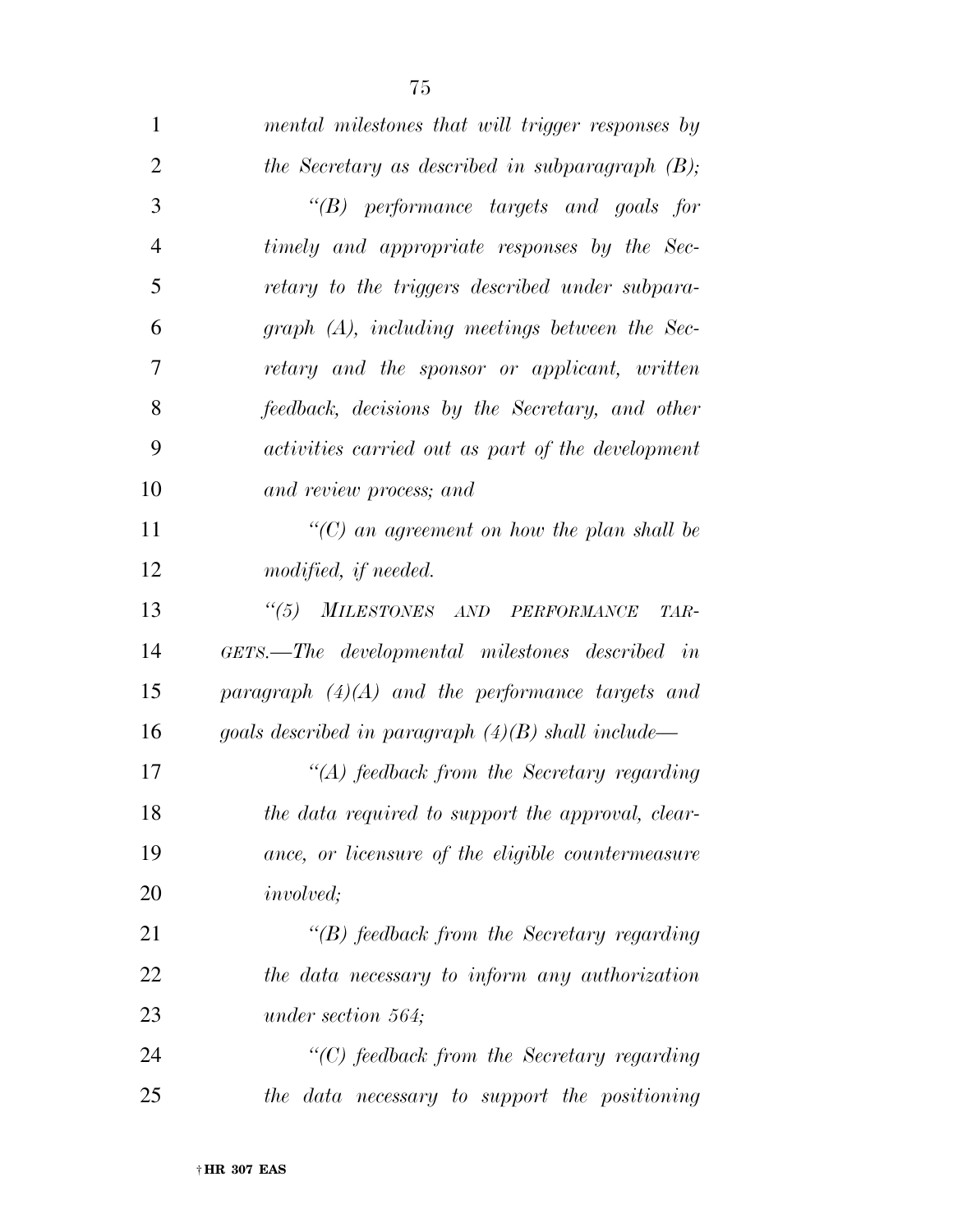| $\mathbf{1}$   | and delivery of the eligible countermeasure, in-    |
|----------------|-----------------------------------------------------|
| $\overline{2}$ | cluding to the Strategic National Stockpile;        |
| 3              | $\lq (D)$ feedback from the Secretary regarding     |
| $\overline{4}$ | the data necessary to support the submission of     |
| 5              | protocols for review under section $505(b)(5)(B)$ ; |
| 6              | $\lq\lq(E)$ feedback from the Secretary regarding   |
| 7              | any gaps in scientific knowledge that will need     |
| 8              | resolution prior to approval, licensure, or clear-  |
| 9              | ance of the eligible countermeasure and plans for   |
| 10             | conducting the necessary scientific research;       |
| 11             | $\lq\lq(F)$ identification of the population for    |
| 12             | which the countermeasure sponsor or applicant       |
| 13             | seeks approval, licensure, or clearance and the     |
| 14             | population for which desired labeling would not     |
| 15             | be appropriate, if known; and                       |
| 16             | $\lq\lq(G)$ as necessary and appropriate, and to    |
| 17             | the extent practicable, a plan for demonstrating    |
| 18             | safety and effectiveness in pediatric populations,  |
| 19             | and for developing pediatric dosing, formulation,   |
| 20             | and administration with respect to the eligible     |
| 21             | countermeasure, provided that such plan would       |
| 22             | not delay authorization under section 564, ap-      |
| 23             | proval, licensure, or clearance for adults.         |
| 24             | "(6) PRIORITIZATION.-                               |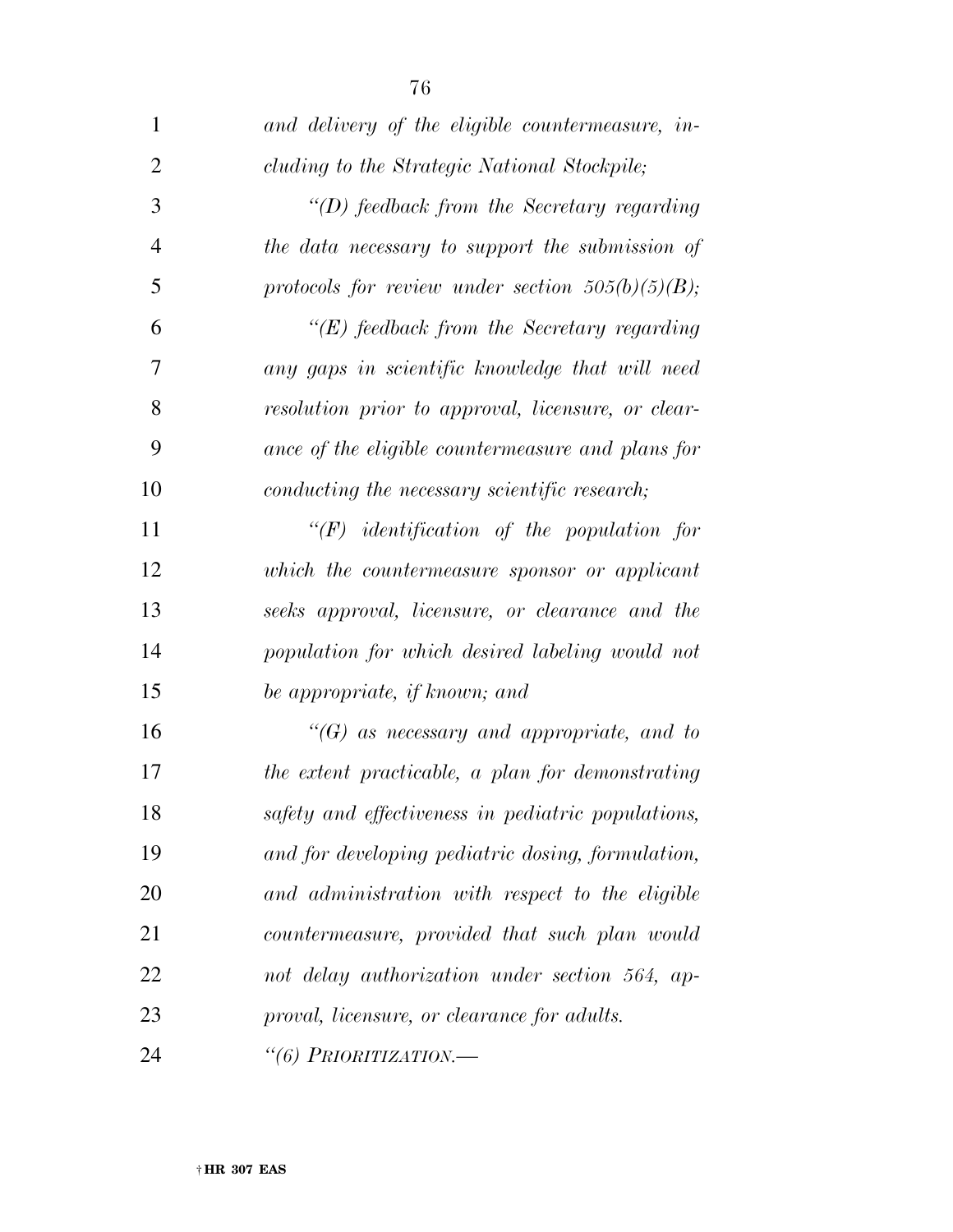| $\mathbf{1}$   | "(A) PLANS FOR SECURITY COUNTER-                   |
|----------------|----------------------------------------------------|
| $\overline{2}$ | MEASURES.—The Secretary shall establish regu-      |
| 3              | latory management plans for all security coun-     |
| $\overline{4}$ | termeasures for which a request is submitted       |
| 5              | under paragraph $(3)(A)$ .                         |
| 6              | "(B) PLANS FOR OTHER ELIGIBLE COUN-                |
| 7              | TERMEASURES.—The Secretary shall determine         |
| 8              | whether resources are available to establish regu- |
| 9              | latory management plans for eligible counter-      |
| 10             | measures that are not security countermeasures.    |
| 11             | If resources are available to establish regulatory |
| 12             | management plans for eligible countermeasures      |
| 13             | that are not security countermeasures, and if re-  |
| 14             | sources are not available to establish regulatory  |
| 15             | management plans for all eligible counter-         |
| 16             | measures for which requests have been submitted,   |
| 17             | the Director of the Biomedical Advanced Re-        |
| 18             | search and Development Authority, in consulta-     |
| 19             | tion with the Commissioner, shall prioritize       |
| 20             | which eligible countermeasures may receive regu-   |
| 21             | latory management plans.".                         |
|                |                                                    |

## *SEC. 306. REPORT.*

 *Section 565 of the Federal Food, Drug, and Cosmetic Act (21 U.S.C. 360bbb–4), as amended by section 305, is further amended by adding at the end the following:*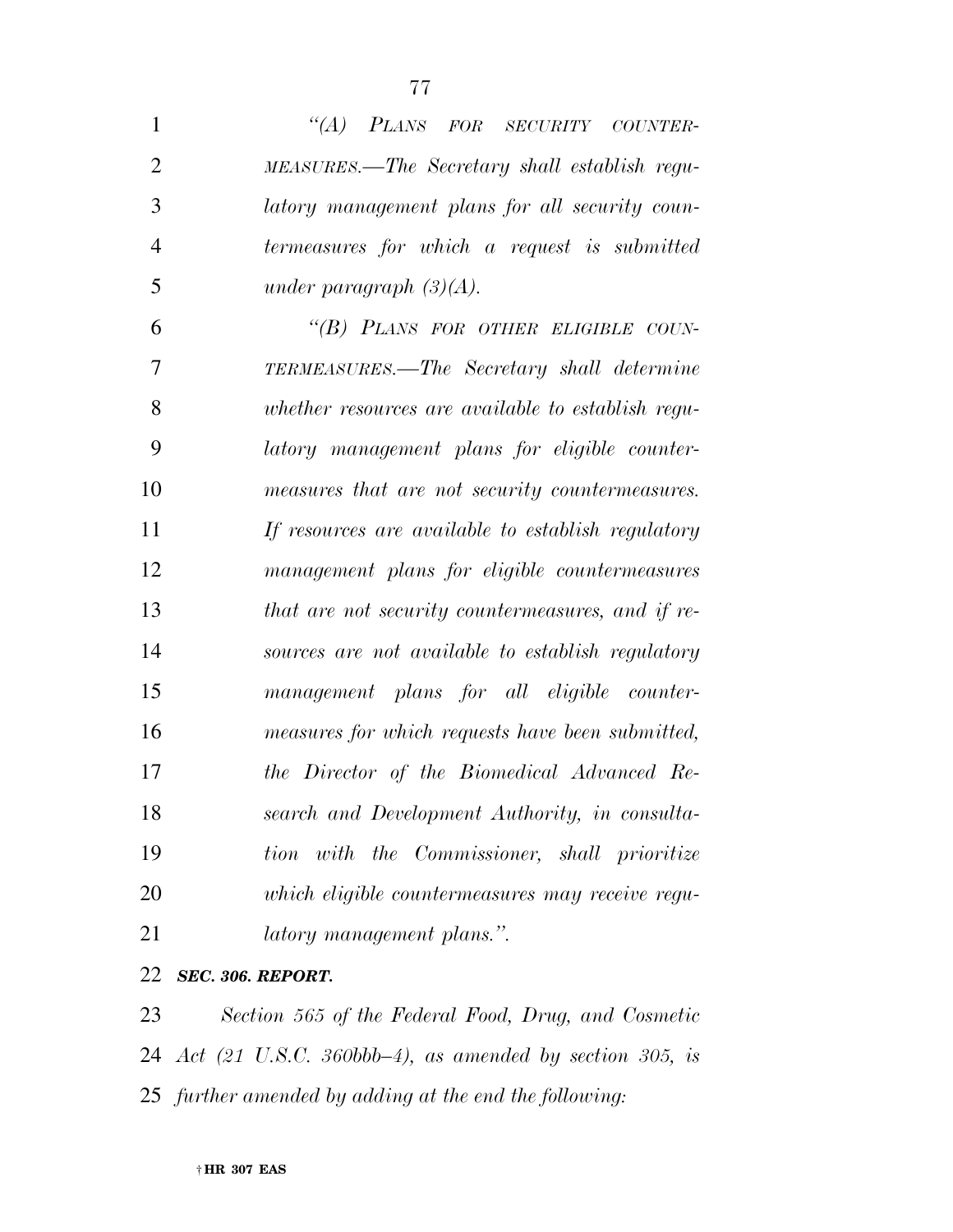| $\mathbf{1}$ | "(g) ANNUAL REPORT.—Not later than 180 days after             |
|--------------|---------------------------------------------------------------|
| 2            | the date of enactment of this subsection, and annually there- |
| 3            | after, the Secretary shall make publicly available on the     |
| 4            | Web site of the Food and Drug Administration a report         |
| 5            | that details the countermeasure development and review ac-    |
| 6            | tivities of the Food and Drug Administration, including—      |
| 7            | $"(1)$ with respect to the development of new tools,          |
| 8            | standards, and approaches to assess and evaluate              |
| 9            | $countermeasures$ —                                           |
| 10           | $\lq (A)$ the identification of the priorities of             |
| 11           | the Food and Drug Administration and the                      |
| 12           | progress made on such priorities; and                         |
| 13           | $\lq\lq B$ the identification of scientific gaps              |
| 14           | that impede the development, approval, licensure,             |
| 15           | or clearance of countermeasures for populations               |
| 16           | with special clinical needs, including children               |
| 17           | and pregnant women, and the progress made on                  |
| 18           | resolving these challenges;                                   |
| 19           | $\lq(2)$ with respect to countermeasures for which a          |
| 20           | regulatory management plan has been agreed upon               |
| 21           | under subsection $(f)$ , the extent to which the perform-     |
| 22           | ance targets and goals set forth in subsection $(f)(4)(B)$    |
| 23           | and the regulatory management plan have been met,             |
| 24           | including, for each such countermeasure—                      |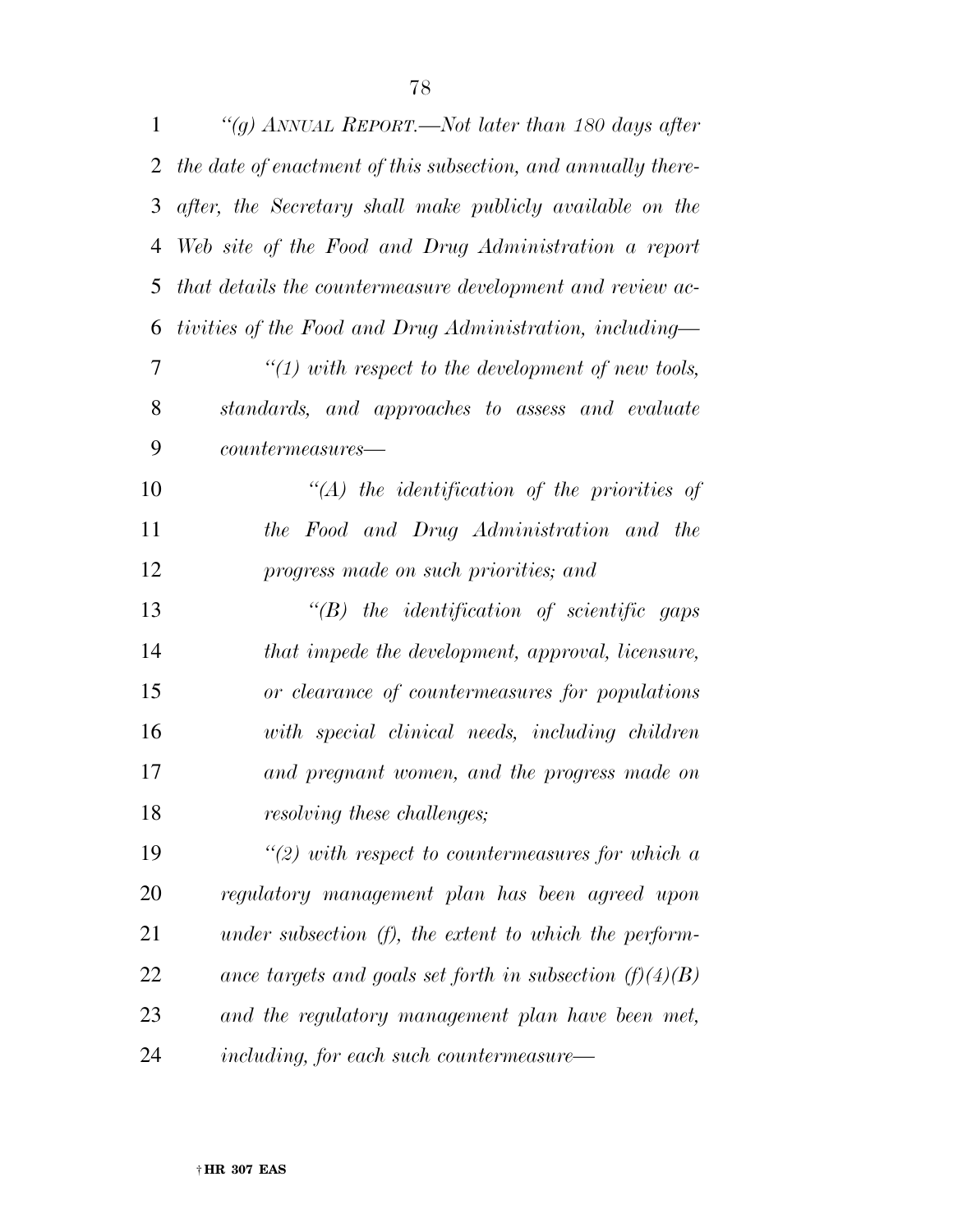| 1              | $\lq\lq (A)$ whether the regulatory management            |
|----------------|-----------------------------------------------------------|
| $\overline{2}$ | plan was completed within the required time-              |
| 3              | frame, and the length of time taken to complete           |
| $\overline{4}$ | such plan;                                                |
| 5              | $\lq\lq(B)$ whether the Secretary adhered to the          |
| 6              | timely and appropriate response times set forth           |
| 7              | <i>in such plan; and</i>                                  |
| 8              | $\lq\lq C$ explanations for any failure to meet           |
| 9              | such performance targets and goals;                       |
| 10             | $\lq(3)$ the number of regulatory teams established       |
| 11             | pursuant to subsection $(b)(4)$ , the number of products, |
| 12             | classes of products, or technologies assigned to each     |
| 13             | such team, and the number of, type of, and any            |
| 14             | progress made as a result of consultations carried out    |
| 15             | under subsection $(b)(4)(A);$                             |
| 16             | $\lq(4)$ an estimate of resources obligated to coun-      |
| 17             | termeasure development and regulatory assessment,         |
| 18             | $including-$                                              |
| 19             | $\lq\lq (A)$ Center-specific objectives and accom-        |
| 20             | plishments; and                                           |
| 21             | $\lq\lq(B)$ the number of full-time equivalent em-        |
| 22             | ployees of the Food and Drug Administration               |
| 23             | who directly support the review of counter-               |
| 24             | measures;                                                 |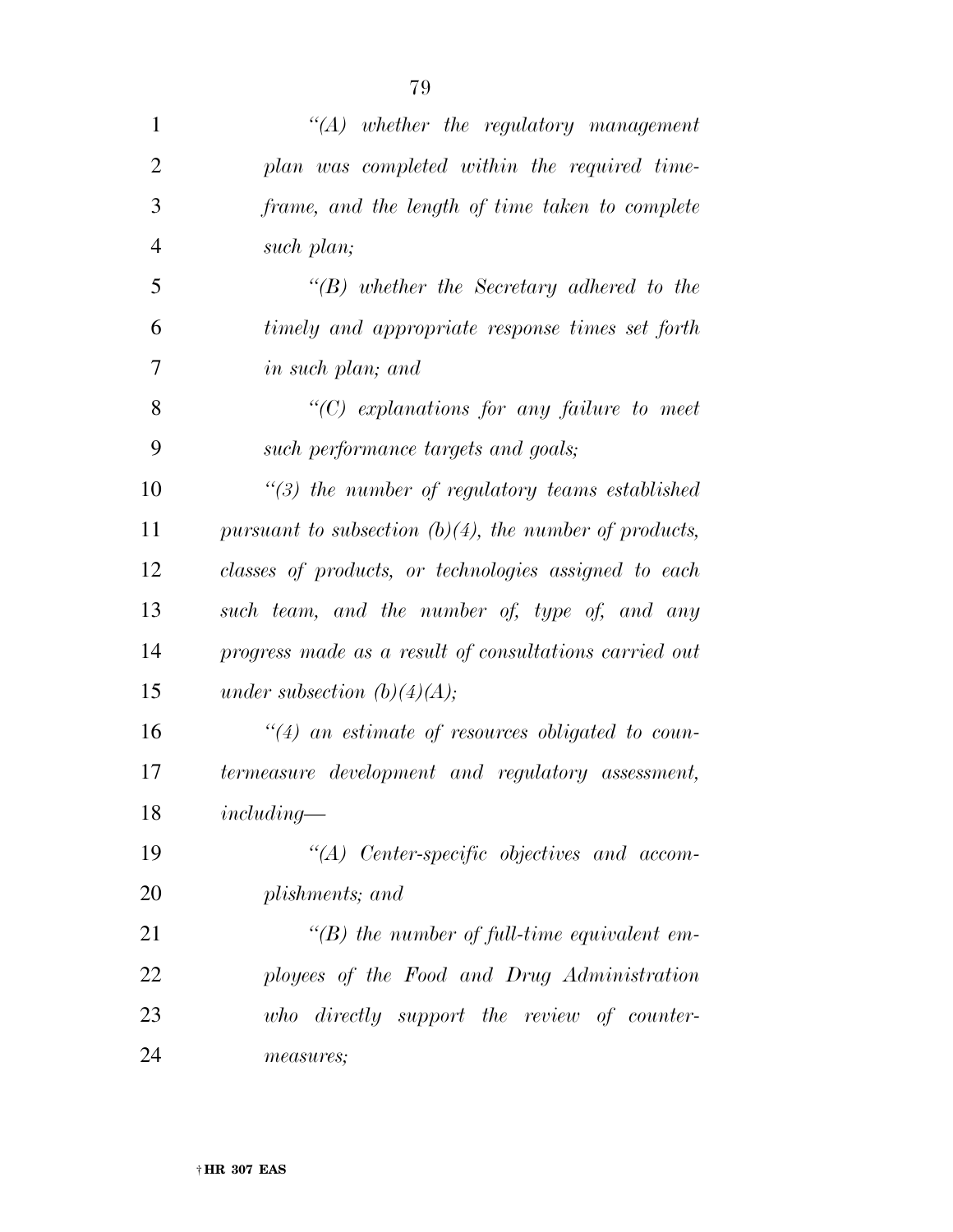| $\mathbf{1}$   | $\lq(5)$ the number of countermeasure applications     |
|----------------|--------------------------------------------------------|
| 2              | and submissions submitted, the number of counter-      |
| 3              | measures approved, licensed, or cleared, the status of |
| $\overline{4}$ | remaining submitted applications and submissions,      |
| 5              | and the number of each type of authorization issued    |

*pursuant to section 564;* 

 *''(6) the number of written requests for a regu- latory management plan submitted under subsection (f)(3)(A), the number of regulatory management plans developed, and the number of such plans developed for security countermeasures; and* 

 *''(7) the number, type, and frequency of meetings between the Food and Drug Administration and—* 

 *''(A) sponsors of a countermeasure as de-fined in subsection (a); or* 

 *''(B) another agency engaged in develop- ment or management of portfolios for such coun- termeasures, including the Centers for Disease Control and Prevention, the Biomedical Ad- vanced Research and Development Authority, the National Institutes of Health, and the appro-priate agencies of the Department of Defense.''.*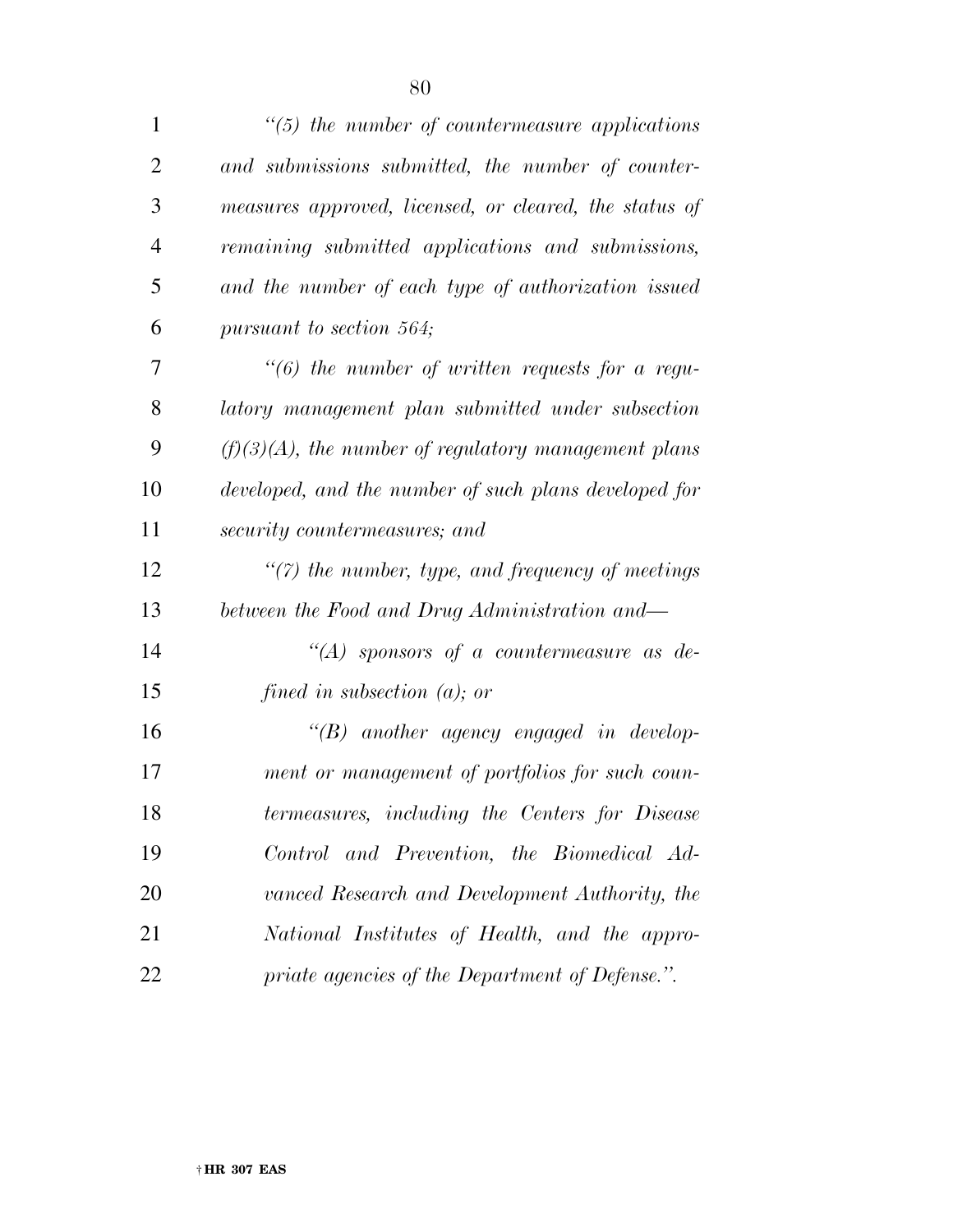## *SEC. 307. PEDIATRIC MEDICAL COUNTERMEASURES.*

 *(a) PEDIATRIC STUDIES OF DRUGS.—Section 505A of the Federal Food, Drug, and Cosmetic Act (21 U.S.C. 355a) is amended—* 

 *(1) in subsection (d), by adding at the end the following:* 

 *''(5) CONSULTATION.—With respect to a drug that is a qualified countermeasure (as defined in sec- tion 319F–1 of the Public Health Service Act), a secu- rity countermeasure (as defined in section 319F–2 of the Public Health Service Act), or a qualified pan- demic or epidemic product (as defined in section 319F–3 of the Public Health Service Act), the Sec- retary shall solicit input from the Assistant Secretary for Preparedness and Response regarding the need for and, from the Director of the Biomedical Advanced Research and Development Authority regarding the conduct of, pediatric studies under this section.''; and (2) in subsection (n)(1), by adding at the end the following:* 

 *''(C) For a drug that is a qualified counter- measure (as defined in section 319F–1 of the Public Health Service Act), a security counter- measure (as defined in section 319F–2 of the Public Health Service Act), or a qualified pan-demic or epidemic product (as defined in section*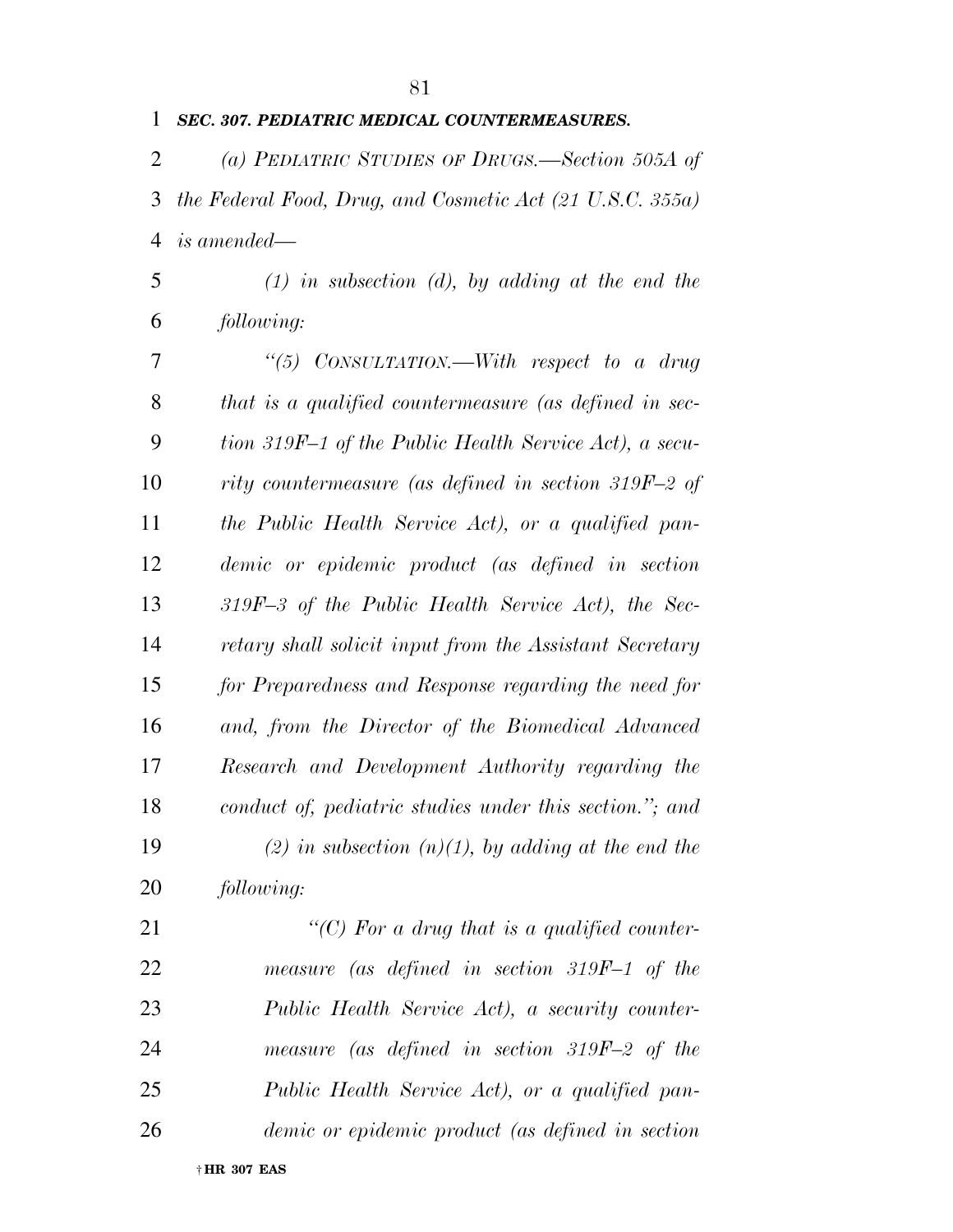| 1              | $319F-3$ of such Act), in addition to any action         |
|----------------|----------------------------------------------------------|
| $\overline{2}$ | with respect to such drug under subparagraph             |
| 3              | $(A)$ or $(B)$ , the Secretary shall notify the Assist-  |
| $\overline{4}$ | ant Secretary for Preparedness and Response              |
| 5              | and the Director of the Biomedical Advanced Re-          |
| 6              | search and Development Authority of all pedi-            |
| 7              | atric studies in the written request issued by the       |
| 8              | Commissioner of Food and Drugs.".                        |
| 9              | (b) ADDITION TO PRIORITY LIST CONSIDERATIONS.            |
| 10             | Section 409I of the Public Health Service Act (42 U.S.C. |
| 11             | $284m$ ) is amended—                                     |
| 12             | (1) by striking subsection (a)(2) and inserting          |
| 13             | <i>the following:</i>                                    |
| 14             | "(2) CONSIDERATION OF AVAILABLE INFORMA-                 |
| 15             | TION.—In developing and prioritizing the list under      |
| 16             | paragraph $(1)$ , the Secretary-                         |
| 17             | $\lq (A)$ shall consider—                                |
| 18             | $\lq\lq(i)$ therapeutic gaps in pediatrics that          |
| 19             | may include developmental pharmacology,                  |
| 20             | pharmacogenetic determinants of drug re-                 |
| 21             | sponse, metabolism of drugs and biologics in             |
| 22             | children, and pediatric clinical trials;                 |
| 23             | "(ii) particular pediatric diseases, dis-                |
| 24             | orders or conditions where more complete                 |
| 25             | knowledge and testing of therapeutics, in-               |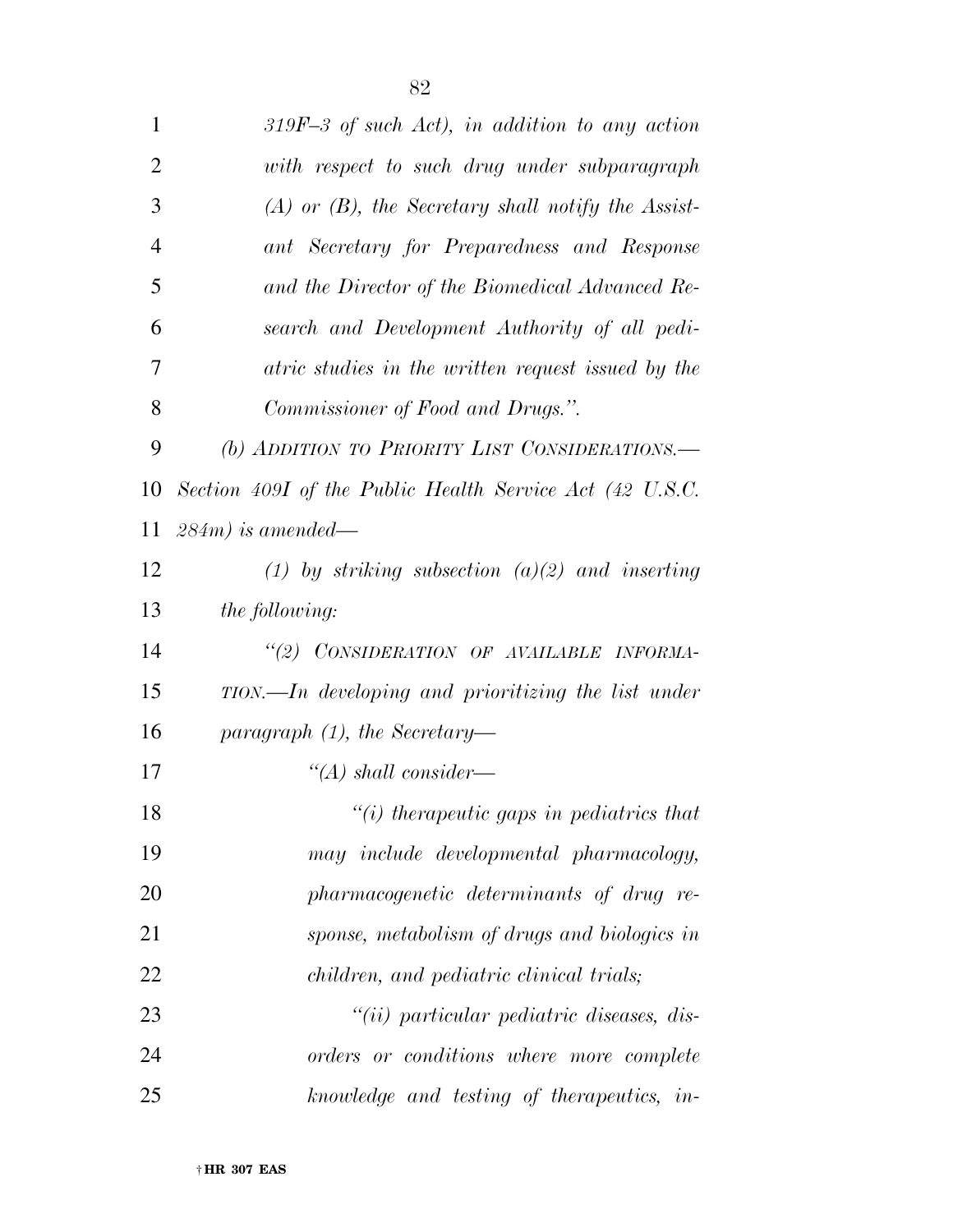| $\mathbf{1}$   | cluding drugs and biologics, may be bene-                        |
|----------------|------------------------------------------------------------------|
| $\overline{2}$ | ficial in pediatric populations; and                             |
| 3              | "(iii) the adequacy of necessary infra-                          |
| $\overline{4}$ | structure to conduct pediatric pharma-                           |
| 5              | cological research, including research net-                      |
| 6              | works and trained pediatric investigators;                       |
| 7              | and                                                              |
| 8              | "(B) may consider the availability of quali-                     |
| 9              | fied countermeasures (as defined in section                      |
| 10             | $319F-1$ , security countermeasures (as defined in               |
| 11             | section 319F-2), and qualified pandemic or epi-                  |
| 12             | demic products (as defined in section 319F-3) to                 |
| 13             | address the needs of pediatric populations, in                   |
| 14             | consultation with the Assistant Secretary for                    |
| 15             | Preparedness and Response, consistent with the                   |
| 16             | purposes of this section."; and                                  |
| 17             | (2) in subsection (b), by striking "subsection $(a)$ "           |
| 18             | and inserting "paragraphs $(1)$ and $(2)(A)$ of sub-             |
| 19             | section $(a)$ ".                                                 |
| 20             | (c) ADVICE AND RECOMMENDATIONS OF THE PEDI-                      |
| 21             | ATRIC ADVISORY COMMITTEE REGARDING COUNTER-                      |
| 22             | MEASURES FOR PEDIATRIC POPULATIONS.-Subsection                   |
|                | 23 (b)(2) of section 14 of the Best Pharmaceuticals for Children |
|                | 24 Act (42 U.S.C. 284m note) is amended—                         |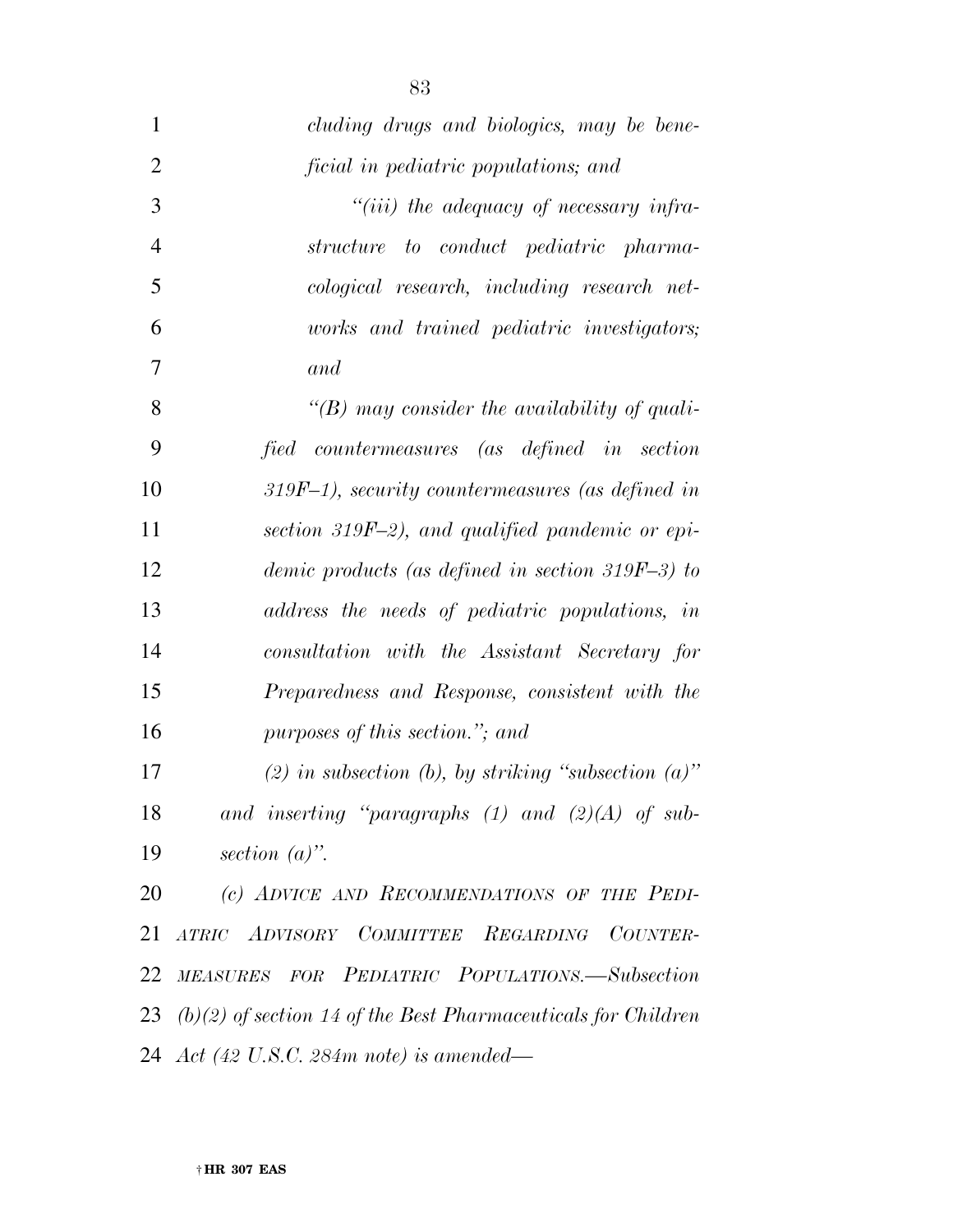| 1              | $(1)$ in subparagraph $(C)$ , by striking the period         |
|----------------|--------------------------------------------------------------|
| $\overline{2}$ | and inserting "; and"; and                                   |
| 3              | $(2)$ by adding at the end the following:                    |
| $\overline{4}$ | $\lq\lq(D)$ the development of countermeasures               |
| 5              | (as defined in section $565(a)$ of the Federal Food,         |
| 6              | Drug, and Cosmetic Act) for pediatric popu-                  |
| 7              | <i>lations.</i> "                                            |
| 8              | TITLE IV—ACCELERATING MED-                                   |
| 9              | ICAL COUNTERMEASURE AD-                                      |
| 10             | VANCED RESEARCH AND DE-                                      |
| 11             | <i><b>VELOPMENT</b></i>                                      |
| 12             | SEC. 401. BIOSHIELD.                                         |
| 13             | (a) PROCUREMENT OF COUNTERMEASURES.—Section                  |
| 14             | $319F-2(c)$ of the Public Health Service Act (42 U.S.C.      |
| 15             | $247d-6b(c)$ ) is amended—                                   |
| 16             | (1) in paragraph $(1)(B)(i)(III)(bb)$ , by striking          |
| 17             | "eight years" and inserting "10 years";                      |
| 18             | (2) in paragraph $(2)(C)$ , by striking "the des-            |
| 19             | <i>ignated congressional committees (as defined in para-</i> |
| 20             | $graph (10))$ " and inserting "the appropriate commit-       |
| 21             | <i>tees of Congress</i> ";                                   |
| 22             | (3) in paragraph $(5)(B)(ii)$ , by striking "eight           |
| 23             | years" and inserting "10 years";                             |
| 24             | (4) in subparagraph (C) of paragraph $(6)$ —                 |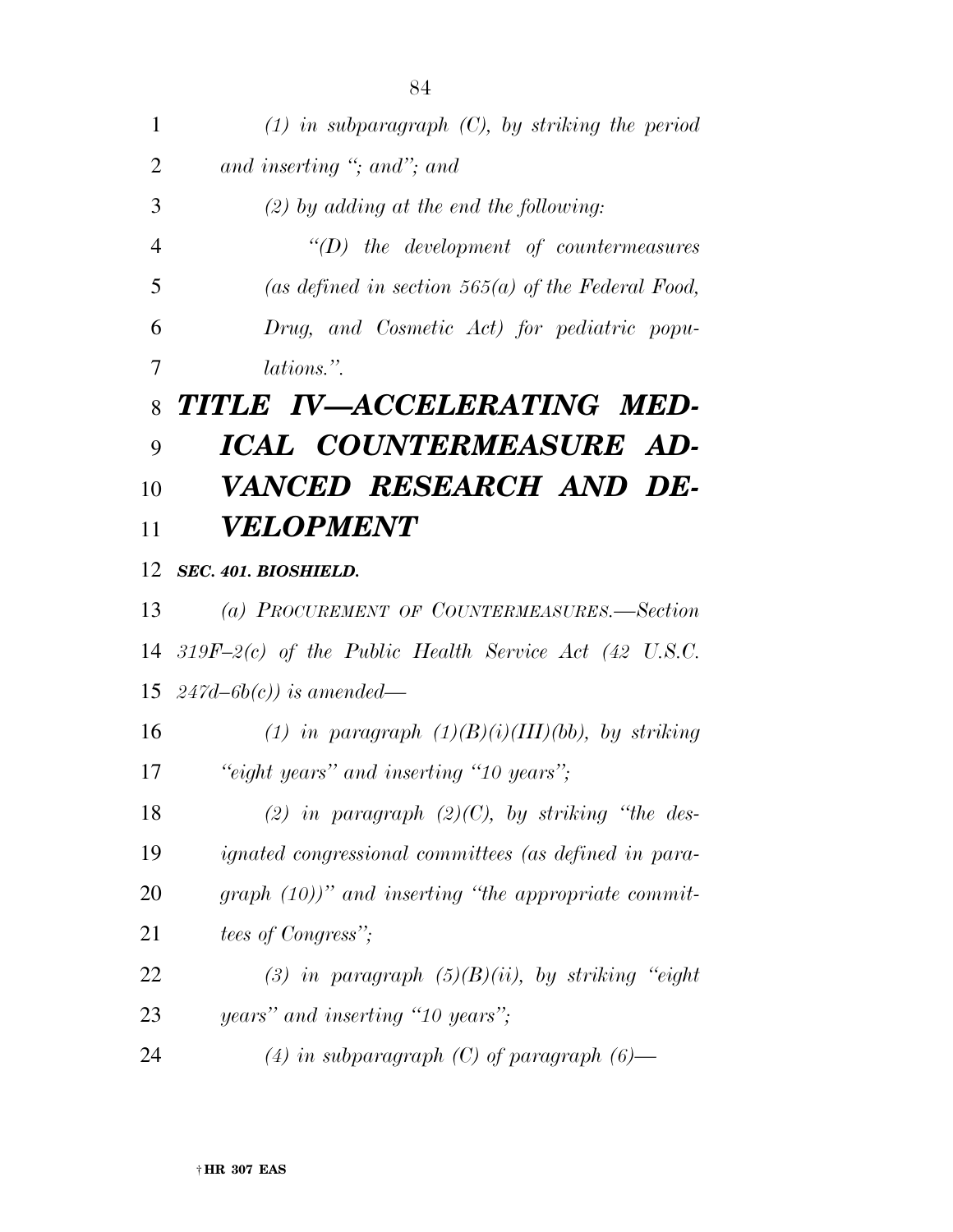| 1              | $(A)$ in the subparagraph heading, by strik-        |
|----------------|-----------------------------------------------------|
| $\overline{2}$ | ing "DESIGNATED CONGRESSIONAL COMMIT-               |
| 3              | TEES" and inserting "APPROPRIATE CONGRES-           |
| $\overline{4}$ | SIONAL COMMITTEES"; and                             |
| 5              | $(B)$ by striking "the designated congres-          |
| 6              | sional committees" and inserting "the appro-        |
| 7              | priate congressional committees"; and               |
| 8              | $(5)$ in paragraph $(7)(C)$ —                       |
| 9              | $(A)$ in clause $(i)(I)$ , by inserting "including" |
| 10             | advanced research and development," after "as       |
| 11             | may reasonably be required,";                       |
| 12             | $(B)$ in clause (ii)—                               |
| 13             | $(i)$ in subclause $(III)$ , by striking            |
| 14             | "eight years" and inserting "10 years"; and         |
| 15             | (ii) by striking subclause $(IX)$ and in-           |
| 16             | serting the following:                              |
| 17             | "(IX) CONTRACT TERMS.—The                           |
| 18             | Secretary, in any contract for procure-             |
| 19             | ment under this section—                            |
| 20             | "(aa) may specify—                                  |
| 21             | "(AA) the dosing and                                |
| 22             | <i>administration</i> requirements                  |
| 23             | for the countermeasure to be                        |
| 24             | developed and procured;                             |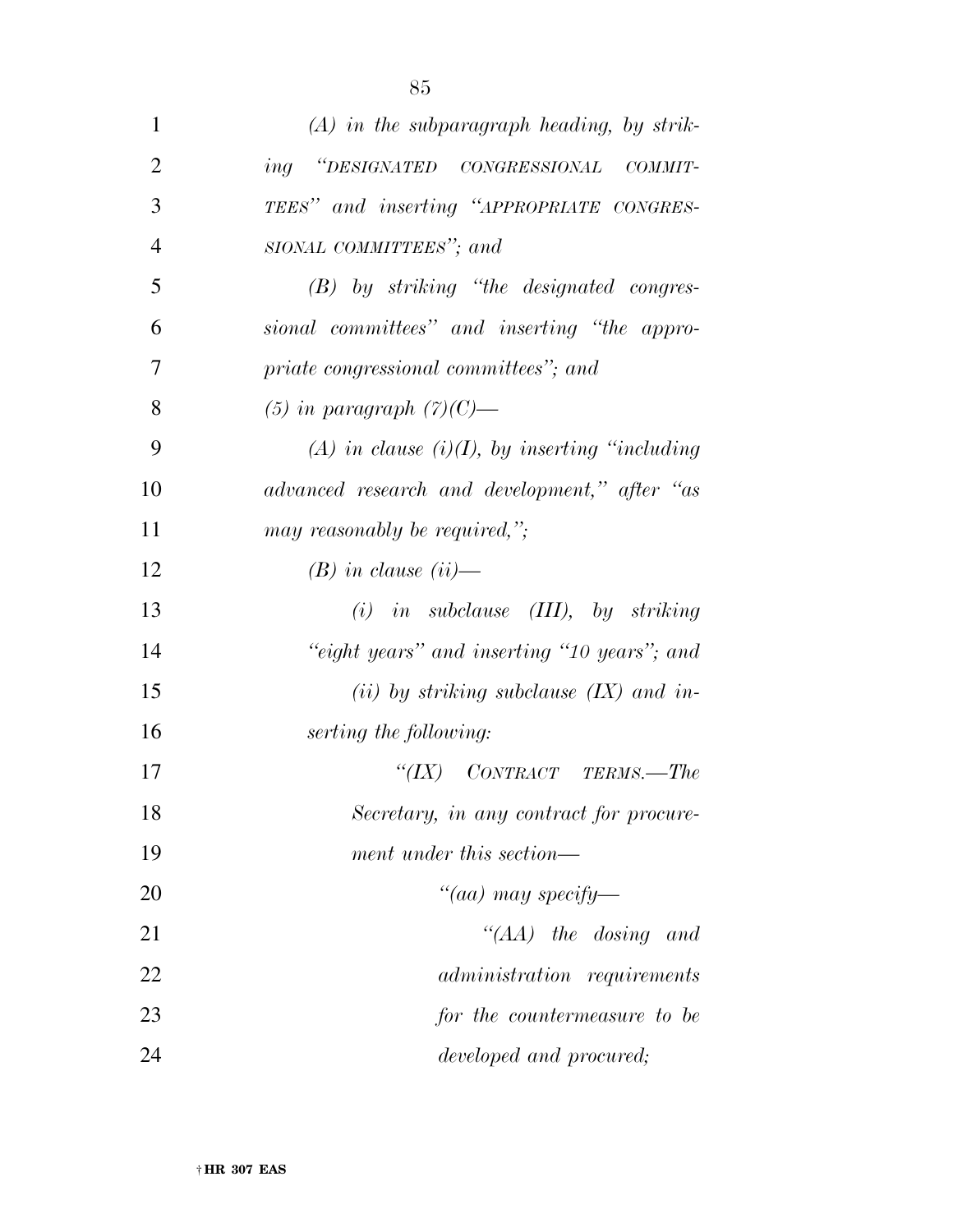| $\mathbf{1}$   | " $(BB)$ the amount of                      |
|----------------|---------------------------------------------|
| $\overline{2}$ | funding that will be dedi-                  |
| 3              | cated by the Secretary for                  |
| $\overline{4}$ | advanced research, develop-                 |
| 5              | ment, and procurement of the                |
| 6              | <i>countermeasure</i> ; and                 |
| 7              | $"({\rm CC})$ the specifications            |
| 8              | the<br>countermeasure<br>must               |
| 9              | meet to qualify for procure-                |
| 10             | ment under a contract under                 |
| 11             | this section; and                           |
| 12             | $``(bb)$ shall provide a clear              |
| 13             | statement of defined Government             |
| 14             | purpose limited to uses related to          |
| 15             | a security countermeasure, as de-           |
| 16             | fined in paragraph $(1)(B)$ ."; and         |
| 17             | $(C)$ by adding at the end the following:   |
| 18             | "(viii) FLEXIBILITY.—In carrying out        |
| 19             | this section, the Secretary may, consistent |
| 20             | with the applicable provisions of this sec- |
| 21             | tion, enter into contracts and other agree- |
| 22             | ments that are in the best interest of the  |
| 23             | Government in meeting identified security   |
| 24             | countermeasure needs, including with re-    |
| 25             | spect to reimbursement of the cost of ad-   |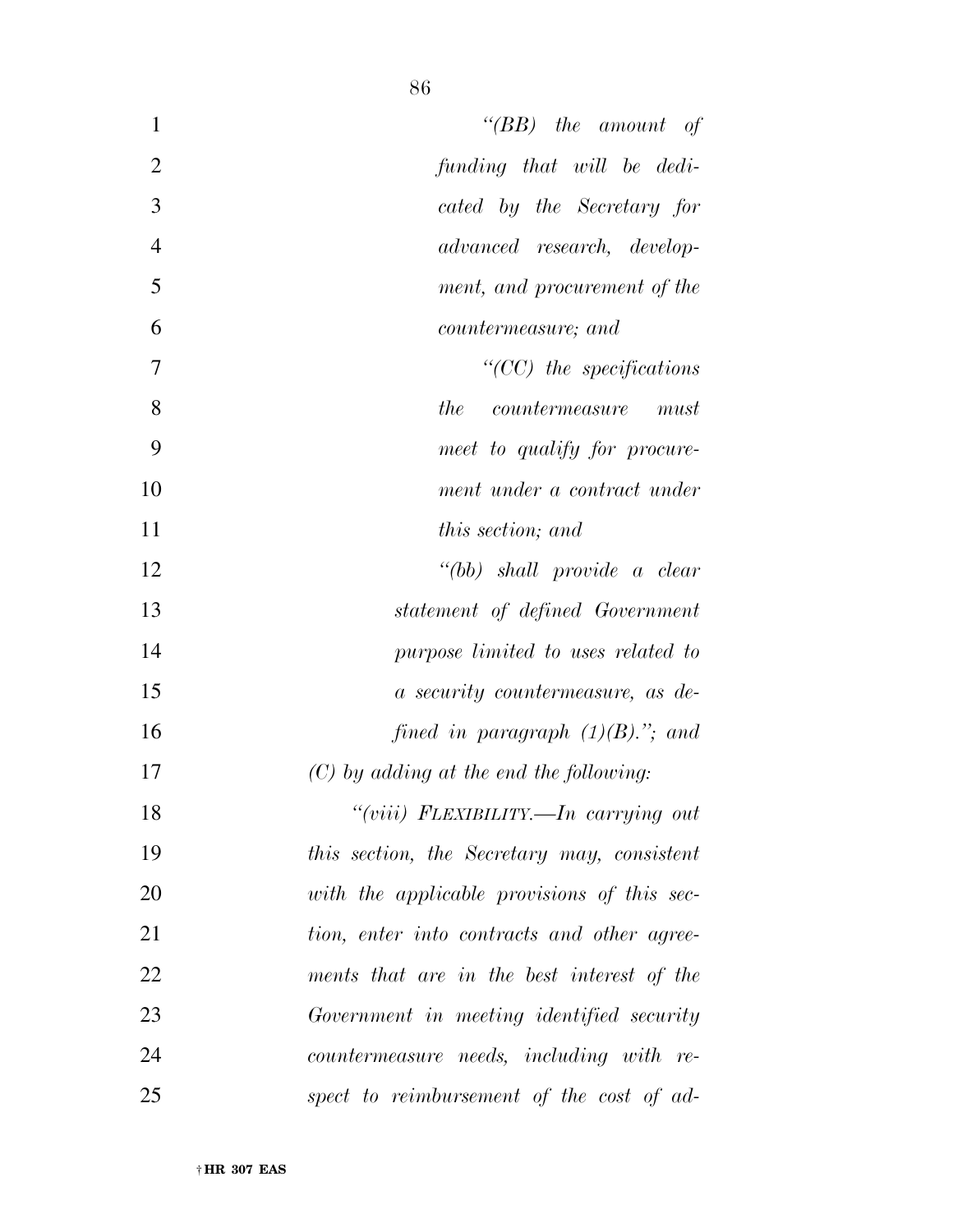| $\mathbf{1}$   | vanced research and development as a rea-               |
|----------------|---------------------------------------------------------|
| $\overline{2}$ | sonable, allowable, and allocable direct cost           |
| 3              | of the contract involved.".                             |
| 4              | (b) REAUTHORIZATION OF THE SPECIAL RESERVE              |
| 5              | FUND.—Section 319F-2 of the Public Health Service Act   |
| 6              | $(42 \text{ U.S.C. } 247d - 6b)$ is amended—            |
| 7              | $(1)$ in subsection $(c)$ —                             |
| 8              | $(A)$ by striking "special reserve fund under           |
| 9              | paragraph $(10)$ " each place it appears and in-        |
| 10             | serting "special reserve fund as defined in sub-        |
| 11             | section $(h)$ "; and                                    |
| 12             | $(B)$ by striking paragraphs $(9)$ and $(10)$ ;         |
| 13             | and                                                     |
| 14             | $(2)$ by adding at the end the following:               |
| 15             | "(g) SPECIAL RESERVE FUND.-                             |
| 16             | "(1) AUTHORIZATION OF APPROPRIATIONS.-- $In$            |
| 17             | addition to amounts appropriated to the special re-     |
| 18             | serve fund prior to the date of the enactment of this   |
| 19             | subsection, there is authorized to be appropriated, for |
| 20             | the procurement of security countermeasures under       |
| 21             | subsection (c) and for carrying out section 319L (re-   |
| 22             | lating to the Biomedical Advanced Research and De-      |
| 23             | velopment Authority), $$2,800,000,000$ for the period   |
| 24             | of fiscal years 2014 through 2018. Amounts appro-       |
| 25             | priated pursuant to the preceding sentence are au-      |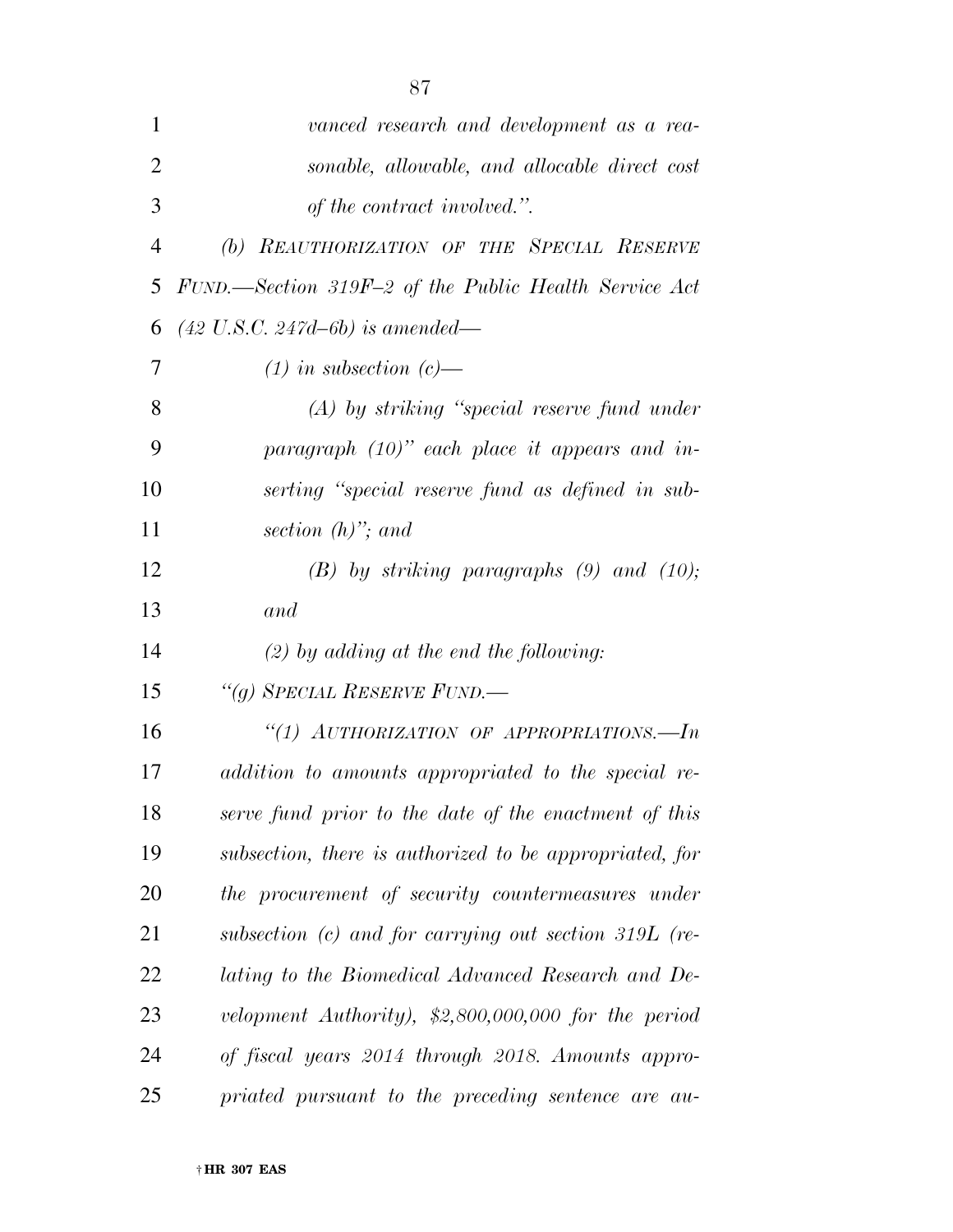*thorized to remain available until September 30, 2019.* 

 *''(2) USE OF SPECIAL RESERVE FUND FOR AD- VANCED RESEARCH AND DEVELOPMENT.—The Sec- retary may utilize not more than 50 percent of the amounts authorized to be appropriated under para- graph (1) to carry out section 319L (related to the Biomedical Advanced Research and Development Au- thority). Amounts authorized to be appropriated under this subsection to carry out section 319L are in addition to amounts otherwise authorized to be ap-propriated to carry out such section.* 

 *''(3) RESTRICTIONS ON USE OF FUNDS.— Amounts in the special reserve fund shall not be used to pay costs other than payments made by the Sec- retary to a vendor for advanced development (under section 319L) or for procurement of a security coun-termeasure under subsection (c)(7).* 

 *''(4) REPORT.—Not later than 30 days after any date on which the Secretary determines that the amount of funds in the special reserve fund available for procurement is less than \$1,500,000,000, the Sec- retary shall submit to the appropriate committees of Congress a report detailing the amount of such funds*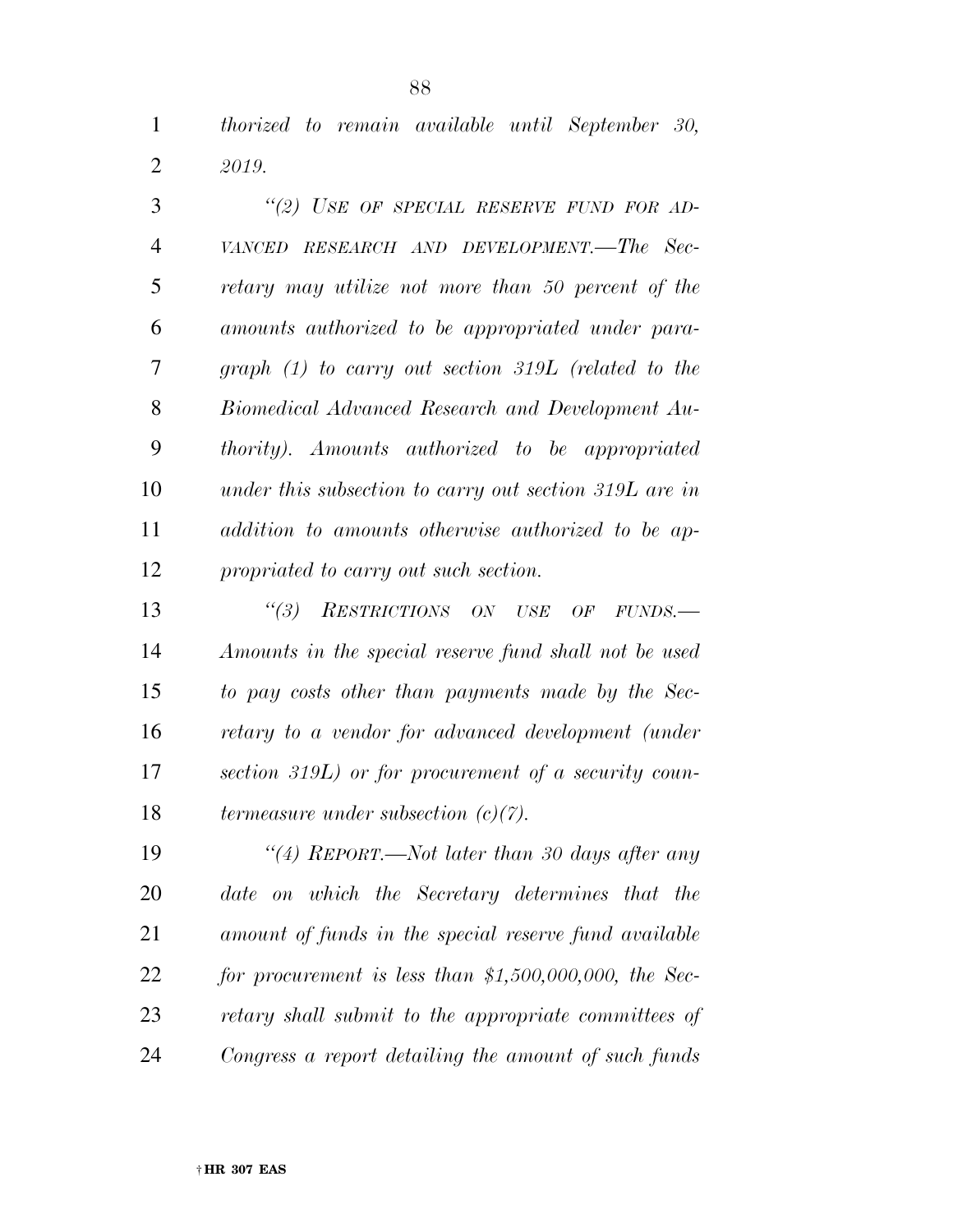| $\mathbf{1}$   | <i>available for procurement and the impact such reduc-</i> |
|----------------|-------------------------------------------------------------|
| $\overline{2}$ | tion in funding will have—                                  |
| 3              | $\mathcal{H}(A)$ in meeting the security countermeasure     |
| $\overline{4}$ | needs identified under this section; and                    |
| 5              | $\lq\lq B$ on the annual Public Health Emer-                |
| 6              | gency Medical Countermeasures Enterprise and                |
| 7              | Strategy Implementation Plan (pursuant to sec-              |
| 8              | <i>tion</i> $2811(d)$ .                                     |
| 9              | "(h) DEFINITIONS.—In this section:                          |
| 10             | $"(1)$ The term 'advanced research and develop-             |
| 11             | ment' has the meaning given such term in section            |
| 12             | $319L(a)$ .                                                 |
| 13             | $\lq(2)$ The term 'special reserve fund' means the          |
| 14             | 'Biodefense Countermeasures' appropriations account,        |
| 15             | any appropriation made available pursuant to sec-           |
| 16             | tion 521(a) of the Homeland Security Act of 2002,           |
| 17             | and any appropriation made available pursuant to            |
| 18             | subsection $(g)(1)$ .".                                     |
| 19             | SEC. 402. BIOMEDICAL ADVANCED RESEARCH AND DEVEL-           |
| 20             | <b>OPMENT AUTHORITY.</b>                                    |
| 21             | (a) DUTIES.—Section 319 $L(c)(4)$ of the Public Health      |
| 22             | Service Act (42 U.S.C. 247d–7e(c)(4)) is amended—           |
| 23             | $(1)$ in subparagraph $(B)(iii)$ , by inserting             |
| 24             | "(which may include advanced research and develop-          |
| 25             | ment for purposes of fulfilling requirements under the      |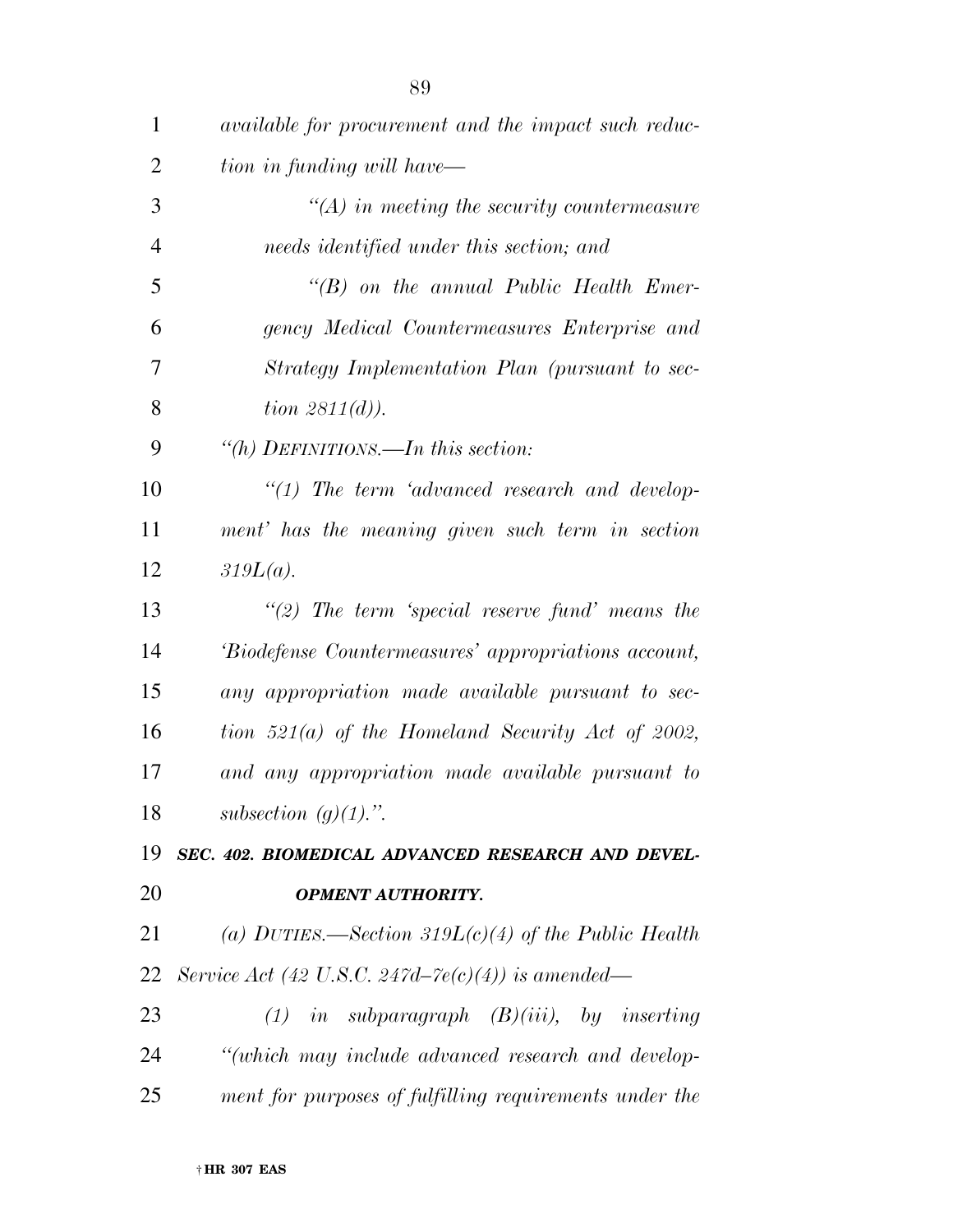| $\mathbf{1}$   | Federal Food, Drug, and Cosmetic Act or section 351        |
|----------------|------------------------------------------------------------|
| $\overline{2}$ | of this Act)" after "development"; and                     |
| 3              | (2) in subparagraph $(D)(iii)$ , by striking "and          |
| 4              | vaccine manufacturing technologies" and inserting          |
| 5              | "vaccine-manufacturing technologies, dose-sparing          |
| 6              | technologies, efficacy-increasing technologies, and        |
| 7              | platform technologies".                                    |
| 8              | (b) TRANSACTION AUTHORITIES. Section 319 $L(c)(5)$         |
| 9              | of the Public Health Service Act (42 U.S.C. 247d–7e(c)(5)) |
| 10             | is amended by adding at the end the following:             |
| 11             | " $(G)$ GOVERNMENT PURPOSE.—In award-                      |
| 12             | ing contracts, grants, and cooperative agreements          |
| 13             | under this section, the Secretary shall provide a          |
| 14             | clear statement of defined Government purpose              |
| 15             | related to activities included in subsection               |
| 16             | $(a)(6)(B)$ for a qualified countermeasure or              |
| 17             | qualified pandemic or epidemic product.".                  |
| 18             | (c) FUND.—Paragraph (2) of section 319 $L(d)$ of the       |
|                | 19 Public Health Service Act (42 U.S.C. 247d-7e(d)(2)) is  |
| 20             | amended to read as follows:                                |
| 21             | "(2) FUNDING.—To carry out the purposes of                 |

 *this section, there is authorized to be appropriated to the Fund \$415,000,000 for each of fiscal years 2014 through 2018, such amounts to remain available until expended.''.*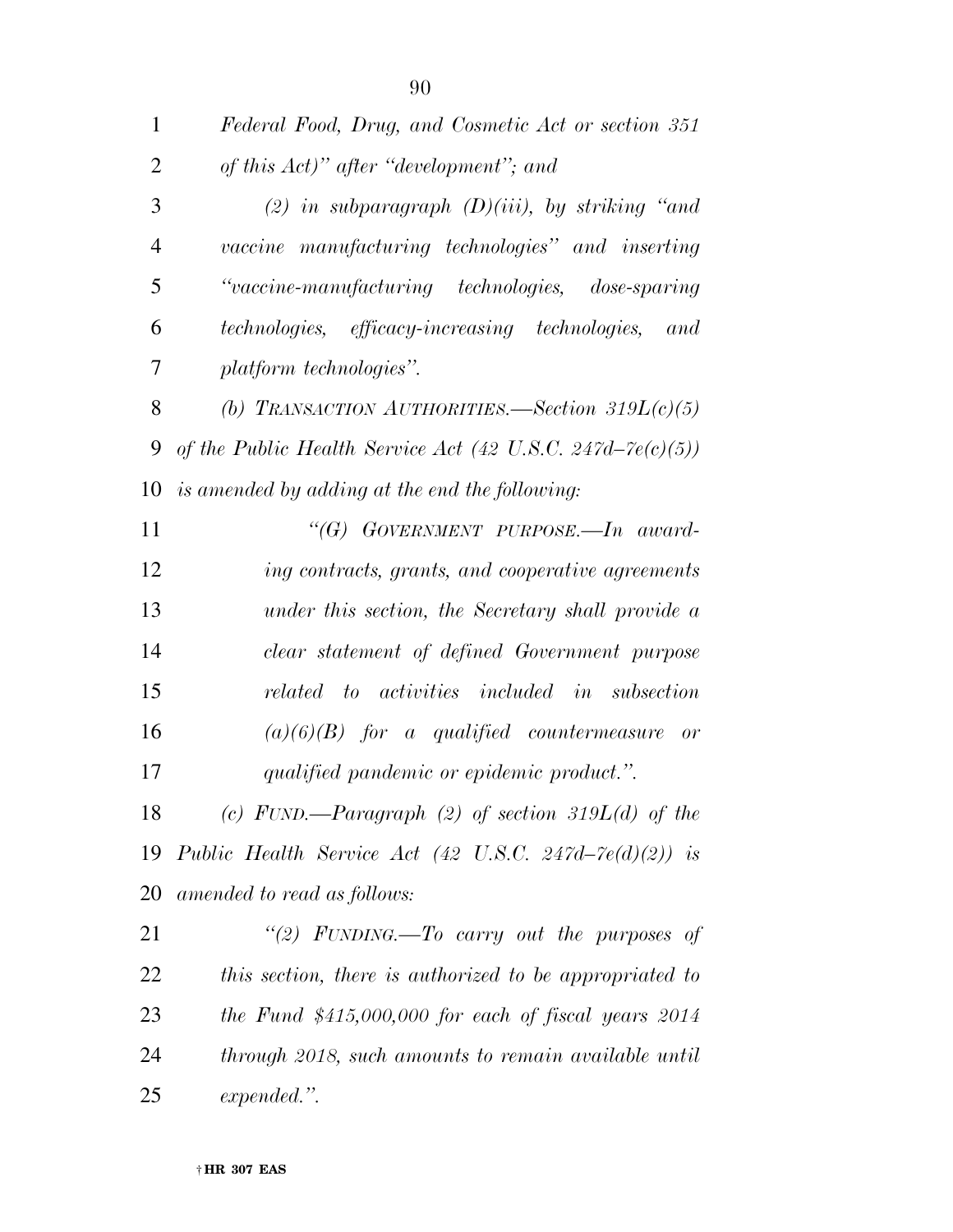*(d) CONTINUED INAPPLICABILITY OF CERTAIN PROVI-*

|                | 2 sions.—Section 319 $L(e)(1)(C)$ of the Public Health Service |
|----------------|----------------------------------------------------------------|
| 3              | Act (42 U.S.C. 247d–7e(e)(1)(C)) is amended by striking        |
| $\overline{4}$ | "7 years" and inserting "12 years".                            |
| 5              | EXTENSION OF LIMITED ANTITRUST EXEMP-<br>(e)                   |
| 6              | $TION$ —                                                       |
| 7              | (1) IN GENERAL.—Section $405(b)$ of the Pan-                   |
| 8              | demic and All-Hazards Preparedness Act (42 U.S.C.              |
| 9              | $247d - 6a$ note) is amended by striking "6-year" and          |
| 10             | <i>inserting</i> "12-year".                                    |
| 11             | (2) EFFECTIVE DATE.—This subsection shall take                 |
| 12             | effect as if enacted on December 17, 2012.                     |
| 13             | (f) INDEPENDENT EVALUATION.—Section 319L of the                |
| 14             | Public Health Service Act (42 U.S.C. 247d–7e) is amended       |
| 15             | by adding at the end the following:                            |
| 16             | "(f) INDEPENDENT EVALUATION.—                                  |
| 17             | "(1) In GENERAL.—Not later than 180 days                       |
| 18             | after the date of enactment of this subsection, the            |
| 19             | Comptroller General of the United States shall con-            |
| 20             | duct an independent evaluation of the activities car-          |
| 21             | ried out to facilitate flexible manufacturing capacity         |
| 22             | pursuant to this section.                                      |
| 23             | "(2) REPORT.—Not later than 1 year after the                   |
| 24             | date of enactment of this subsection, the Comptroller          |
| 25             | General of the United States shall submit to the ap-           |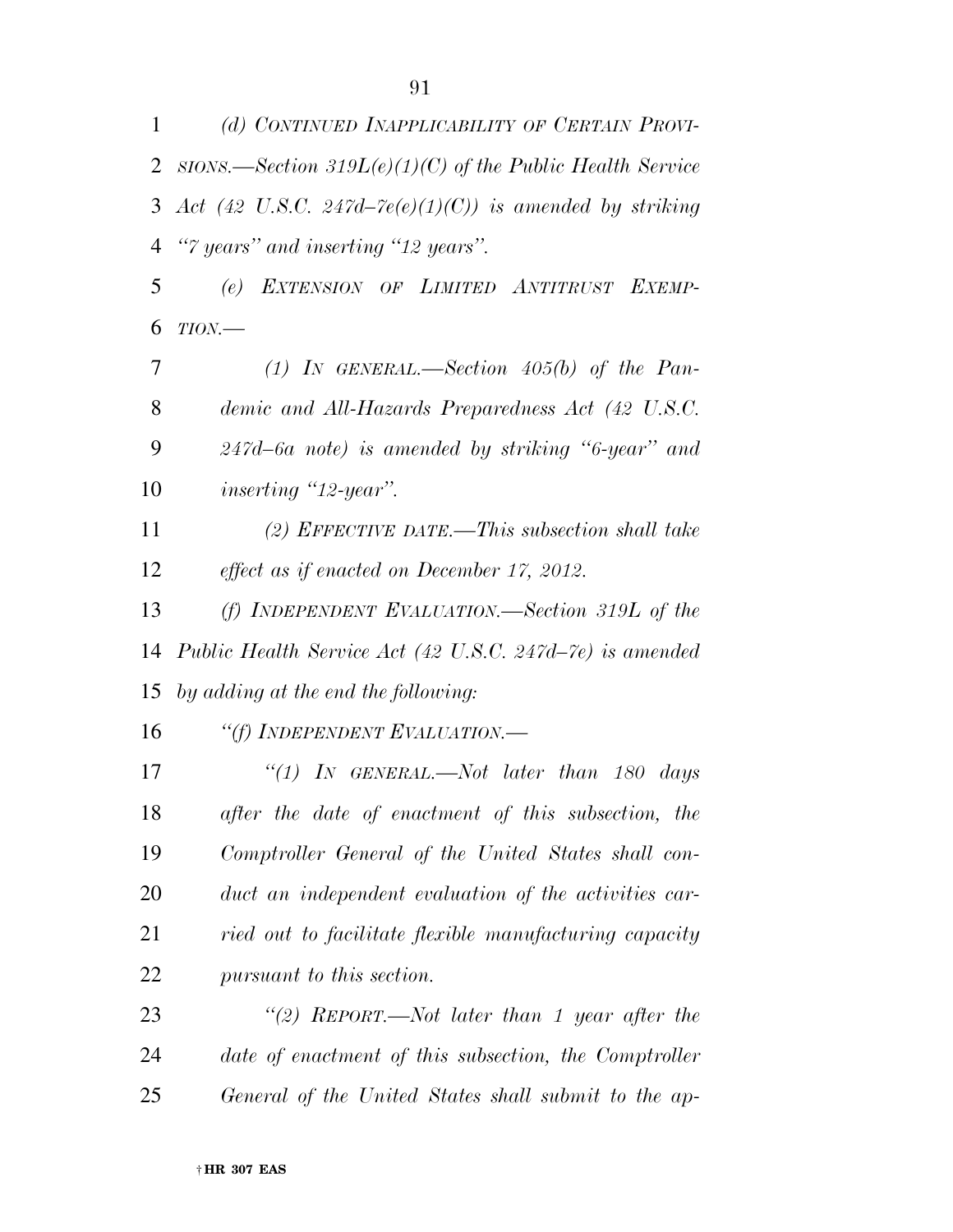| $\mathbf{1}$   | propriate committees of Congress a report concerning |
|----------------|------------------------------------------------------|
| $\overline{2}$ | the results of the evaluation conducted under para-  |
| 3              | graph (1). Such report shall review and assess—      |
| $\overline{4}$ | $\lq (A)$ the extent to which flexible manufac-      |
| 5              | turing capacity under this section is dedicated to   |
| 6              | chemical, biological, radiological, and nuclear      |
| 7              | <i>threats</i> ;                                     |
| 8              | $\lq\lq B$ ) the activities supported by flexible    |
| 9              | manufacturing initiatives; and                       |
| 10             | $"$ (C) the ability of flexible manufacturing        |
| 11             | activities carried out under this section to-        |
| 12             | $"(i)$ secure and leverage leading tech-             |
| 13             | nical expertise with respect to counter-             |
| 14             | measure advanced research, development,              |
| 15             | and manufacturing processes; and                     |
| 16             | $"(ii)$ meet the surge manufacturing ca-             |
| 17             | pacity needs presented by novel and emerg-           |
| 18             | ing threats, including chemical, biological,         |
| 19             | <i>radiological, and nuclear agents.</i> ".          |
| 20             | (g) DEFINITIONS.—                                    |
| 21             | $QUALIFIED$ COUNTERMEASURE.—Section<br>(1)           |
| 22             | 319F-1(a)(2)(A) of the Public Health Service Act (42 |
| 23             | U.S.C. 247d-6a(a)(2)(A)) is amended—                 |
| 24             | $(A)$ in the matter preceding clause (i), by         |
| 25             | striking "to—" and inserting "—";                    |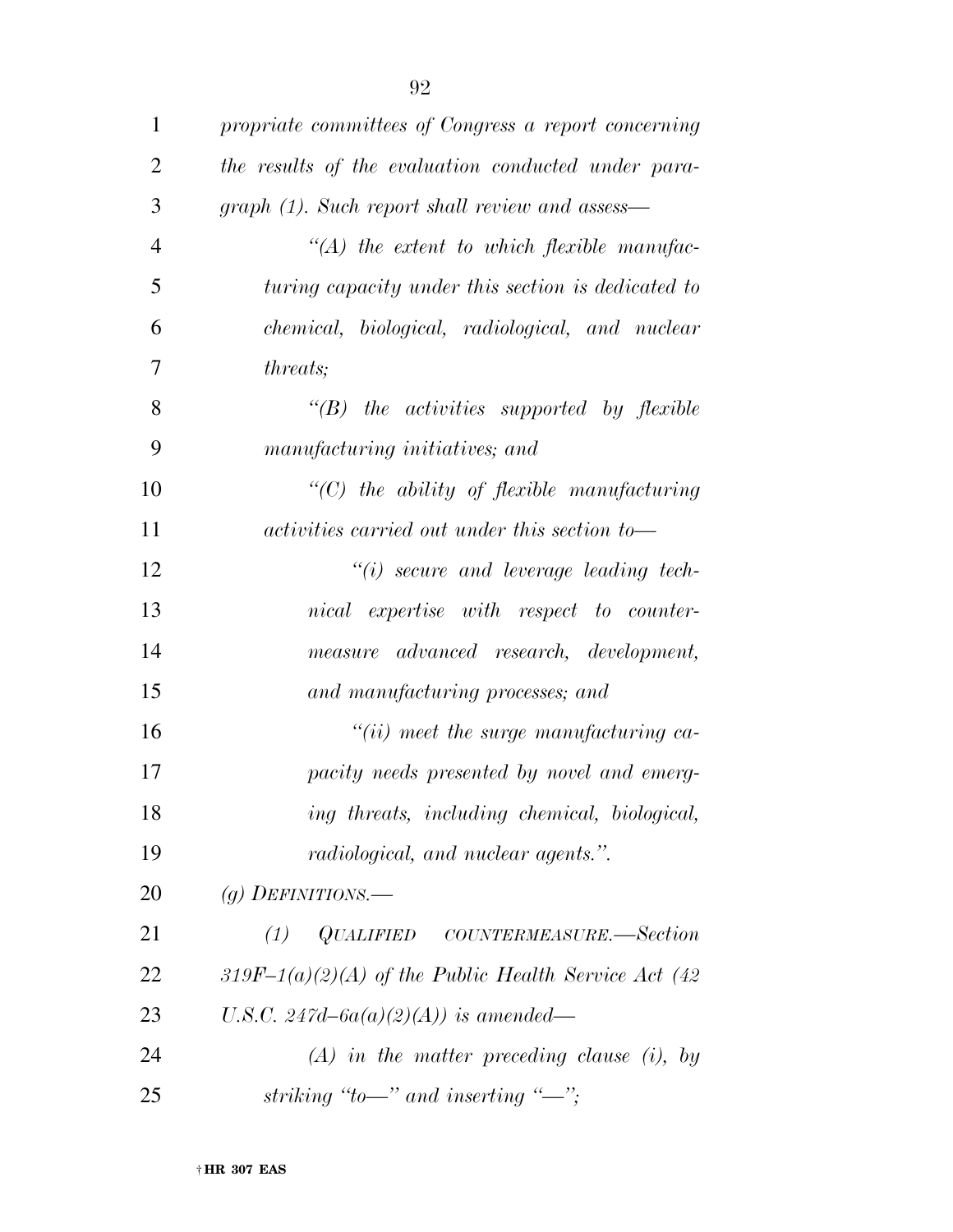| $\mathbf{1}$   | $(B)$ in clause $(i)$ —                            |
|----------------|----------------------------------------------------|
| $\overline{2}$ | $(i)$ by striking "diagnose" and insert-           |
| 3              | ing "to diagnose"; and                             |
| $\overline{4}$ | (ii) by striking "; or" and inserting $\alpha$     |
| 5              | semicolon;                                         |
| 6              | $(C)$ in clause $(ii)$ —                           |
| 7              | $(i)$ by striking "diagnose" and insert-           |
| 8              | ing "to diagnose"; and                             |
| 9              | ( <i>ii</i> ) by striking the period at the end    |
| 10             | and inserting "; or"; and                          |
| 11             | $(D)$ by adding at the end the following:          |
| 12             | $``(iii)$ is a product or technology in-           |
| 13             | tended to enhance the use or effect of a drug,     |
| 14             | biological product, or device described in         |
| 15             | clause $(i)$ or $(ii)$ .".                         |
| 16             | (2) QUALIFIED PANDEMIC OR EPIDEMIC PROD-           |
| 17             | UCT.—Section 319F-3(i)(7)(A) of the Public Health  |
| 18             | Service Act (42 U.S.C. 247d-6d(i)(7)(A)) is amend- |
| 19             | $ed$ —                                             |
| 20             | (A) in clause (i)(II), by striking "; or" and      |
| 21             | inserting $\dddot{\cdot}$ ;                        |
| 22             | $(B)$ in clause (ii), by striking "; and" and      |
| 23             | inserting "; or"; and                              |
| 24             | $(C)$ by adding at the end the following:          |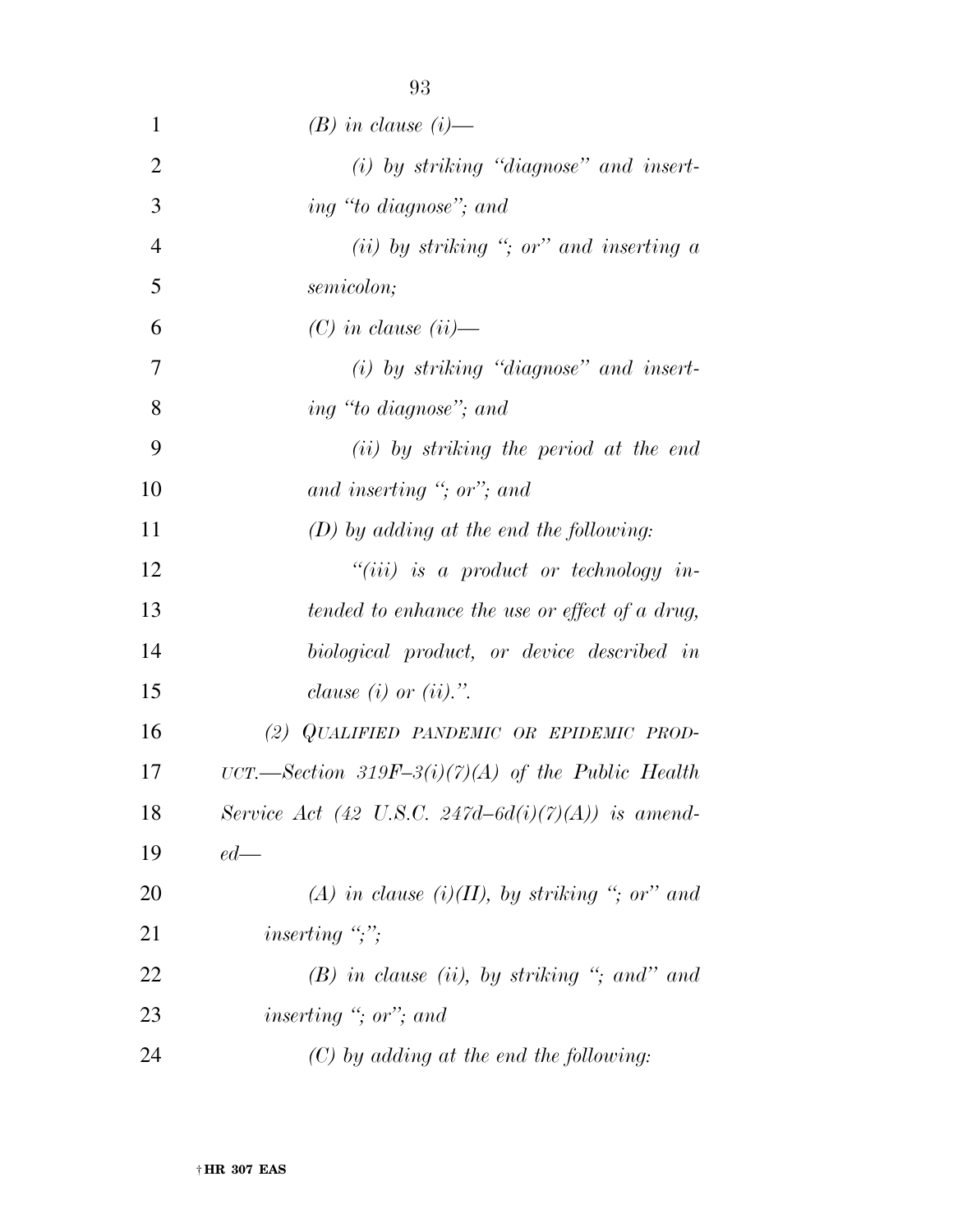| 1              | $``(iii)$ a product or technology intended           |
|----------------|------------------------------------------------------|
| $\overline{2}$ | to enhance the use or effect of a drug, bio-         |
| 3              | logical product, or device described in clause       |
| $\overline{4}$ | $(i)$ or $(ii)$ ; and".                              |
| 5              | (3) TECHNICAL AMENDMENTS.—Section 319F-              |
| 6              | $3(i)$ of the Public Health Service Act (42 U.S.C.   |
| 7              | $247d - 6d(i)$ is amended—                           |
| 8              | (A) in paragraph $(1)(C)$ , by inserting ",          |
| 9              | 564A, or 564B" after "564"; and                      |
| 10             | (B) in paragraph $(7)(B)(iii)$ , by inserting        |
| 11             | ", 564A, or 564B" after "564".                       |
| 12             | SEC. 403. STRATEGIC NATIONAL STOCKPILE.              |
| 13             | Section 319F-2 of the Public Health Service Act (42) |
| 14             | U.S.C. 247d-6b) is amended—                          |
| 15             | $(1)$ in subsection $(a)$ —                          |
| 16             | $(A)$ in paragraph $(1)$ —                           |
| 17             | $(i)$ by inserting "consistent with sec-             |
| 18             | tion 2811" before "by the Secretary to be            |
| 19             | <i>appropriate</i> "; and                            |
| 20             | $(ii)$ by inserting before the period at             |
| 21             | the end of the second sentence the following:        |
| 22             | "and shall submit such review annually to            |
| 23             | the appropriate congressional committees of          |
| 24             | jurisdiction to the extent that disclosure of        |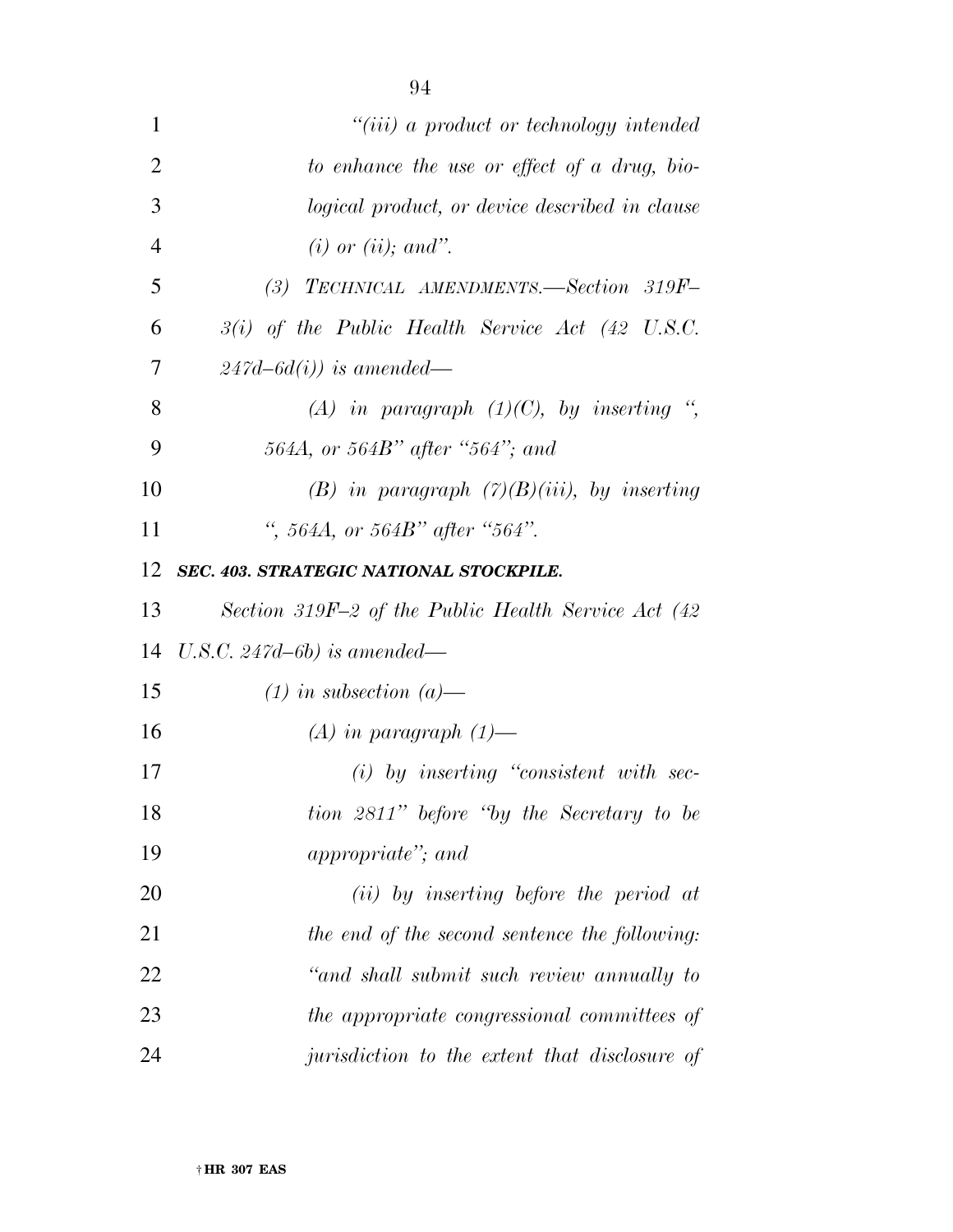| $\mathbf{1}$   | such information does not compromise na-                 |
|----------------|----------------------------------------------------------|
| $\overline{2}$ | tional security"; and                                    |
| 3              | $(B)$ in paragraph $(2)(D)$ , by inserting be-           |
| $\overline{4}$ | fore the semicolon at the end the following: "and        |
| 5              | that the potential depletion of countermeasures          |
| 6              | currently in the stockpile is identified and ap-         |
| 7              | propriately addressed, including through nec-            |
| 8              | essary replenishment"; and                               |
| 9              | (2)<br><i>in</i> subsection $(f)(1)$ , by<br>striking    |
| 10             | " $$640,000,000$ for fiscal year 2002, and such sums as  |
| 11             | may be necessary for each of fiscal years 2003 through   |
| 12             | 2006. Such authorization is in addition to amounts       |
| 13             | in the special reserve fund referred to in subsection    |
| 14             | $(c)(10)(A)$ ." and inserting "\$533,800,000 for each of |
| 15             | fiscal years 2014 through 2018. Such authorization is    |
| 16             | in addition to amounts in the special reserve fund re-   |
| 17             | ferred to in subsection $(h)$ .".                        |
| 18             | SEC. 404. NATIONAL BIODEFENSE SCIENCE BOARD.             |
| 19             | Section 319 $M(a)$ of the Public Health Service Act (42) |
| 20             | U.S.C. 247d–f(a)) is amended—                            |
| 21             | $(1)$ in paragraph $(2)$ —                               |
| 22             | $(A)$ in subparagraph $(D)$ —                            |
| 23             | $(i)$ in clause $(i)$ , by striking "and" at             |
| 24             | the end;                                                 |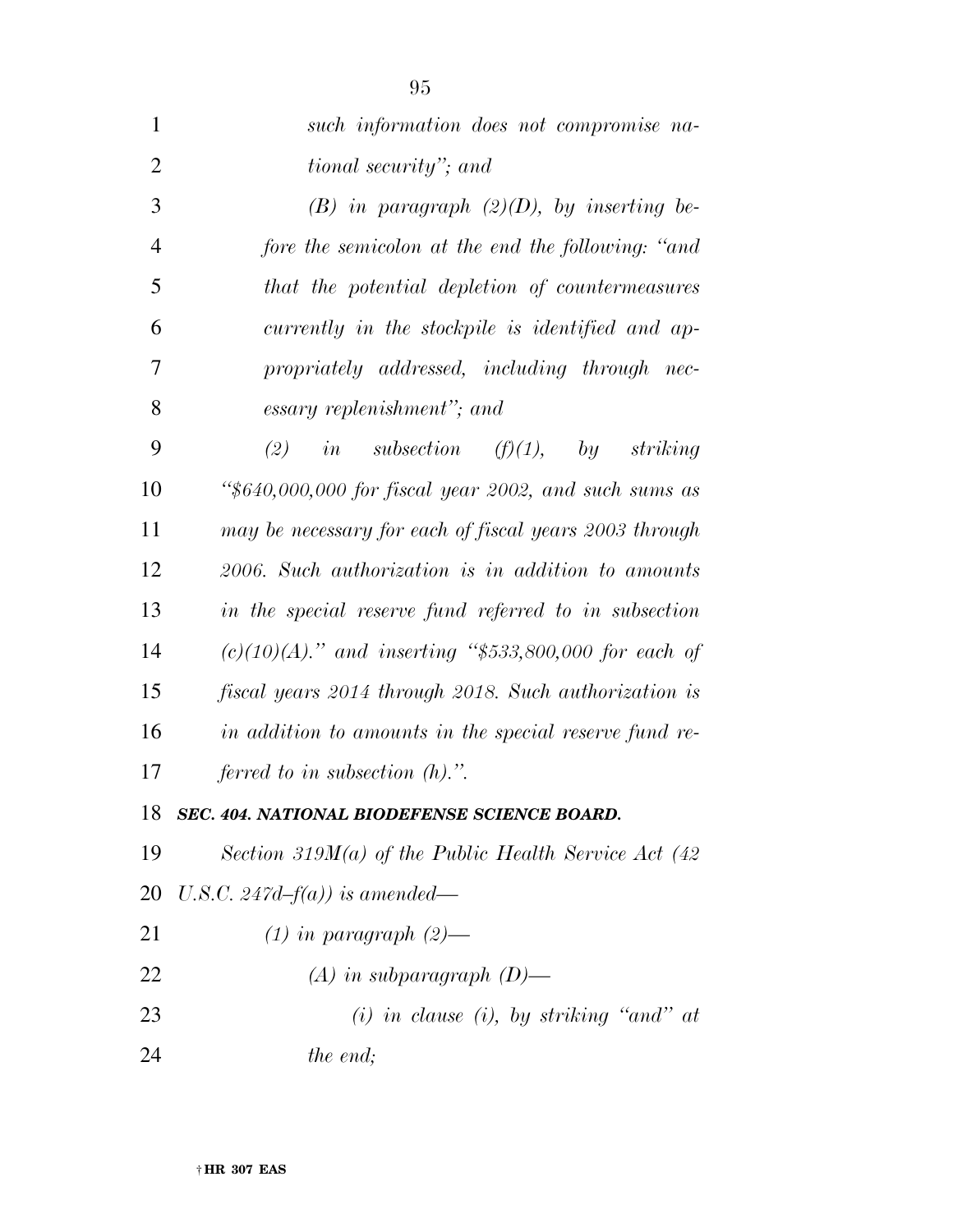| 1              | $(ii)$ in clause (ii), by striking the pe-          |
|----------------|-----------------------------------------------------|
| $\overline{2}$ | riod and inserting a semicolon; and                 |
| 3              | $(iii)$ by adding at the end the fol-               |
| $\overline{4}$ | lowing:                                             |
| 5              | $``(iii)$ one such member shall be an in-           |
| 6              | dividual with pediatric subject matter ex-          |
| 7              | pertise; and                                        |
| 8              | "(iv) one such member shall be a State,             |
| 9              | tribal, territorial, or local public health offi-   |
| 10             | $cial.'$ ; and                                      |
| 11             | $(B)$ by adding at the end the following flush      |
| 12             | sentence:                                           |
| 13             | "Nothing in this paragraph shall preclude a member  |
| 14             | of the Board from satisfying two or more of the re- |
| 15             | quirements described in subparagraph $(D)$ ."; and  |
| 16             | $(2)$ in paragraph $(5)$ —                          |
| 17             | $(A)$ in subparagraph $(B)$ , by striking "and"     |
| 18             | at the end;                                         |
| 19             | $(B)$ in subparagraph $(C)$ , by striking the       |
| 20             | period and inserting "; and"; and                   |
| 21             | $(C)$ by adding at the end the following:           |
| 22             | $\lq (D)$ provide any recommendation, finding,      |
| 23             | or report provided to the Secretary under this      |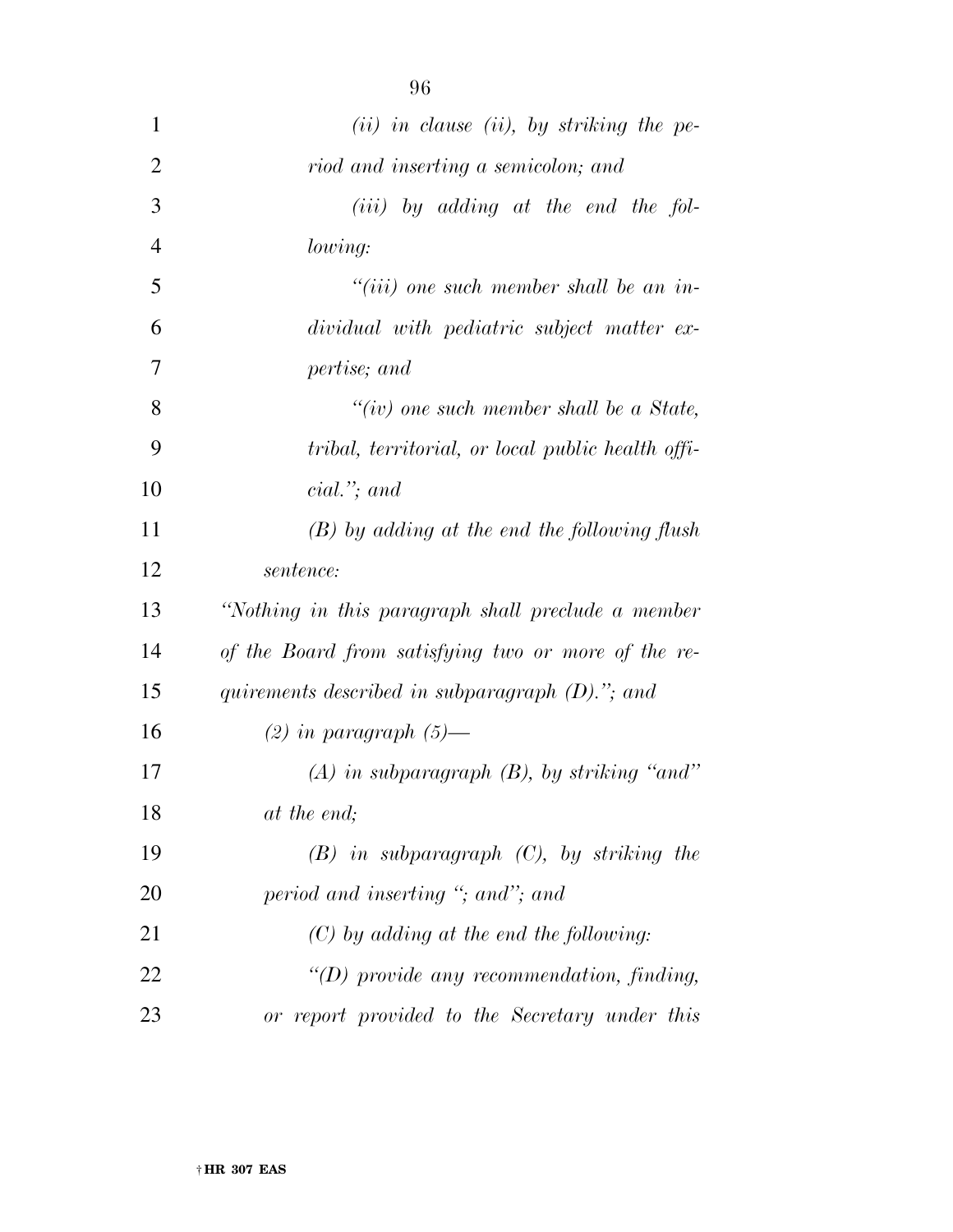1 *paragraph to the appropriate committees of Con-*2 *gress.''.* 

Attest:

*Secretary.*